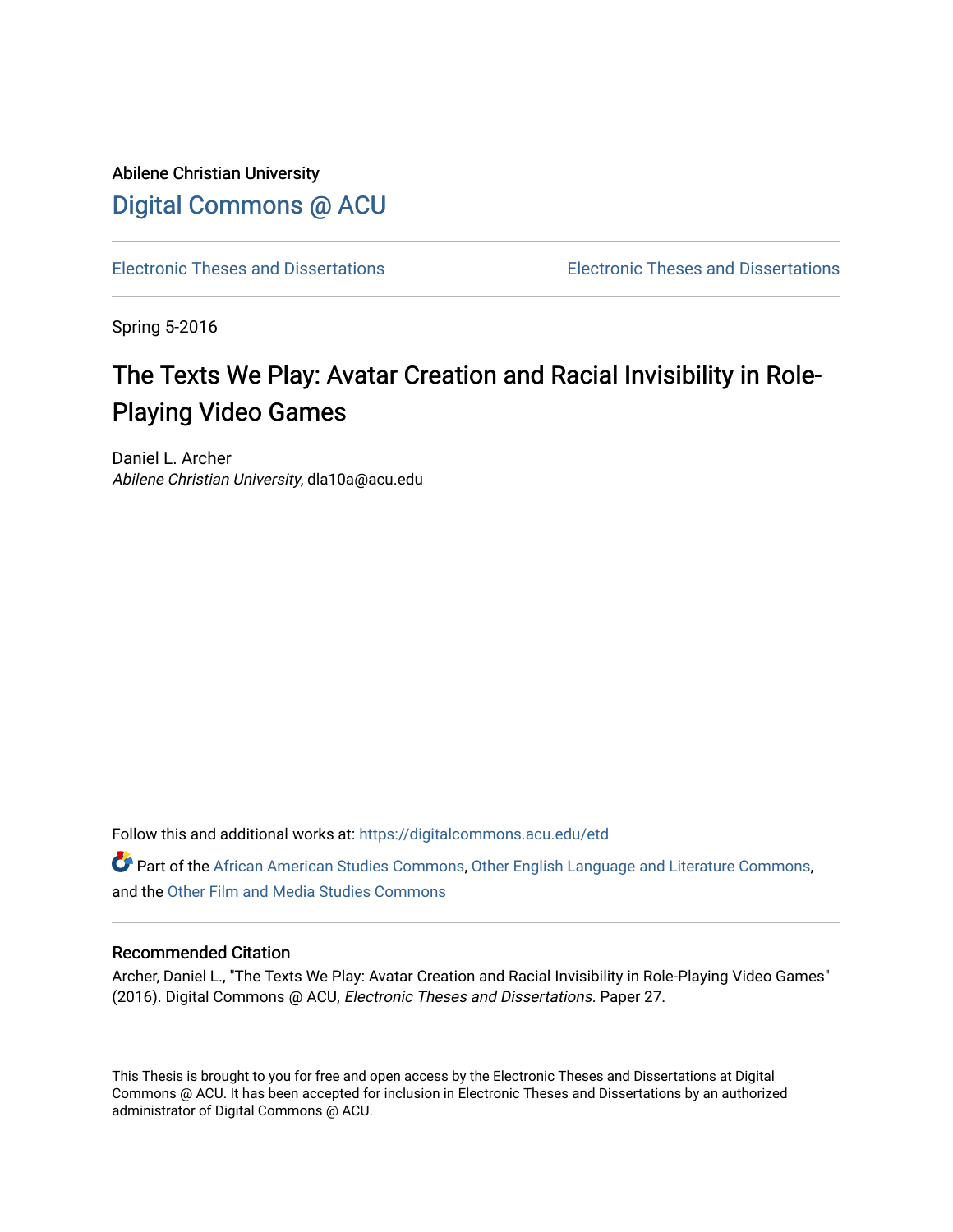#### **ABSTRACT**

This project sets out to address problems of racial inequalities in role-playing video games as part of a growing field of video game studies in literary criticism. As these games are an increasingly popular form of entertainment in contemporary culture, their potential effects on players cannot be ignored. If these games continue to reflect society in a way that perpetuates racist stereotypes, social progress will halt. In order to study these games from a literary perspective, then, this project combines both narratological and ludological approaches to video game studies in order to bring about new insight from two strong perspectives. This method results in an in-depth analysis of selected role-playing games as texts as well as a survey of college students and how they approach the avatar creation process in video games as well as whether or not they perceive any racial imbalances.

The study finds that most players do not consciously experience any racial imbalances and that roughly a third of the players surveyed have a conscious attachment to the avatars they create. In addition, the games analyzed are found to contain racially problematic elements, though some of these are more blatantly displayed in some games than in others. Overall, this project sets out to bring together two different approaches to game studies in order to legitimize projects like these for future use in the English discipline.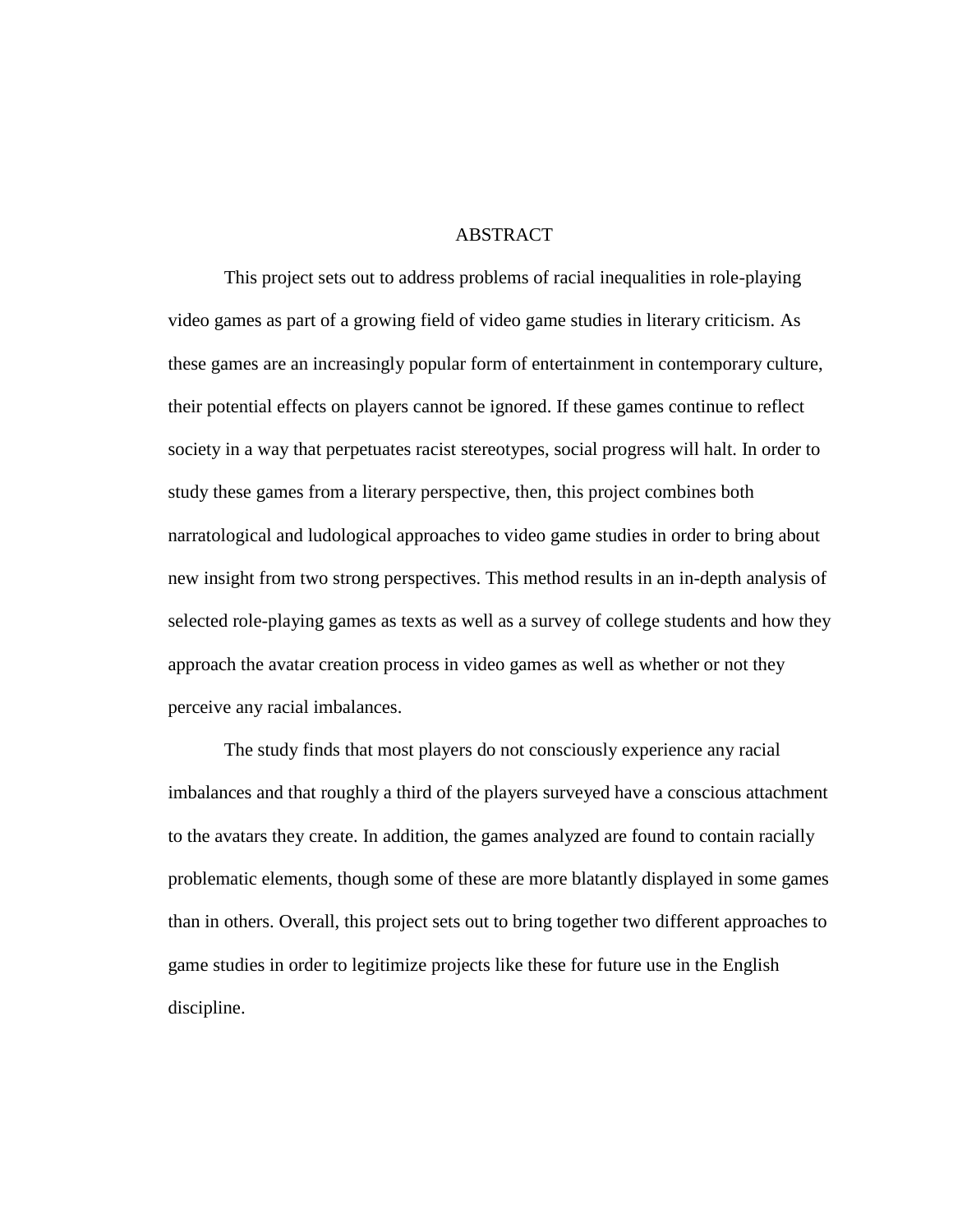### The Texts We Play: Avatar Creation and Racial Invisibility in Role-Playing Video

Games

A Thesis

Presented to

The Faculty of the Graduate School of English

Abilene Christian University

In Partial Fulfillment

Of the Requirements for the Degree

Master of Arts

English

By

Daniel Luis Archer

May 2016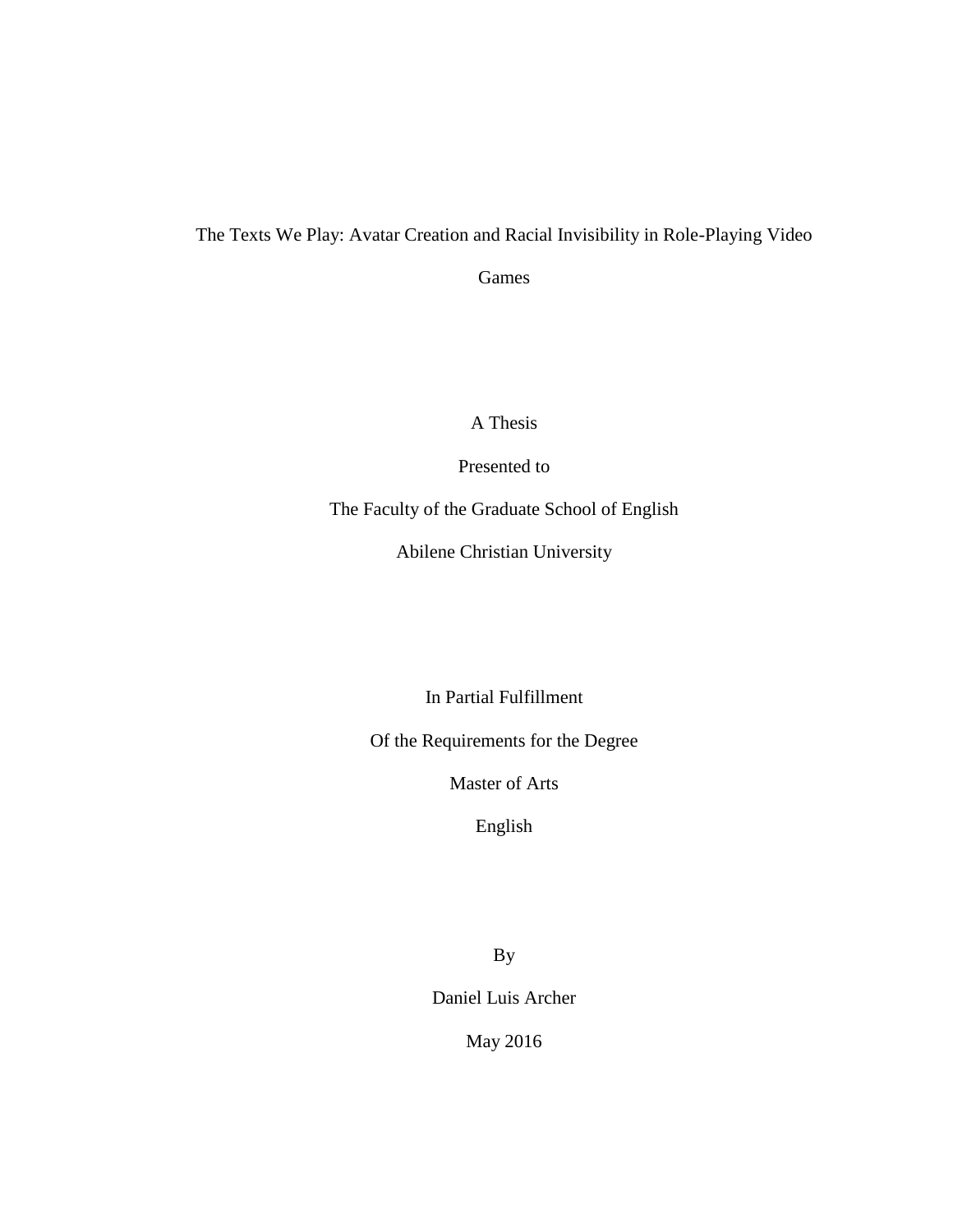To mom, dad, and Andrea.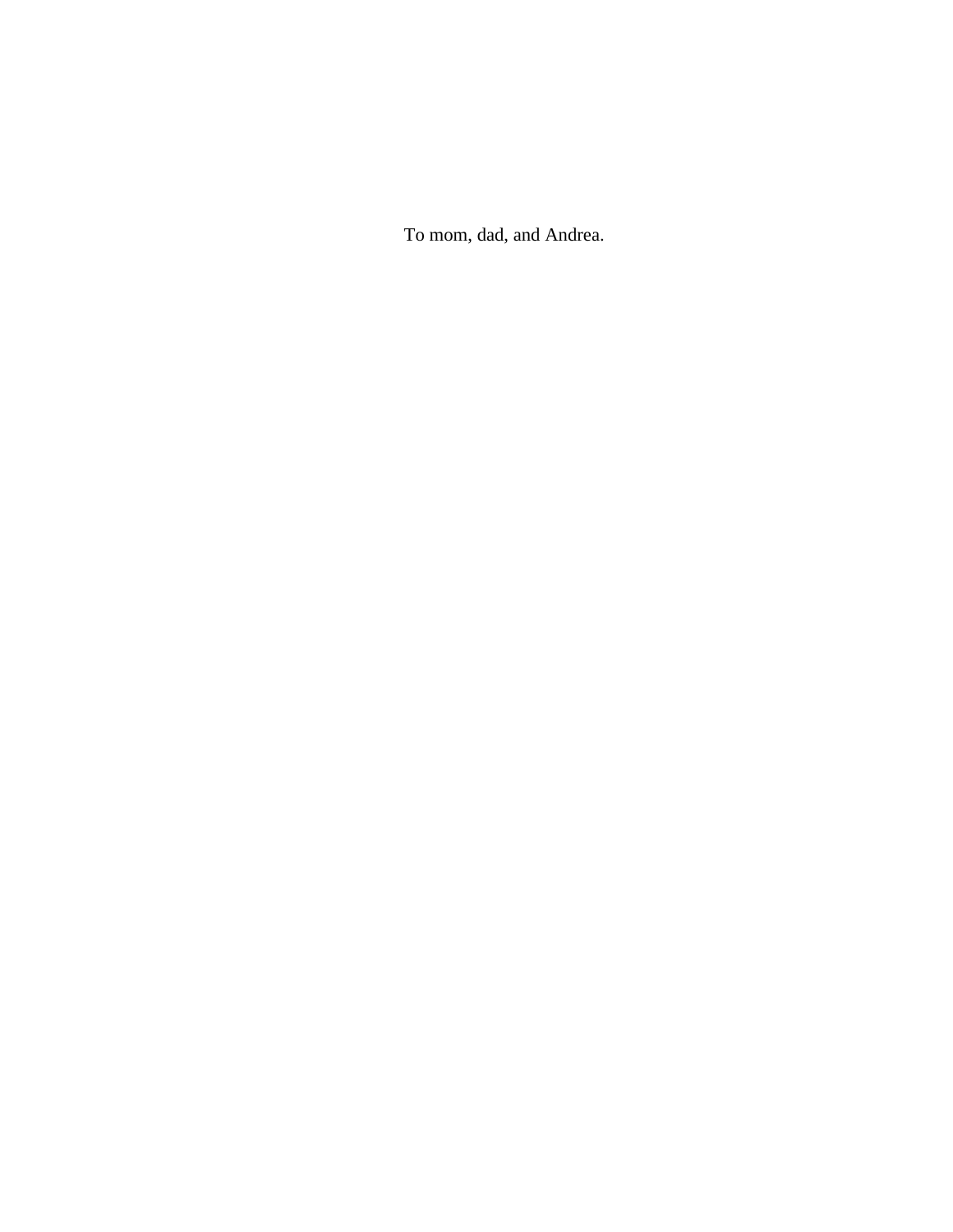#### ACKNOWLEDGEMENTS

I would like to thank the English and Digital Entertainment Technology faculty at ACU for supporting me through six years of education. Thank you for being the mentors I needed to become the person I am today. Thank you also for being the friends I needed in order to know that even when I did not believe in myself there were those of you that never doubted me for a moment. There are too many of you to name in this short section by name, which itself is telling of how blessed I am by all of you.

I would like to thank my closest friends and colleagues in my graduate cohort. The five of you have been integral to my success, invaluable to my experiences these last two years, and will forever be irreplaceable in my heart and in my memories. Thank you for seeing me mostly at my worst and rarely—if ever—at my best and still pushing me to keep trying, to keep laughing, and to keep being the best I could be. Thank you for the fellowship and the treasured memories. Thank you for making me dread graduation if only because it means saying goodbye to the lot of you.

I would like to thank my parents for being immovable sources of encouragement and understanding. Thank you for the support over the years that cannot be put into words. Thank you, most importantly, for teaching me the value of play that I now want to pass on to others.

Finally, I would like to thank my gamer friends whose friendship has far surpassed the games we play together and whose support has not gone unnoticed or unappreciated. Thank you for the community you have shown me.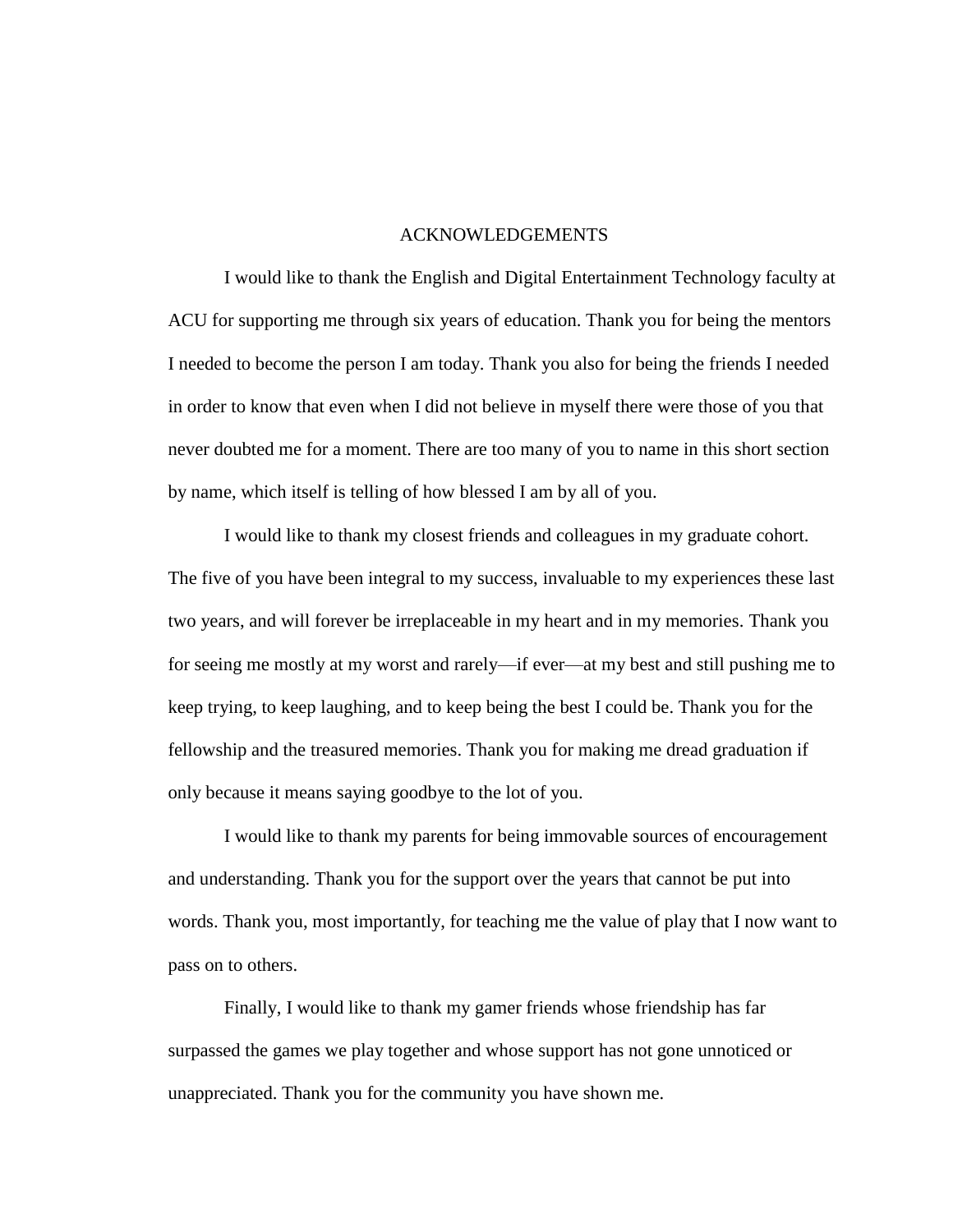## TABLE OF CONTENTS

| $\mathbf{I}$ . | INTRODUCTION: STUDY DESIGN AND REVIEW OF LITERATURE  1 |
|----------------|--------------------------------------------------------|
|                |                                                        |
|                |                                                        |
|                |                                                        |
|                |                                                        |
|                |                                                        |
|                |                                                        |
|                |                                                        |
|                |                                                        |
| II.            | THE GAMES WE PLAY: PROBLEMATIC AVATAR CREATION AND     |
|                |                                                        |
|                |                                                        |
|                |                                                        |
|                |                                                        |
|                |                                                        |
|                |                                                        |
|                |                                                        |
|                |                                                        |
|                |                                                        |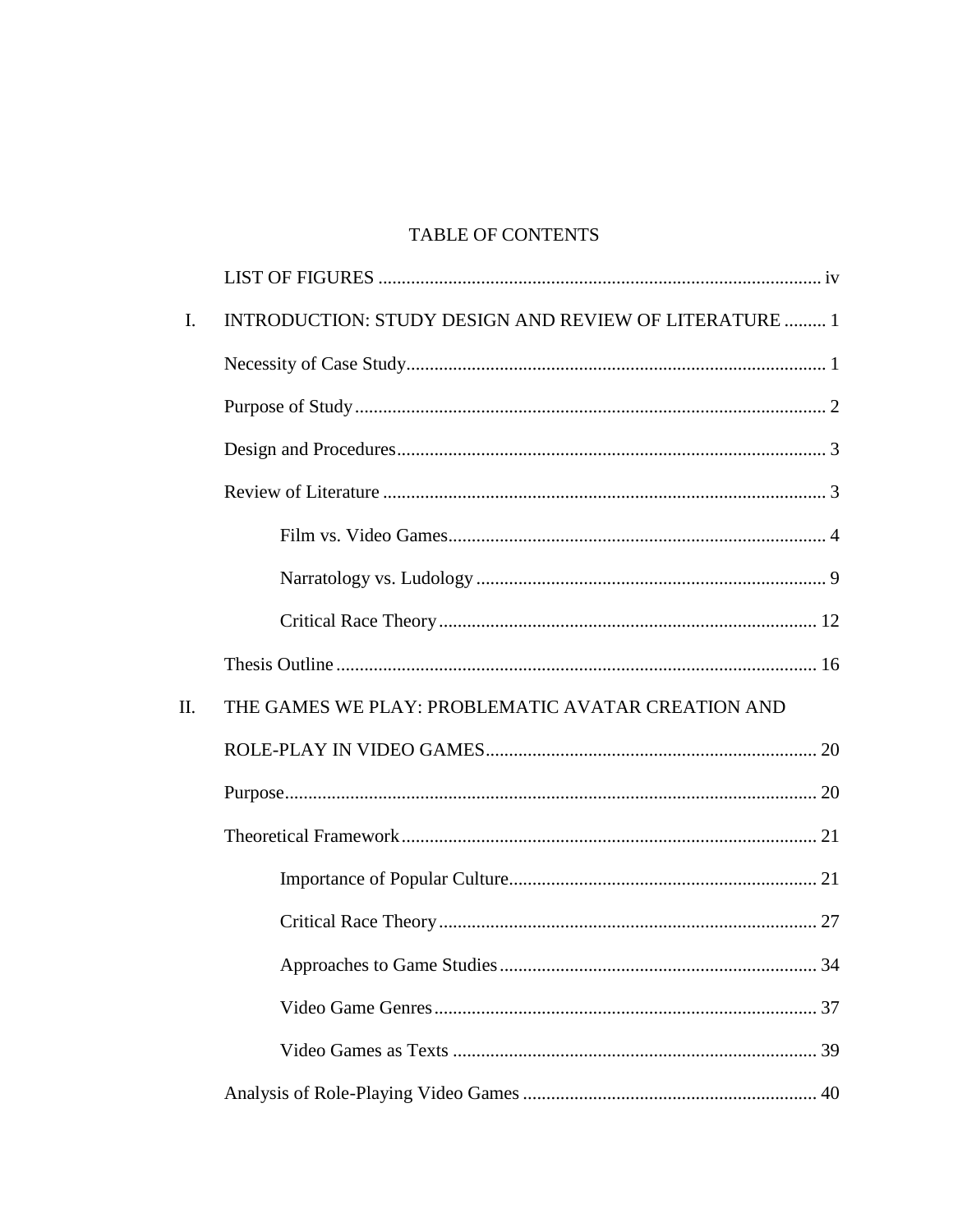| III. | METHODOLOGY OF ROLE-PLAYING AVATARS AND GAMING CASE |  |
|------|-----------------------------------------------------|--|
|      |                                                     |  |
|      |                                                     |  |
|      |                                                     |  |
|      |                                                     |  |
|      |                                                     |  |
|      |                                                     |  |
|      |                                                     |  |
|      |                                                     |  |
|      |                                                     |  |
| IV.  | PRESENTATION AND ANALYSIS OF DATA OF ROLE-PLAYING   |  |
|      |                                                     |  |
|      |                                                     |  |
|      |                                                     |  |
|      |                                                     |  |
|      |                                                     |  |
|      |                                                     |  |
|      |                                                     |  |
|      |                                                     |  |
|      |                                                     |  |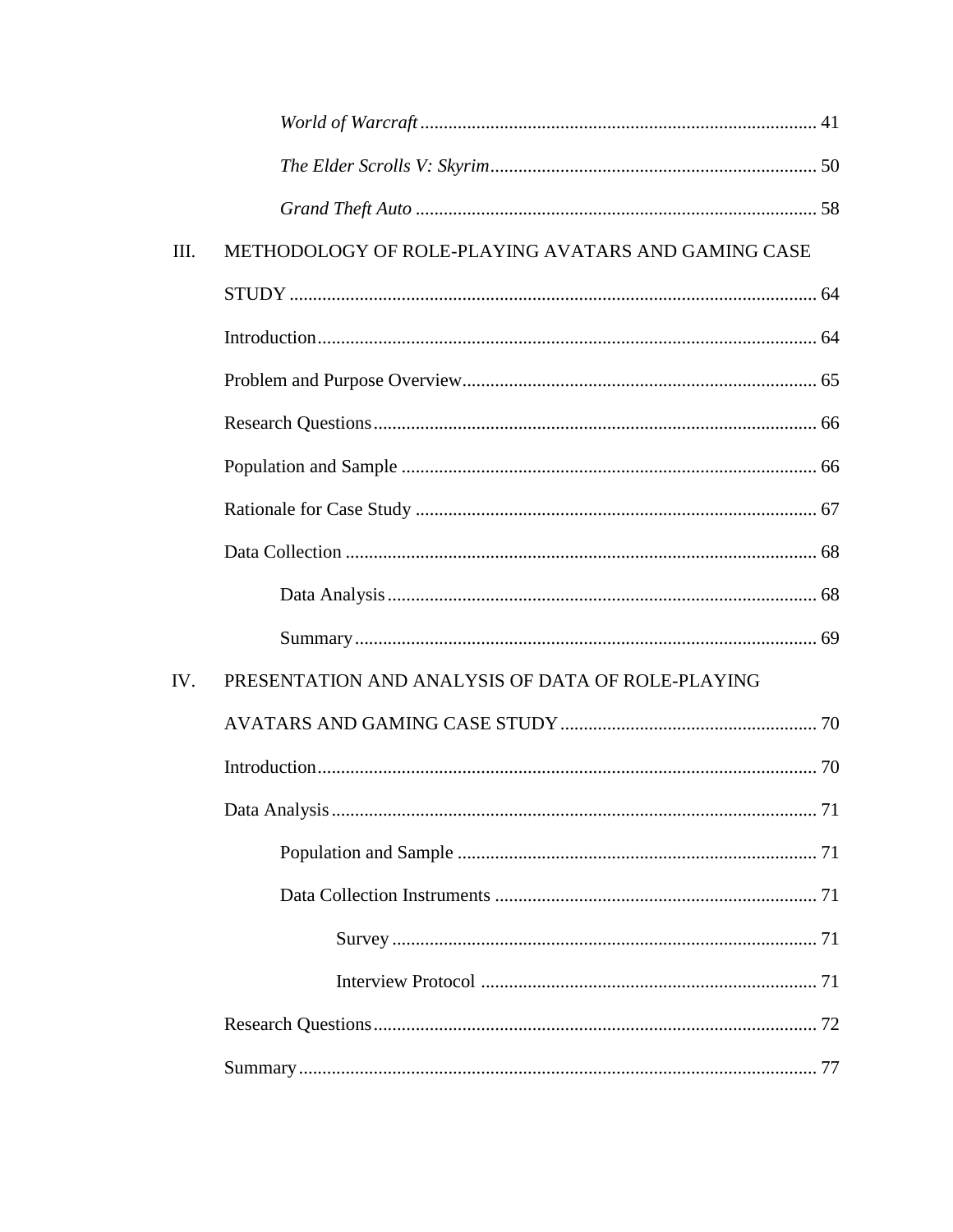| V.  | ROLE-PLAYING AVATARS AND GAMING: SUMMARY AND     |  |
|-----|--------------------------------------------------|--|
|     |                                                  |  |
|     |                                                  |  |
|     |                                                  |  |
|     |                                                  |  |
|     |                                                  |  |
|     |                                                  |  |
|     |                                                  |  |
|     |                                                  |  |
|     |                                                  |  |
| VI. | CONCLUSION: WEAVING NARRATOLOGY AND LUDOLOGY  87 |  |
|     |                                                  |  |
|     |                                                  |  |
|     |                                                  |  |
|     |                                                  |  |
|     |                                                  |  |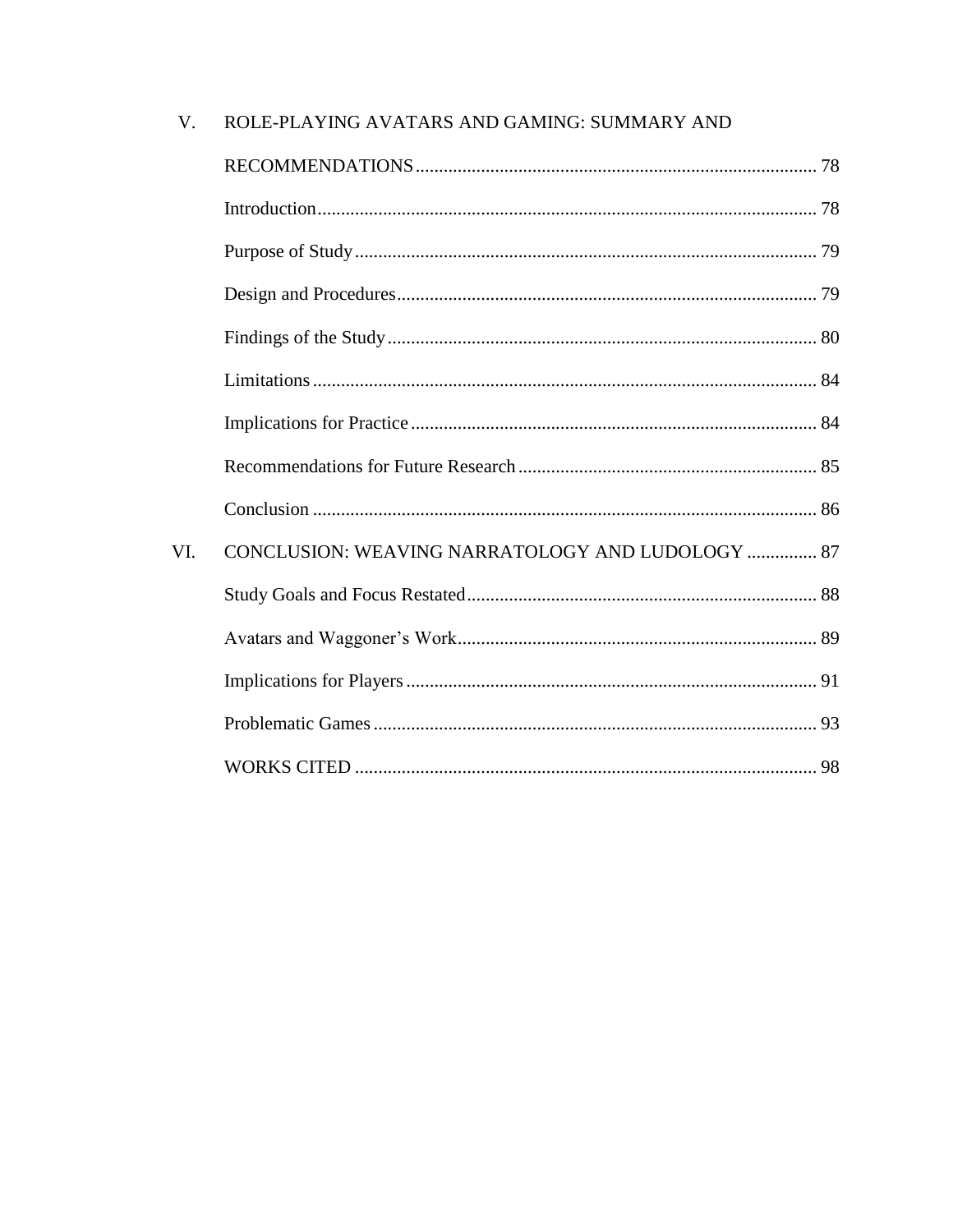## LIST OF FIGURES

| 1. Representation of the Ethnicities Among Respondents in the Preliminary Survey 67    |  |
|----------------------------------------------------------------------------------------|--|
| 2. Measure of How Much Time Respondents Invest in Avatar Creation Process 73           |  |
|                                                                                        |  |
|                                                                                        |  |
| 5. Players' Conscious Perceptions of Racial Imbalances in Role-Playing Video Games. 76 |  |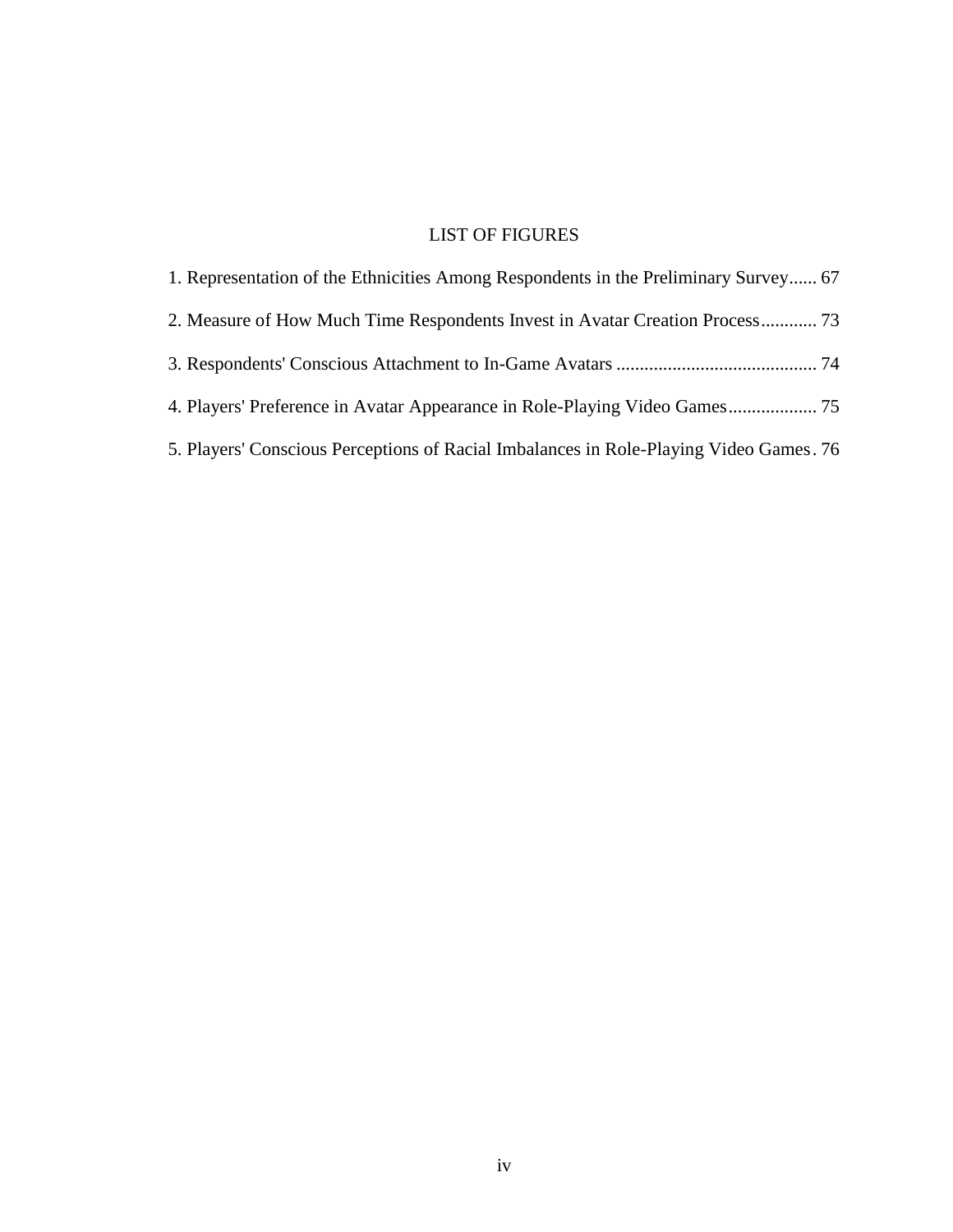#### CHAPTER I

# INTRODUCTION: STUDY DESIGN AND REVIEW OF LITERATURE

#### **Necessity of Case Study**

One of the main goals of this study is to analyze video games in a way that combines two prevalent approaches to game studies—narratology and ludology—in order to test a potential method of video game criticism that could perhaps offer some new insight to the process. The narratological aspect coincides more with literary studies as a whole, thus narrowing the scope of the project in this section to examining the games in question under the scope of critical race theory. The ludological portion of the project focuses on player interaction with in-game elements outside of the storyline, thus analyzing how conscious these players are of the mechanics of the game rather than how the storyline affects them. Thus, a study that encompasses both of these points of view could prove helpful in furthering scholarship in this field of study.

Perhaps one of the strongest influences on the undertaking of this project was a study of a similar scope administered by Zach Waggoner. Outlined in his book, *My Avatar, My Self*, Waggoner's study engaged participants of varying amounts of experience with video games in an extended observation of how these players approached avatar creation and investment as a whole. Though Waggoner's work had a mixed design, the time constraints of this particular project limited it to merely quantitative datafor the time being. However, where Waggoner's approach focused primarily on ludological components of gaming, this study will work toward a combination of both of

1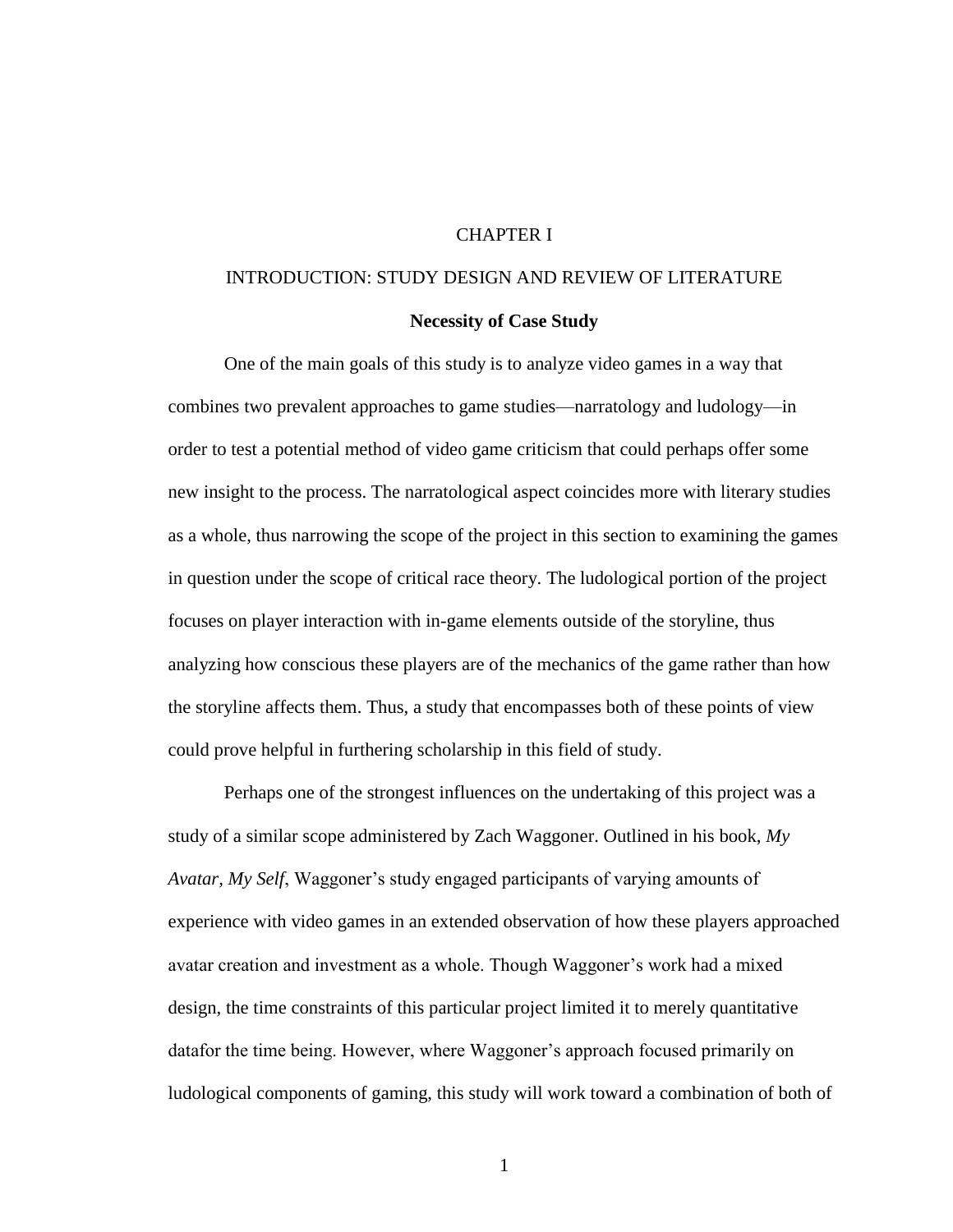the predominant theoretical approaches to game studies in order to maximize the benefits of the two methods and provide insight from more than one theoretical source.

In its infancy, the field of video games studies has met with several challenges regarding how this particular medium should be approached. As will be covered in more detail later in the project, most adults consider video games to be a waste of time despite the amount of people that actually play these games. A medium of entertainment this popular, whether it is truly a waste of time or not, certainly has things to say about the people that engage in its products. Does the existence of in-game avatars as a vehicle with which gamers can move through storylines mean that players have a conscious sense of identity in the avatars they create? This study sets out to try to understand the extent of the conscious effects of video game avatars on players, as well as to determine if this degree of relatedness between the player and his or her in-game avatar means there is more of a sensitivity to the problems in gaming environments.

#### **Purpose of Study**

Video games that require players to create their own avatars in order to begin their gameplay experience have grown in popularity over the last two decades. For this reason, we begin to question the impact this relationship between player and avatar has on a player's ability to perceive the world around them, both real and virtual. In experiencing games through the eyes of another character, players are exposed to a new sort of association when controlling the protagonist of the games they play.

This study examined participants enrolled in a private, 4-year, liberal arts Christian university using a survey designed to help the participants think of their own gaming experiences and avatar creation processes. Also examined in the survey was a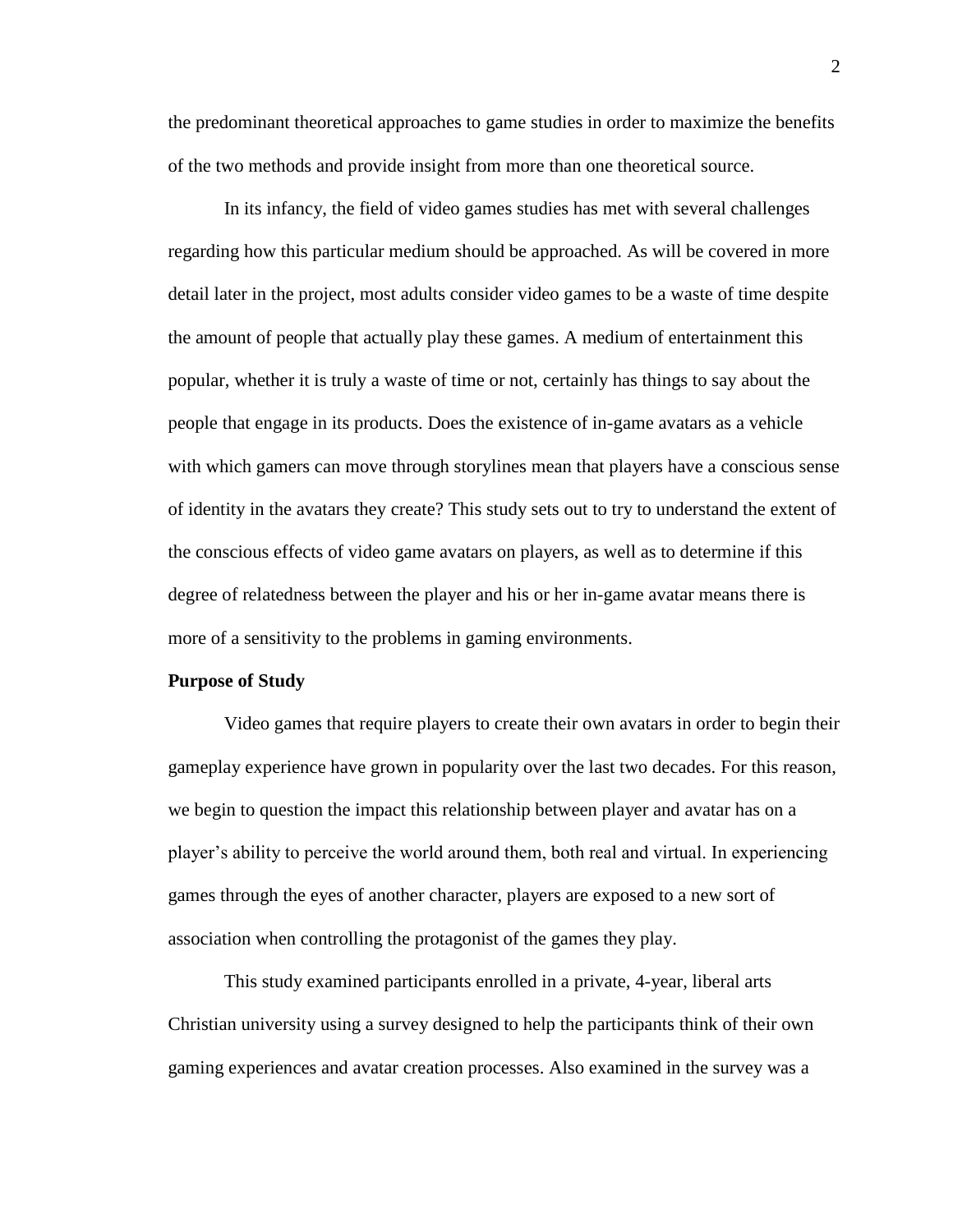player's recognition of potential ethnic imbalances in gaming environments. In determining a player's conscious realization of their attachment to their avatars as well as this relation to how they perceive their game environments, we can begin to project how this might relate to the players' perceptions of real-life situations.

#### **Design and Procedures**

The population for this mixed design study consisted of students enrolled in a private, 4-year, liberal arts Christian university in Texas. Seventy-six college students participated in this investigation.

Quantitative data were gathered using an online survey platform, SurveyGizmo, that presented the participants with the survey questions needed to move forward with the research. The data were then compiled into a report created by the survey platform in order to properly interpret the data collected. Four of the five research questions were evaluated based upon the quantitative data with further information being provided from the qualitative data.

#### **Review of Literature**

With the rise in popularity of video games in recent years has also come a recognition of some fundamental flaws in video game storytelling. There have been numerous video games in the past decade alone that have sparked discussion regarding racist undertones, and the problem of whitewashing has spread beyond—and perhaps, though slowly, away from—cinema and into video game protagonists. Certainly, it is a challenge to produce from memory the names of video game titles that have featured non-white protagonists. Whitewashing and culture erasure in movies has troubled film critics for quite some time, and we see now the same pattern occurring in video games.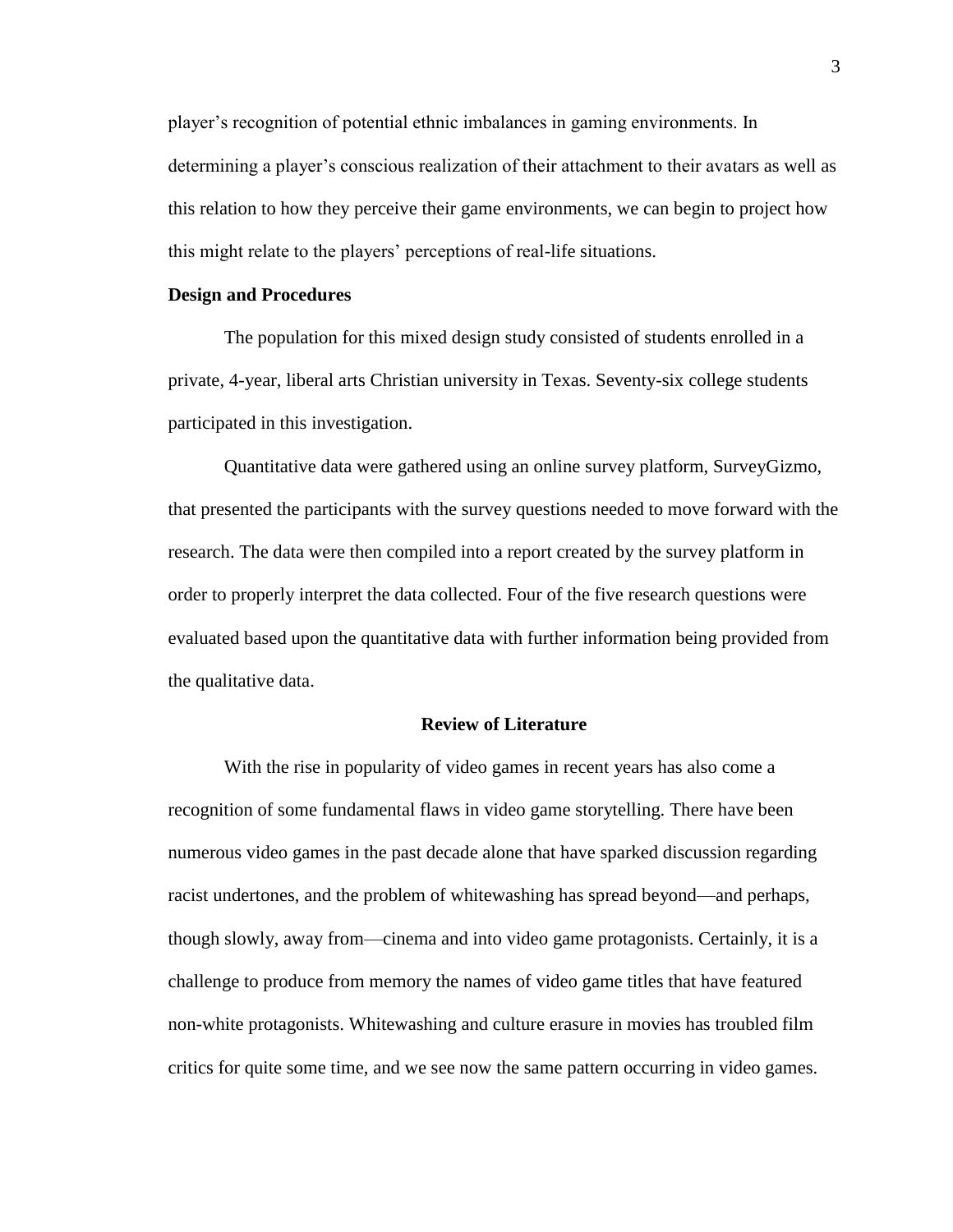The amount of academic response to this emerging problem in video games is almost negligible. Notable journal articles outlining this problem include Anthony Sze-Fai Shiu's "What Yellowface Hides: Video Games, Whiteness, and the American Racial Order," which outlines racism and yellowfacing in *Duke Nukem 3D* and *Shadow Warrior*, and David R. Dietrich's "Avatars of Whiteness: Racial Expressions in Video Game Characters" that highlights the process of avatar creation in role-playing video games as a mechanism that reinforces a notion of normative whiteness in the minds of players. In addition, there are games that benefit from and embrace racial stereotypes in creating their fictional worlds and—by extension—"playgrounds" as an arena for gamers to enter and submit themselves to the challenges before them. These games masquerade as a portrayal of reality when, really, these situations do not tell the whole story and certainly cannot speak for an entire race. Conversely, there are also games that create fantastic worlds within which exist no minorities, a problem that we have seen in fantasy literature and film (in J.R.R. Tolkien's *The Lord of the Rings* trilogy, for example). While these circumstances have not gone fully unnoticed, the implications of these problems are not to be taken lightly.

#### **Film vs. Video Games**

The establishment of video game research requires—at least to some extent—a comparison to its pop culture predecessor: film. Understanding the effect of film on its audiences brings us closer to being able to understand the effect of video games on their audiences, particularly considering there are video games that may be more widely "consumed" than some movies. Both of these mediums are transmitted through moving images and sounds playing through screens and thus share a certain link in terms of how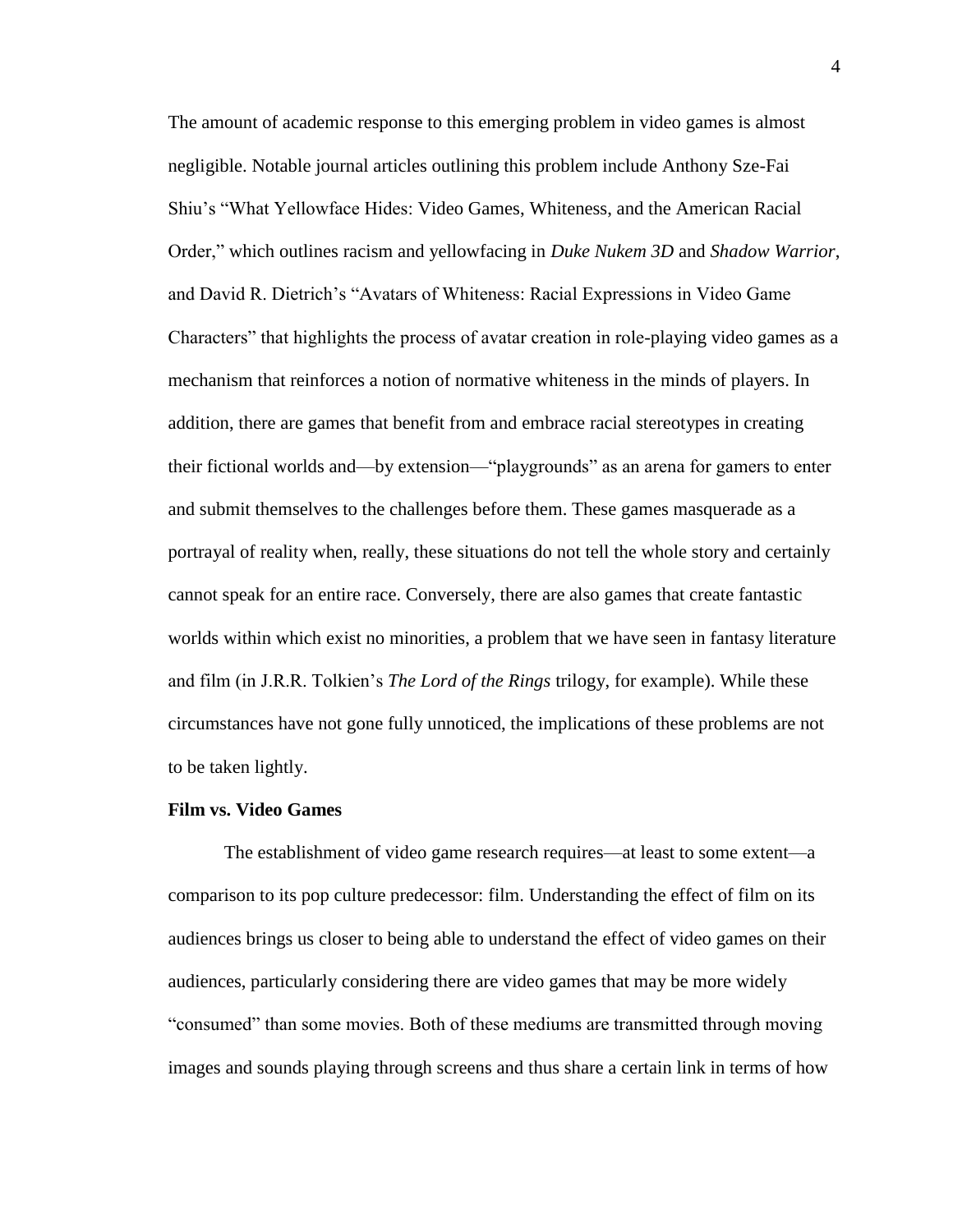they are delivered to their respective audiences. In a sense, the growth of video games in the last decade has come to resemble a consolidation of literature and film, combining the feeling of turning pages of a book—performing actions in a video game to progress through the storyline—with a more visually-oriented way of storytelling using cinematic cut-scenes. The relevance of film as a comparison in this discussion comes predominantly from the fact that both of these forms of entertainment are more contemporary iterations of popular culture than is literature.

There are limitations, however, to the assertion that film and video games are similar enough to be studied as similar elements. The comparison between these two mediums can only be drawn so far and the image breaks down when assessing the interactivity of video games as compared to film. When viewing a film, the audience is still a relatively passive receptor of information as they watch a protagonist move through the plot of the movie. Video games, on the other hand, generally provide some sort of avatar for the player to use to navigate the story or virtual world. Formal acknowledgments of a player's attachment to their avatar may not be present, but there is a sense of connection between the actions the avatar performs in the game world and the actions the player is performing in pressing the buttons necessary to overcome the various obstacles in the game. As a player presses buttons and watches their character move and act in a virtual world, they are—consciously or not—connected to their avatar through cognitive actions being made in the process. This is where the comparison between film and video games breaks down, but my research in this project sets out to fill that gap by addressing the effect of a player's avatar on the gaming experience in the fourth chapter of my project. Using film studies as a foundation upon which to study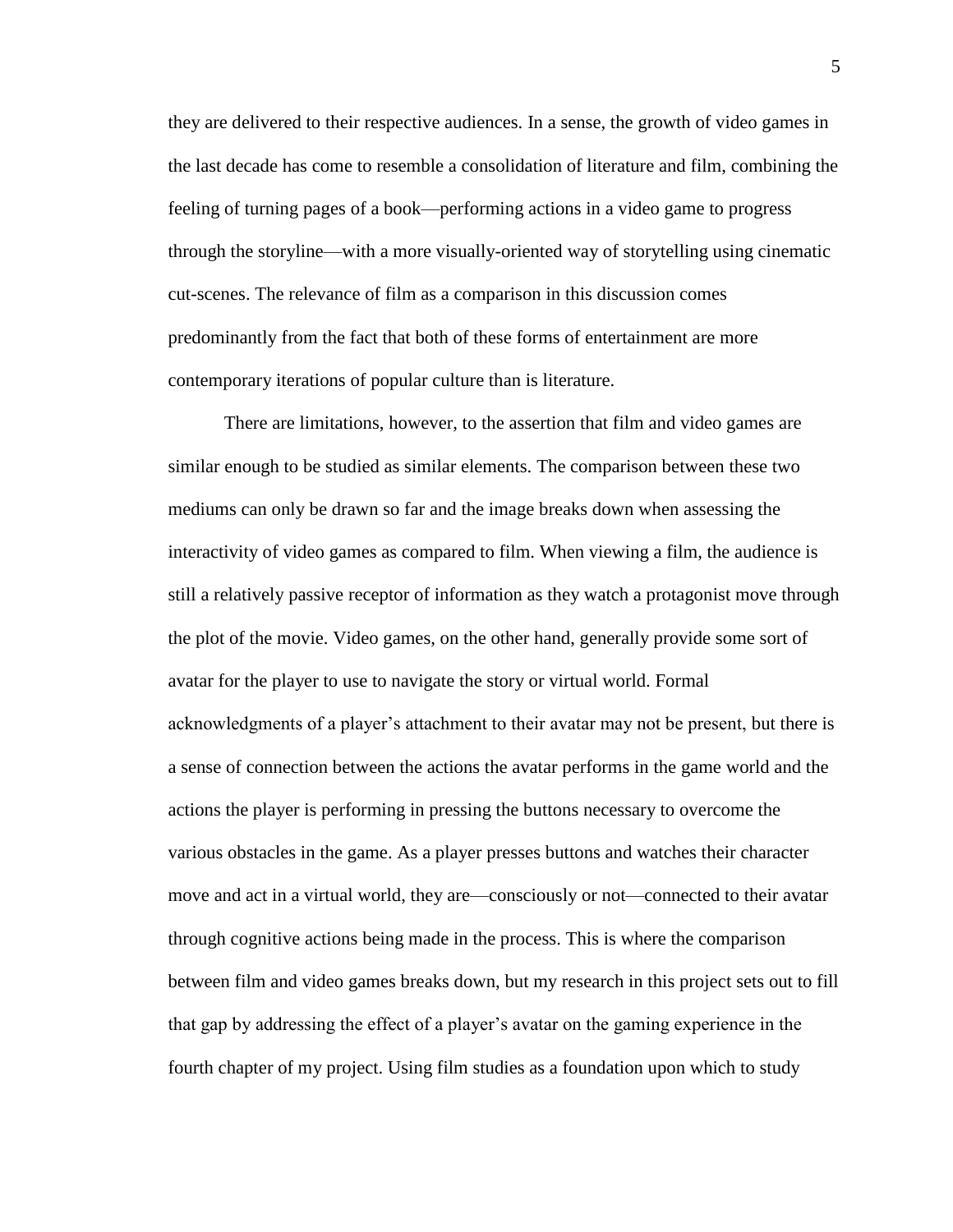video games still holds some sway in this context, regardless of the point at which the comparison breaks down, due to the sheer prevalence of film in contemporary popular culture.

In her research, bell hooks discusses the formative power of popular film, mentioning that she brings it into her classroom in order to be able to better identify with her students. In *Race, Sex, and Class at the Movies*, hooks mentions, "Whether we like it or not, cinema assumes a pedagogical role in the lives of many people. . . . Movies not only provide a narrative for specific discourses of race, sex, and class, they provide a shared experience, a common starting point from which diverse audiences can dialogue about these changed issues" (2-3). For hooks, movies are not simply a medium of entertainment; movies are a pedagogical tool that can aid in higher education of students in terms of complex theories that can be better understood using movies as examples or comparisons. The premise of hooks' argument here is that regardless of the presumably fictitious nature of most films, audiences tend to subconsciously associate them with lived experiences. Even if the movies are based in fantastic environments, there will still be a certain sense of association present in how audiences take their film experiences into their real-life interactions and judgments. In addition, hooks mentions that moviemakers base their films on some sort of reality, whether intentionally or not; in doing so, audiences receive a film experience that reinforces or challenges what they already know. The movies hooks deals with in her critical work are generally movies that establish stark positions regarding gender or race. As such, it is hard to ignore the role of film in the establishment of ideas among students in university settings. Particularly in a college setting, movies as a form of popular culture are an accessible medium through which to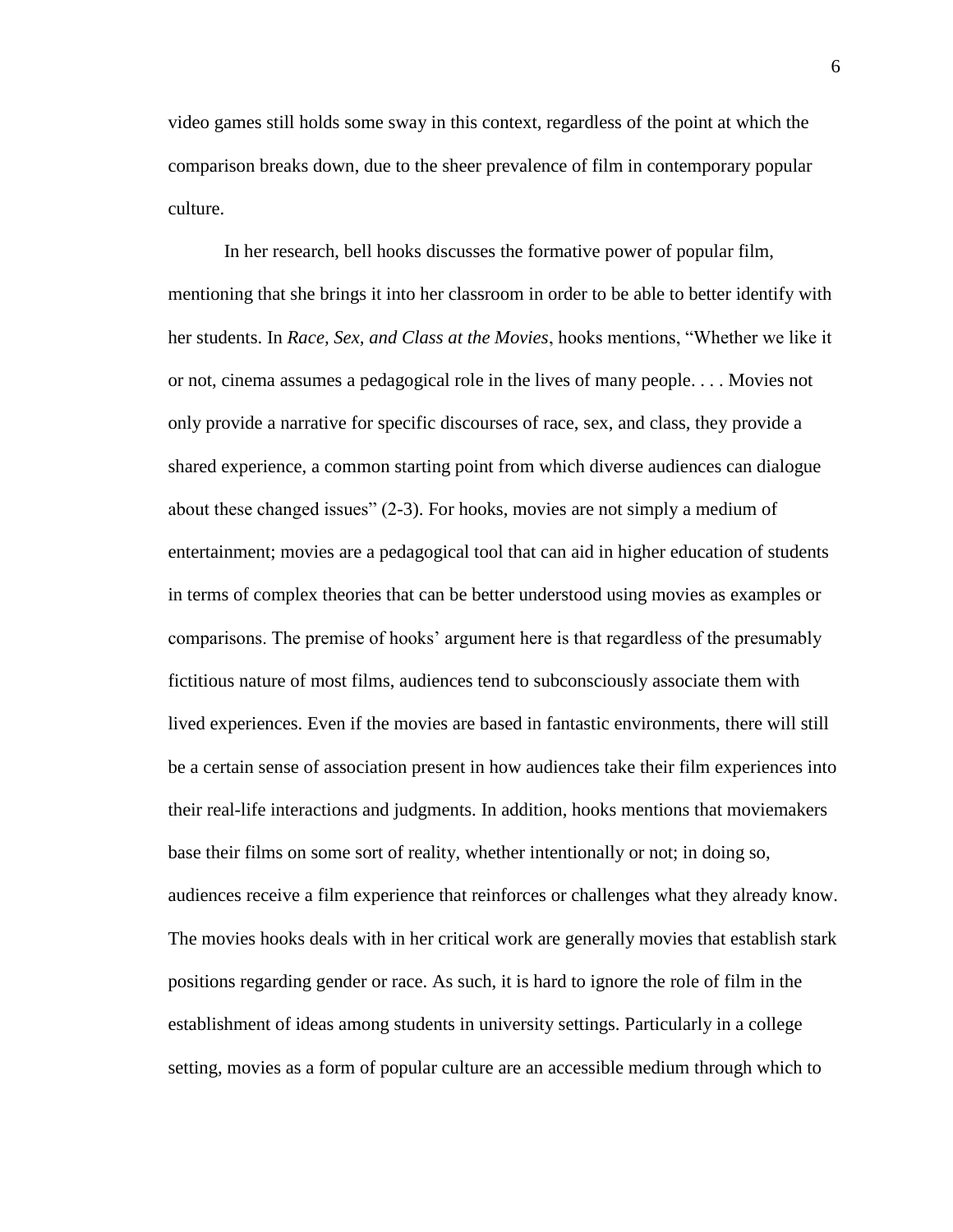begin discussing complex issues and discourses regarding sex, race, and class. As a form of discourse, video games have the potential to be even more powerful and engaging than film in trying to elicit discussions from students or individuals wrestling with new ideas. Video games as a pastime are more engaging and immersive than their predecessors literature and film—because of a simple distinction between literature (as a whole, including film and games) that is passive and literature that is active.

In *Cybertext: Perspectives on Ergodic Literature*, Espen Aarseth enters a discussion regarding the distinction to be made between ergodic and non-ergodic (or stationary) literature. According to Aarseth, ergodic literature is that which makes the audience become more than just a passive receptor of information and instead forces the reader into a more active role that may or may not have an impact on the story itself. Aarseth lists such examples as books that must be read out of order and books that include puzzles and riddles to solve throughout that help to move the story along. Most importantly, however, Aarseth comes back to the idea that video games are perhaps the most advanced form of ergodic literature, and thus require an enormous amount of audience involvement in order to further—or, in some cases, shape—the storyline. In this sense, we can begin to understand the impact of video games compared to film. If an audience is forced to invest in a medium in order to further the storyline, they will be more attentive to what is going on in this setting and will thus be more receptive to ideas found in these games. Furthermore, if students can engage in discussion regarding complex feminist theory after connecting it to a film they received as members of an audience, the impact of video games that demand more attention from an audience will likely have more of an impact than anything else.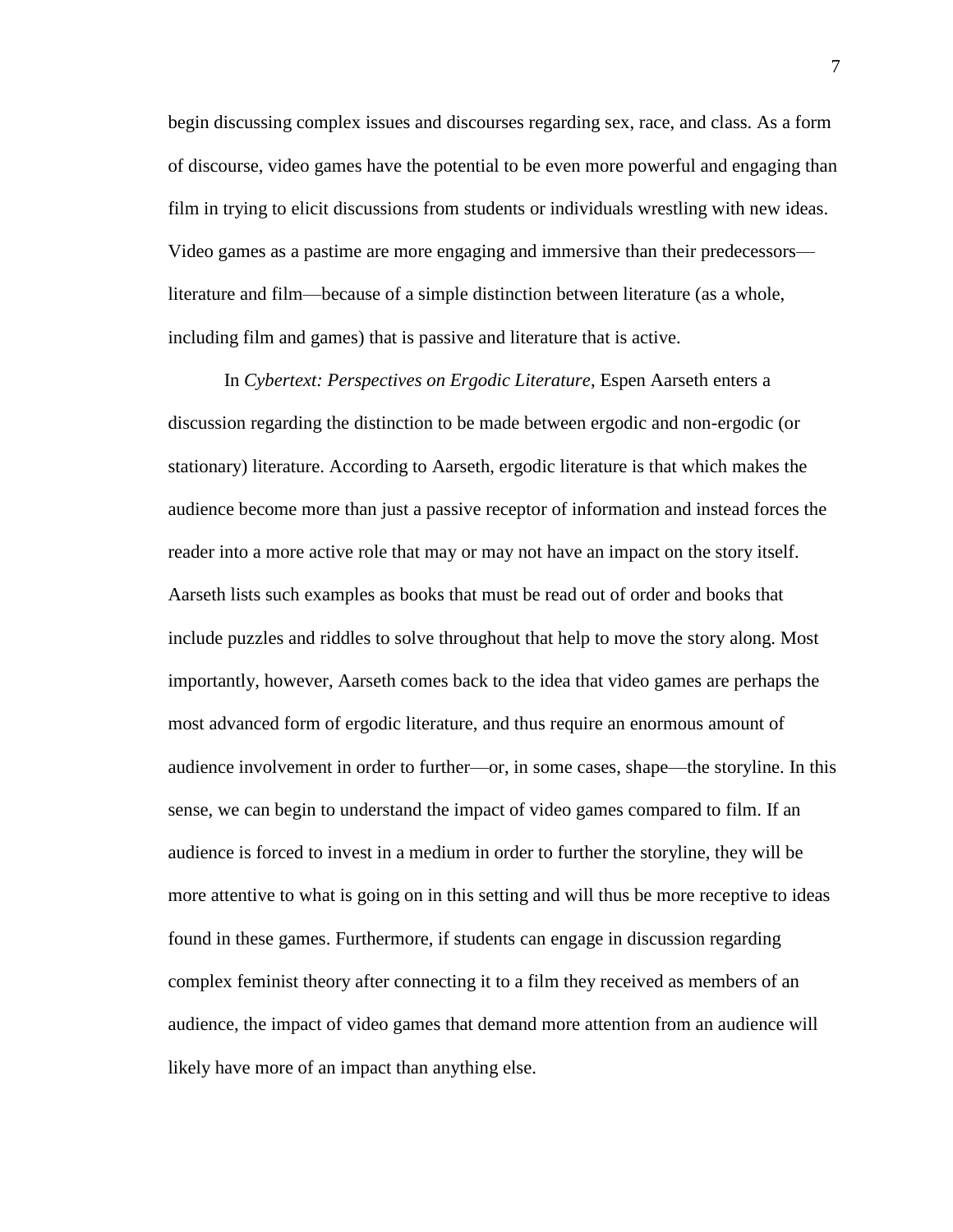Though the case for the immersive nature of video games and their impact on audiences is certainly important to this discussion, it is of equal importance to acknowledge the difficulty of broaching studies in such a new field without truly established terminology or methodology. Theorists like Mark J.P. Wolf, Bernard Perron, Ken S. McAllister, and Ian Bogost readily admit in their texts that the area of video game criticism in its infancy is one that includes many obstacles either previously not encountered in studies of other mediums or insufficiently explored as of yet within this new medium of entertainment. As Wolf explains in his introduction to *The Medium of the Video Game*:

> The main reason for the [theoretical] neglect of the video game is that it is more difficult to study than traditional media. Admittedly, the video game as a 'text' is much harder to master. . . . Instead of fixed, linear sequences of text, image, or sound which remain unchanged when examined multiple times, a video game experience can vary widely from one playing to another. . . . Mastery of the video game, then, can be more involved (and involving) than mastery of a film; in addition to critical skills, the researcher must possess game-playing or puzzle-solving skills, or at least know someone who does. (7)

McAllister bolsters this statement in his introduction to *Game Work: Language, Power, and Computer Game Culture* by asserting, "As artifacts, computers games are extraordinarily difficult to study because they are so socially complex; recollections of how they were inspired and of the myriad collective and negotiated decisions that gave them their final form . . . are difficult to identify and reconstruct" (viii). Many of these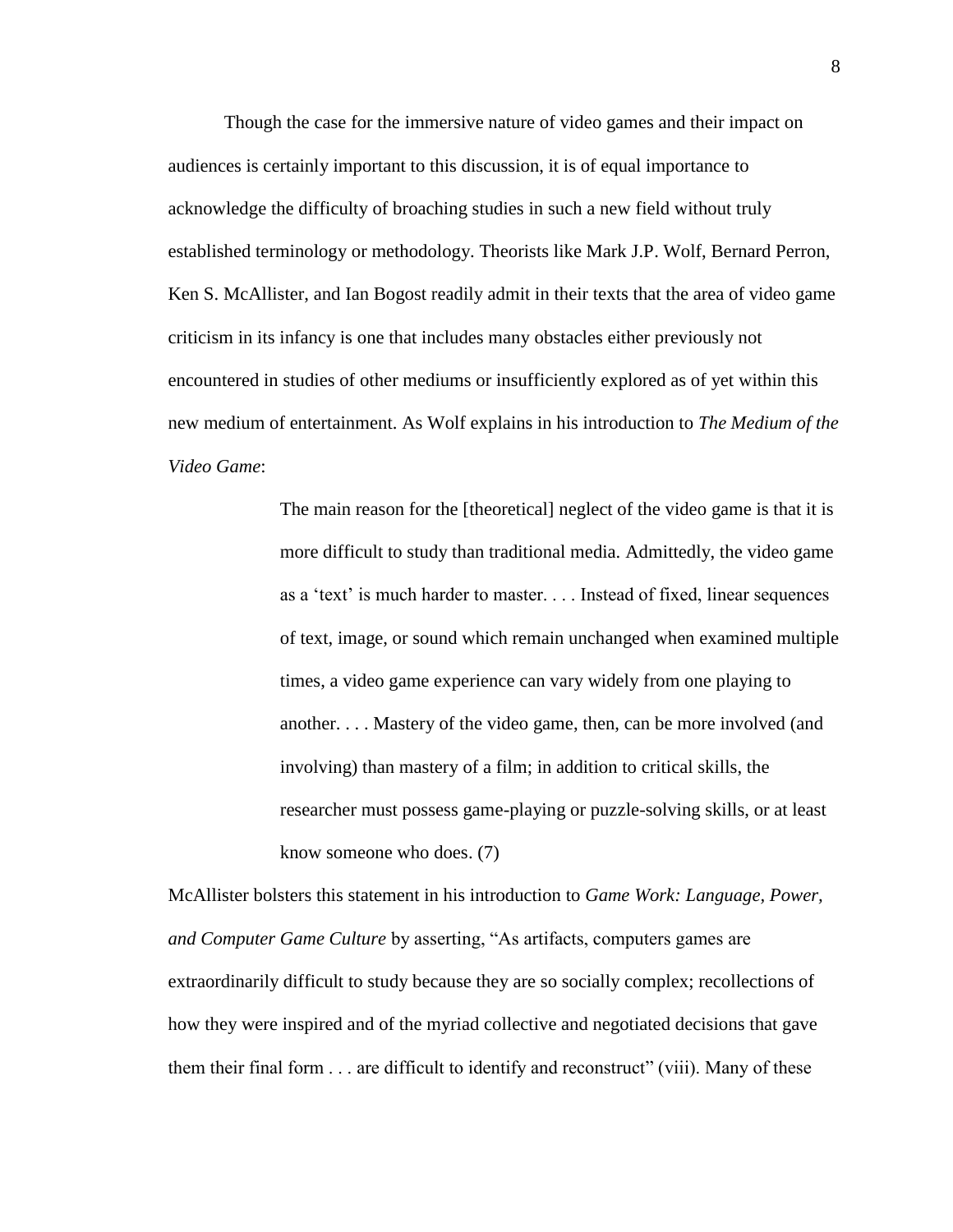theorists contend, and rightfully so, that video games cannot be studied only as text, and must instead be taken holistically as a *process* made up of various components. Thus, theorists like McAllister and Bogost make efforts to try and study these games in all of their components. Bogost's *How to Do Things with Video Games* delineates the role of video games as several components of an ever-changing culture. Bogost informs us in his introduction that the goal of the book "is to reveal a small portion of the many uses of videogames, and how together they make the medium broader, richer, and more relevant…. I suggest we imagine the videogame as a medium with valid uses across the spectrum, from art to tools and everything in between" (7). These theorists help form an approach to video game studies that provides ample space for continued development in terms of terminology and refining how these games are analyzed. From these theorists a rudimentary approach to game studies can be pieced together that delineates its place in an ongoing debate between two opposing schools of thought: narratology and ludology.

#### **Narratology vs. Ludology**

Before establishing the premise of the present debate between narratological and ludological scholars, we must first understand what each of these schools of thought are comprised of. Narratology is a theoretical approach primarily applied to literature that began to take root in 1928 with Vladimir Propp's *Morphology of the Folktale*, but is better known through the work of Joseph Campbell and his works including *The Hero With a Thousand Faces*. The narratological field of study focuses primarily on narrative structures and their effect on audiences throughout the years. Furthermore, theorists like Propp and Campbell assert that all myths we tell have followed the same structure for centuries; they then proceed to outline some of these features in order to illustrate their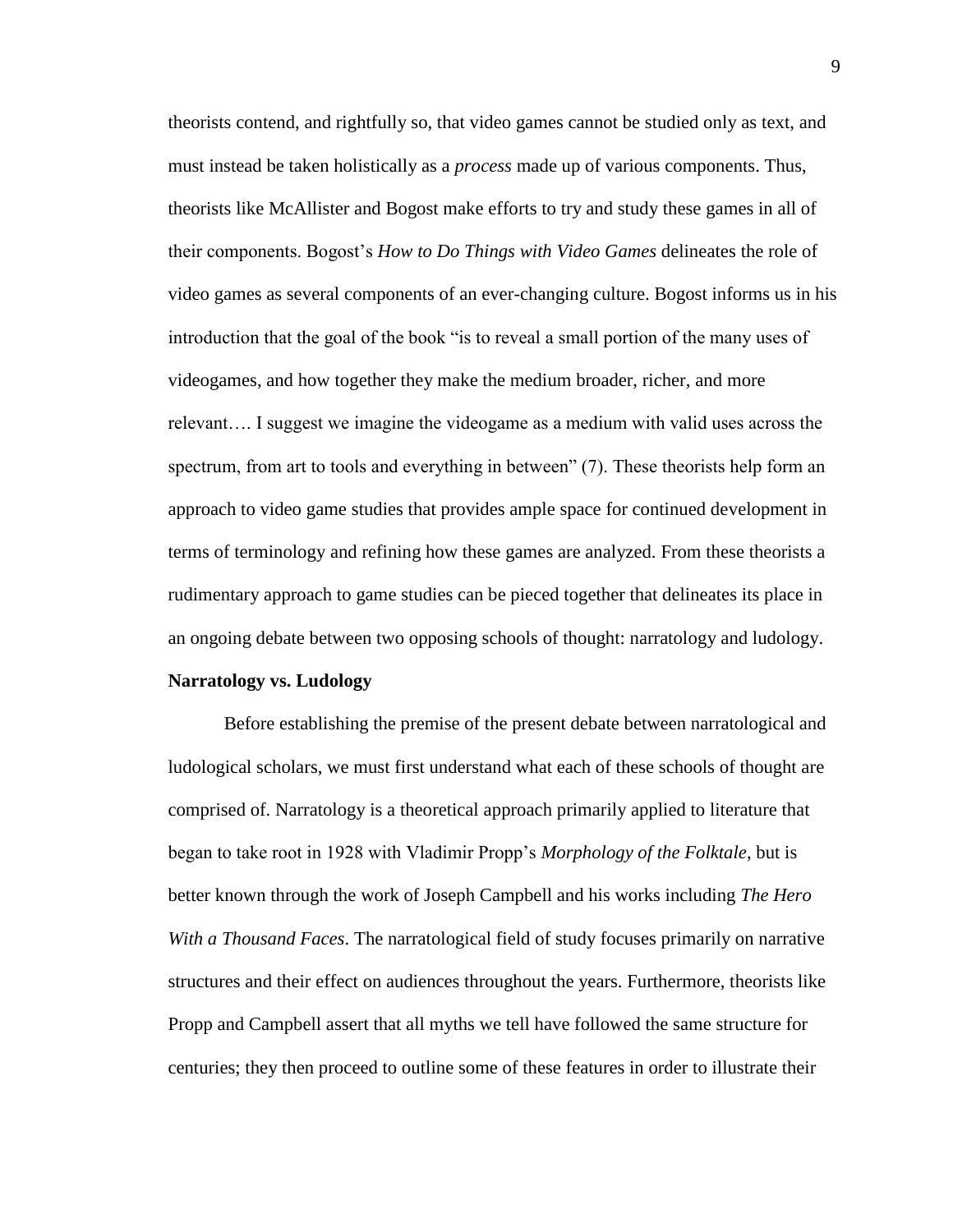points. Narratologists tend to focus extensively on narrative structure, of course, but in doing so tend to ignore many other factors surrounding the story such as cultural context, historical background, and the conversations being had between readers and the story as a whole.

Ludology, on the other hand, is the study of games and play, and predates video games by a few decades. Theorists like Johan Huizinga—author of *Homo Ludens*—work to outline the importance of play and gaming in civilizations throughout history. This theory has since evolved to adapt to the growth of video games, and thus includes scholars that believe games should be studied as individual components that make up a whole instead of taking the overarching ideas of narrative that are woven throughout the product. Individual components that are analyzed by ludological theorists include game level design, avatar creation, and music choices. While the general consensus among the aforementioned theorists is that games should be studied as the parts that make up the entity that is the game, there are also numerous theorists in the humanities that instead devote their time to the analysis of the content and storytelling techniques of video game plotlines themselves. Among these theorists, Aarseth is a staunch defender of using narratological theory in addition to a ludological approach toward video game studies. As he asserts in *Cybertext*, "to claim there is no difference between games and narratives is to ignore essential qualities of both categories" (5). I believe there is truth in this statement, and it is important to recognize this stance as it works to reconcile two valuable and insightful schools of thought that tend to operate independently of each other. In making an effort to bring these approaches together, we stop limiting game studies to a single method of study and instead bring more to the table with which to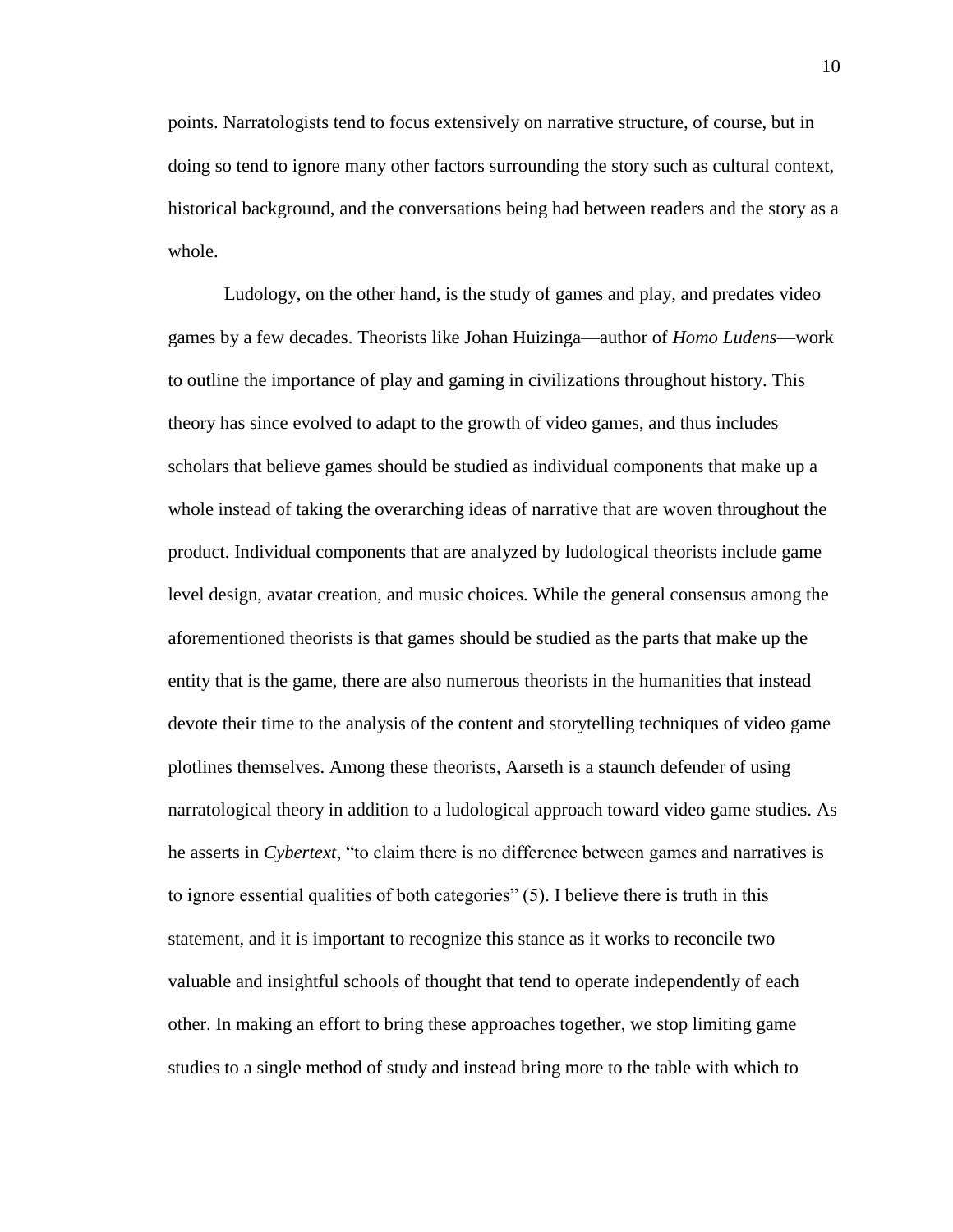deconstruct these games for academic purposes. Another prominent game studies theorist, Jesper Juul supports Aarseth in chastising theorists for limiting themselves to only ludological perspectives in *Half-Real*: "We can also treat the fictional world as a fixed set of signs that the game presents, and we can treat the fictional world as something that the game cues the player into imagining and that players then imagine in their own ways" (2). Juul's intent, then, is to "integrate these disparate perspectives into a coherent theory of video games" (3). The debate between the use of narratology and the use of ludology has been drawn out over several years at this point, considering Aarseth's work was compiled in 1997, nearly twenty years ago. While there are supporters of both sides of the debate, there are also theorists that take it upon themselves to create a theory that supports both avenues. In this manner, my examination of the video games in question will attempt to do the same in incorporating both aspects of game studies developed so far.

When embarking upon the study of video games in the field of literature, it is necessary to incorporate some form of literary theory in order to validate the efforts spent analyzing video games as texts. Though the field of video game studies is fairly interdisciplinary, this analysis in particular stems from a background in literature and thus necessitates some form of theory that will support the endeavor. As literary theories traditionally focus on the objects being analyzed as texts, a narratological approach to video game studies is not out of the question. However, the school of narratology in literary studies is only one theory among a number of theories; this variety in literary theories allows for identification with the narratological side of the aforementioned debate while still contributing something to the conversation that is not necessarily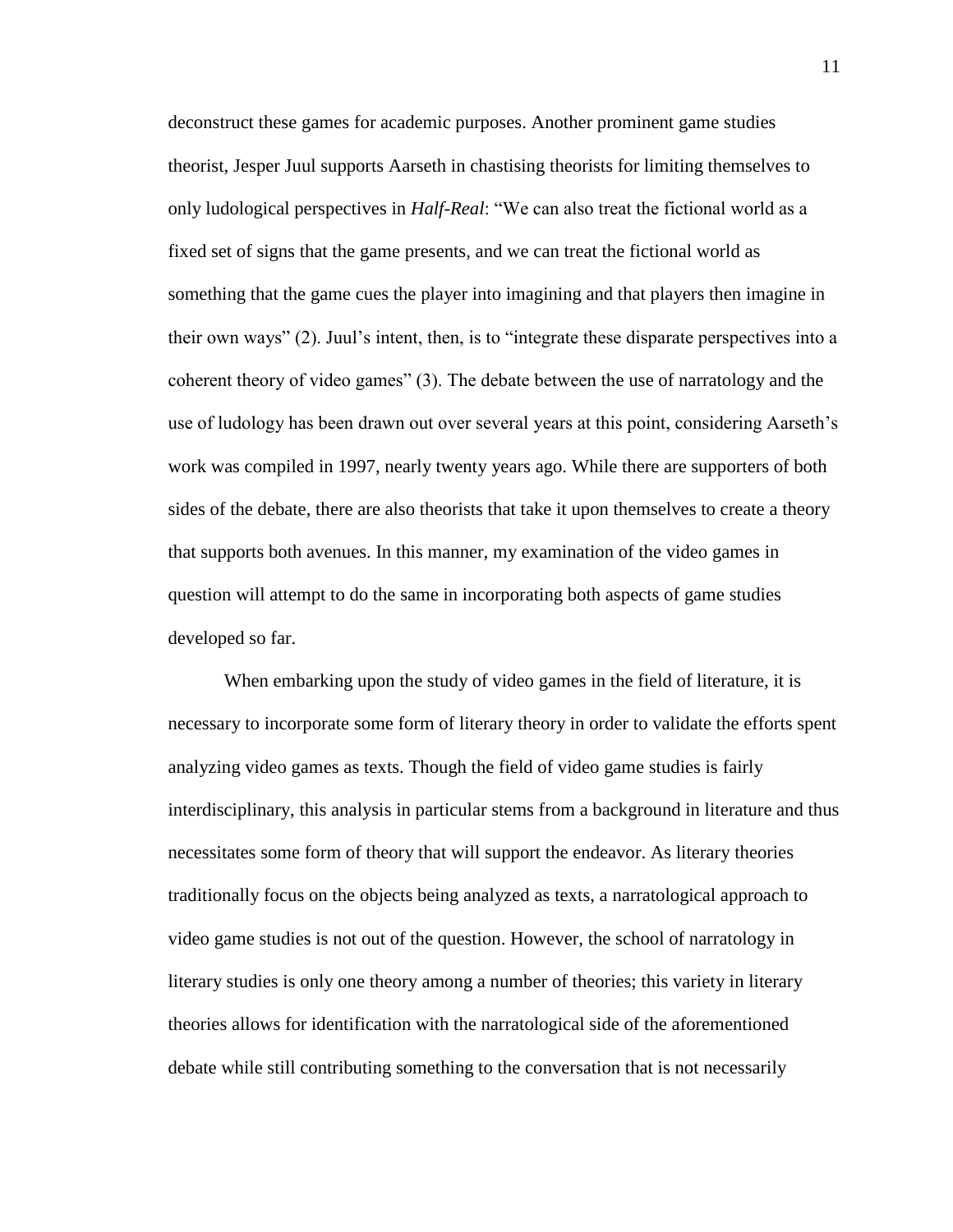strictly narratological. In this, the study ceases to hold any pretense of partisanship and enters into a more liberal joining of literary theory and reader-response assessment. To this end, another incorporation of theory into this examination will be that of critical race theory, which, coupled with narratological and ludological approaches, should prove to be of interest in the field of game studies.

#### **Critical Race Theory**

As mentioned previously, academic writing that combines a lens of critical race theory with game studies is almost negligible, and in fact rarely focuses around known critical race theorists. Instead, these analyses set out to point out problematic parts of games without doing much else. This project sets out to fill the void present here by presenting an argument regarding not only some inherently questionable parts of roleplaying video games, but also the implications of these components and their effects on gamers. The current body of research in this area addresses problems in the games, but does so from either a narratological or ludological perspective—mostly ludological—but never both. This study will analyze narratological elements in the second chapter followed by ludological characteristics in the third and fourth chapters in order to aptly present an argument regarding the state of video games in the current entertainment industry. Until now in the field of literary studies, critical race theorists have normally critiqued literature with some dabbling in film. In order to transfer this particular skillset to video games, we must recognize video games as texts. However, we must also recognize that video games are not merely narrative text, and thus embrace a scholarship that addresses texts in a way that will be able to move beyond just words on a page and into gaming environments as a whole.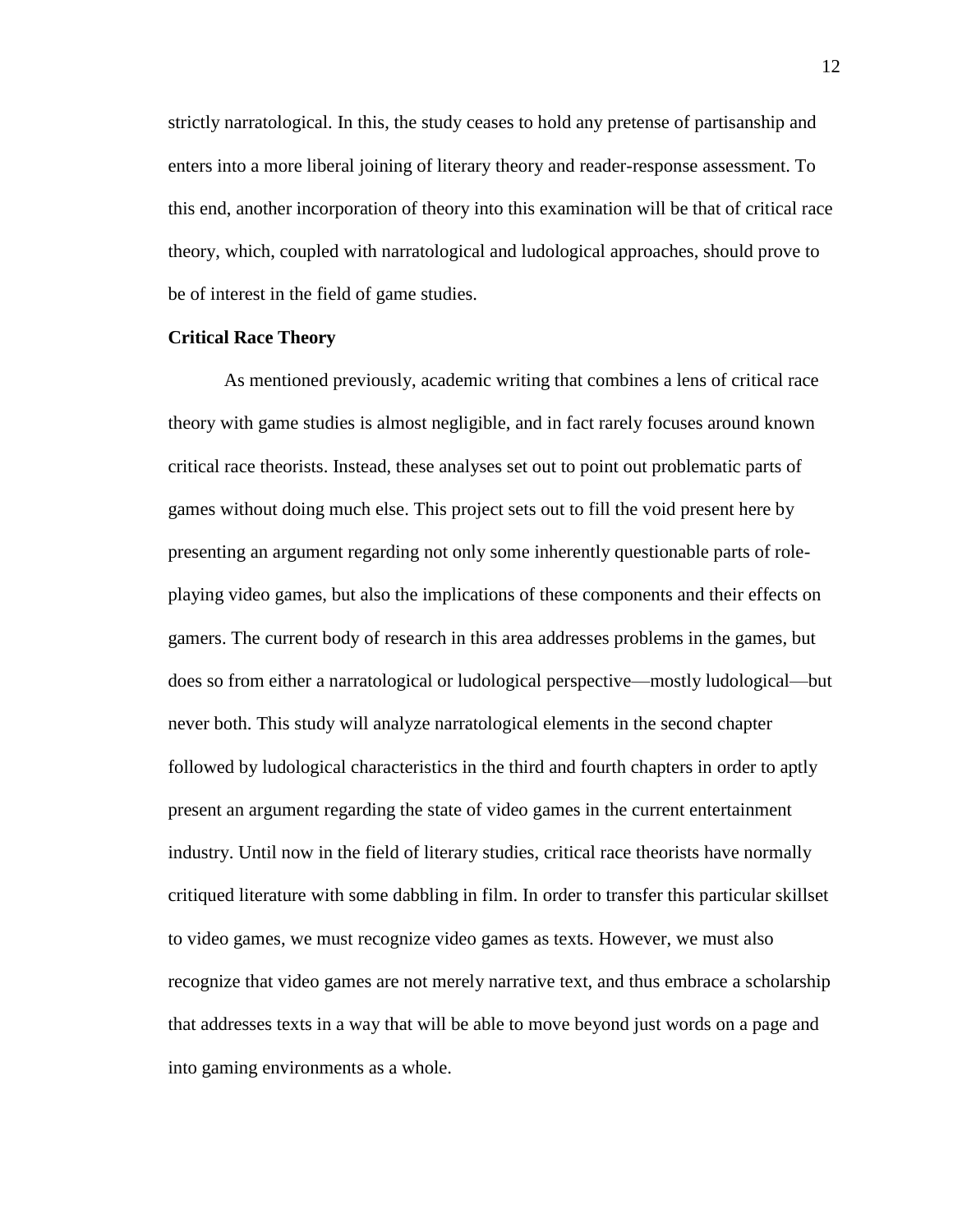Prominent contemporary critical race theorists such as bell hooks, Toni Morrison, and Cornel West decry the underrepresentation and misrepresentation of blacks in film (in addition to literature and politics), a medium of entertainment that has had over a century to cement its place in society and to continually advance its techniques and storytelling decisions. Though movies as a whole have made progress toward the inclusion and representation of minorities, video games still lag behind in terms of adequate variety of protagonists and avoiding stereotypical portrayals of minorities. For example, one of the most infamous and perhaps most studied video game series of the last ten years is the *Grand Theft Auto* series, which will be discussed in further detail in the third chapter of this project. Briefly, however, the game establishes racist stereotypes to the point of angering specific communities (in particular, the Haitian government). Furthermore, role-playing video games of the last two years alone have been unabashedly dominated by white, male protagonists.

In considering the lack of minority representation among video game protagonists, we must also consider the liberties that can be taken in creating personal avatars in role-playing video games. Among these liberties is the ability to choose one's appearance, and the customizability of this part of experiencing a video game varies from product to product and company to company. There are some games that allow for multiple race choices in their avatar selection and others that simply allow you to change minute details that revolve around the same, tired facial structure we see in many of the protagonists of the most current video games being produced. Still other role-playing video games completely eliminate the player's freedom in choosing what their avatar looks like in favor of providing their audience with a character that is already a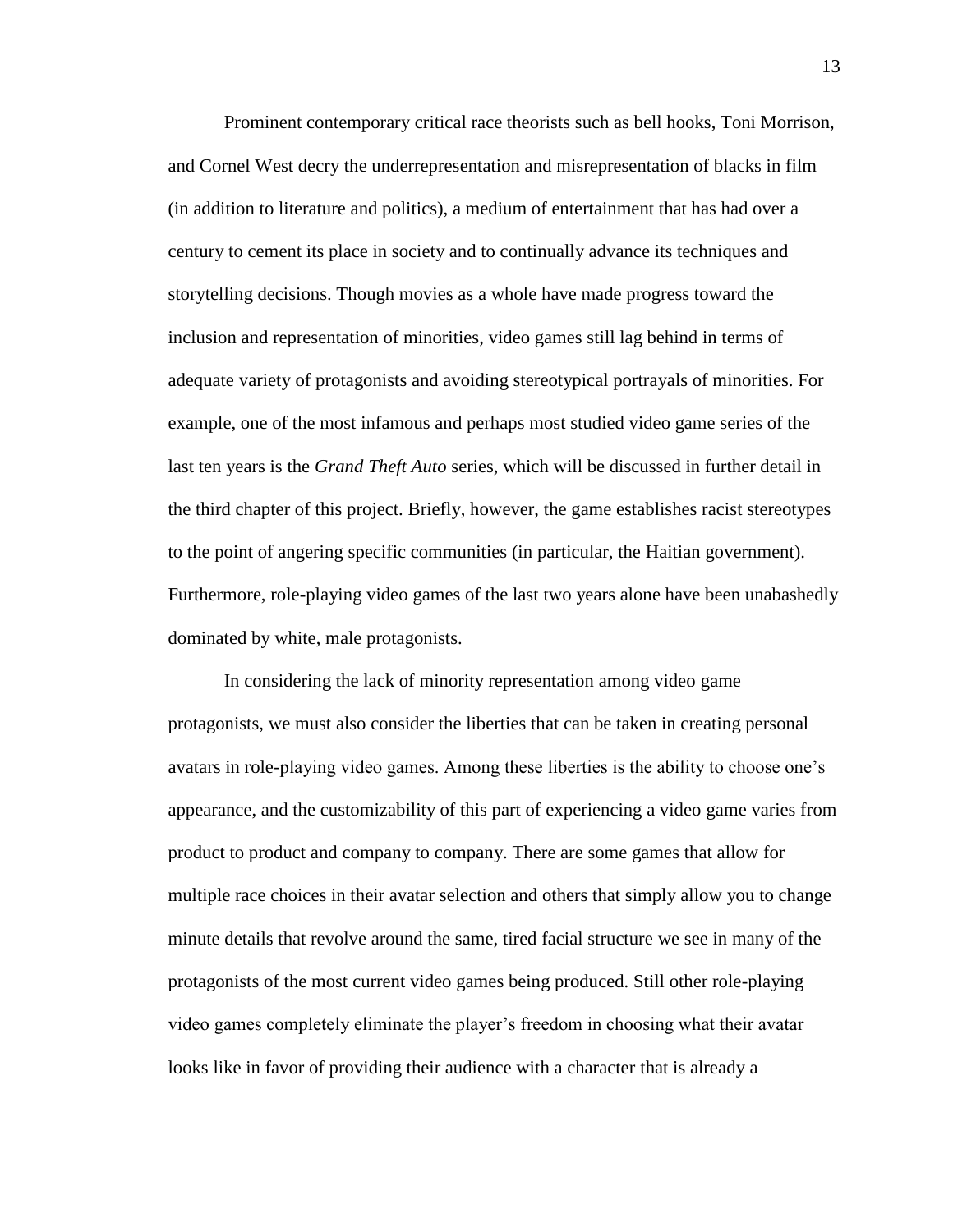recognizable part of the game franchise or a character whose appearance is locked for the simplification of the game development process. Overall, it is interesting to formulate theories regarding a player's attachment to avatars of their own creations compared to those provided by the game. Out of this interest stem possible studies on the extent of investment on the behalf of players in terms of their avatars, which produces projects like this one. Similar to this project, Waggoner's study depicted in *My Avatar, My Self*  included a number of different people of varying amounts of experience with video games in an attempt to make connections between how much a player invests in their avatar and how it applies to their gameplay. Thus, because of texts like this we come to realize the role that avatars play in the experience of the players. Naturally, we can assert that these avatars are the vehicles through which the story moves at the hands of the players, but they also represent an obstacle in understanding the game as a text. In producing a static avatar—static in the sense that their interactions with other characters in the virtual environment are set in code and thus cannot change—game developers thus create a lens for the player to experience the game before them. Therefore, a player's avatar can be an aid or a hindrance in how they experience the game, depending on what they want to see (or what they need to see) in order to fully understand the gravity of the game before them.

Other game theorists have taken to studying how widespread video games have become as a medium of entertainment and the trend of growth in this area over the past couple of decades or so. Understanding the growth of video games will help in moving forward with this project. In order to defend video game studies, there must be some sort of an understanding of why the study of video games may or may not be necessary. Thus,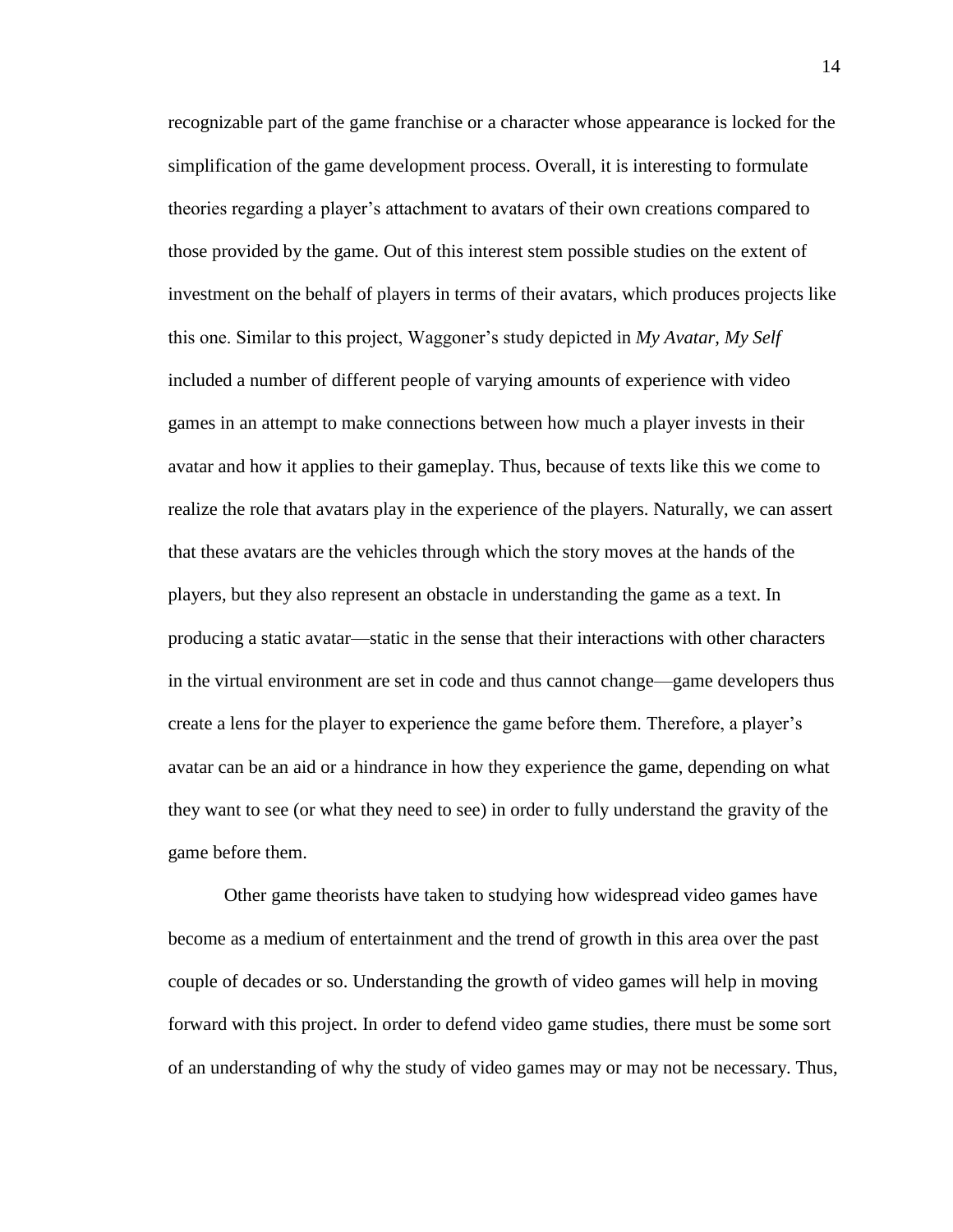it is helpful to bring in ideas from theorists that set out to try and explain why this explosion in popularity of video games recently has a lot to say about our values as a society. Theorists like Tom Chatfield and Jane McGonigal go to great lengths to evaluate the popularity of video games and what this could mean for our society moving forward. According to McGonigal, the dramatic growth of the gamer demographic holds significance in how we approach our values as a society. McGonigal argues that this increase in the demographic of people who play video games for a significant amount of time reflects on a "broken" reality from which people feel they must escape. This escapism has certainly not been limited to video games in the past, however, as novels and films have served much of the same purpose. McGonigal chooses to embrace the gamer demographic as different in this case; however, she argues that it is the resiliency and innovative nature of these people that drives them to solve the problems before them regardless of how long it takes or how difficult it is. For these theorists, the priority is to embrace the immersive nature of video games; for this project, the priority is to understand its repercussions. For McGonigal and Chatfield, video games as immersive narrative are a vehicle for social change, or at least a way to reach out to gamers using a method they will understand. To these theorists, harnessing the power of these games to grip audiences in the way that they do is the key to making social progress. However, there is certainly another side to the coin that expresses this amount of optimism, for with the amount of riveting content that games provide for gamers comes a certain degree of repercussions that follow the very same logic of the theorists writing on immersion. Fully capturing an audience in this manner implies that there is a level of investment by gamers into these games that certainly does not ignore the environment at hand; quite the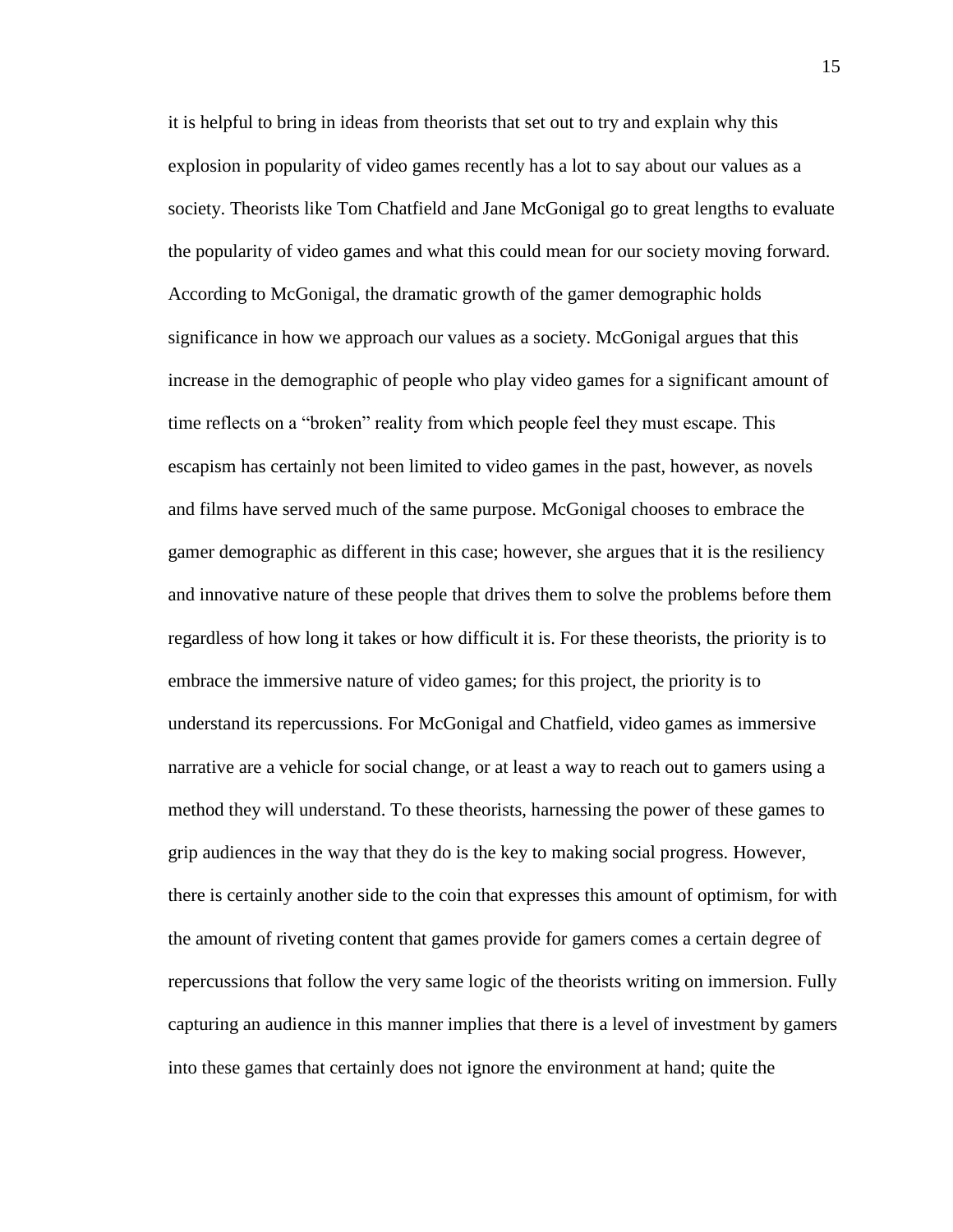opposite, in fact, as it is far more likely that gamers immerse themselves in these virtual realities to the extent that many of the seemingly fictional things in these games become reality. From this comes the contrast between studying the immersive nature of video games and attempting to understand the repercussions of this very facet: optimism against realism.

Though the work of critical race theorists in film studies tends to be perceived as merely pointing out flaws in these products in terms of portraying minorities or even simply lacking strong, accurately portrayed minority characters, I believe there is more to our responsibility as scholars than to simply point things out. As academics, we are called to wrestle with the things in front of us that we do not understand in order to create a new understanding stemming from the knowledge we have gained from those that came before us. In this field in particular, it is challenging to come up with such prior knowledge due to the infancy of the theoretical framework in question. However, through utilization of theoretical frameworks established by previous authors we can come to a sort of compromise regarding the intersection of game studies and literary theory, which is partially the purpose of the project from this point onward.

#### **Thesis Outline**

The second chapter of this project will address issues of whitewashing and racist portrayals of characters in role-playing video games. By identifying this significant problem, the aforementioned critical race theorists will play a key role in their ideas regarding minority portrayals in film in order to tie them into the very same depictions we see in video games. Additionally, I will explore particular role-playing video games to analyze themes of racism and whitewashing with a particular focus on *World of Warcraft*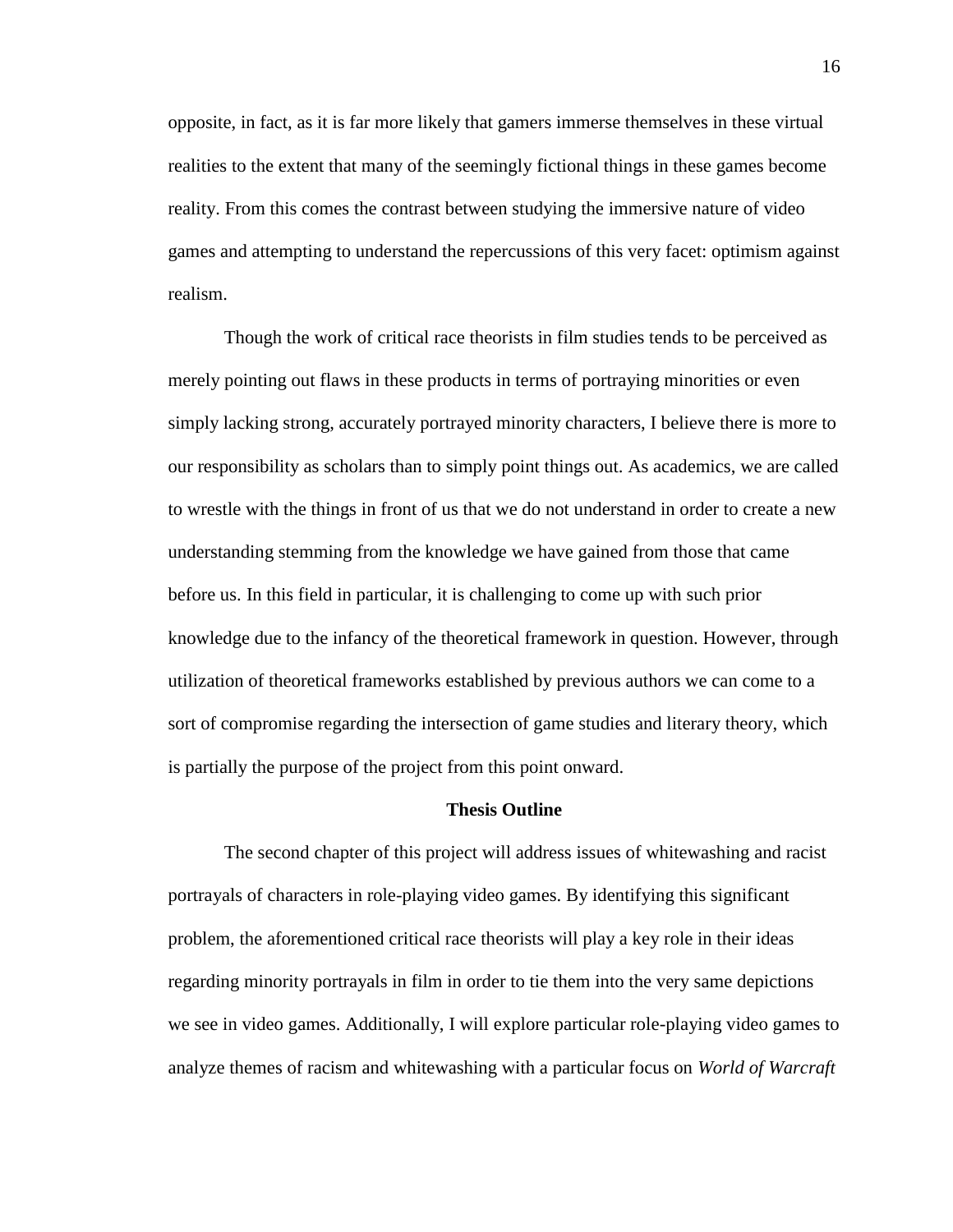and The *Elder Scrolls V: Skyrim* while drawing examples from other games such as *Grand Theft Auto*. This chapter will explore the power structures set in place by these video games, the limitations of avatar creation, and details in the game environments that are questionable in terms of perpetuating stereotypes or racism.

The third chapter of my thesis will consist of a methodology for the study to come in the fourth chapter of the work. This chapter will introduce the necessity for this study as well as provide the research questions, population and sample size, rationale for the case study, data collection methods, and data analysis.

The fourth chapter of my thesis will consist of a presentation and analysis of the collected data. In this chapter, the data findings of the quantitative survey will be examined as pertaining to the research questions outlined in the third chapter. Following this section, the chapter will summarize the data in preparation for the fifth chapter's discussion of the data.

The fifth chapter of my thesis will present a reflection of the data gathered in a way that addresses the implications of the collected results. This chapter will include an introduction to the topic at hand, the purpose of the study, design and procedures of the study, and a more in-depth conversation revolving around the results collected. Following these sections will be a concession of limitations surrounding the study, implications of the results on game studies, and recommendations for future research. This chapter will set out to explore players' perceptions of avatar formation as an extension of identity formation and racism in role-playing video games after drawing on their opinions with the quantitative survey. Furthermore, the fifth chapter will outline my findings in the study and connect them to possible conclusions regarding how players regard the games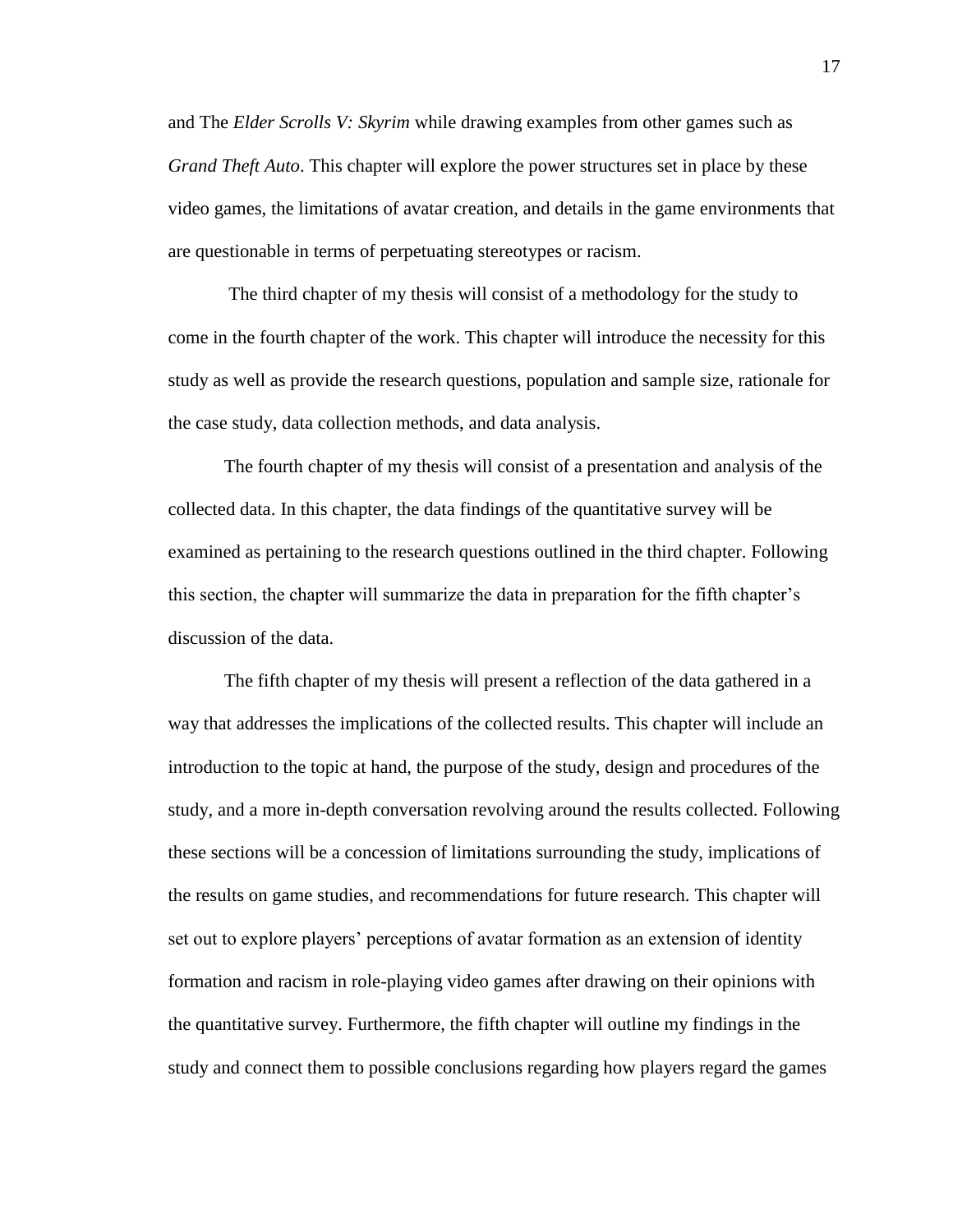they play and how much attention they pay to the environments they are exposed to. Video games are considered an extensively immersive form of recreation, as addressed by theorists like Espen Aarseth who brand these games as "ergodic literature," which requires a greater amount of investment from audiences than static literature like books or film. Furthermore, I will use explorations of avatar formation in role-playing video games as a connection to personal identity using the research of Zach Waggoner as a foundation.

The last chapter of my thesis will draw conclusions based on the research in the previous chapters. I will state possible directions this research can take, as well as possible effects of the circumstances being researched. In order to adequately embrace both the ludological and narratological approaches in this project, the last chapter will draw from the chapters that focus on each of these aspects in order to provide results that cover the strengths of both approaches. After analyzing the data collected from the survey as well as the study of the aforementioned games the concluding chapter of my thesis will provide potential interpretations of these data as pertaining to human nature and the implications of the effects of video games and racial imbalances on society.

The games included in this study fit the scope of the project due to several factors. First and foremost, the games being discussed are enormously popular, featured on many lists of most popular video games of their respective years. This, alone, will account for the sheer ability of these games to permeate popular culture in a way that makes it challenging to ignore their possible effects on the gamer demographic. In addition, these games all have some sort of problematic representation of races and racial relations within the structure of their narratives. Whether these are expressed purposely or not remains to be analyzed, but there is a stark difference between games that present these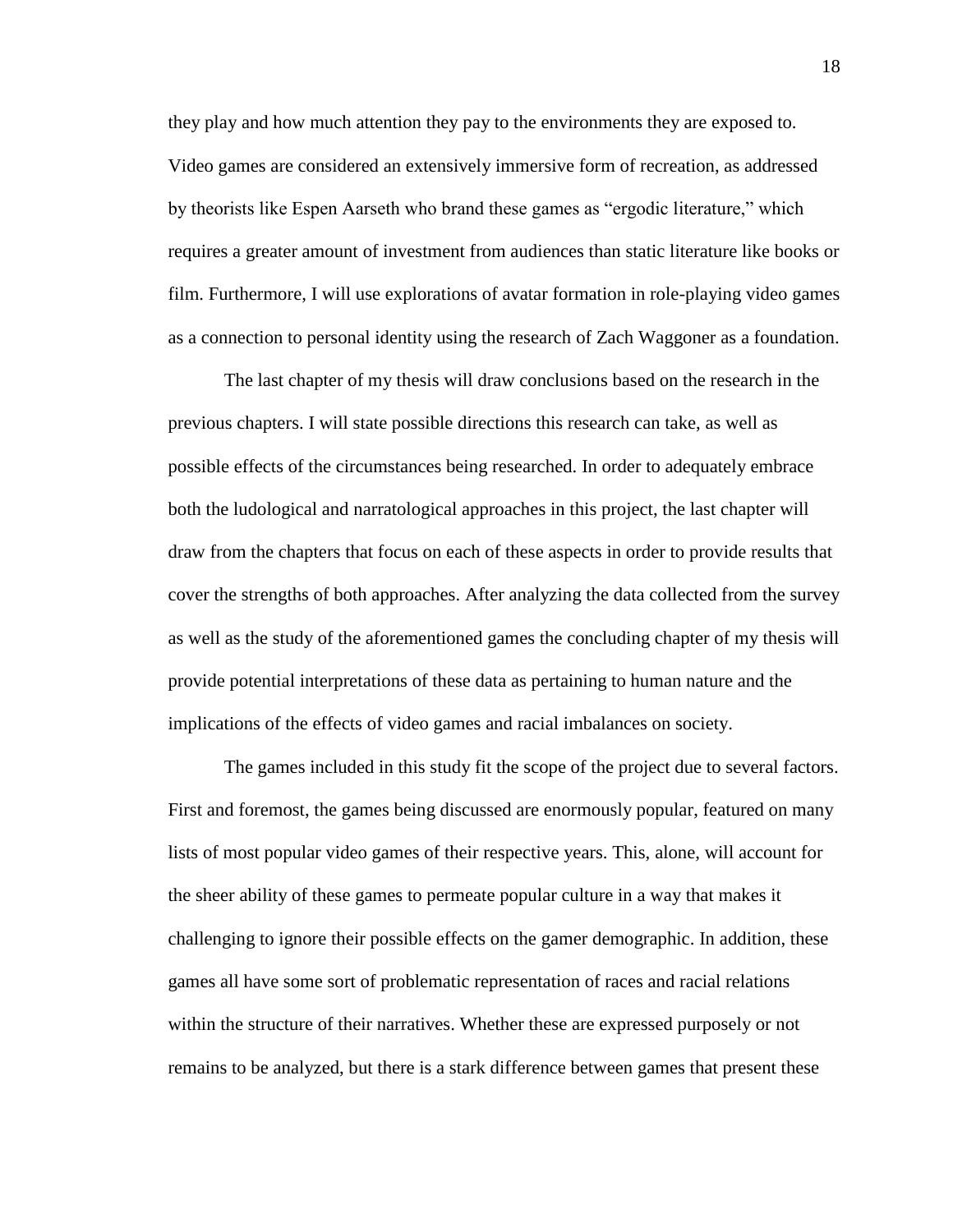sorts of conflicts in order to create morally gray areas that challenge gamers and games that take advantage of minority stereotypes in order to create a darker sense of humor that appeals to the subconscious constructions of race in the minds of the average gamer. Lastly, the inclusion of role-playing video games over other genres presents a category of games that is simply more demanding than other genres of games in terms of having to pay attention to the narratives and environmental situations at hand. Taking advantage of a type of literature that is ergodic in its efforts to involve its audiences in its storylines results in an analysis of games that are far more appealing in their storytelling devices. This alone speaks volumes to the narratological approach that asserts that the same storytelling structures we have used for centuries are still appealing to a broad audience.

This outline is constructed in this manner to streamline discussion on these roleplaying video games by establishing the groundwork that is within the video games themselves. This foundation will then transition into how the players' experiences with these games and in their lives affect how they choose to create the avatars that will become visual representations of their movement through these virtual worlds. In doing so, we are able to apply both the narratological and the ludological approach to this study, thus combining the two prominent methods of game studies into a more effective hybrid that should yield optimal results.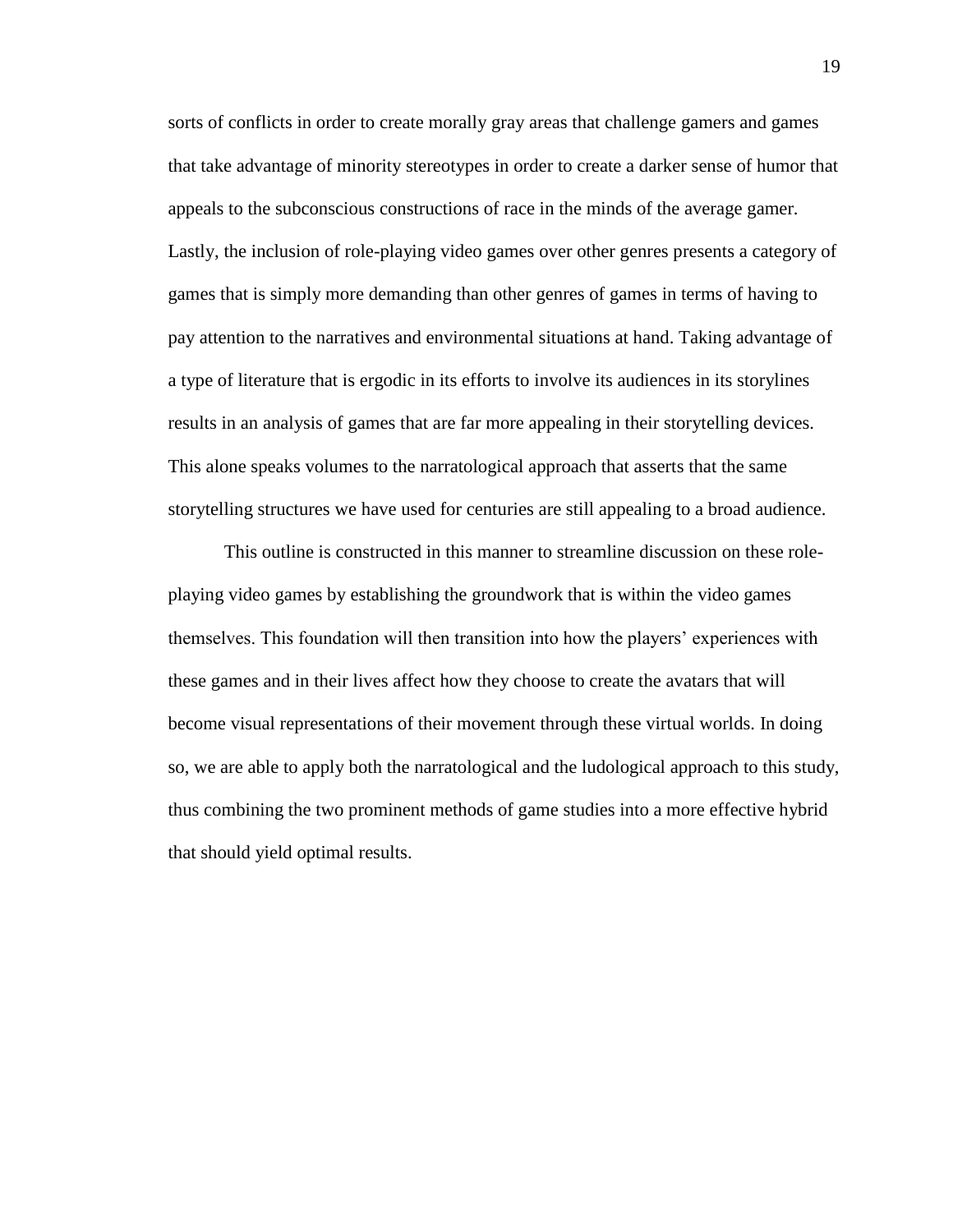#### CHAPTER II

## THE GAMES WE PLAY: PROBLEMATIC AVATAR CREATION AND ROLE-PLAY IN VIDEO GAMES

#### **Purpose**

In trying to establish effective methods for applying theoretical approaches to the growing field of game studies, two relatively separate schools of thought have taken up opposite sides of the discussion of how to analyze games. The narratological approach to video game studies focuses predominantly on the narrative aspect of games in order to bring some concrete application of theory into the analysis of this medium. The ludological approach to video game studies, on the other hand, chooses to discuss the components of games that create the gaming experience for the audience, whether this be game mechanics, avatar creation, or even game environment layout. More often than not, these two perspectives on how to approach video games exist as separate entities with little to no intersection. However, to ignore the benefits of a combined approach is to detract from the value of games both as text and as strict coding. After all, the presence of a story is as important as how the story is delivered.

In choosing to undertake this project, one of the primary objectives was to analyze video games in a way that brought together the two different, yet relatively established, theoretical approaches of ludology and narratology in order to produce a method of video game criticism that could perhaps expand on existing theoretical groundwork laid out so far. The narratological aspect thus corresponds more with the field of literary studies in

20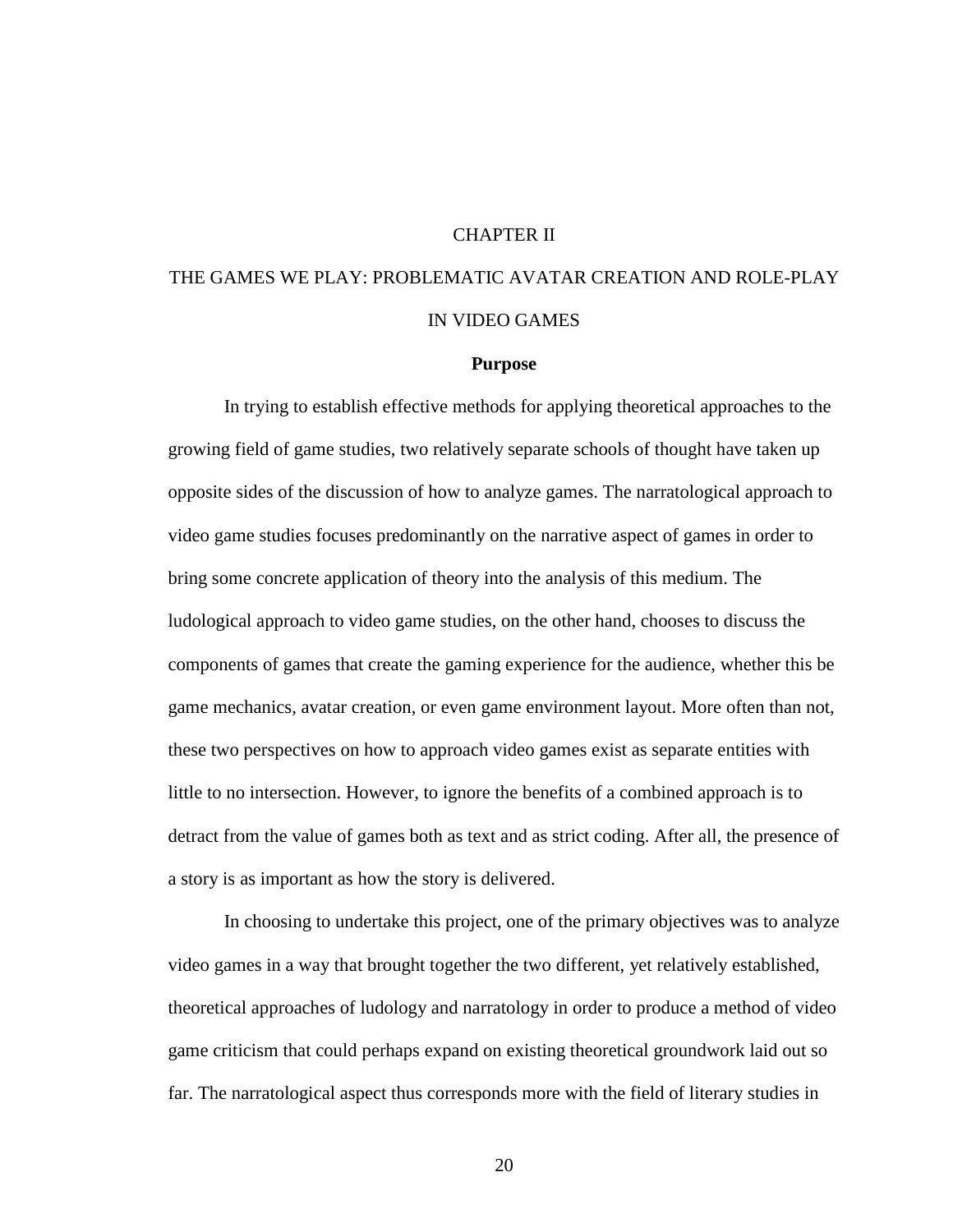this case, thus allowing for the introduction of critical race theory as a lens through which the games in question can be analyzed. The ludological half of this particular part of the project sets out to examine the games beyond just their storylines by critiquing both the avatar creation processes and the inherent problems in the delivery of the games' content. Thus, the following section is, in large part, speculative. However, this approach is necessary as a way to provide a foundation for future game studies. By bringing together narratological and ludological approaches into an analysis of problematic video games the benefits of this combined method of study become increasingly evident. In examining games both as stories and as interactive constructs we are able to come closer to an understanding of how these games may or may not affect players in terms of how the game designers have portrayed the characters in these games, both playable and otherwise. As an integral part of contemporary popular culture, video games have much to offer in terms of insight into both the products we create and the media we consume as entertainment.

#### **Theoretical Framework**

#### **Importance of Popular Culture**

Various serious critics and academics often dismiss popular culture as an object of study. However, this is most assuredly a mistake. One of the most telling parts of a culture, regardless of historical time or location, has always been the value it places on diverse forms of entertainment. According to scholars like Johan Huizinga, the desire for play is almost as embedded in nature (even observable among animals) as are survival instincts. Thus, to analyze what it is people find entertaining is to discover intrinsic connections between these media and the workings of human nature. According to *The*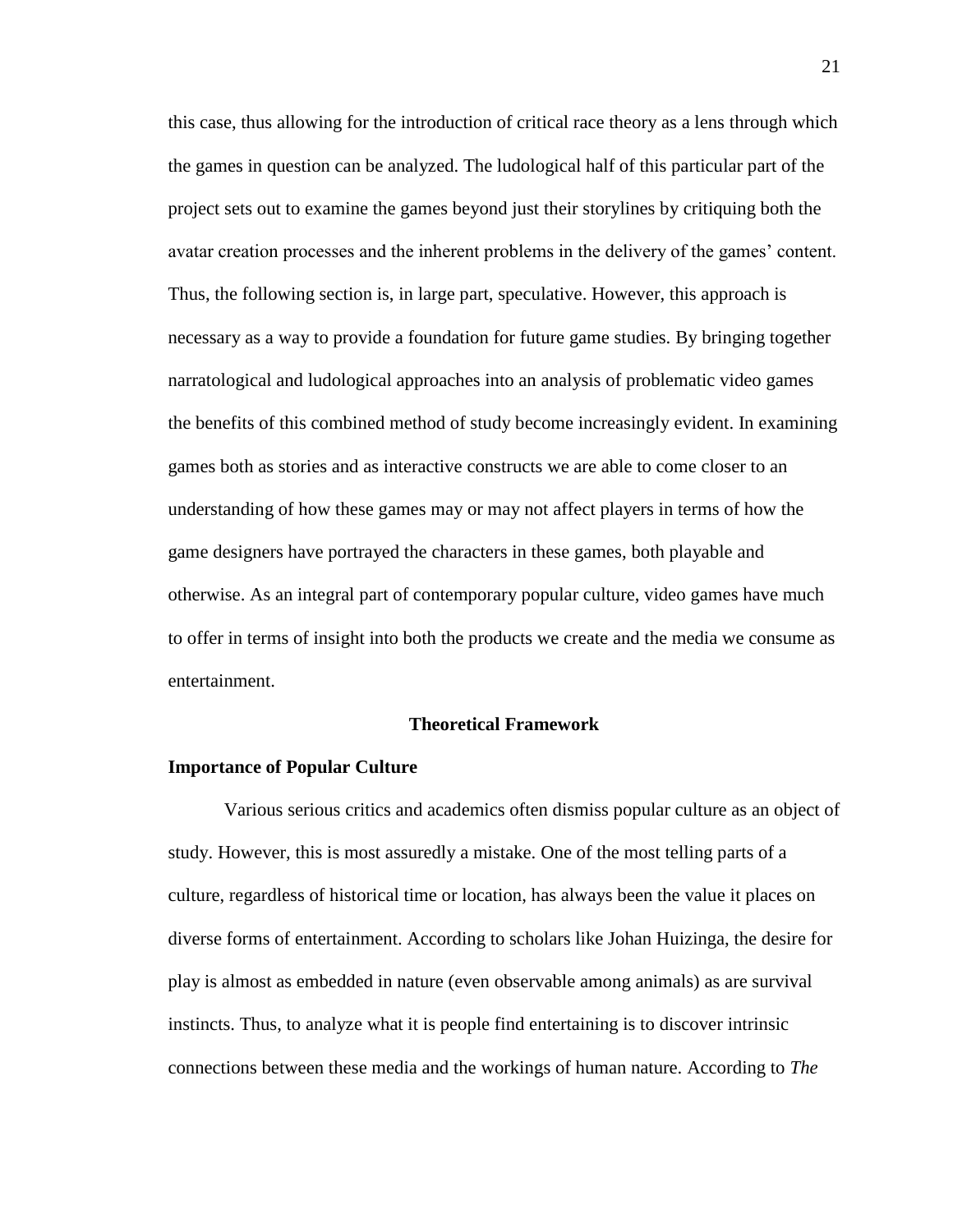*Sage Glossary of the Social and Behavioral Sciences*, the term "popular" has been exposed to a range of connotations since the  $14<sup>th</sup>$  century "from the neutral sense of 'belonging to the people' to the negative meaning of low, vulgar, and common on one end and the more positive sense of having general appeal, being widespread, and being well liked on the other" ("Popular Culture"). Though the more positive spin on the word began to take root in the  $18<sup>th</sup>$  century, the term "never shed the taint of the vulgar" ("Popular Culture"). To elaborate on this definition a bit further in terms of historical contextualization, *The Sage Glossary* does mention, "The gradual acquisition of the more positive meaning of popular and the emergence of popular culture must be understood in light of the changing structure of society and the economy. Capitalism, urbanization, and industrialization increasingly legitimated bourgeois tastes as the middle classes expanded and became wealthier" ("Popular Culture"). Particularly in the post-industrial era—where products can be made and distributed on a scale exponentially larger than in previous times—means of entertainment have developed that are not necessarily considered high art in the same sense that literature or art would be but are still consumed on a massive scale by the general populace. This concept materializes most noticeably in industries like sports, fashion, and television in which audiences are able to passively fulfill a basic desire for entertainment. In contemporary terms, the products these companies offer in terms of their entertainment value compose what is widely consumed and accepted. In other words, these components of cultural expression that do not fall under a category of "high art" but are still widespread (due, in part, to the rise in mass media in the  $20<sup>th</sup>$ century) comprise the idea of "popular culture."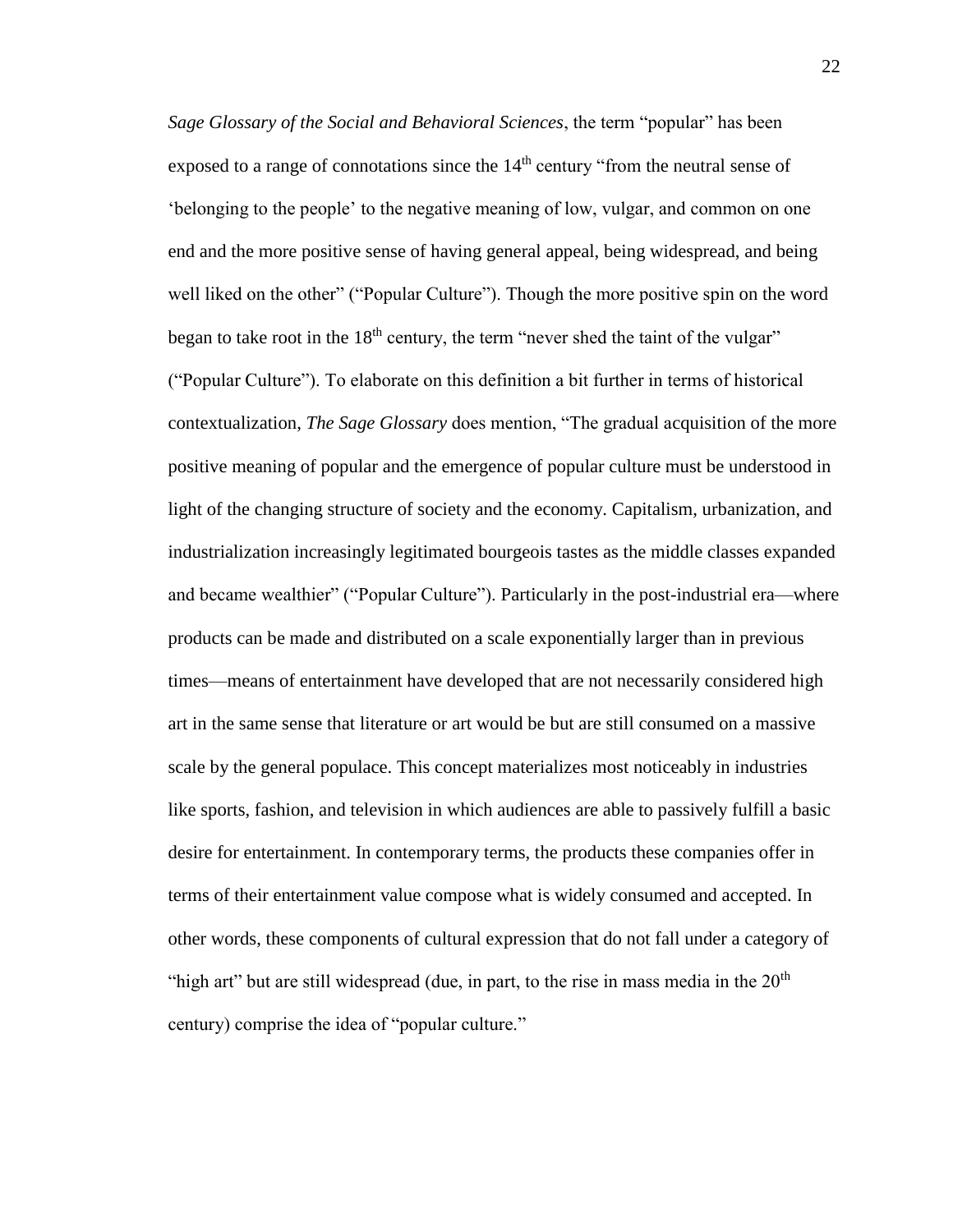Popular culture in this context ordinarily exists outside of high art, which is generally considered a mutually exclusive relationship. This is not always the case, as can be seen in popular adaptations originating in literature, but popular culture is commonly dismissed as superficial or sensational by non-mainstream critics. Regardless, popular culture generally yields information regarding a society's values and desires; were this not true, popular culture would not be what it is: popular. From this truth stems a benefit of the study of popular culture that delineates both what a culture values and what a culture is persuaded or attracted by. The latter of these two delineations creates the purpose for this project, which is to understand the popularity of an increasingly popular part of the entertainment industry and why this may or may not be problematic to a significant audience.

In terms of popular culture, the majority of the  $20<sup>th</sup>$  century was dominated by the rise of film and television as additions to the global entertainment industry. From this rise eventually also came an academic interest in this new entertainment phenomenon that captivated audiences with moving images coupled with sound. As technological advancements progressed, however, the first video games began to find their places in arcades around the world, eventually spreading further to home console systems. Arguably one of the more pivotal points in recounting the origins of video games, the 1980s witnessed the rise of classic video game franchises like *Super Mario Bros.* and *Pac-Man* that would later become staples of the video game industry. Popular culture gradually shifted over the next three decades in a way that has firmly cemented video games near the top of the popular culture industry charts, theoretically speaking; video games, in other words, now dominate the entertainment industry.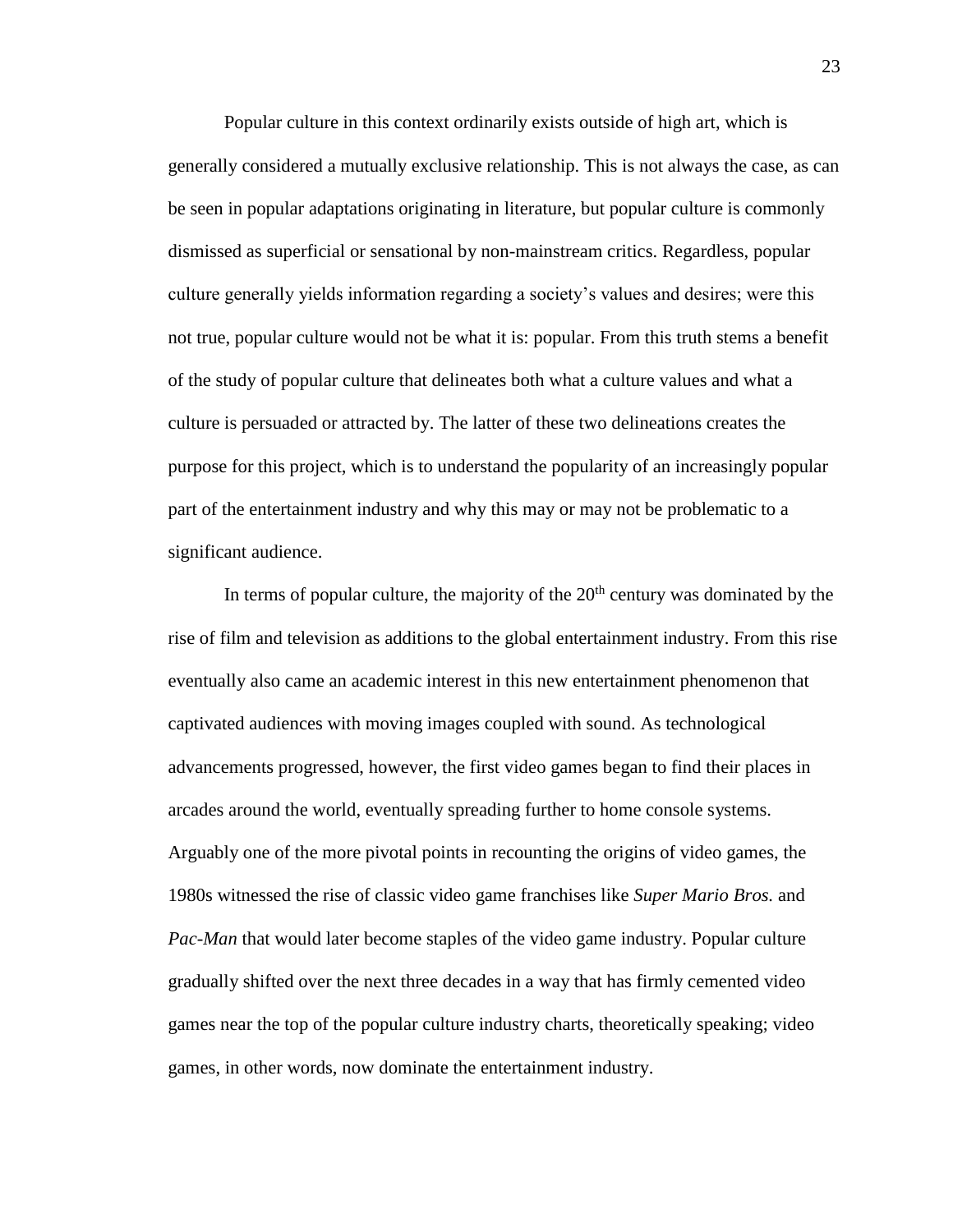According to research released by the Entertainment Software Association in 2015, "more than 150 million Americans play video games" with 42 percent of Americans playing at least three hours a week ("Press Releases"). In this case, the prevalence of video games as entertainment in the culture of the United States may be indicative of the reception of games on a global scale, thus strengthening the contention that video games do, in fact, dominate the current worldwide entertainment industry. Regardless, one of the most prevailing mentalities toward video games even in contemporary society is one that contends video games are a waste of time. The Pew Research Center found that 59 percent of American adults surveyed consider video games "a waste of time," with almost half of these adults applying this belief to *all* video games while a slight majority apply this to some, but not all video games (Duggan). It is reasonable to assume, therefore, that some of these adults may form part of the academic body, and may therefore extend this research to academic endeavors. In so doing, these academics snub video game studies occasionally as wasted effort. Popular culture as a whole tends to receive this treatment, though the mentality does soften up over time as these forms of entertainment assimilate more effectively into society, as can be seen in the recent growth and validity of film studies.

One of the things that popular culture does well is its ability to demonstrate what it is that a population values or finds enticing. Furthermore, it is fair to assert that because these games are consumed on such a massive scale, there must be a significant spread of ideas throughout these populations. Because the presence of popular culture is so prevalent, there must be, to some degree, a spread of ideas that mirrors this popularity. Regardless of an audience's investment in a game—or lack thereof—there is still some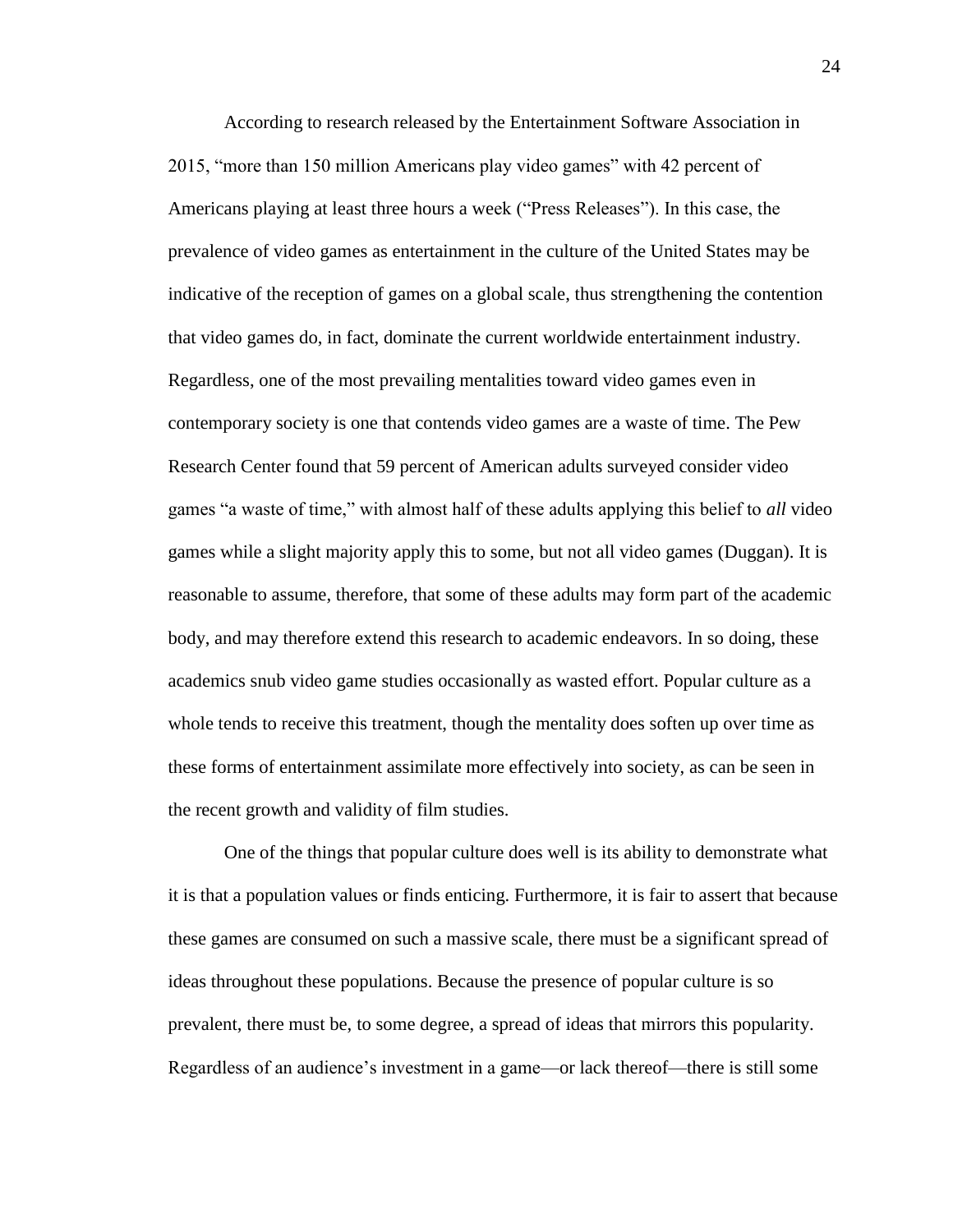consensus among academics regarding how much an audience receives from the entertainment it consumes. As a prominent critical race theorist, one of bell hooks' assertions in *Reel to Real: Race, Sex, and Class at the Movies* is that "While audiences are clearly not passive and are able to pick and choose, it is simultaneously true that there are certain 'received messages' that are rarely mediated by the will of the audience" (3). Though hooks is referring in this case to audiences experiencing film, this generally holds true for most elements of popular culture, including video games. In fact, audiences are far less passive when engaging video games as entertainment—and even less so when engaging them as texts—and thus there is more likelihood of absorbing messages being broadcast by these games. Thus, hooks is not arguing that these media are unavoidable because of how widespread the discussion of them may be, but instead posits that the media we are exposed to communicate ideas and concepts that we receive whether we consciously accept them or not. In this way, these media work in much the same way as literature: whether we are passive audiences or invested audiences, there will be some degree to which we subconsciously receive knowledge from what we take pleasure in.

In trying to understand the messages conveyed by video games we must acknowledge that in recognizing games as texts we must attempt to formulate a framework of theory that is based in the study of texts. The continuing development of video games in terms of how sophisticated a gaming experience they offer has created an increasingly in-depth system of narrative that is worked into these games. In other words, the way these games are telling stories is in a state of constant growth: the more avid gamers find the best games to be the ones that have the most compelling storylines. This growth has been propelled by the increasing demand in writers entering the game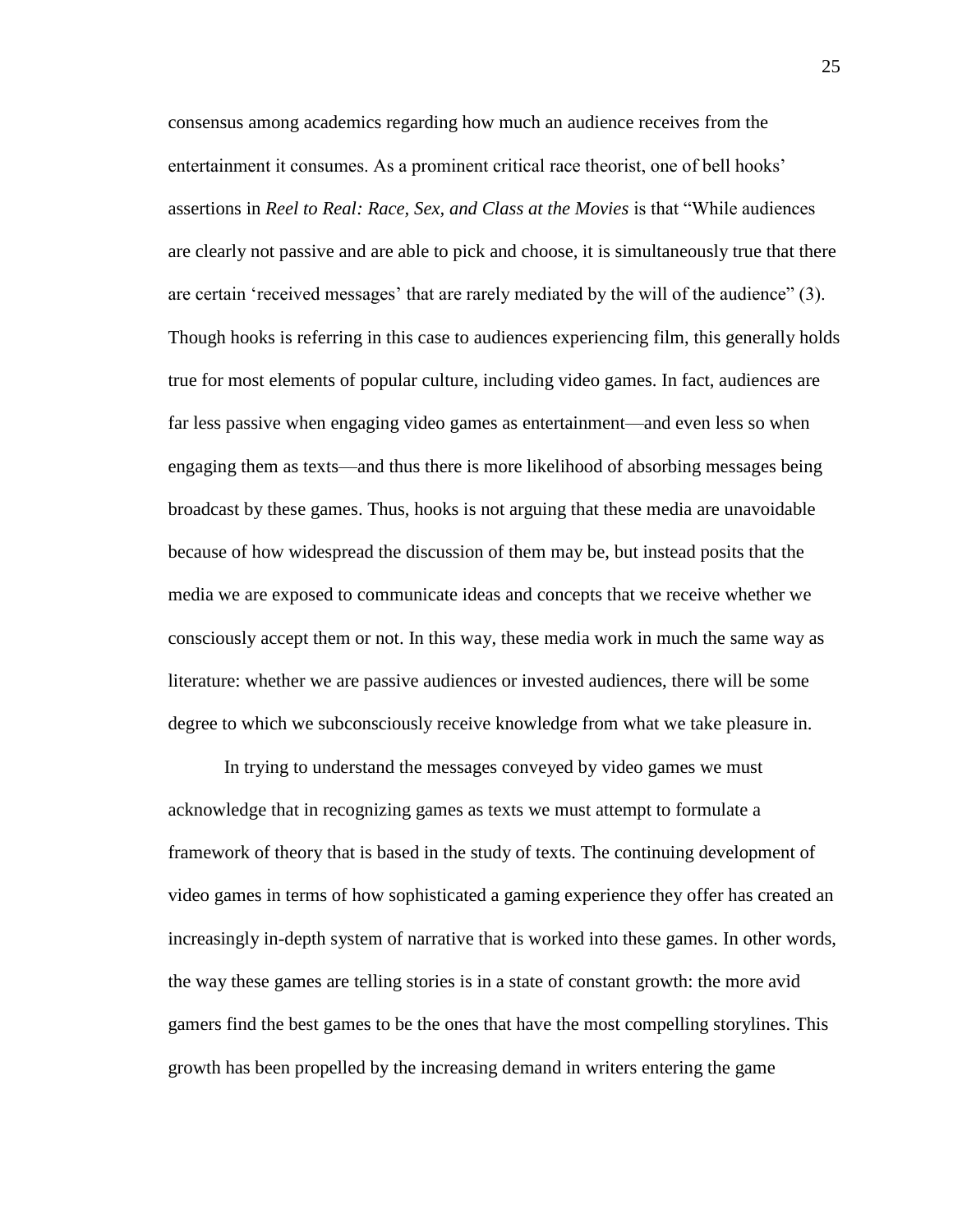development industry in order to create higher-quality storylines to meet the standards of the most devoted gamers. Video games have thus reached a point where the storylines are woven in a complex enough way in combination with the actual game mechanics (control schemes, layout of game environment, character interactions, to name a few) that it is worthwhile to examine video games as texts; complicated and multidimensional texts, but texts nonetheless. These texts comprise a new body of stories that combine interactive elements not seen before in other media. Video games bring to the table an experience that demands both the ability to be able to read texts closely and the ability to be able to overcome challenges and obstacles provided by a video game. As Mark J.P. Wolf explains in his introduction to *The Medium of the Video Game*:

> The main reason for the [theoretical] neglect of the video game is that it is more difficult to study than traditional media. Admittedly, the video game as a "text" is much harder to master. . . . Instead of fixed, linear sequences of text, image, or sound which remain unchanged when examined multiple times, a video game experience can vary widely from one playing to another. . . . Mastery of the video game, then, can be more involved (and involving) than mastery of a film; in addition to critical skills, the researcher must possess game-playing or puzzle-solving skills, or at least know someone who does. (7)

Even though the difficulties presented in Wolf's introduction are valid, there is an increasing number of scholars that are able to navigate through games of this caliber while still critically examining the content of the games themselves as texts. In trying to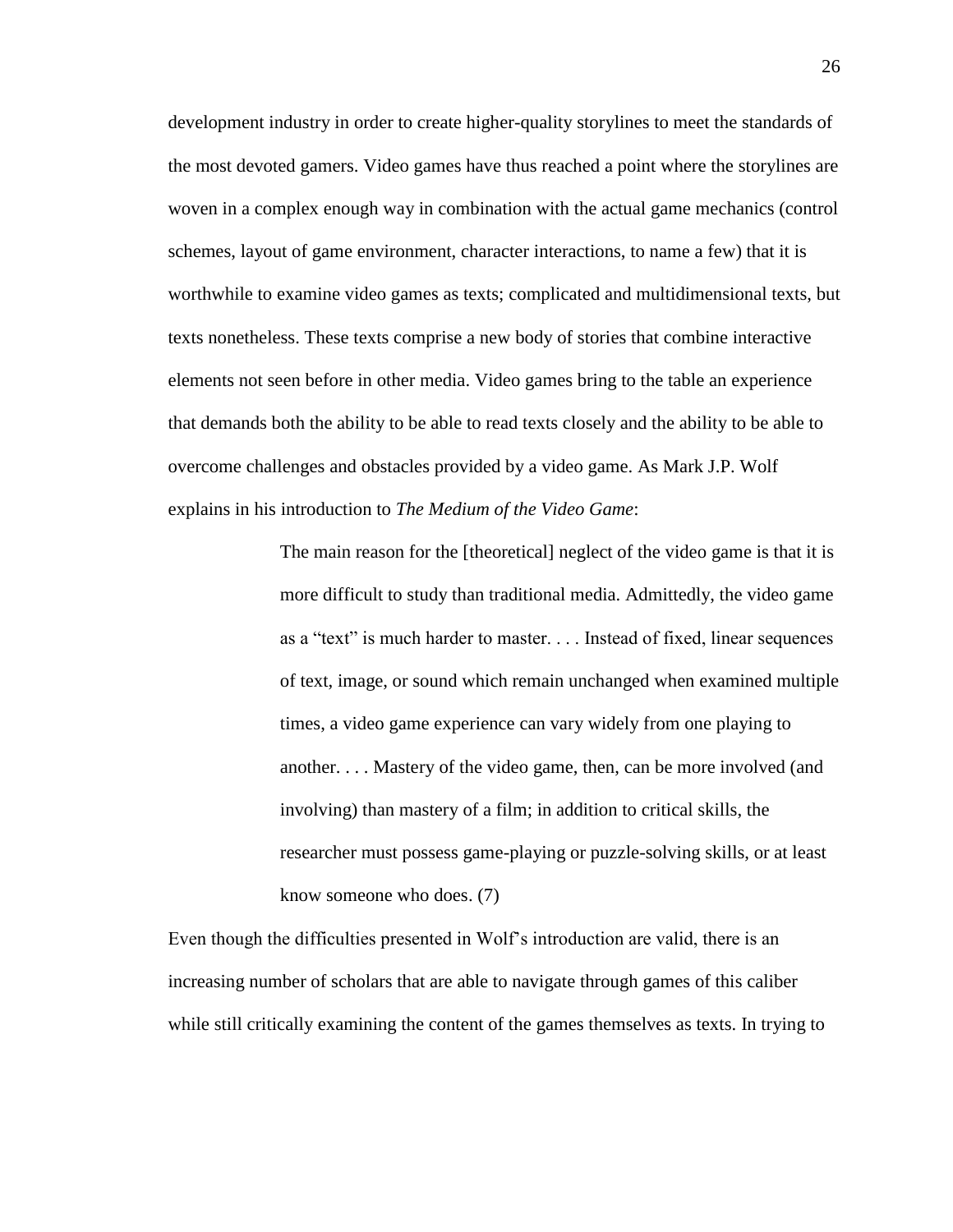engage these games as texts, we create a need for theoretical framework that has historically dealt with texts on its own.

#### **Critical Race Theory**

The perspective of critical race theory is fundamentally important to this discussion because of the extent of its dealings with marginalization and underrepresentation. Thus, critical race theory holds particular sway in discussing the potential effects of video games as popular media in this case. These theorists have subjected literature to their critiques and have since moved on to films as well in order to demonstrate the inequalities present in more than one element of the American lifestyle. Some of the predominant critics in this school of thought include Toni Morrison, bell hooks, and Cornel West, all of whom speak out against injustices of misrepresentation or underrepresentation of blacks in American art as well as white oppression of other races in society as a whole. Morrison writes occasionally on the subject, though her renown stems mainly from her work as a novelist. Included in Morrison's critical work is *Playing in the Dark: Whiteness and the Literary Imagination* in which she asserts that, despite the deliberate efforts of some critics, the American canon is shaped in no small part by the presence of African American characters and traditions. Morrison brings another perspective to the table, however. She highlights the importance of addressing how literature is impacted by the presence of minorities, but her priority in this particular section is to analyze how a narrow-minded canon can affect not only the colonized, but also the colonizer. In fact, Morrison asserts, "The scholarship that looks into the mind, imagination, and behavior of slaves is valuable. But equally valuable is a serious intellectual effort to see what racial ideology does to the mind, imagination, and behavior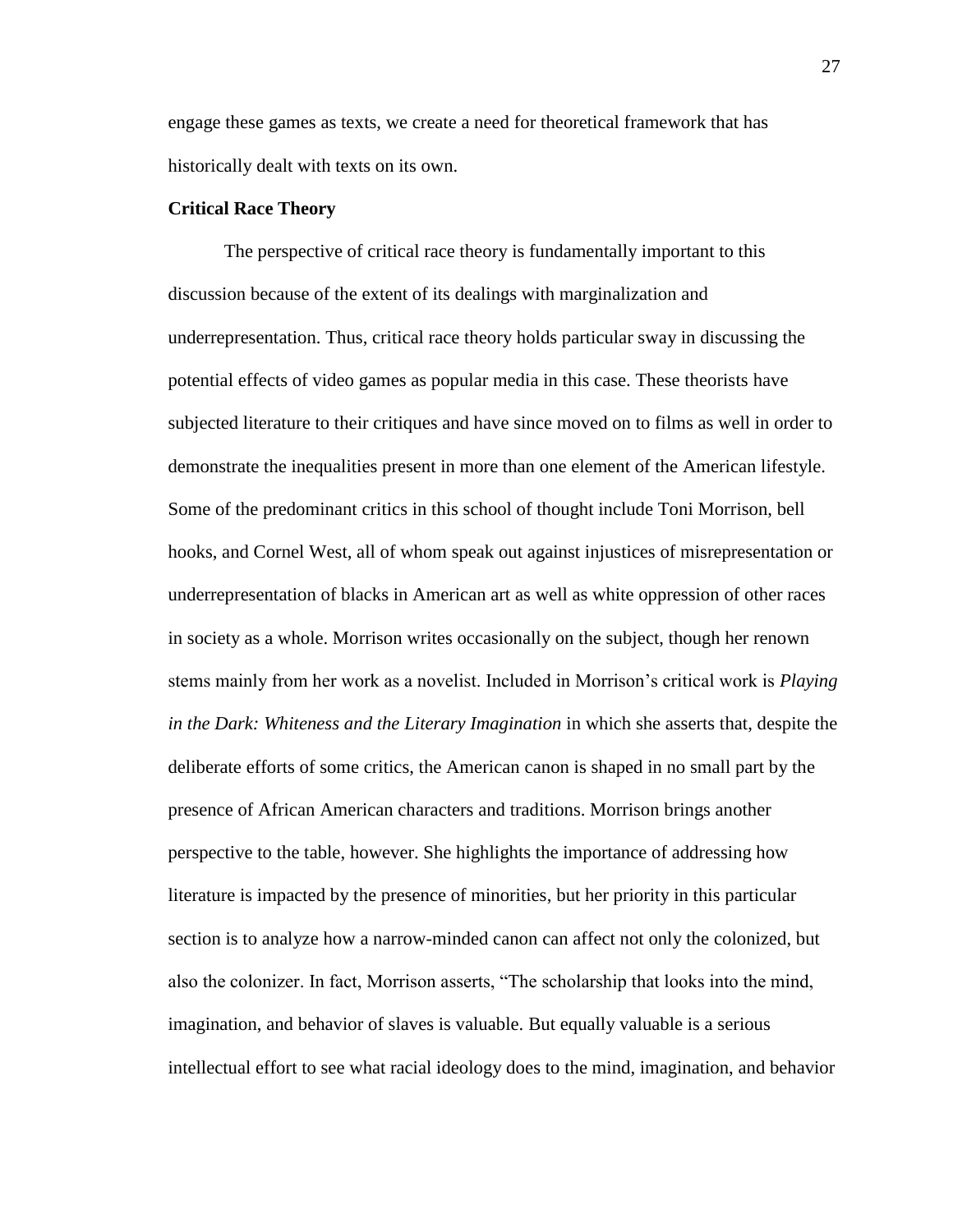of masters" (11-12). Morrison's efforts to explore the minds of white writers in order to delve into the concept of "Africanism" is mirrored to some extent by the efforts made in this project to understand the minds of game developers creating video games that perpetuate a system of injustice as well as the minds of the general populace that are exposed to these games.

Morrison does mention that scholarship that sets out to point out injustices and black erasure is fairly rare; she then proceeds to explain why she believes this is the case:

> One likely reason for the paucity of critical material on this large and compelling subject is that, in matters of race, silence and evasion have historically ruled literary discourse. . . . It is further complicated by the fact that the habit of ignoring race is understood to be a graceful, even generous, liberal gesture. To notice is to recognize an already discredited difference. To enforce its invisibility through silence is to allow the black body a shadowless participation in the dominant cultural body. According to this logic, every well-bred instinct argues *against noticing* and forecloses adult discourse. (9)

For Morrison, the main reason there is a lack of scholarship regarding the imbalance of race treatment is that it is perceived as sensible to keep quiet about the situation, as though for fear of offending members of minority races. However, one of the main problems plaguing popular culture in the United States as of right now is an underrepresentation of minorities, which will only be perpetuated by a constant silence regarding the matter. In breaking this silence, this project sets out to address some of the issues of representation of minorities in popular culture. An examination of some of the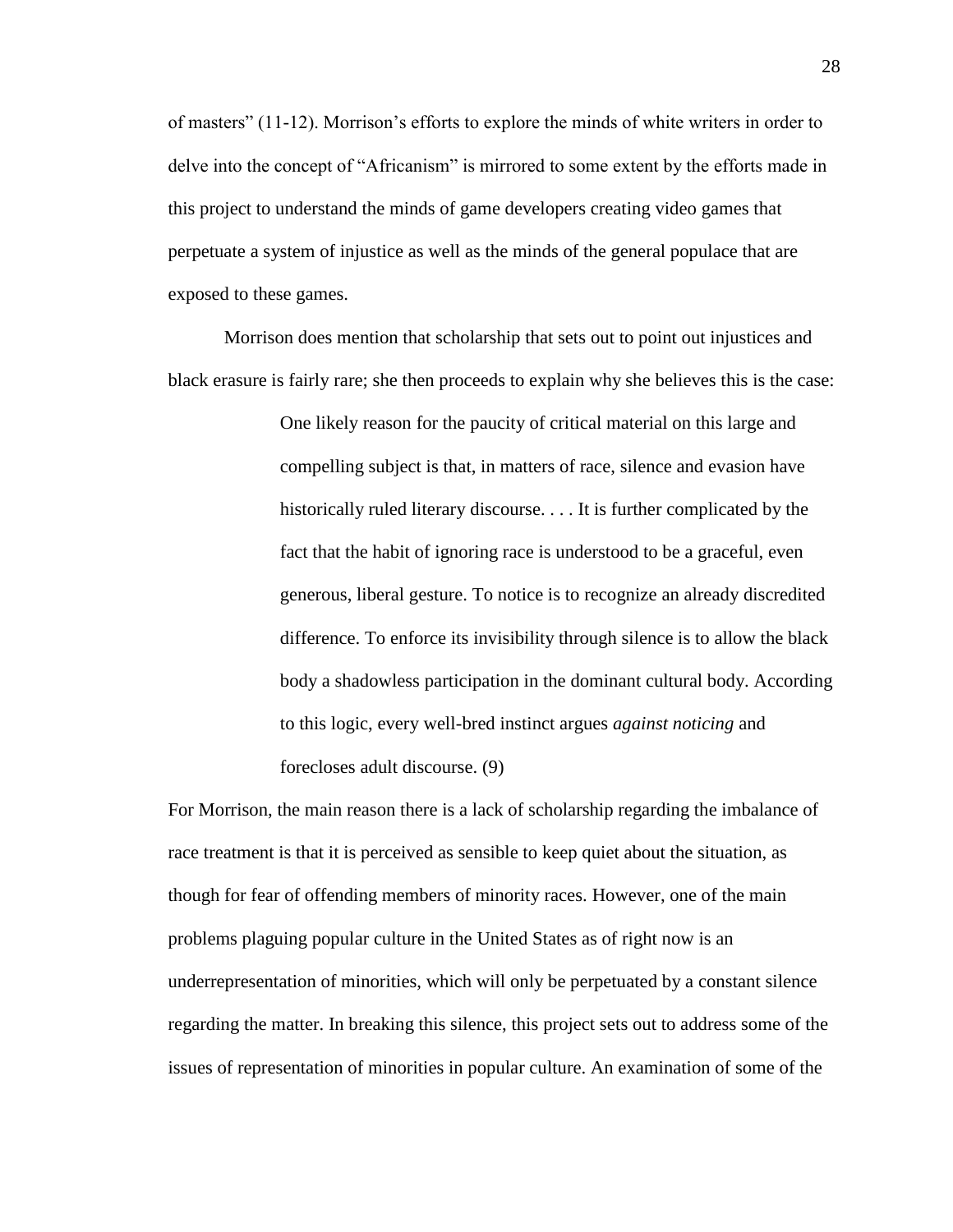most popular video games of the last few years should be telling of just how much game developers "enforce [race's] invisibility through silence" and how much we can learn from video games in terms of the inequalities present in their narratives.

Most of hooks' criticism that is relevant to this study comes from her work on film studies and critique, offering this project a method through which to read popular culture—in this particular case, moving pictures—as text. Even in her collection of essays *Yearning: Race, Gender, and Cultural Politics*, hooks mentions the allure of using popular culture as an educational tool. According to hooks, "students are much more engaged when they are learning how to think critically and analytically by exploring concrete aspects of their reality, particularly their experience of popular culture" (*Yearning* 6). She takes these ideas further in depth in another collection of essays, *Race, Sex, and Class at the Movies* where she asserts, "Trying to teach complicated feminist theory to students who were hostile to the reading often led me to begin such discussions by talking about a particular film. Suddenly students would be engaged in an animated discussion deploying the very theoretical concepts that they had previously claimed they just did not understand" (2-3). For hooks, films are a pedagogical vehicle not only due to their ability to "provide a narrative for specific discourses of race, sex, and class," but also because "they provide a shared experience, a common starting point from which diverse audiences can dialogue about these changed issues" (*Race* 2-3). In order to be used pedagogically in this manner, film must be able to be taken as a text, which can then be extended to video games. Through this application of established theory to the narrative of video games we begin to treat them as texts, which is conducive to academic study in a new field.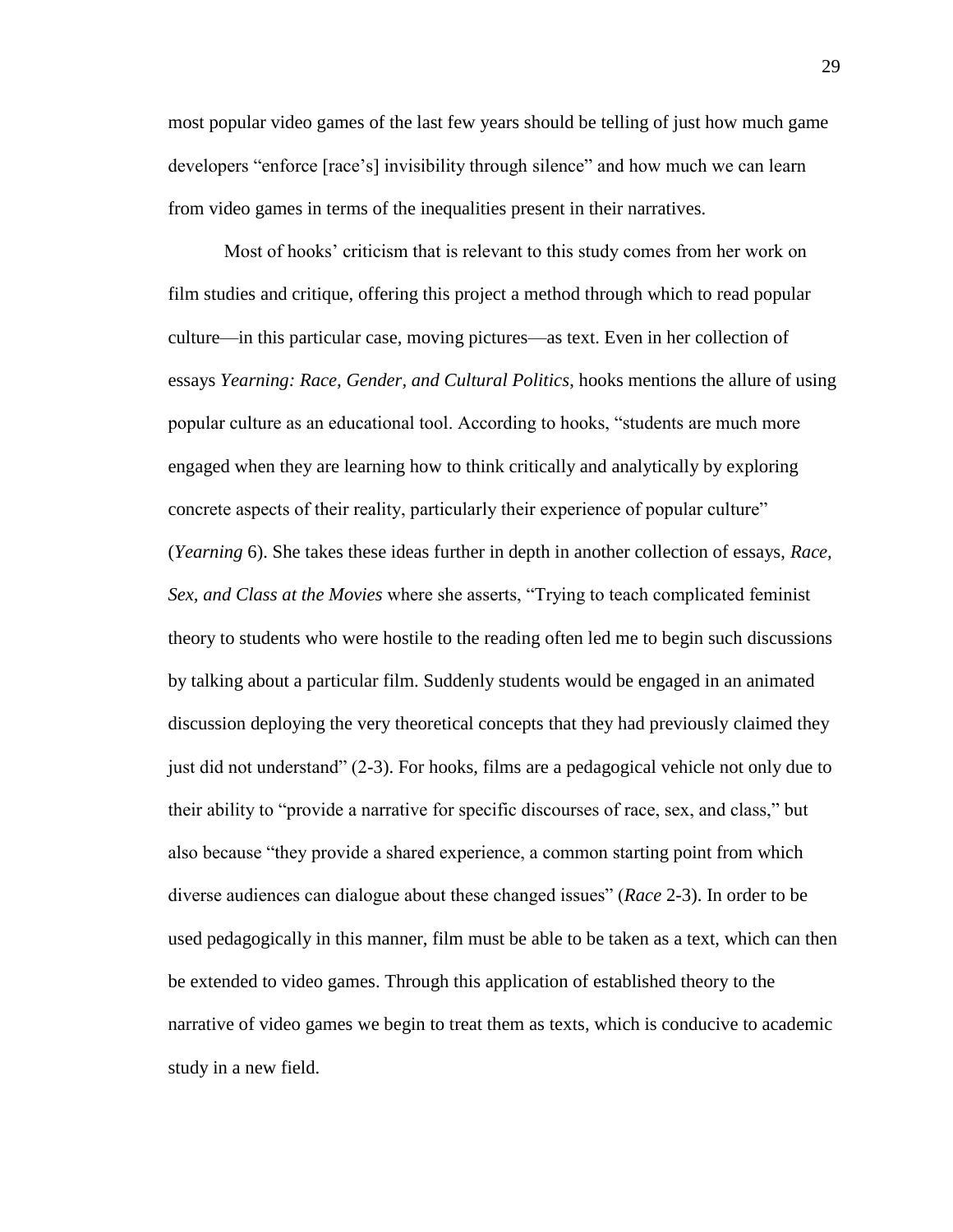Though similar to hooks and Morrison in their attempts to points out inequalities and deficiencies in how minorities are perceived and portrayed, West's criticism is more political and concrete. In other words, West concerns himself with the state of things in the country not only with race, but also with economic inequalities as a whole. As pertaining to race, however, West does have several ideas to offer. In "The Role of Law in Progressive Politics," West asserts that American society is "a *chronically* racist, sexist, homophobic and jingoistic one. The complex and torturous quest for American identity from 1776 to our own time has produced a culture in which people define themselves physically, socially, sexually and politically in terms of race, gender, sexual orientation and 'anti-American' activities" (270). Popular culture participates in this sort of process, as well. In creating media that will spread most effectively among masses, popular culture must cater to the most current American identity. For West, this obsession with establishing identity in a way that automatically delineates unique factions in American society is one of the most problematic aspects of American society and one which is conducive only to racism and injustice overall. West in particular speaks out against affirmative action when he articulates his ideas in "American Progressivism Reoriented" regarding racial discrimination in stating that this racial antagonism can "hurt American democracy in two ways: first, by the evils of racial discrimination and segregation and, second, by the obstacles they create to the redress of class injustice. Working Americans remain divided by race, struggling under the injustices of racial oppression and resentful of what often seem to be the unjust effects of policies designed to right racial wrongs" (322). According to West, then, there is a strong resistance to ideas regarding redress of wrongs committed against African Americans (or other non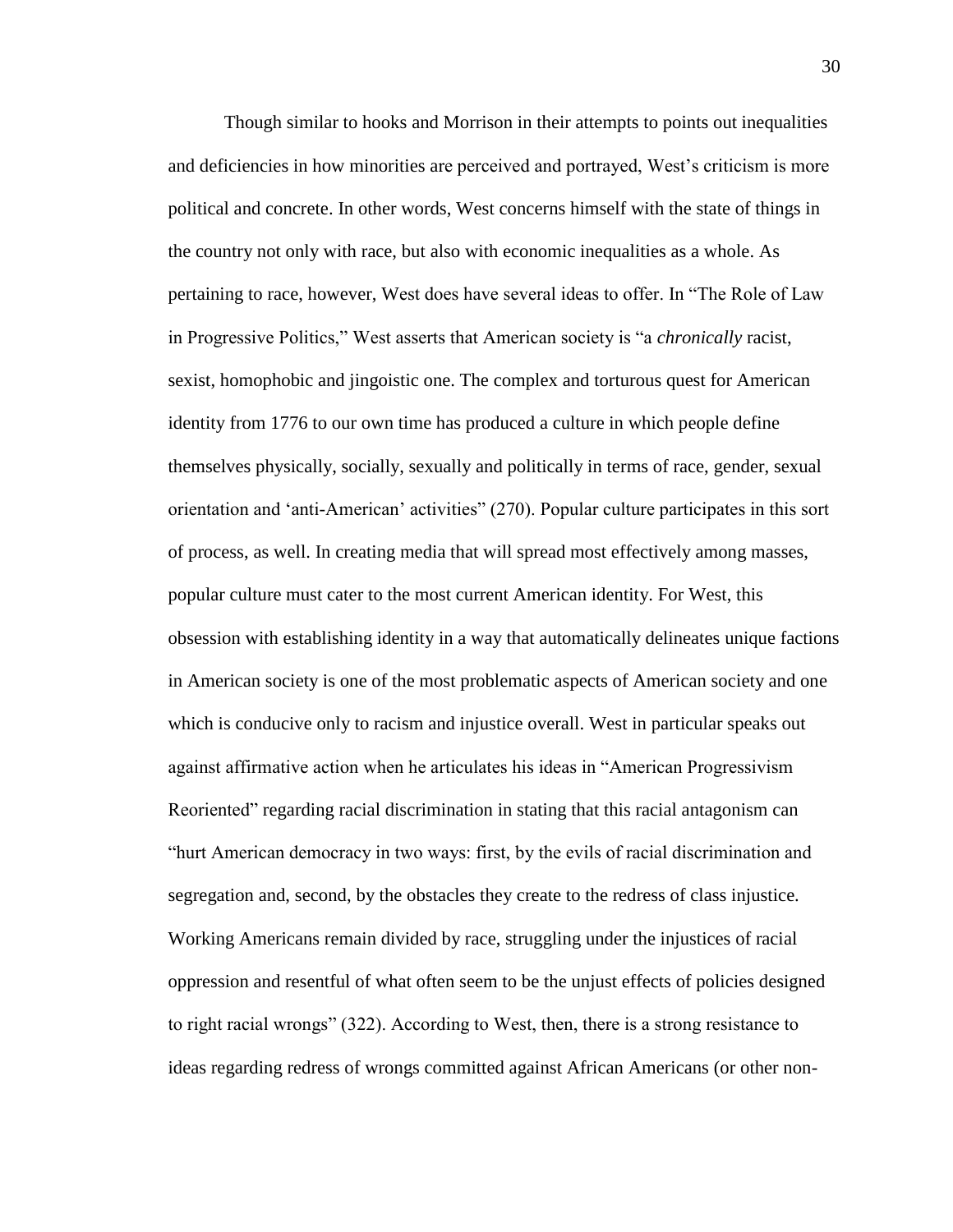white races) due to the fact that they generally create an atmosphere of resentment; the good in this case strongly outweighs the bad in terms of reparation and coming to a more congenial relationship between races. By calling on West's ideas in this case we begin to nuance a potential call to action in terms of how we deal with popular culture. Through understanding that the current process of reparation is ineffective and necessitates an alternative approach we can start to discuss the potential for the inclusion of a more organic variety in video games that truly does reflect reality instead of a perceived one where racial inequalities are the norm.

Though these three scholars all write out of a desire for justice and equality for African Americans, there are disconnects between their ideas of how we should arrive at reparations. In his writing, West heavily advocates a reexamination of an economic system that for so long has worked against African Americans. Though he condemns affirmative action, West is in favor of a redistribution of wealth from the rich to the poor, particularly considering this would help minorities as a whole that may be struggling in the current system. Of the three scholars, West is most involved in the American political system. Morrison's call for reform, on the other hand, focuses more on literature and the place other cultures should hold in the literary canon. For Morrison, literary recognition for world literature is a priority, and thus differs from West's push toward financial equality. Lastly, hooks is perhaps the most versatile of the three theorists. There are several concerns that hooks chooses to address throughout the span of her works, though the majority of her writing concerns inequalities in both race and gender. As part of her upbringing, hooks learned to use the struggles she faced as a foundation for her work. According to *The Encyclopedia of World Biography*, "[hooks] later explained how this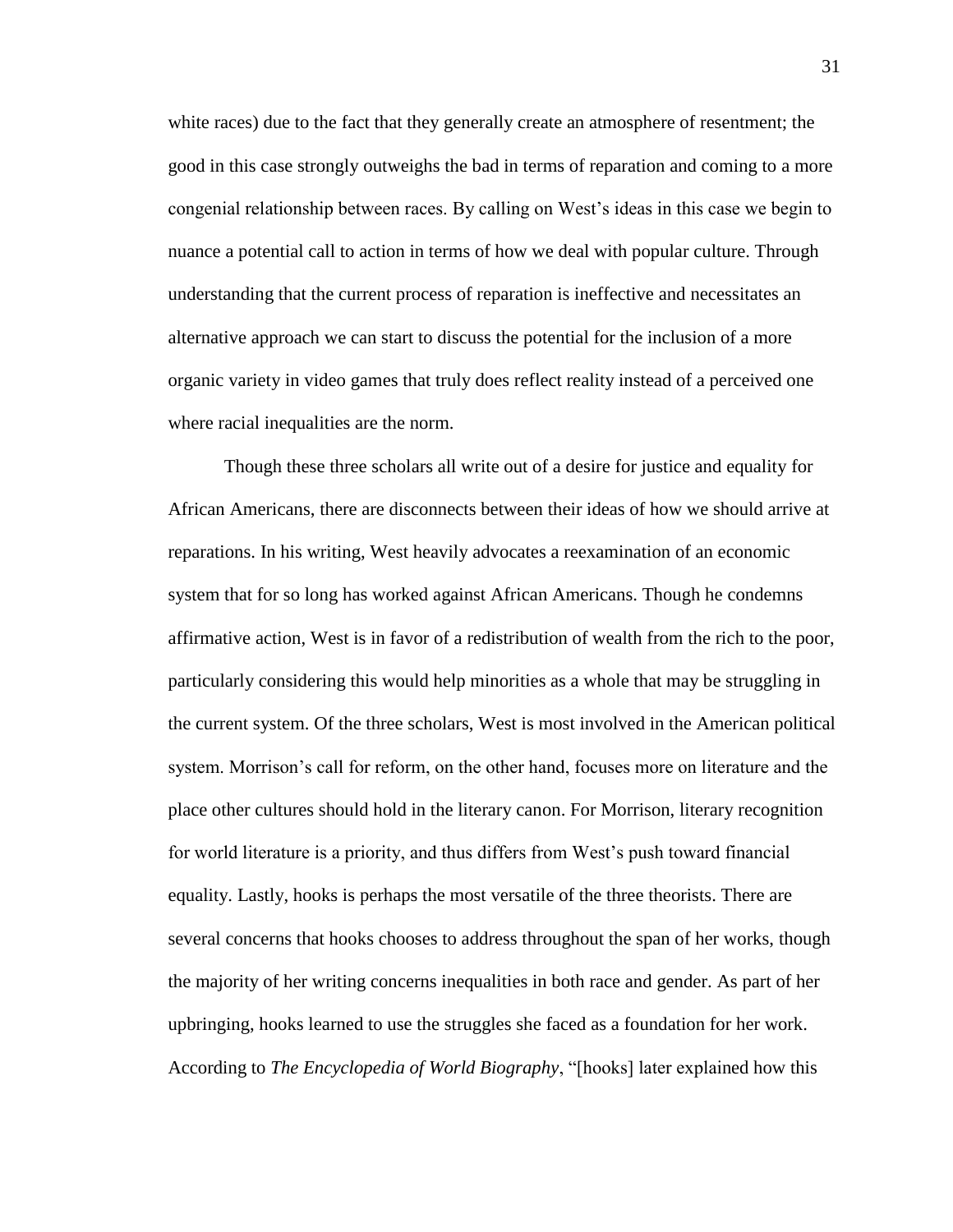community turned the hardships created by racism (the idea that one race is superior to another) into a source of strength. The neighborhood where she grew up provided young [hooks] with her resistance to racism, but it also provided her with the negative and positive experiences that would shape her feminism" ("Bell Hooks"). The approaches these three critics take toward writing about racial inequality may differ—and perhaps they would disagree on the means to the end—but the problem they see is still the same.

In establishing this critical framework, we discover ideas concerning the importance of film in pedagogy, the benefits of studying texts from the imperialist perspective rather than that of the colonized, as well as the idea that the United States as a chronically racist society has failed in its attempts at reparation. Though these ideas spread across a multitude of platforms, they can all be tied back to the concern at hand. Morrison's examination of texts from the perspective of the colonizers, for example, grants us the tools necessary to be able to analyze video games as texts from the perspective of game developers and of those members of society who are able to partake in these video games in a way that implies a middle- or upper-class standing. In sharing Morrison's interest in trying to understand these texts from the perspective of the "colonizers," we come to understand the appeal game developers have to make to general audiences in order to sell their products. Whether the minds the products are sold to belong to those who could be considered colonizers or colonized, the end result is the same: gamers are exposed to games that present storylines that can influence how they regard real-life interactions as parallel to some interactions in virtual reality.

Regarding bell hooks' take on film as a pedagogical tool, we can apply this same sort of philosophy to video games as texts. Where film tells a story to a passive audience,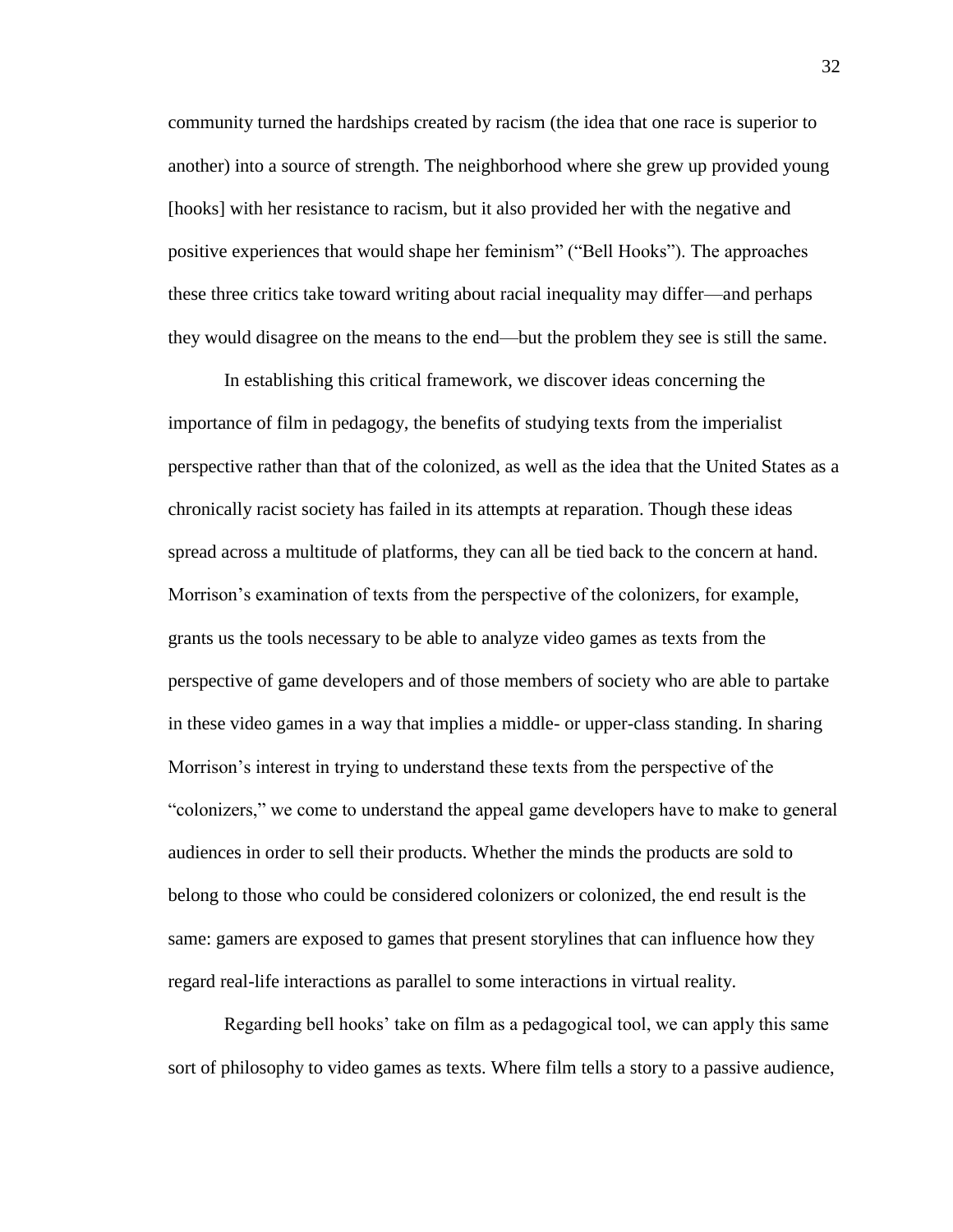video games present narrative to an audience that is, by design, more invested due to its necessary participation in the game and the obstacles presented throughout. One of the shortcomings of this approach, however, is that video games tend to require a certain skillset that limits the number of people who can play them as opposed to the number of people able to sit through a movie and passively receive all the information being conveyed in that manner. This alone limits the amount of scholarship that can exist on video games due to a more limited scholarly audience being able to participate in the activity. Despite this, there are still ample benefits to examining video games as texts even beyond just a pedagogical perspective. To imply that video games can be taught assumes that there is something to be taken *from* them, thus creating the need for an understanding of what exactly it is we can take from these games as an invested audience. To take this a step further, hooks asserts that it is not merely film that speaks to students in a more relevant manner than outright literary theory, but popular culture as a whole, of which video games are an integral part. A medium that is consumed on so massive a level is one that almost necessarily has some sort of message to be conveyed and interpreted by its audiences.

West's take on America's chronic racism and the afflictions brought about by affirmative action bring about another concern regarding video games. Affirmative action is a policy that is not present in video games; there is no policy that states there must be a certain number or percentage of minority characters in video games. Thus, game development becomes a sort of outlet for these frustrations of the American population in terms of having to accommodate for other races not because of a basis on skill or merit but because of a need to meet a quota, to contribute to a diversified population regardless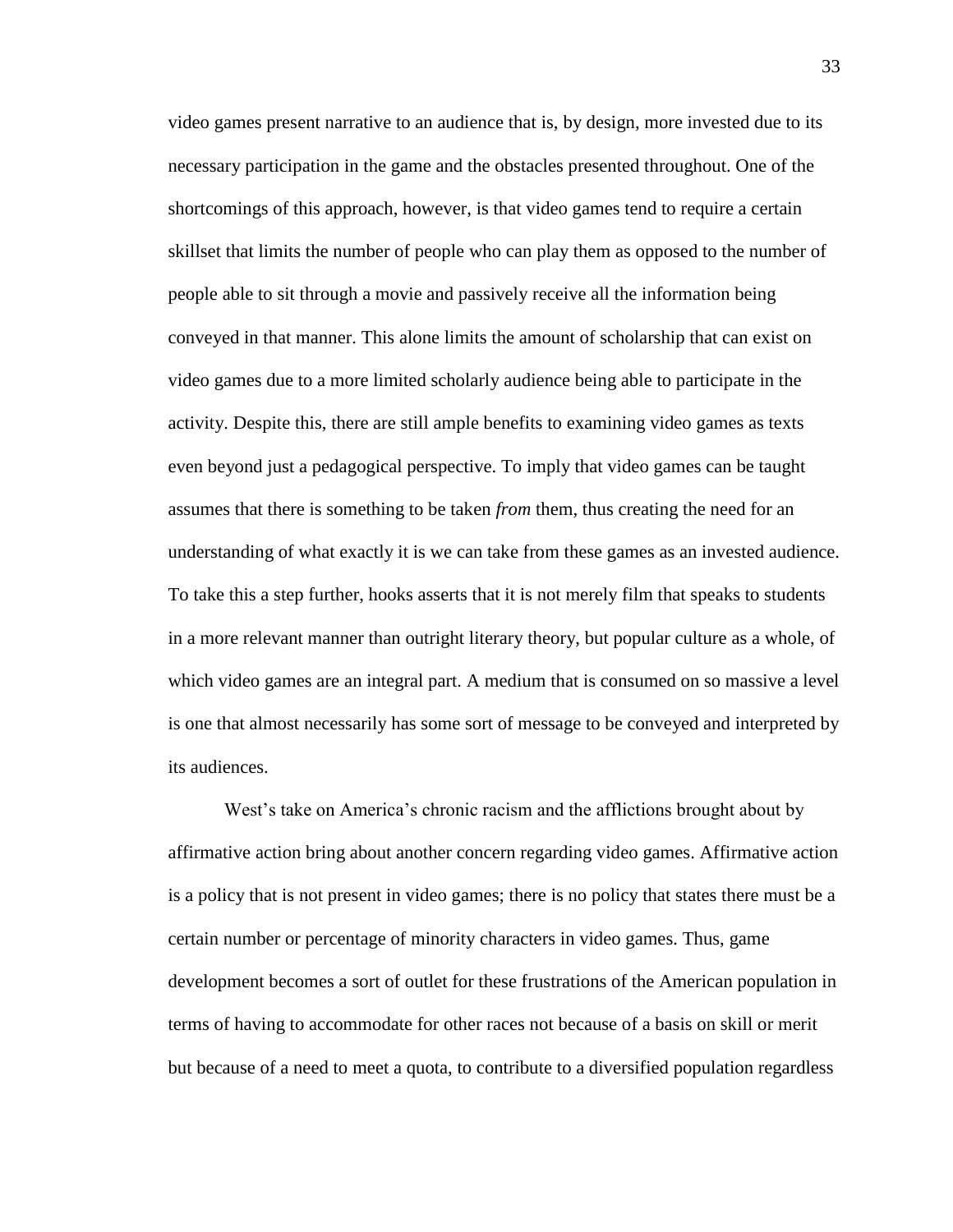of the skillset. Because affirmative action was brought about due to this problem of chronic racism, aspects of American life where affirmative action is not present may act as an outlet for frustrations held by the American people regarding this policy. If we are to read into the overall whitewashing of video game protagonists using this lens, the problem begins to make more sense.

# **Approaches to Game Studies**

Analyzing the games themselves involves an understanding of how to approach these games as texts. One of the predominant debates in this area is between ludologists and narratologists, two distinct schools of thought in game studies. This debate stems from a disagreement between ludologists that prefer to study games as components that make up the games themselves—game level layout, avatar creation, character progression through the game—and the narratologists that believe games should be studied by their narratives alone. This analysis will attempt to combine both approaches in an effort to take the best things from both approaches to gain a better understanding of how these games communicate their messages.

Among game studies theorists, Espen J. Aarseth asserts that adequate game studies necessitate a combination of both of the aforementioned approaches. More importantly, however, Aarseth expresses a distinction between literature that is ergodic and nonergodic in *Cybertext: Perspectives on Ergodic Literature*: "In ergodic literature, nontrivial effort is required to allow the reader to traverse the text" (1). On the other hand, nonergodic literature is that which requires very little effort from the reader in order to get through the text aside from some eye movements required to scan the pages and the occasional turning of these pages (Aarseth 2). In this case, video games fall under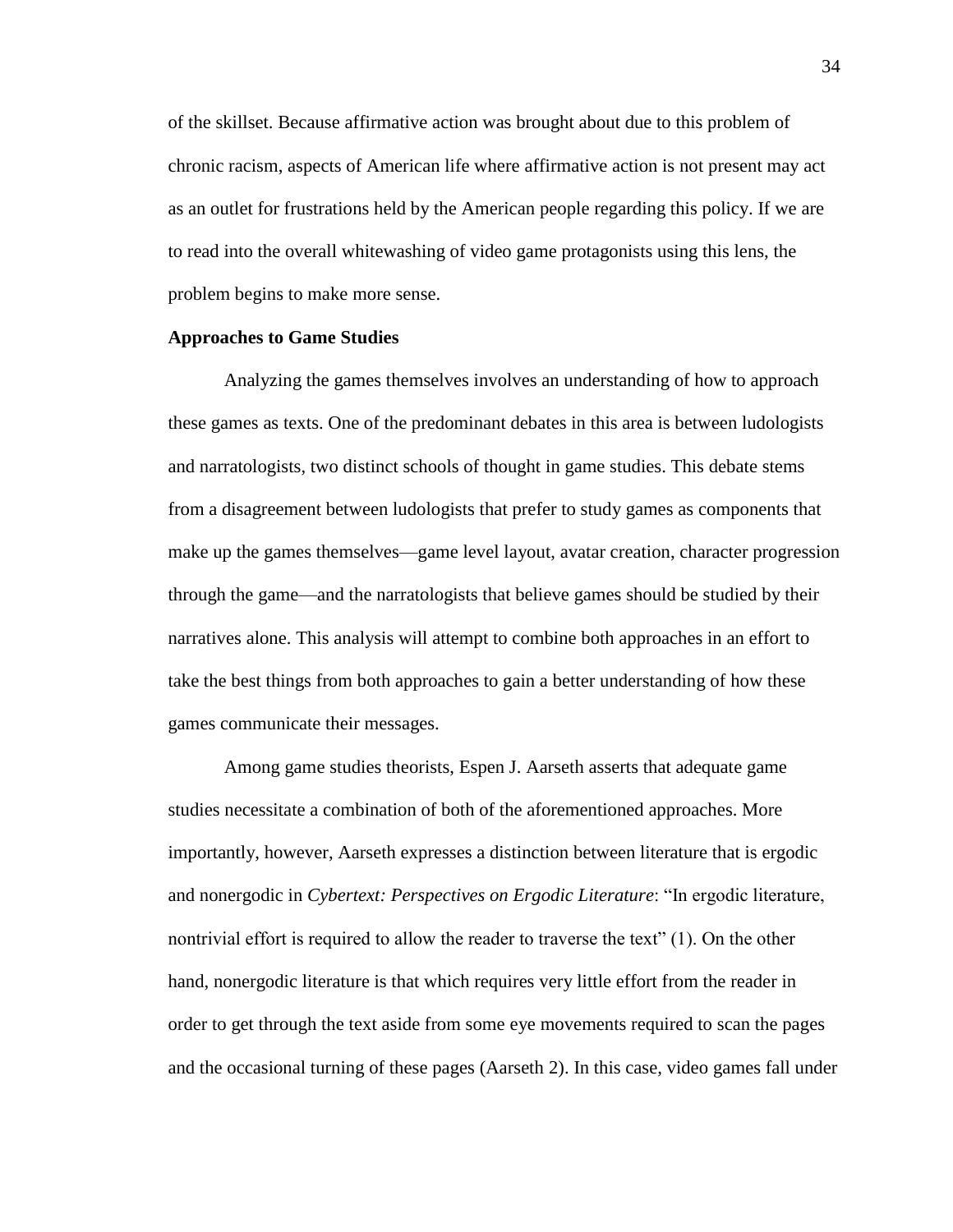the former category, one that involves a higher level of effort from its audiences in order to traverse the storyline at hand. This is not to say that undertaking the reading of literature is not a worthwhile endeavor, as it has generally proven an intellectually stimulating one. This statement sets out to prove that video games in general require a higher level of investment in terms of progressing through the storyline, which does not always have a direct correlation to the depth or quality of the storyline itself. Moving through obstacles and challenges in order to progress a storyline does not necessarily create a storyline that provides enough depth to be satisfying in a scholarly sense. In fact, the level of these stories told in video games generally varies by genre, meaning there are some genres that are more beneficial to academic study than others.

Like Aarseth, Ian Bogost draws from his background in comparative literature to present his own theoretical perspective on how to study video games in *Unit Operations: An Approach to Videogame Criticism*. Bogost argues that Aarseth presents an interesting concept in the form of ergodic and nonergodic literature, and that Aarseth carefully extends the ergodic label to some unconventional literary works such as the I Ching and Raymond Queneau's *Cent mille milliards de poèmes* (Bogost, *Unit* 51). Bogost laments the establishment of a study of video games as their own discipline as being "essentialist and doctrinaire," a discipline that, at its core, "still privileges the material at the cost of the expressive" (53). In working through his objections with the current direction of video game research, Bogost suggests that in place of focusing on how games work, "we turn to what they do—how they inform, change, or otherwise participate in human activity" (53). Bogost then reaches a conclusion regarding the direction he wants to take video game studies: "Such a comparative videogame criticism would focus principally on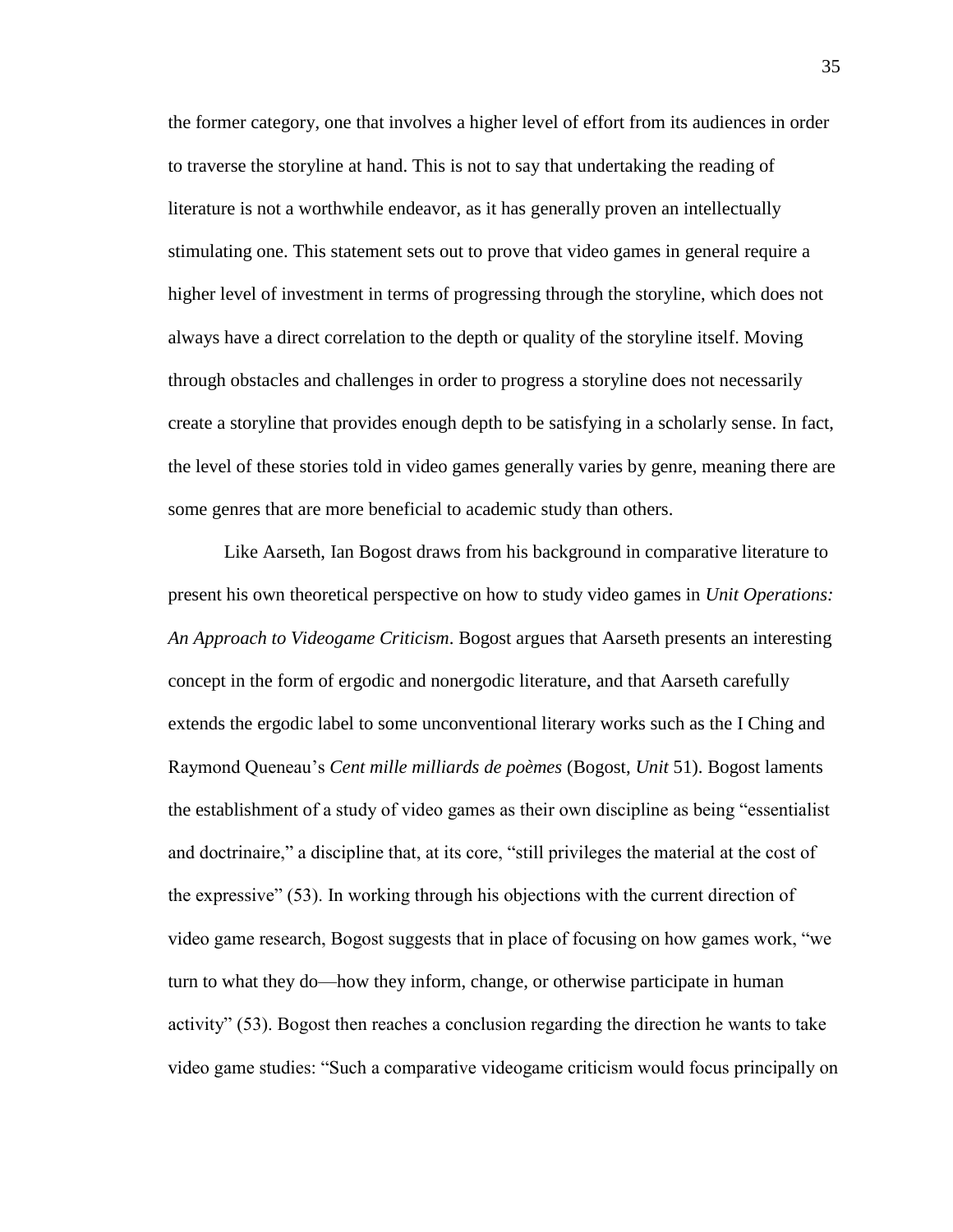the expressive capacity of games and, true to its grounding in the humanities, would seek to understand how videogames reveal what it means to be human" (53). Though Bogost falls on the ludological end of the spectrum based on *Unit Operations*, his ideas regarding an approach to videogame criticism still focus on the value we place on aesthetic pleasure, even if this conclusion comes from a focus predominantly on the components of video games themselves. Furthermore, Bogost's approach prioritizes a focus on shedding light on how video games reveal what is encompassed in the definition of "humanity." In other words, Bogost's prioritization of the study of games as related to the human condition lines up with the focus of this project: understanding what video games say about our own culture and its values.

In trying to establish a means for studying the video games at hand using literary theory, the underlying assumption is that we should be treating this work as comparative literature; in essence, this is what our analysis becomes. Though Aarseth—and, to some extent, Bogost—leans away from what he perceives as a traditional need to apply current theories to new media, I believe that this approach is, in fact, necessary in order to contribute to the efforts of constructing a foundation from which to study video games in the context of comparative literature. The concern presented by these theorists is that applying older methods to newer media downplays the unique value these new texts can offer by neglecting to consider how these new texts require new approaches. Certainly, this is a concern that holds sway for a more established field of study. Film studies, for example, have begun to come into their own in terms of how we study film. Film directors provide insight into the process of filmmaking, which leads to the creation of filmmaking tropes and techniques that are a basis for most contemporary film studies.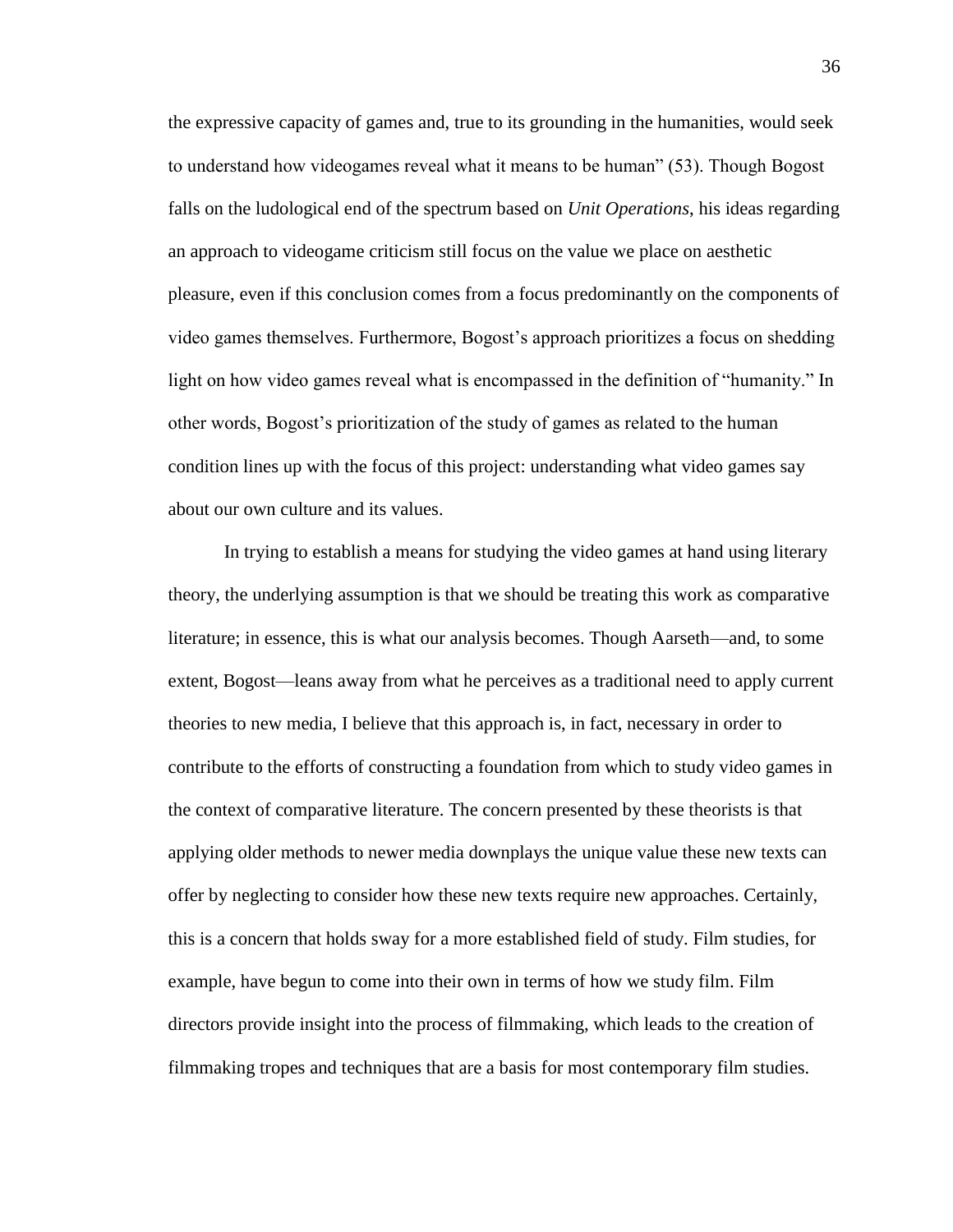The lens of literary theory applied to films is still valid—and, in fact, fairly widespread but film theory on its own is developing into a distinct field. The same concept applies to videogames, where other lenses are applicable to a growing medium, but until the growth videogames are currently experiencing in terms of sophistication and appeal begins to settle, there is no real reason to attempt to create a new theory for game studies based on aspects of game development that may or may not be outdated in the next five years. Thus, the application of established theories to video game studies is a worthwhile endeavor in the establishment of video game scholarship, and it is important to recognize that the research can still highlight the value of games by their components while remaining within established schools of thought for the time being.

### **Video Game Genres**

The study of video games as texts in this manner assumes a number of genres within games to be studied, though some genres may be more suitable than others in terms of literary examination. Video game genres differ about as much as those in literature or film, though these genres generally entail unique gaming experiences in terms of both storyline and game mechanics. Though it is not immediately apparent in many cases, most—if not all—video game genres tend to have storylines to some degree. In sports games, the player takes control of a team that must defeat an opposing team; sometimes a rival team is involved, sometimes playing games results in more in-game currency or status that allows the player to move up in the ranks. Though the story is not sophisticated, it still exists as a driving force to propel gameplay forward and create incentives for gamers to continue to make progress regardless of the genre at hand. Another genre of video games that tends to not be story-oriented is that of the music or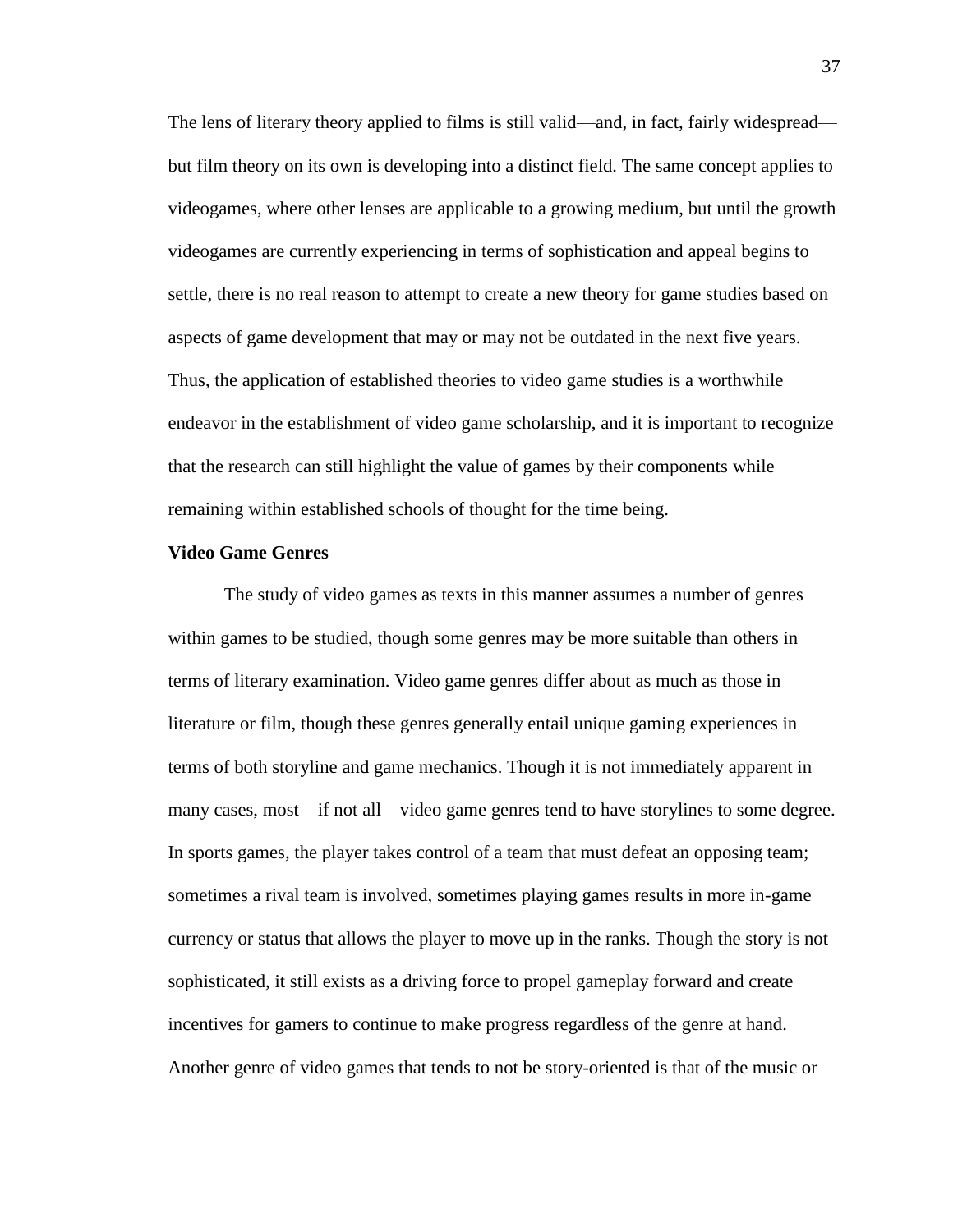rhythm genre including games such as the famous *Guitar Hero* franchise. However, even in these games the player must perform against a rival musician in order to prevail and move on in the levels. Furthermore, completing one of these challenges grants the player more in-game currency with which to buy more equipment or new venues or other such incentives that are not necessary to the enjoyment of the game, but do add an extra dimension to the experience. These genres, however, are not focused on establishing solid storylines but merely use them as tools with which to propel gameplay forward.

One of the video game genres that generally relies heavily on storyline in order to be successful is that of the role-playing video game. This genre of video game revolves around having a certain sense of storyline for a player to progress through. A player controls an avatar, a feature not necessarily unique to this genre, and embarks on some sort of adventure or quest system in order to complete the game. Whether this quest or adventure takes place in a fantastic realm can vary, but there is generally some sort of mission or quest-oriented system that dictates where a player should be advancing in the game. In other words, there are sets of tasks the player must complete as set before them by the game in order to progress. Again, this is true of some of the other video game genres, but role-playing video games tend to be unique in how far they take these quests to progress their storylines. In pushing gamers to take these quests seriously, then, game developers create an environment in role-playing games that is most conducive to a more interactive and immersive experience. Thus, role-playing video games are perhaps most telling of how video games as a whole might impact a player's perception of the world around them in relation to the virtual worlds they experience recreationally.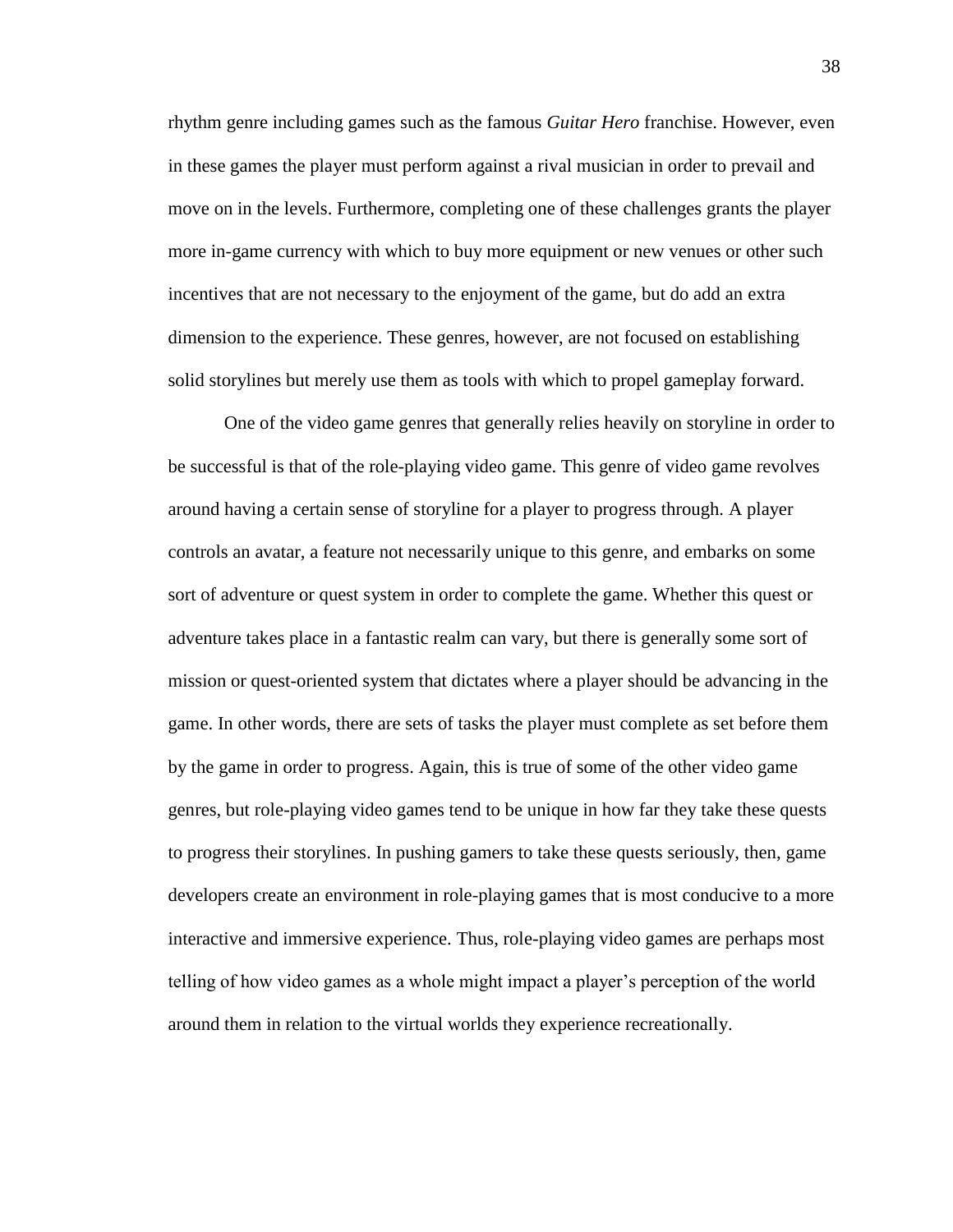Some role-playing video games are set in an open world environment where the player can explore and undertake missions at their leisure. Some of these quests are fundamental to the progression of the main storyline while others contribute to ministories that are not part of the game's main framework but make up another part of the game environment. Though there are many more details that nuance this particular aspect of role-playing games, the presence of these many stories within games in the genre create a new way of telling stories that is far from the linear structure of literature and film. In this genre, players can choose to fulfill these quests in practically any order they desire—outside of each quest branch's chronological progression—and thus can choose how to formulate their own stories within their personal gaming experiences. This particular part of games impacts the study in its ability to draw players into an immersive gaming—and storytelling—experience. By creating a quest system that emphasizes extended efforts to complete a story, players will almost naturally be more willing to devote some sort of investment to the content at hand.

### **Video Games as Texts**

In order to properly conceive of role-playing video games as texts, we have to gain a sense of what kind of texts these games are. As mentioned before, Aarseth creates two characterizations for literature: ergodic literature, which requires more effort from the audience to understand the narrative, and nonergodic literature that requires less effort from its readers aside from eye movements and page turning. Role-playing video games form part of the former distinction, for they demand a certain amount of effort from their "readers" in order to fully understand the storyline. This concept seems to contradict the part of human nature that seeks to reduce the difficulty of things experienced. Overall,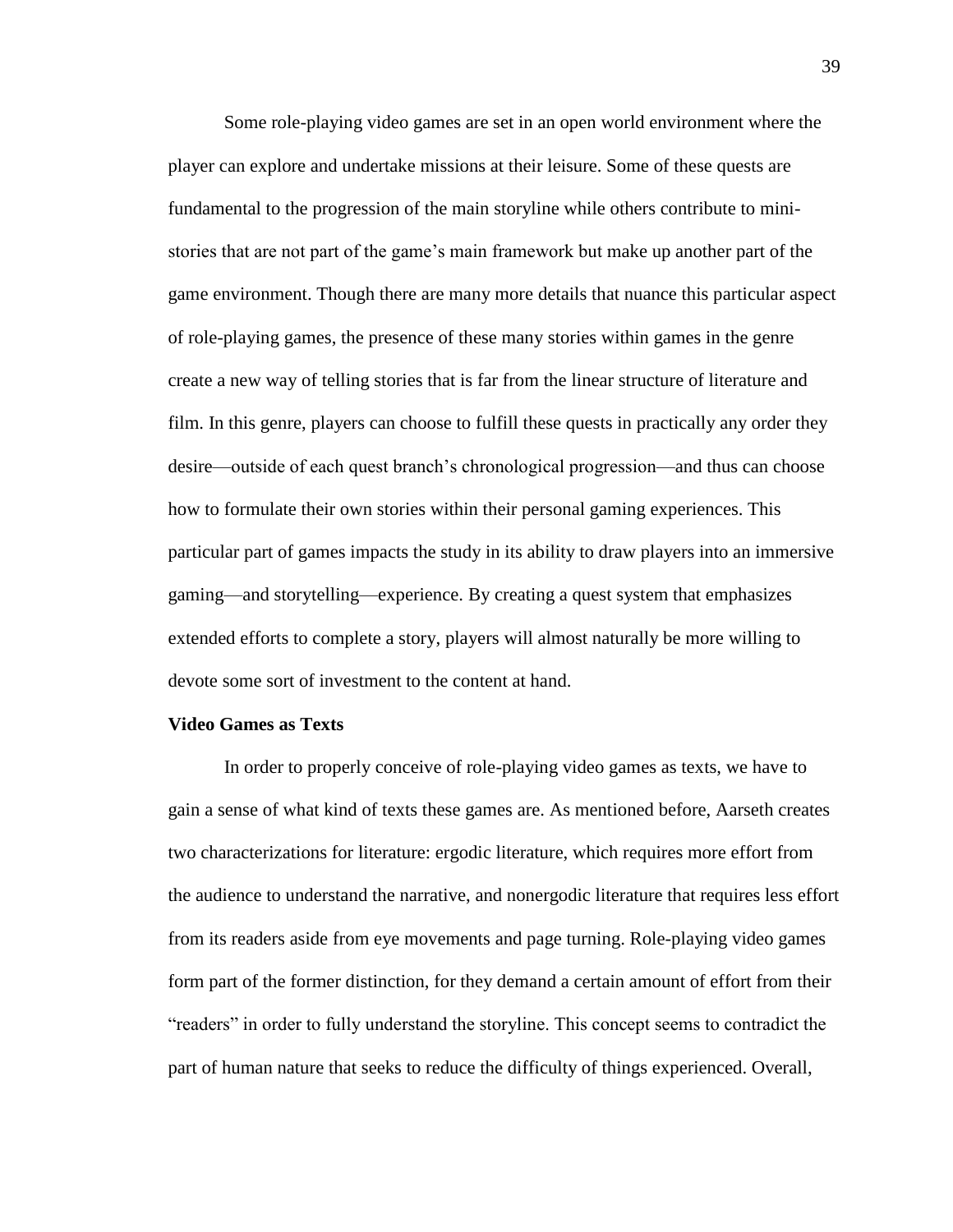there are several works of literature that are more welcoming due to their ability to be understood easily, while some other canonical pieces of literature are more challenging to the reader. This is quite possibly one of the most indicative factors toward the unpopularity of what is considered "classic" literature. Many novice readers will complain that this literature is too difficult to understand, and thus will make efforts to keep away from it. Role-playing games are challenging, yes, but in quite a different way than what we think of as classic literature. Where classic literature is engaging in an intellectual manner that challenges preconceived notions, assumptions, and reading abilities, RPGs—in addition to performing the aforementioned functions—are challenging in a way that tests problem-solving abilities, perseverance, and hand-eyecoordination in order to overcome obstacles and advance through the game. This is not to say that RPGs are not intellectually stimulating; on the contrary, they push the limits of many gamers in terms of ability to overcome challenges, more so than many real-life activities. Increased engagement in this case means players are far more likely to subconsciously, or even consciously, wrestle with the ideas presented in video games.

#### **Analysis of Role-Playing Video Games**

In attempting to understand the impact of video games on their audiences, we must first analyze the gaming environments created by game developers. Examining the games that follow requires an understanding of how these games are constructed in terms of avatar creation, storyline, and even, in some cases, critical reception. Thus, though the discussion of surface level elements of gameplay are extensive in the following section, this will prove beneficial to an overall understanding of how the games we play relate to the values we hold as a society and as people.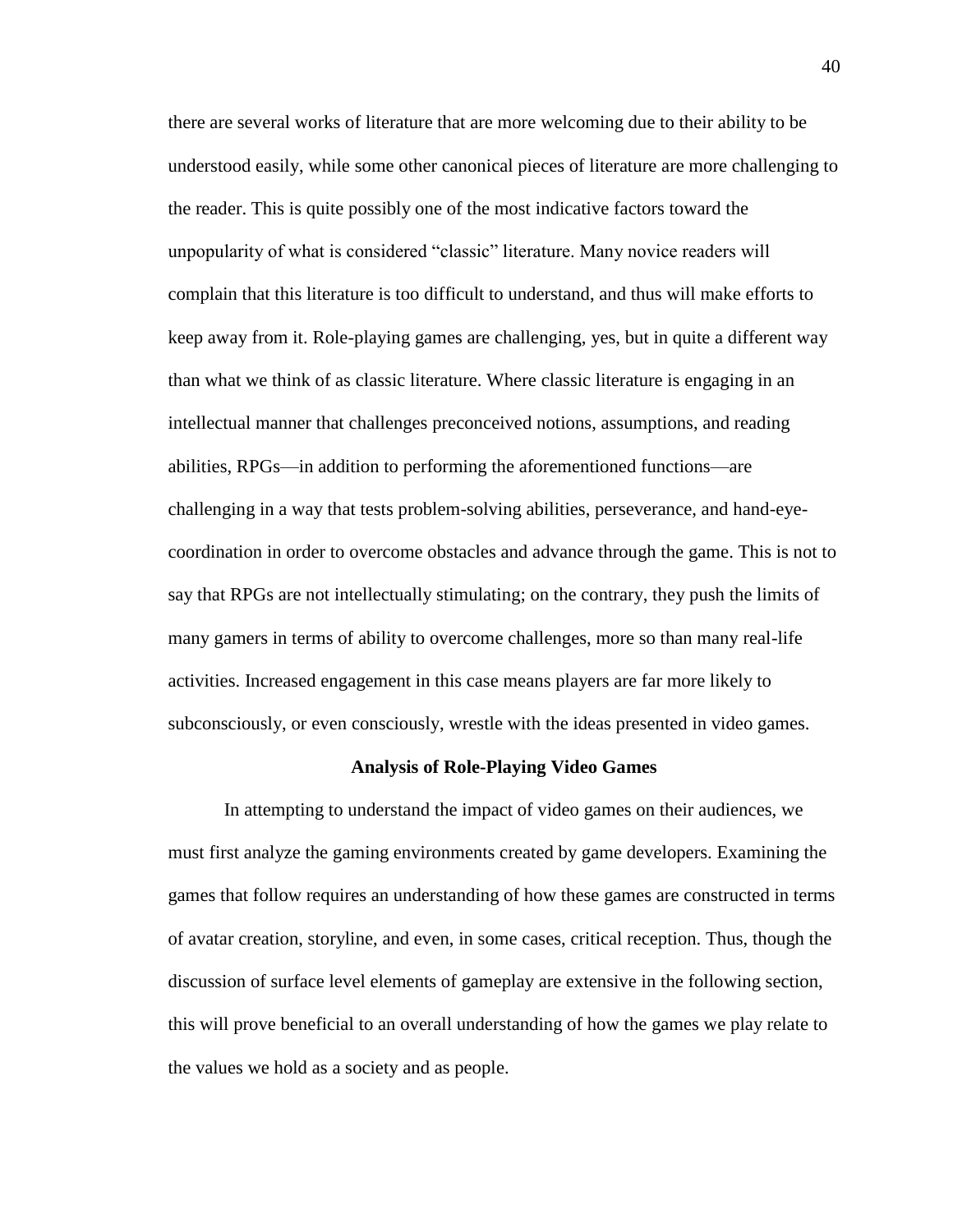## *World of Warcraft*

One of the most overwhelming—and exceedingly popular—role-playing video games in terms of sheer volume and content is Blizzard Entertainment's *World of Warcraft*. *World of Warcraft* is classified as a Massively Multiplayer Online Role-Playing Game (MMORPG), a game where players interact with thousands of other real players by means of virtual avatars as part of their gaming experience. Set in a fantasy environment, players are thrown into a world rife with conflict between two warring factions: the Alliance and the Horde, "good" and "bad," respectively. To say "good" and "bad" is to oversimplify the conflict at hand, but the predominant issue that stems from the game is based in this perception of the two factions. However, exploring this idea further first requires a discussion about the factions and races in the game themselves.

In *World of Warcraft*, the Alliance is comprised of humans, night elves, dwarves, gnomes, draenei, and worgen. The Horde, on the other hand, is made up of orcs, trolls, tauren, undead, blood elves, and goblins. Additionally, the last playable race, the pandaren, can join either side of the conflict. Outside of that exception, these races are locked into their respective factions and in combat with the races from the opposing factions. Though the conflict between the two factions is not a simple one, the way the races are split between factions has tended to be fairly straightforward from the time of the game's release in 2004 until the end of 2010 with the introduction of the *Cataclysm* expansion to the game. Even now, the split is fairly evident in terms of marginalized populations being on one end and more aesthetically pleasing or identifiable ones being on the other. In Christopher Jonas Ritter's dissertation, *Why the Humans are White: Fantasy, Modernity, and the Rhetorics of Racism in* World of Warcraft, Ritter discusses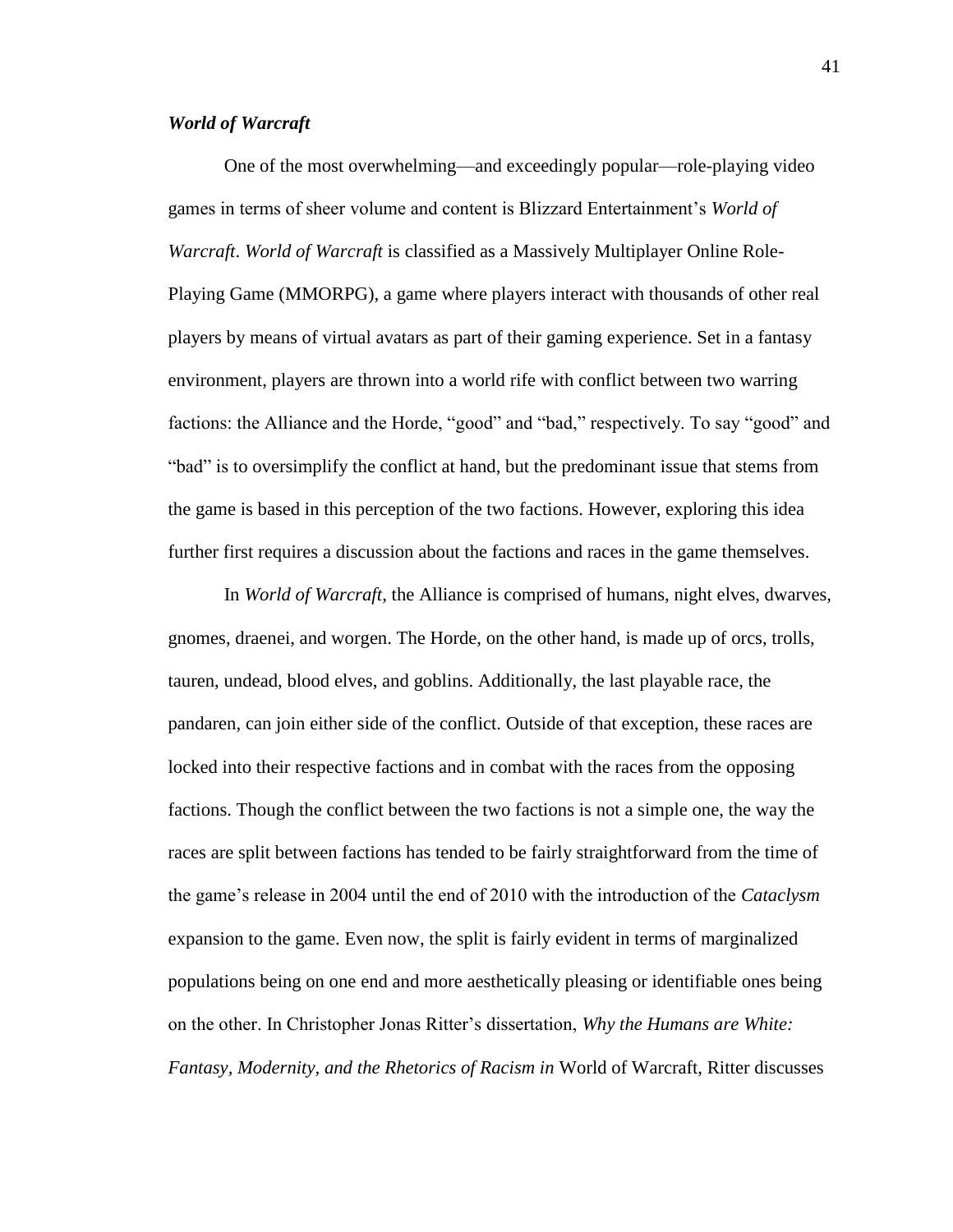these differences between the races and attempts to place all of the races in terms of a historical equivalent in the real world. After all, fantasy generally has some real-life model upon which it is based, even if several of its components are taken from drastically diverse times and locations throughout history. In this regard, fantasy role-playing video games are no different. As an academic interested in studying video games as texts as well, Ritter's extensive knowledge of *World of Warcraft* is significant in this context due, if nothing else, to the sheer amount of experience Ritter has had with the game in question. Though there is some amount of scholarship on *World of Warcraft* in particular, Ritter's work analyzes potential racial issues in the game that are in line with the focus of this project. Thus, this section will draw heavily on Ritter's work for the discussion of the playable races in *World of Warcraft*.

Ritter uses the architecture and lore of each race in *World of Warcraft* (up to May 2010, prior to the *Cataclysm* expansion to the game) in order to draw historical connections upon which each race is based in order to support his theory of marginalized races constituting the Horde and conquering races making up the Alliance. First, the architecture of the humans in *World of Warcraft* is "decidedly European: Medieval in style, with some Romanesque elements to the main buildings of interest" (Ritter 55). Though based in a medieval style, this race represents white America in several ways. Humans in this game are a young civilization immensely proud and patriotic in their selfperception, choosing to focus only on their "noble" deeds throughout their history—much like American history textbooks—rather than point out less honorable deeds such as helping the Elves settle in Troll territory and obliterating Troll resistance in the area (Ritter 58). Thus, in this manner, the "default" race that a player can most identify with is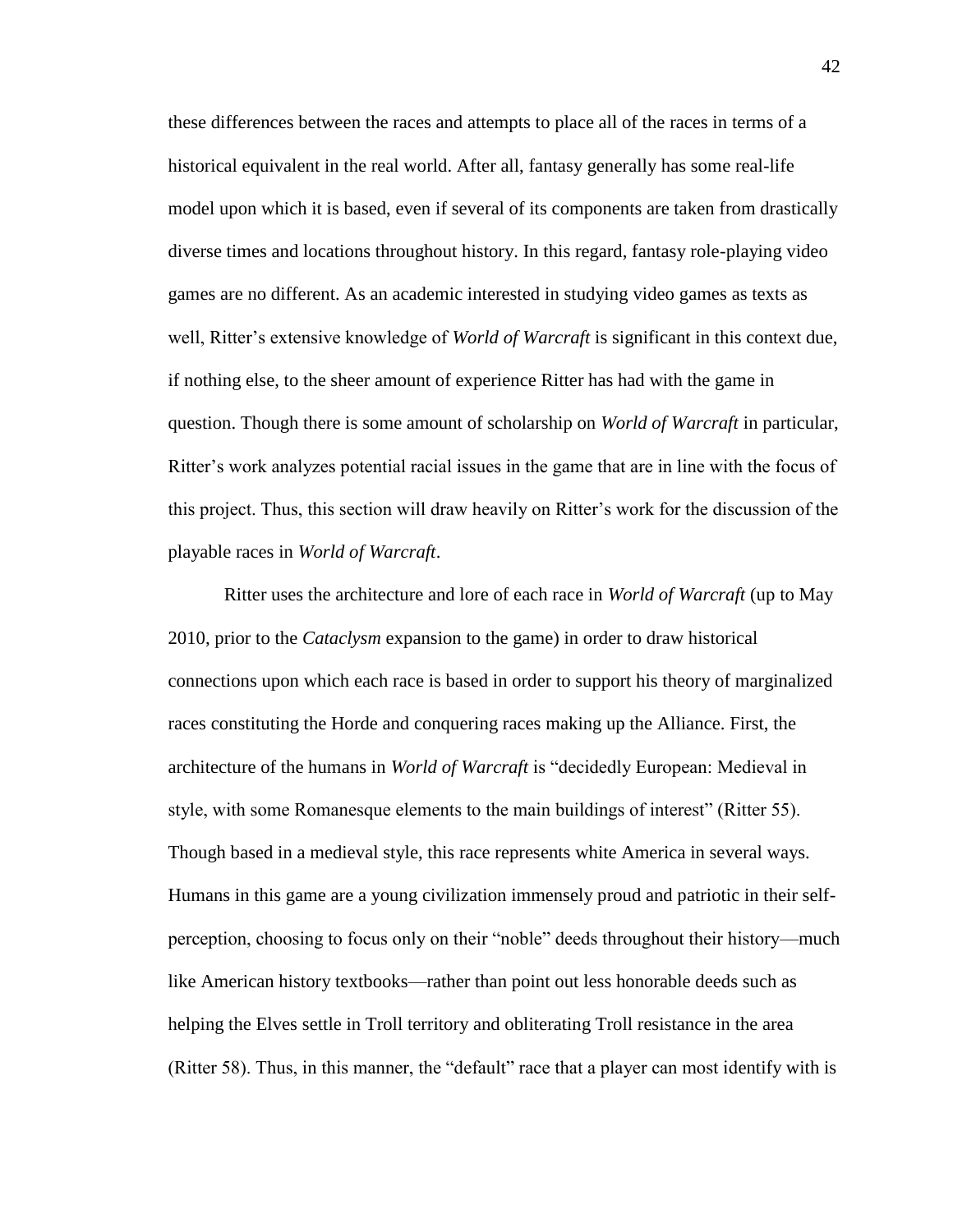debatably the most problematic in *World of Warcraft*. By putting in the hands of a player a white avatar that is known for conquering other races, the player is, by extension, participating in a continued tradition of colonialism that hinders a mentality of racial equality. As the player controls a human avatar in the game, they are told that white skin is the norm and that anything not resembling that is to be looked down on or conquered. The rest of the Alliance is decidedly non-human, but the resemblance most of the races have to the human race tends to outweigh the animosity players might feel toward Horde races.

The dwarves in *World of Warcraft* boast industrialism in their architecture through the use of raw steel and ironwork in the framework of their buildings. Ritter asserts that this race is most reminiscent of Western Europeans, following in the tradition of Peter Jackson's *Lord of the Rings* films where the dwarves speak in Scottish accents (61). The night elves in this world are, according to Ritter, a combination of the "Mysterious Elf" and "Mysterious Asian" portrayals, both of which romanticize the cultures they are describing (69). Ritter points out that this is mostly benign on the part of Blizzard Entertainment, but that it still comes across as fairly ambiguous. Regardless, these elves are the lesser of the two elvish evils in *World of Warcraft*. The gnomes in this game are mostly used for comic relief; Ritter classifies them as an illustration of geek culture, with a presentation of technology as good in this version of fantasy (where in other iterations of "high fantasy," such as Tolkien's work, technology is unequivocally bad) (74).

From these examples, the dwarves and gnomes are not particularly problematic. Since dwarves in *World of Warcraft* adhere to the portrayal of dwarves in other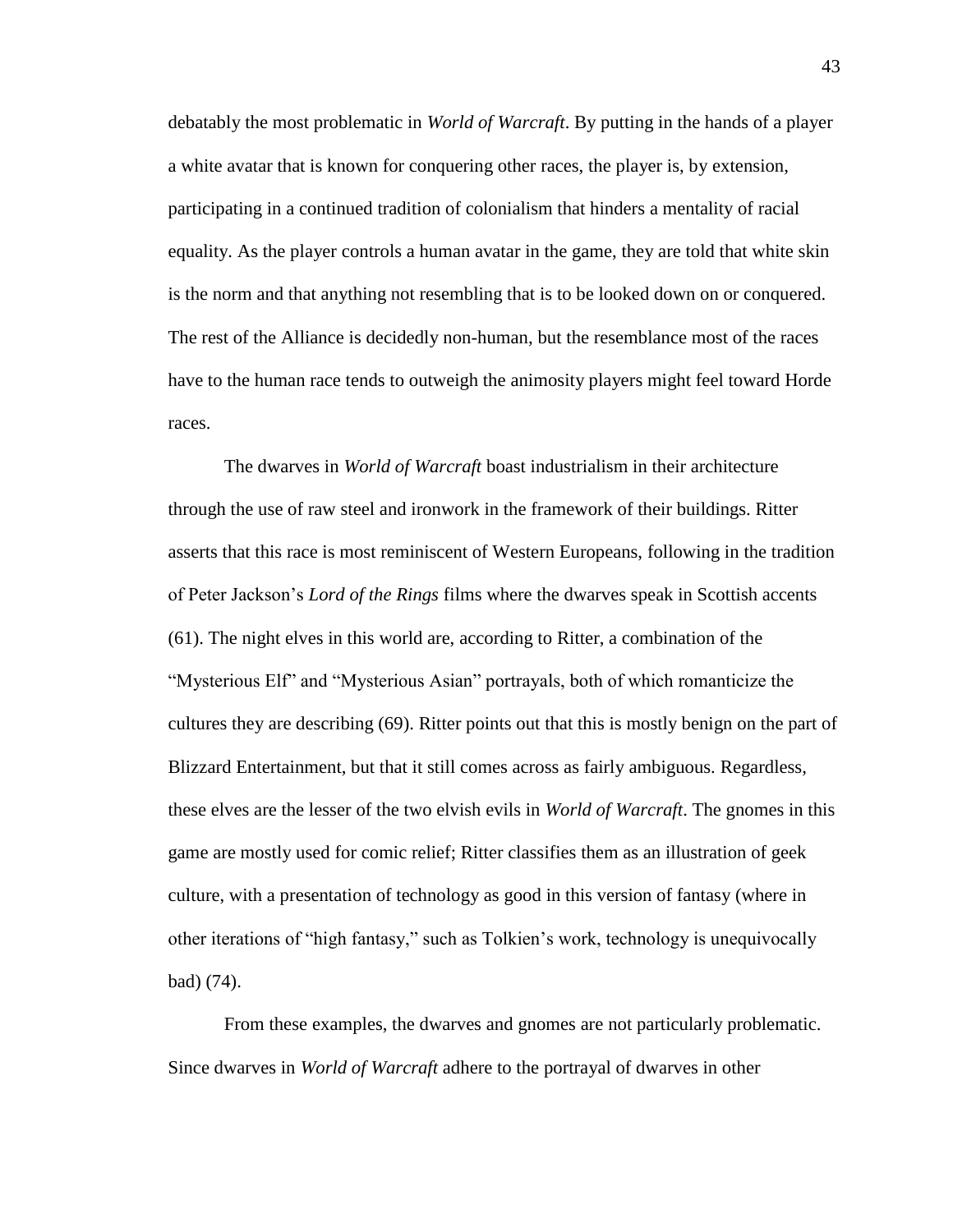foundational fantasy works like *Lord of the Rings*, players are still inclined to accept them as sufficiently human compared to the other races. The same can be said of gnomes in this case, though the lore we commonly associate with gnomes leans more toward the cheery figures we place in gardens and on lawns. This particular depiction of gnomes allows for a representation of a demographic of *World of Warcraft* players that more closely identifies with geek culture. Though this culture has experienced some stigma in the past—and does still, to some extent—it has never been as troublesome as with issues of race. The night elves, on the other hand, are a bit more complicated. The "Mysterious Asian" trope that Ritter calls on in his work seems to accurately sum up a particular trope of Asian culture that American content creators have exploited for years. In American entertainment, Asians are constrained to representations of being adept in hand-to-hand combat as well as occasionally possessing some mystical knowledge that is foreign, yet helpful, to the protagonist. Asian characters generally do not play much more of a purpose than this, which *World of Warcraft* seems to reinforce rather well in combining this particular trope with the concept of the "Mysterious Elf." In portraying night elves in this way, the creators of *World of Warcraft* have essentially continued to propagate this idea of Asians that is glorified in one sense, but still frustratingly limited in terms of how fleshed out the characters themselves might be beyond a propensity for mystical knowledge and hand-to-hand combat.

The draenei are an interesting culture in *World of Warcraft*, as they are an introduction of sci-fi elements into an otherwise fantasy-based world. This makes their lore interesting, as it ties closely to that of Russian Jews when combining their accents with their stories. The draenei speak with Russian accents (even making jokes alluding to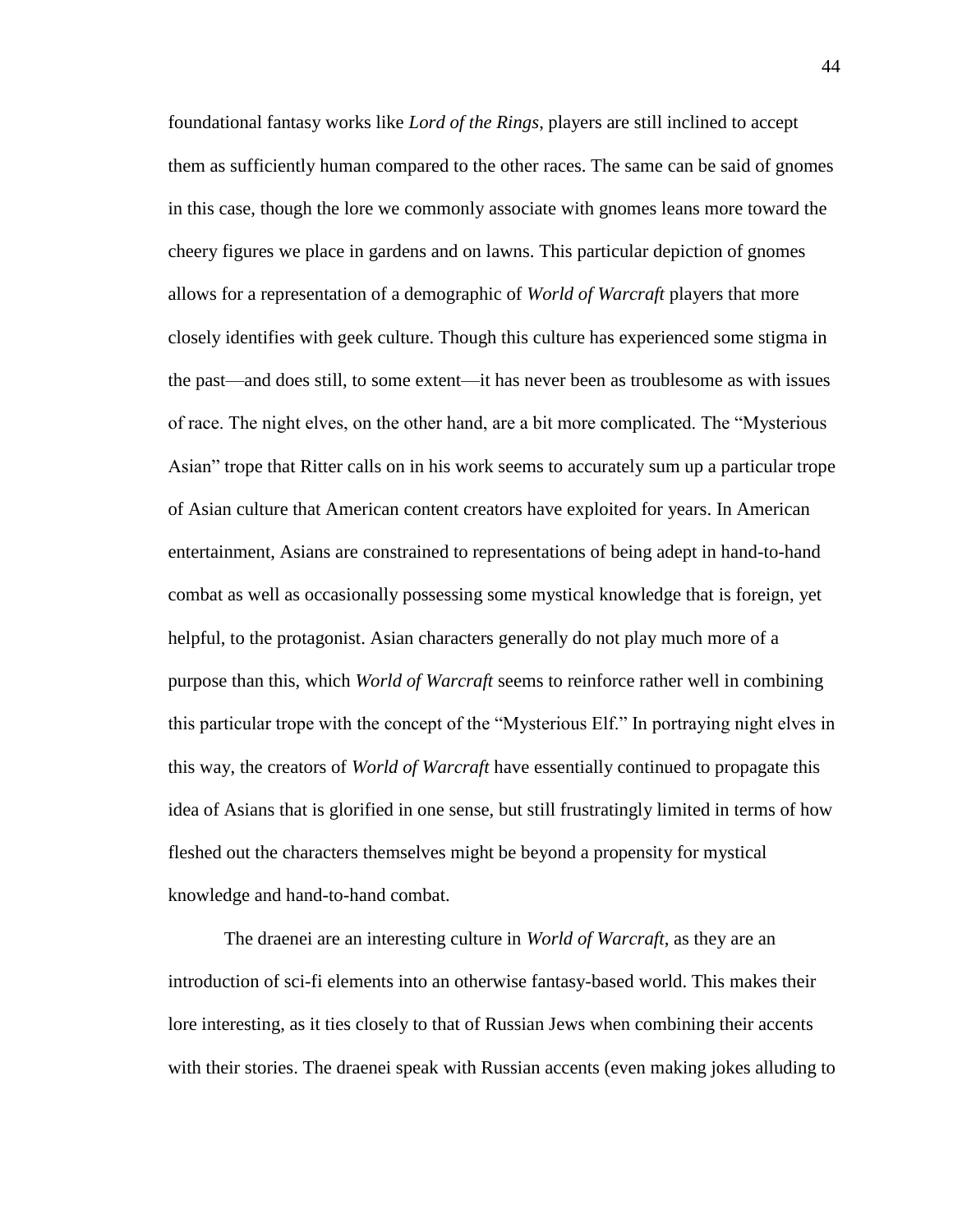Russian comedians, as Ritter points out) and come to this world from their own having made two mass exoduses after two genocides occur on their home world (79). With the draenei, there is some sense of marginalization as proven by the utilization of Jewish background to construct their lore. However, their ties to sci-fi in a fantasy world tends to overshadow their background, and thus players do not construct this race as one that has necessarily been marginalized in a way that is in any immediate danger in the current world. On the contrary, this race is a powerful tool in aiding the struggle against the "othered" races seen in the Horde.

*Cataclysm* brought about the worgen as an addition to the alliance, one that could certainly create an exception to the guidelines typically established by members of the Alliance, predominantly physical attractiveness. The worgen are essentially werewolves, which are already "monsters" in the minds of audiences that have been exposed to other popular culture that includes these particular beings. However, cultural relevance may have played a part in this move by Blizzard to include the worgen. At the end of 2010, the *Twilight* saga was beginning to reach the peak of its popularity with the release of the third film in the franchise, *Eclipse*, having occurred earlier that summer. The newfound popularity of—and sympathy toward—werewolves may have contributed to this decision to include the worgen not on the side of the Alliance but on the side of the Horde. In addition, Ritter points out that the initial inclusion of the blood elves on the side of the Horde was so that players could have an attractive, playable Horde alternative, which will be discussed later. Regardless of the rationale, the inclusion of the worgen as part of the Alliance further diversified the options in the game, perhaps proving in a way that game developers are indeed conscious of the decisions they make in terms of character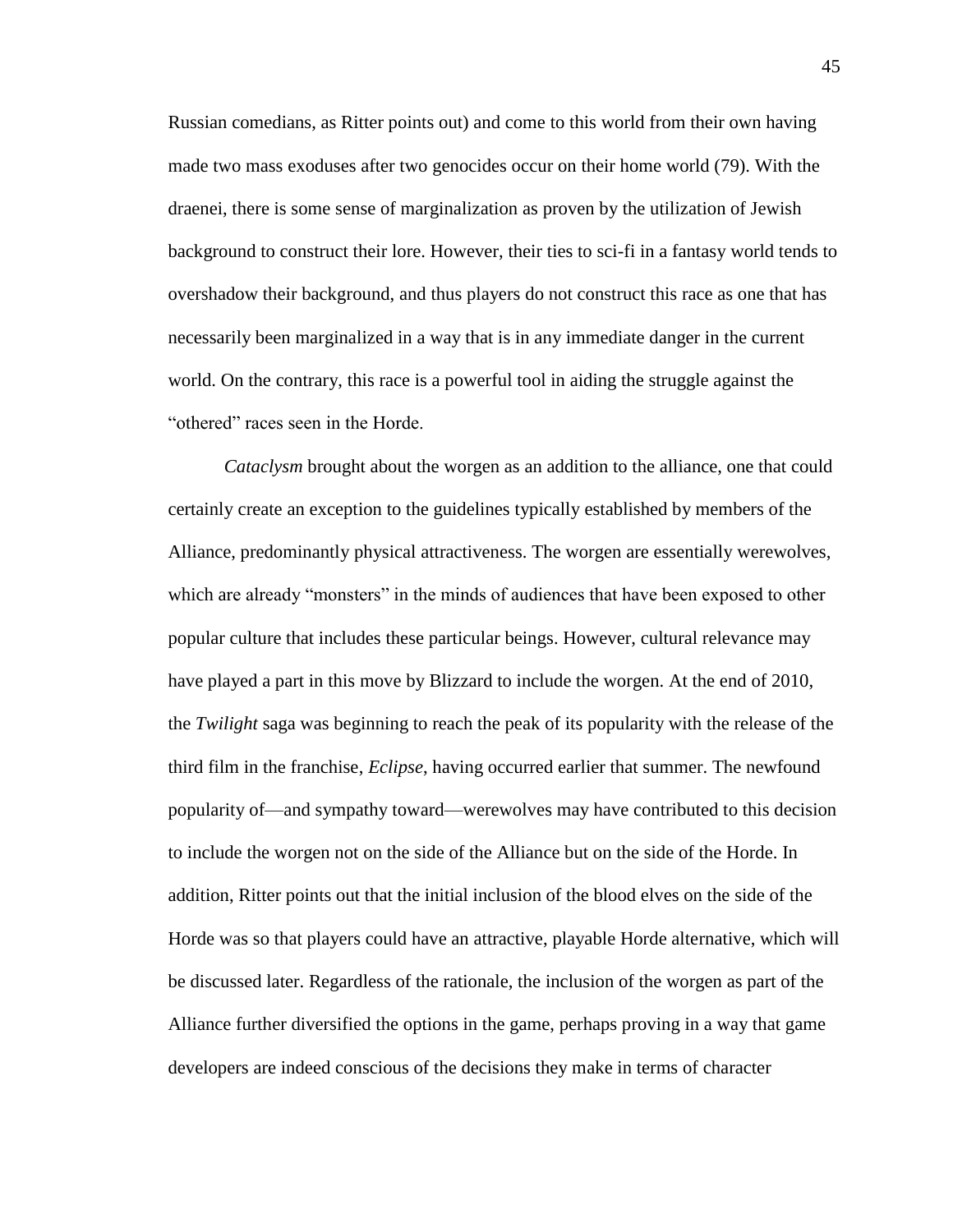diversity. Whether or not this was purely a business-driven move is hard to determine, but the inclusion of this race on the side of the Alliance is certainly one that questions established structures of power within the gaming environment.

As part of the Horde, the orcs' architecture represents a medieval style that differs from that of the humans in its allusion to the more contemporary brutalism style of architecture that tends to incorporate features like rough, unfinished surfaces, unusual shapes, heavy-looking materials, massive forms, and small windows in relation to the other parts (Waters). To Ritter, these orcs are "reformed sinners" as part of an effort by Blizzard's game developers to present a race typically associated with evil—again, as established by works akin to Tolkien's—as one that is just shooting for a fresh start instead, regardless of their war-centric culture (84). The marginalization of these orcs, then, comes not from in-game content but from other popular portrayals of the same creatures in other media. In addition, aesthetics also play a part in this perception of orcs at the hands of the players, though this immediate dismissal of anything simultaneously non-human and visually displeasing is not new to *World of Warcraft*.

Ritter's analysis of the undead is interesting in pointing out that the undead in *World of Warcraft* are predominantly just a countercultural representation of humanity, evidenced by their sharing of a common foe with the humans in one of the expansions of the game as well as their similar architecture styles (88-89). Even though high fantasy has its share of undead warriors and walking skeletons, this particular brand of undead is more based in horror than high fantasy. These undead, then, are another example of Blizzard not being afraid to blend genres in their game development, thus providing a rather unique gaming experience for the players. However, either portrayal of the undead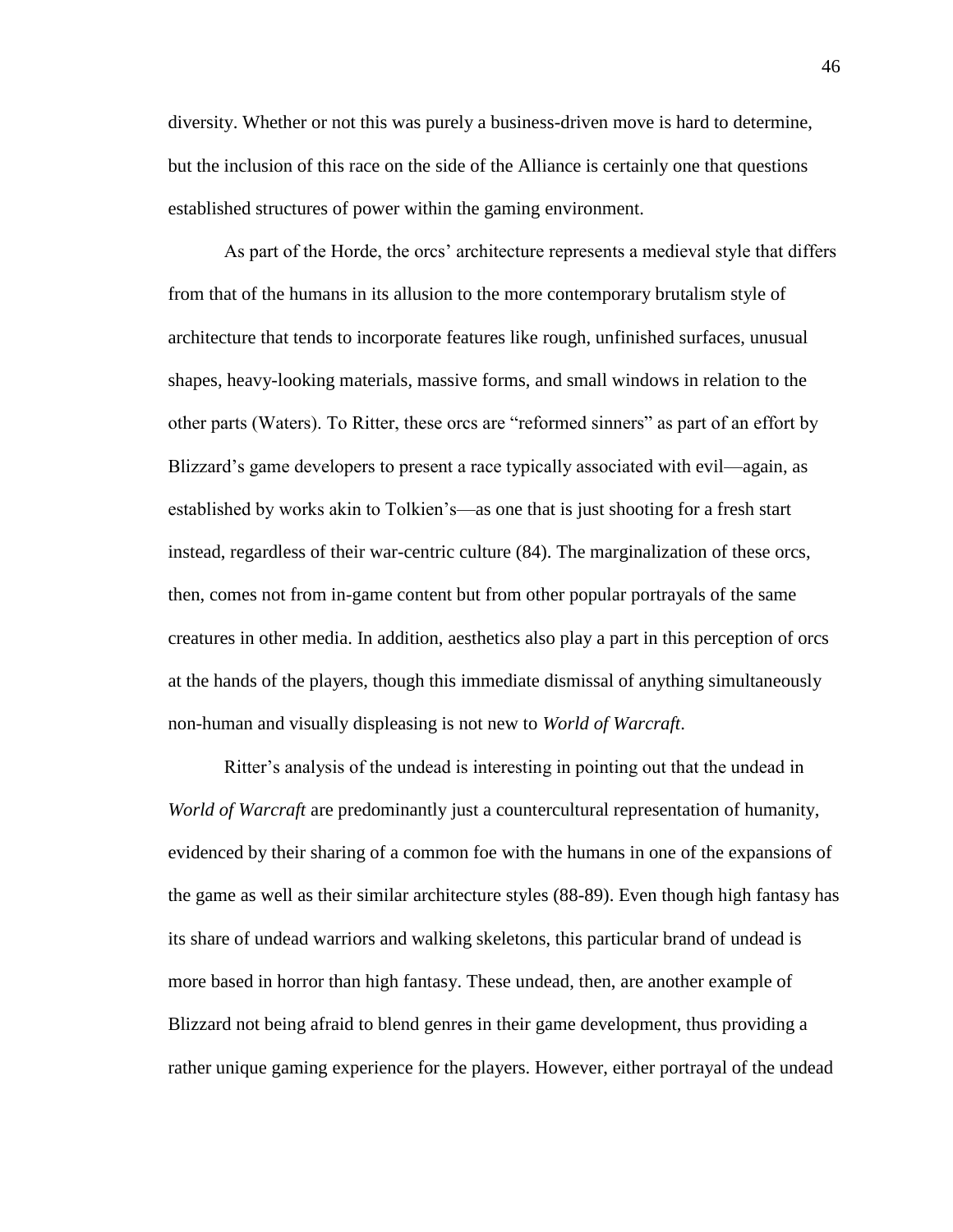will result in a sense of "other" in much the same way the orcs might be. Though formerly human, players will not associate the dead as equal to the living and thus the undead are, of course, decidedly not human.

Perhaps the most stereotypically racist portrayal of a species in *World of Warcraft* is that of the trolls. Ritter tells us that the trolls "exhibit many of the characteristics of primitivism and Orientalism," artistic movements that rose at the height of European imperialism (95). Physically and culturally weak, the trolls' appropriation of Caribbean speech tied with their in-game lore is, if nothing else, fairly offensive. This appropriation of such a specific culture is unmistakably racist and does nothing to benefit a player's worldview except to create an incredibly limited perspective on other cultures. Again, if white is the norm, then the Caribbean culture in this case is reduced to voodoo and broken English. This then creates a troublesome depiction of Caribbean cultures in the minds of players that may or may not carry over into their real world interactions.

The tauren in *World of Warcraft* most closely tie in to Native American culture. Based predominantly on a minotaur-like appearance, the tauren are a dignified culture in the game world and represent the opposite of the troll culture: the noble savage (99). Recently, Native Americans have been represented with slightly more reverence in popular culture than in the past where Western films were formidable players in the film industry. Nevertheless, the cultural appropriation of these people continues, and we see only a primitive people stuck in the ways of the past. In *World of Warcraft* players perceive the tauren as a dignified race, but still apart from the human norm. The automatic marginalization of things that are not human is associated with the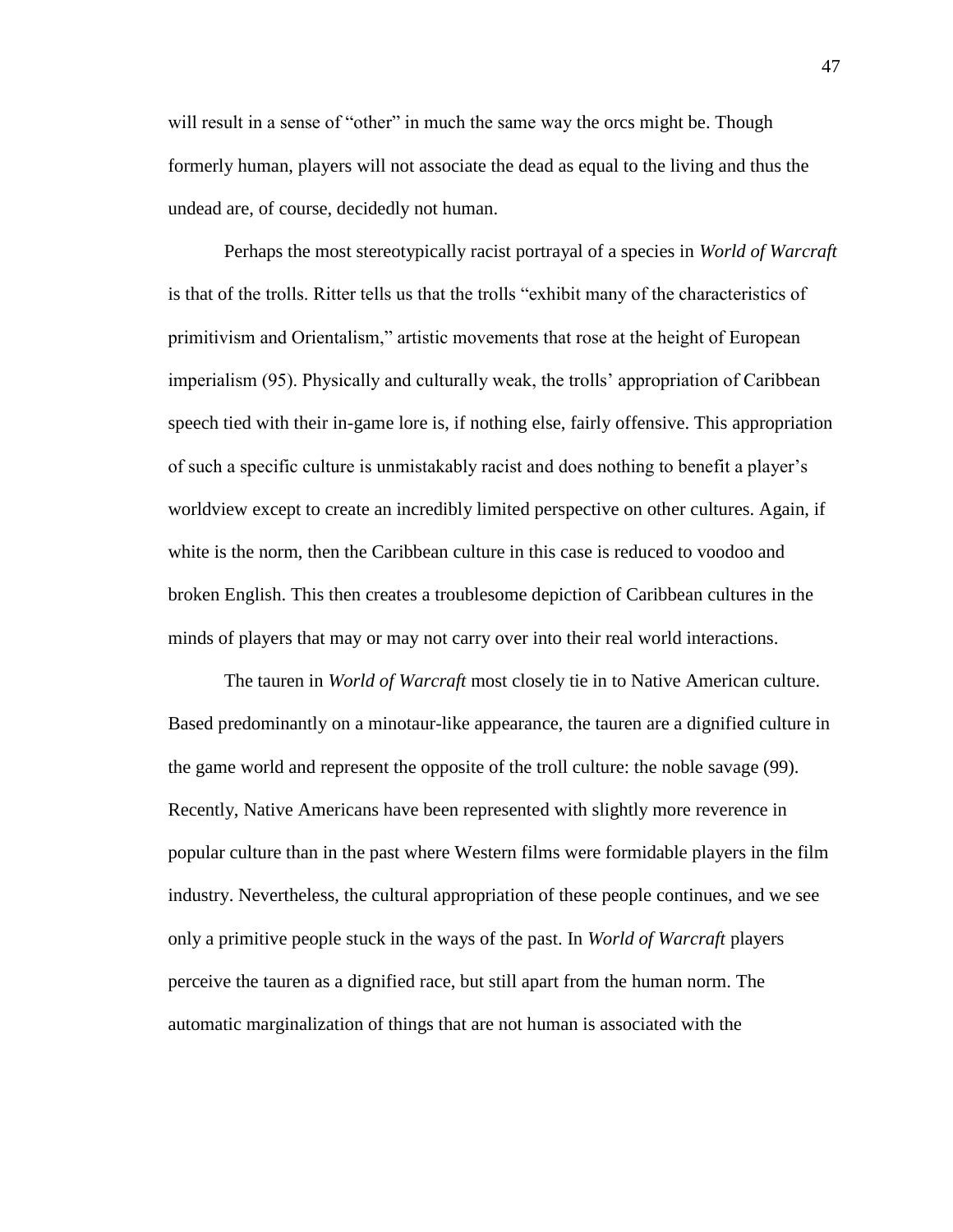characteristics of these non-human races, thus creating a subconscious stigma for things like voodoo (as with the trolls) or Native American traditions.

The blood elves were one of the newer additions to the Horde partially out of a need for a playable Horde character that was more visually appealing (in this case, contemporary American definitions of beauty: athletic builds, fair skin, green eyes, blond hair) than the rest of the Horde species. Their architecture is also fairly medieval, though it includes Islamic influences as a driving property of its appearance. Though visually they are, in fact, appealing, the blood elves as a culture are still definitively "other" for two reasons. First, the lore of the blood elves establishes that they are addicts. Their society has crumbled out of an insatiable addiction to magic, and thus this portrayal of addiction shows the darker side of an otherwise appealing race. Second, the blood elves are homosexual, which is a characteristic that is fairly "other" in terms of real-world ideas, and perhaps even more so in virtual worlds. Even though these races can be judged by appearances alone for the most part in terms of how players construct their perceptions of them, there are a few exceptions that require a deeper look into their in-game cultures in order to determine why exactly these divisions are so inherently problematic.

Despite these portrayals of the races in the game, to label *World of Warcraft* a purposefully racist game would be a mistake. The game developers that were behind the process of character creation in this universe did not set out to intentionally perpetuate existing real-world structures by any means. That being said, the limitations placed on race representation by traditional fantasy are not negligible. Fantasy of this kind in the past has always been dominated by a white presence and a lack of anything "other." Thus, Blizzard's need to adhere to the established mold for fantasy in order for their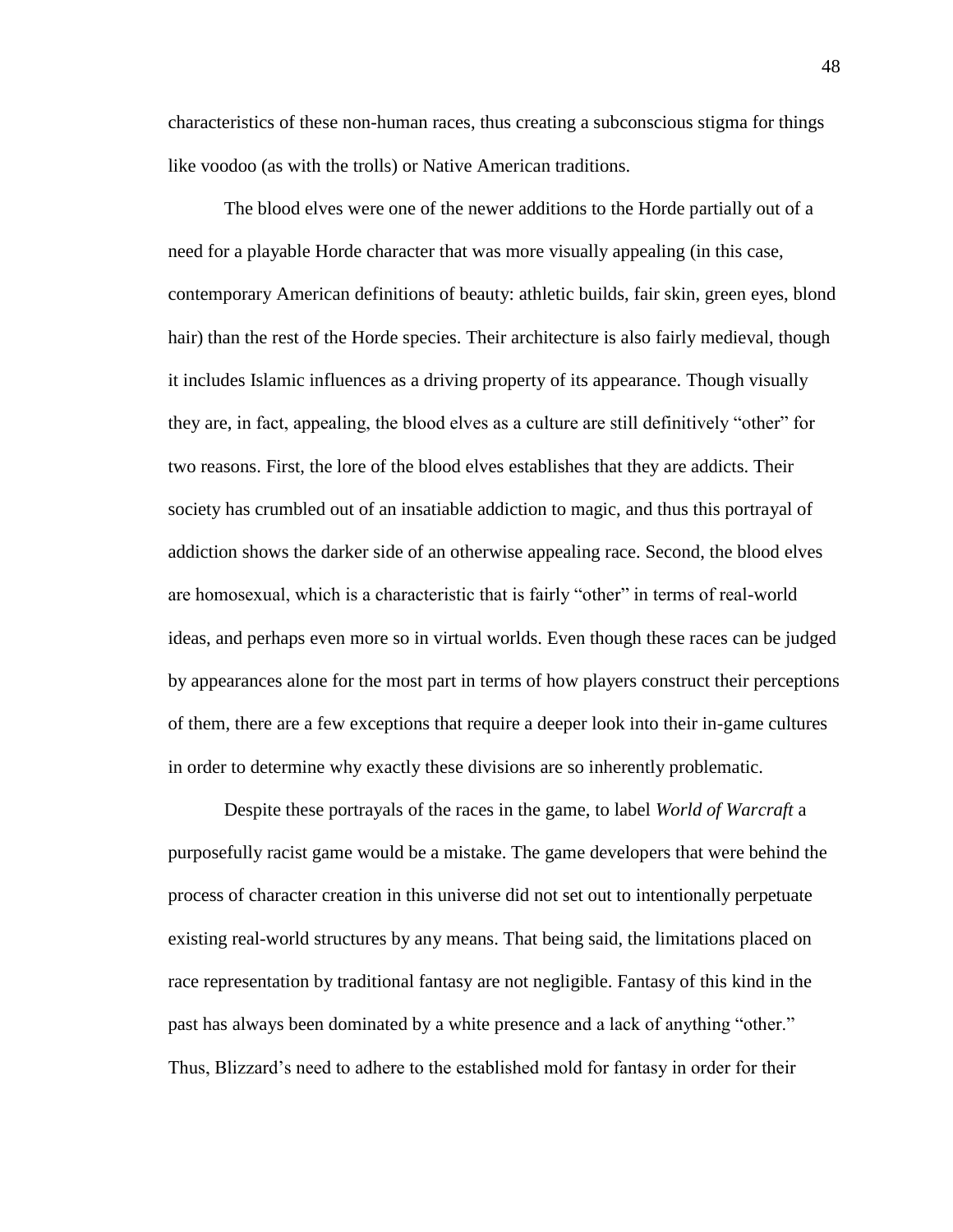game to succeed superseded any racial concerns. *World of Warcraft* does not exploit minority stereotypes for its own gain like the *Grand Theft Auto* franchise might, but instead relies on traditional fantasy for its success. As such, Blizzard came to the realization that without a race like the blood elves, players were simply not choosing to play as Horde characters nearly as often as they were choosing to play Alliance characters, perhaps due to a lack of whiteness. As Ritter mentions, "the Blood Elves were designed to give the Horde an attractive race, presumably to boost the number of players in that faction, according to WoW's former lead designer, Jeffrey Kaplan" (109). Players' reluctance to play characters that were "other" or not human is disconcerting in this case, particularly when thinking about how much a player identifies (or does not identify) with their virtual avatar. There are multiple examples of role-playing video games that present characters in these dichotomies, even though the characters' stories in the games may or may not be so clear-cut. Most games are not malicious in this presentation and aspect of game development, though there are games that set out to exploit racist stereotypes for their own benefit. As shown above, some role-playing games present the players with a number of options from the very start of the game regarding what kind of character they may choose to control. The amount of information players must take in from the outset of the game is, in some cases, incredible and overwhelming. In this regard, there will be players that choose to spend more time than others on the avatar creation process (as I will discuss in a later chapter). For those who choose to spend little time on this process, however, characters that are familiar or pleasing to the player will be the ones they turn to in most cases. In this situation, those characters include Europeanized depictions of cultures that are seen as inherently "good" with an explicit removal of most non-white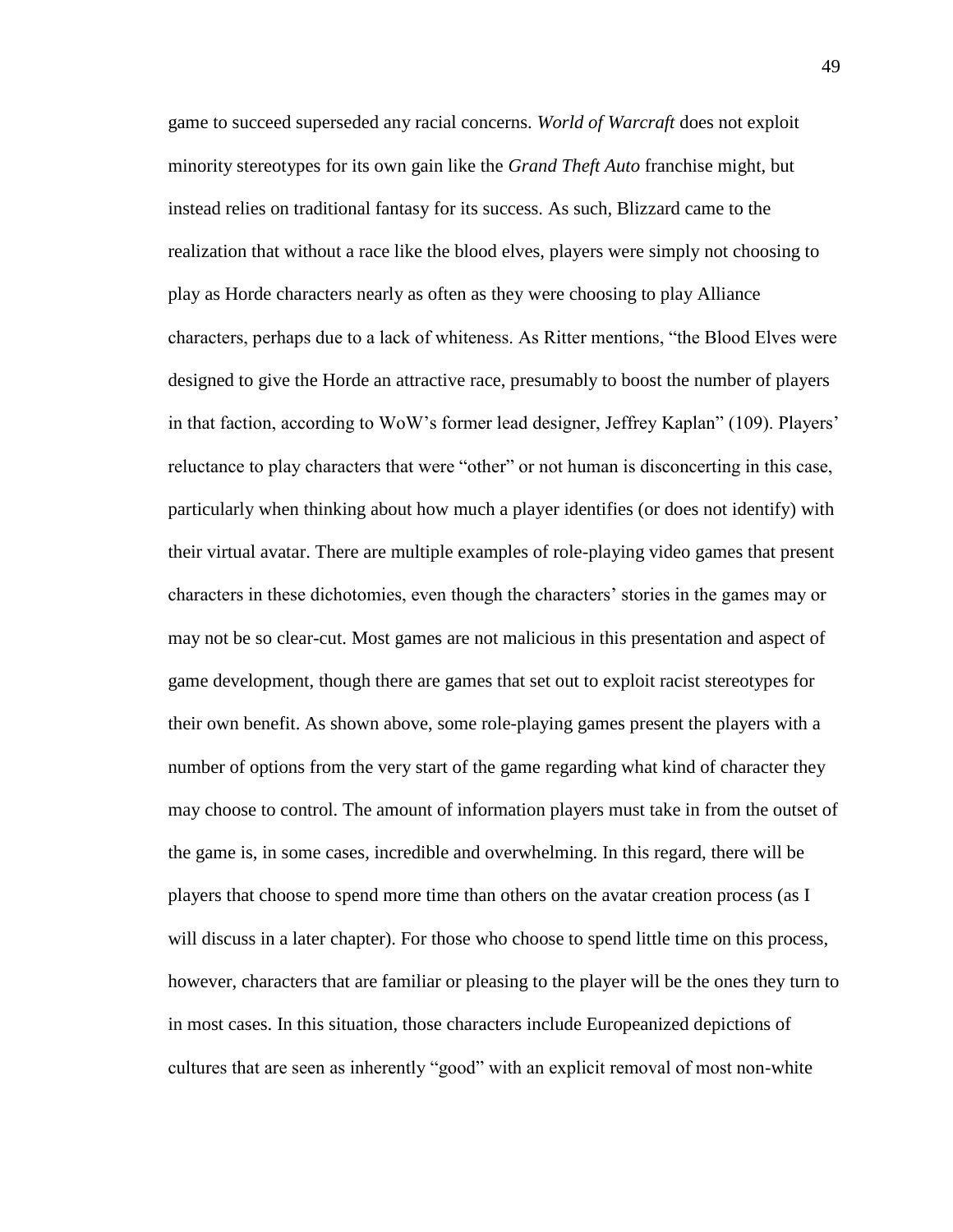races in the grand scheme of the races within the Alliance. By creating a gaming experience in which the "good guys" are almost completely white, game developers engender a culture of gamers that will perceive anyone that does not fit these criteria as "bad," therefore associating them with qualities they view as inferior to their own. This sort of gaming experience perpetuates a society that values white over non-white, thus fostering an unchanging mentality among players that this is the way their society is constructed.

#### *The Elder Scrolls V: Skyrim*

Another example of a role-playing video game similar to *World of Warcraft* in terms of character creation is *The Elder Scrolls V: Skyrim*. Bethesda's fifth installment in the series takes the player to an enormous open-world environment where they are to undertake several quests in order to progress through the storyline. Similar to *World of Warcraft*, players are allowed to choose an avatar for themselves from a variety of races and appearances at the beginning of the game. Though the races differ from those of *World of Warcraft* to some extent, the overall concept of each race having unique strengths and weaknesses applies in this context, as well. *Skyrim* is also slightly more story-driven rather than focusing on the multiplayer aspect, and thus may instill more of a sense of attachment for a player's avatar. Furthermore, the player can choose either a first-person or third-person view of their character, which can also shape how much the player sees things from the perspective of their avatar (sometimes literally). Since *Skyrim* is not played as an online game with multiplayer capabilities, the players also need not worry how others interact with them based on how their characters look. Overall, the avatar creation system in *Skyrim* is more welcoming in terms of allowing a player several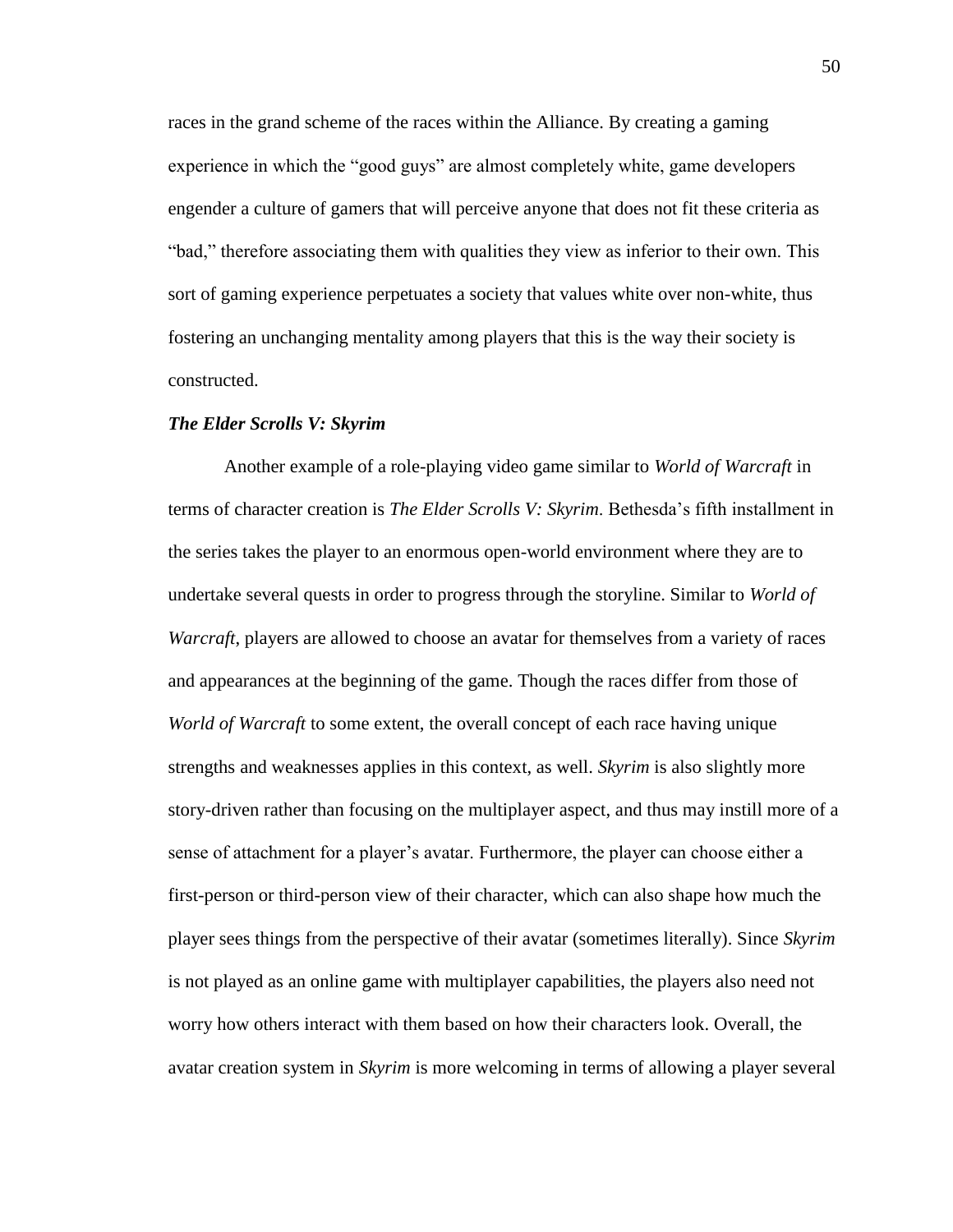options for creating a character unique to their own tastes and allows for more choices to be made within a "safe" environment free from prying eyes.

In *Skyrim*, the player is able to choose from ten playable races at the beginning of the game that not only determine the background story of the player's avatar, but also determine key characteristics surrounding the player's avatar that serve to either aid or hinder development of a number of skills the avatar can learn as the game progresses. From these ten playable races, the player can then choose from thousands of unique combinations of how they want their avatar to look. Though the level of immersion in a player's gaming experience will vary, the game still presents each race as having its own history with respective triumphs and struggles. For example, there is the cat-like race known as the Khajiit, one of two beast-races in Skyrim. Due to their appearance, they are generally perceived as inferior and have garnered a reputation in the world of Skyrim as thieves and cheats. Thus, choosing a Khajiit at the beginning of the game provides bonuses in sneaking and thievery, further reinforcing the social stratum this race is forced into. On the other hand, the player can choose to be part of the Redguard race, a human race that most physically resemble African Americans most closely. This race represents the sheer persistence of humanity in battling the tyrannical forces of the Aldmeri Dominion attempting to take over their lands. Due to their athletic strength, choosing to be part of the Redguard grants the player's avatar multiple bonuses relating to hand-tohand combat.

Needless to say there is much history behind the races in *Skyrim*. The game provides the player with a world that allows for varying levels of immersion: a player can choose to seek out information regarding the political situation of Skyrim, the strife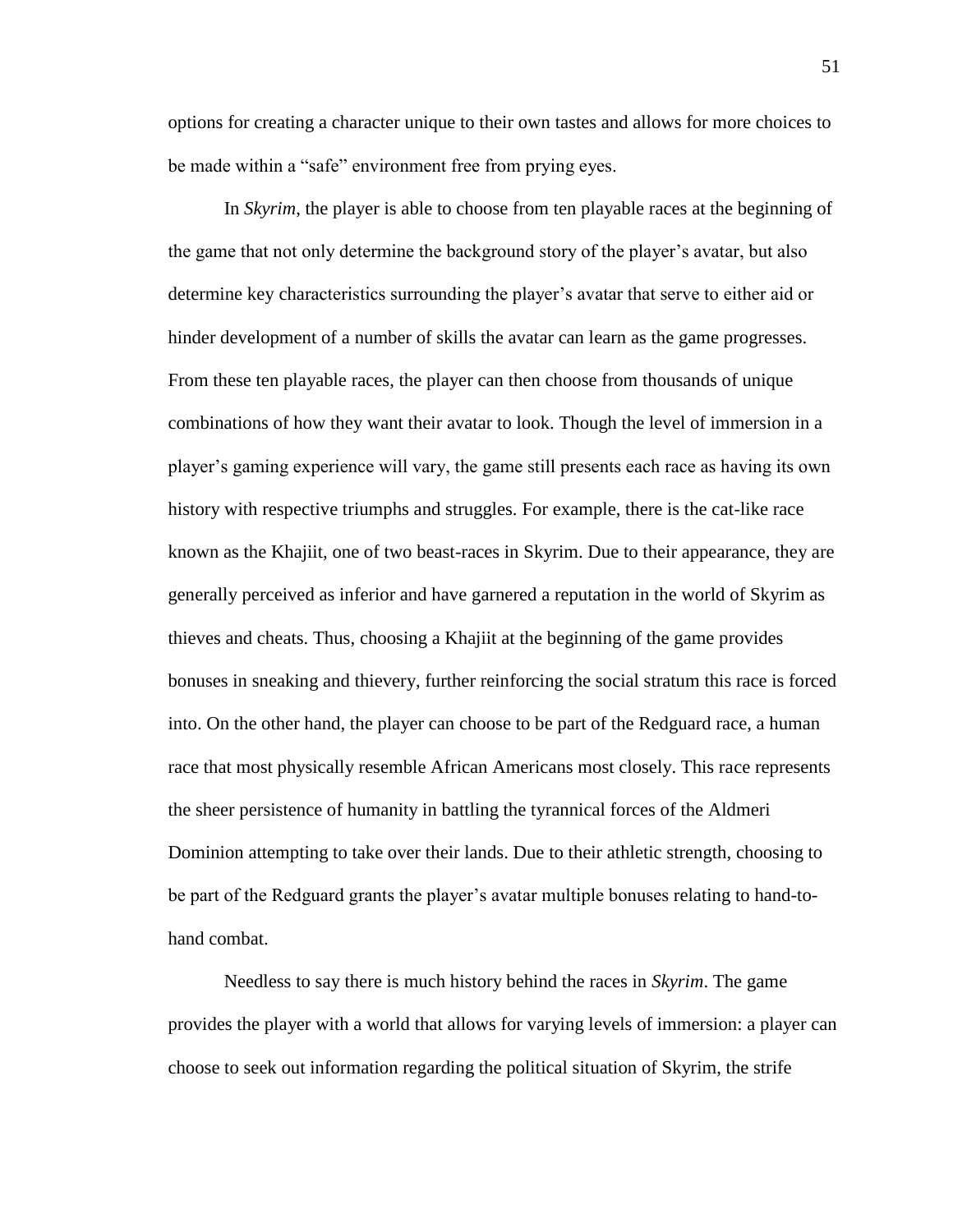between the races, and other matters that can be read in lore books scattered throughout the game. However, the tidy categories into which the characters are split according to what bonuses they grant seems to limit the characters to what they can do from the beginning of the game. Fortunately, with games like *Skyrim*, players can choose to "level up" any skills of their choosing, and thus are not wholly limited to the preconceptions of the cultures of Skyrim.

As mentioned previously, however, playing through *Skyrim* is an endeavor that causes the player to focus more on storyline-related aspects of the game. In addition to the main storyline, there are several "side quests" the player can choose to undertake in order to be exposed to other storylines within the game. Though this was addressed in an earlier section, mentioning the availability of these quests bears repeating as it is the main premise upon which the analysis of *Skyrim* depends in this case. One of these optional storylines that can be completed by the player causes him or her to have to choose between two sides of a conflict that is taking place in the gaming environment, one that calls into question a player's morality and willingness to sacrifice some values over others. In this storyline, the player is asked to choose between two factions: the Stormcloaks or the Imperials. The Imperials consist of a people who believe that Skyrim should submit to the rules laid before it by the empire, and thus oppose the uprising that seeks to overthrow the current hierarchy. The Stormcloaks, on the other hand, push for religious and political freedom from the tyrannical rule of the Aldmeri Dominion and thus are at odds with the Imperial Legion in order to create their own regime.

As the game begins, the player is about to be wrongfully executed by members of the Imperial Legion until a member of the Stormcloak Rebellion saves them. Thus,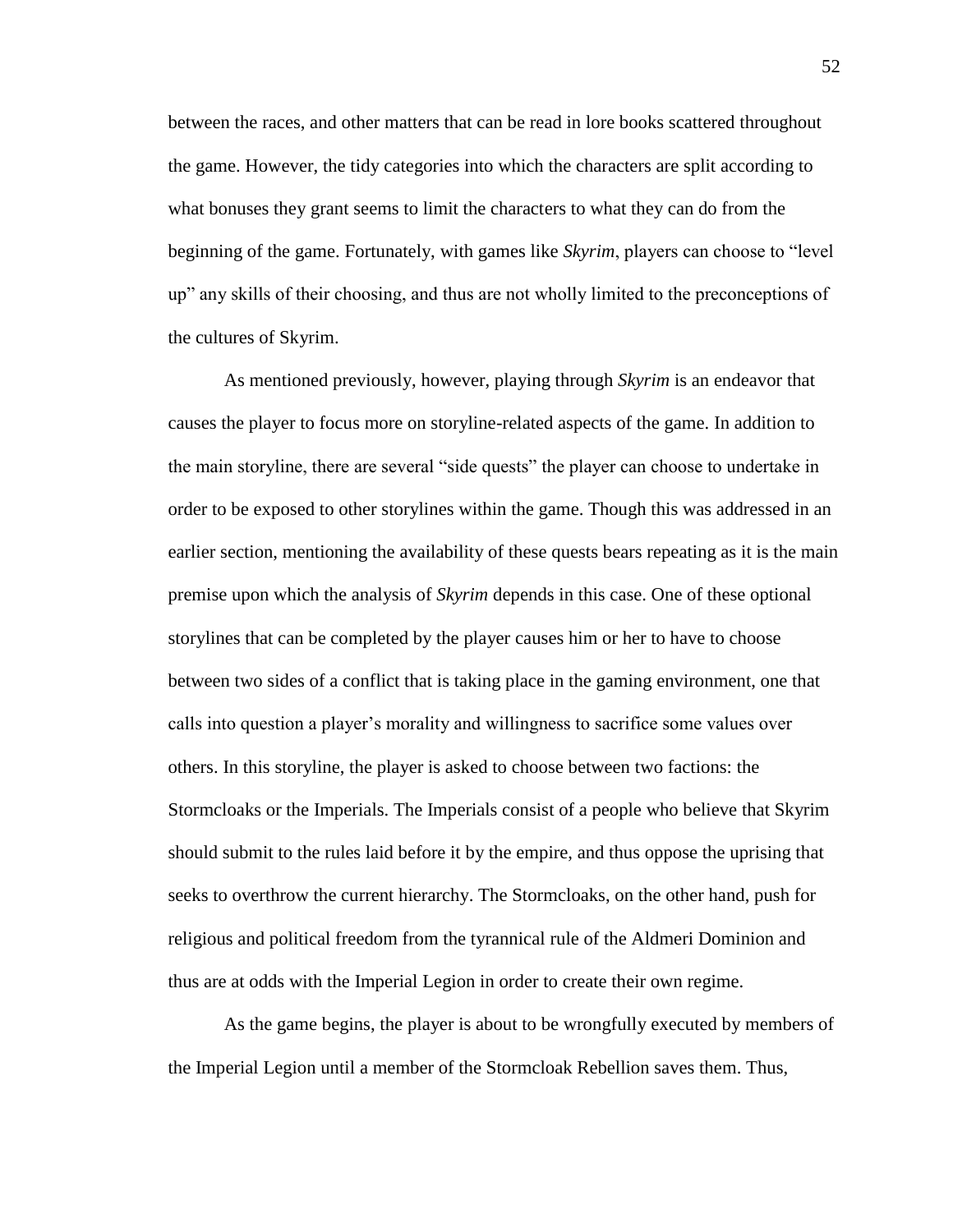*Skyrim* is structured in a way that biases the player toward joining the Stormcloaks from the beginning of the game. Not only does the player owe their life to the Stormcloaks from the start, but there is also the desire to rebel and overthrow what they perceive as unjust forms of government. As the player continues to play through this particular storyline, however, they come to realize that the distinction between the two factions is a lot less clear-cut than the introductory sequence suggests. The Stormcloaks may want to overthrow the government, but they are essentially a group of white (Nord) supremacists that do not hesitate to exploit other races for their own purposes.

The prime example and centerpiece of Nord racism can be found in the city of Windhelm, where the rebellion against the Imperial Legion is centered. Most of the racial tension that can be found in the city of Windhelm occurs between the Dunmer and the Nords that inhabit the city. The Dunmer are a race of darker-skinned elves than the High Elves that constitute the Aldmeri Dominion. Given the name "gray skins" by the Nords, these Dark Elves were forced out of their home in Morrowind when a volcano erupted, leaving the place uninhabitable. The Dunmer then moved north in hopes of finding a new and better life. This they found at first in Windhelm, where they were initially given their own section of the city: the Snow Quarter. Until Ulfric Stormcloak assumed the throne in Windhelm, the Dunmer lived in relative peace with the Nords in the city. However, tensions rose as Ulfrice Stormcloak came to power; the Snow Quarter began to fall to shambles, unattended by any sort of Nord aid from a higher authority. This part of Windhelm soon became known as the Gray Quarter, which coincided in part with the derogatory name "gray skins" given the Dunmer by the Nords and also because of the horrid conditions found in the Quarter. Such conditions in the game have been found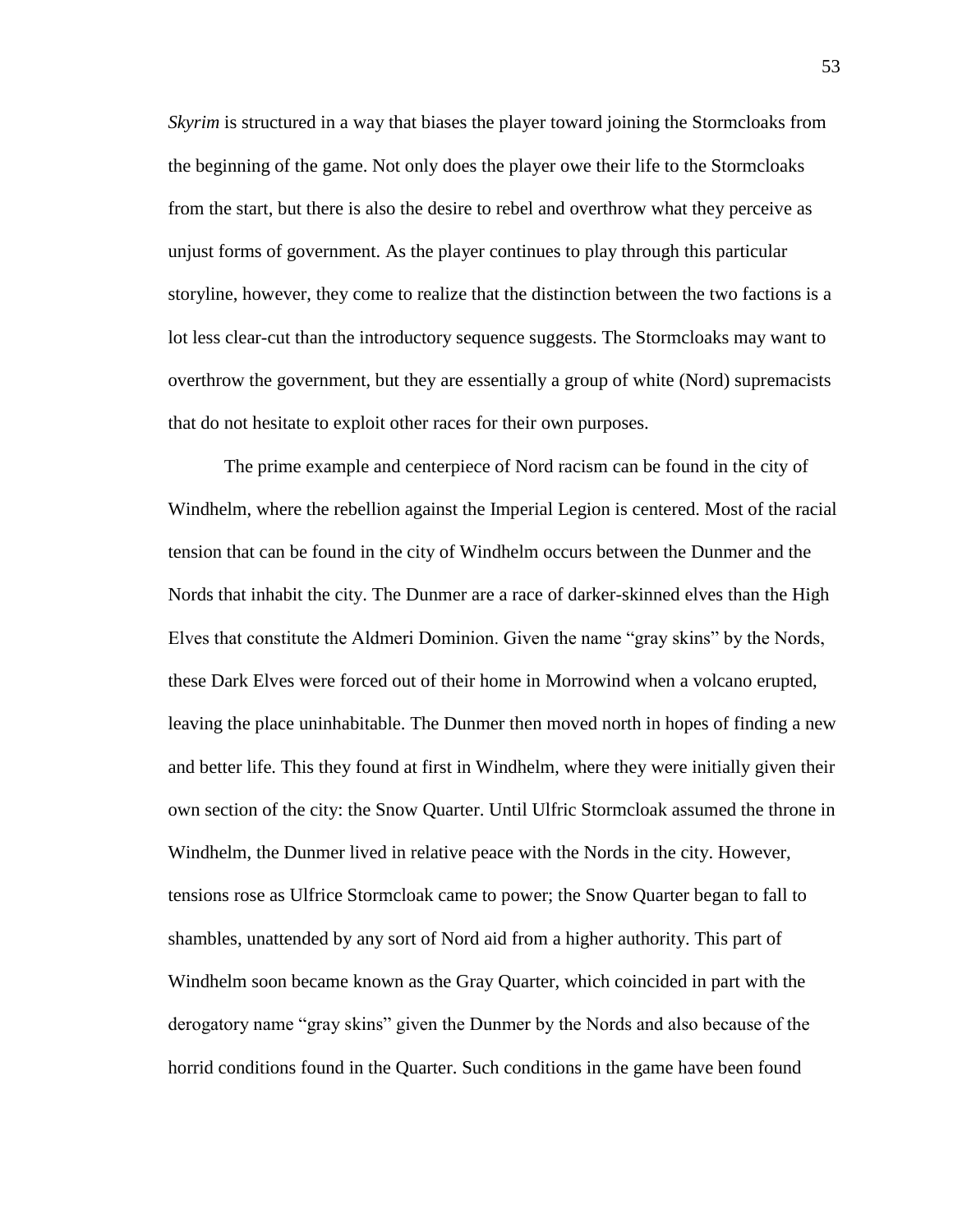comparable to those of the Jewish ghettos of Nazi Germany. The Dunmer's pleas to the Jarl Ulfric concerning the Gray Quarter are ignored for years, leaving the Quarter in the condition the player finds it in when visiting the city of Windhelm.

 In addition, the Nords ensure that the Dunmer are not only isolated in an "othered" environment, but they go out of their way to place the Dunmer that want to help the Stormcloak Rebellion in disadvantageous positions. In fact, the Dunmer are always the front lines of a Stormcloak battalion, which helps in explaining why the player never meets a "Stormcloak Dunmer" in their travels. Although Ulfric is never explicit about his racist preferences, we learn that not only Nord troops are sent to help Nord caravans that meet trouble, but also that Dunmer caravans that find themselves in danger and send for help are completely ignored. Furthermore, the first interaction the player witnesses upon entering Windhelm is a scene in which two Nords are harassing a female Dunmer: "You come here where you're not wanted. You eat our food. You pollute our city with your stink, and you refuse to help the Stormcloaks." After letting the scene play out, the player may approach the Dunmer; after some conversation, she declares, "Windhelm's a haven of prejudice and narrow thinking."

Though perhaps an optimistic strain of thought, *Skyrim* potentially challenges players to find problematic aspects in the stories it tells. For the most part, players are meant to wrestle with dilemmas presented to them by the games they play or at least be able to observe unfair situations and react accordingly. What "react accordingly" might mean from player to player certainly differs, but there is a sense that games are appealing to some sort of morality within players. If this is true, then we are meant to question what kind of morality we bring into the games we play and what kind of morality we draw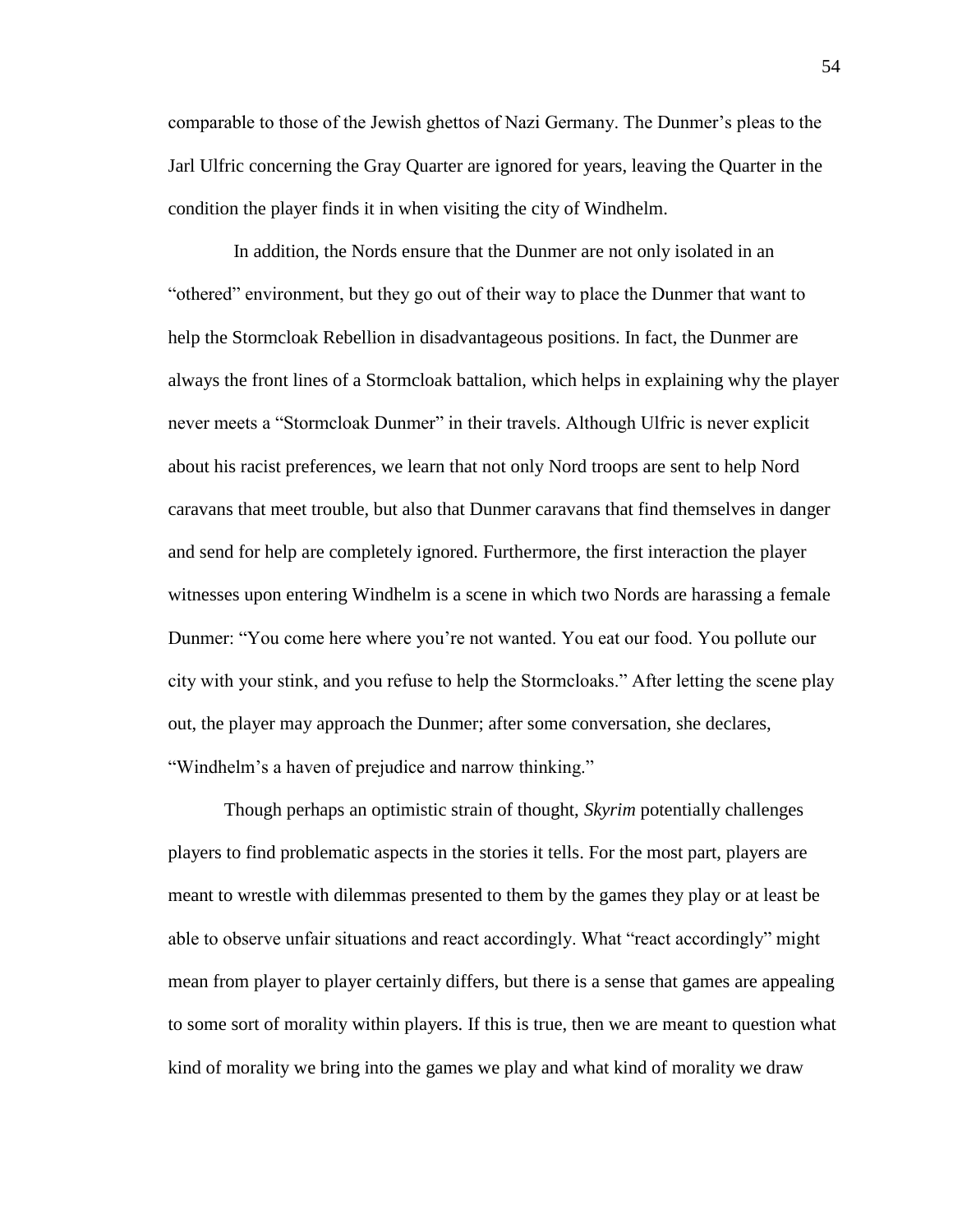from the games we play. If there are games that purposefully problematize racial tensions, then the popularity of these games speaks to the fact that players want games that challenge them not just in terms of ability to navigate the game but in the way they question the world around them, virtual or otherwise. In this respect, *Skyrim* continues to present racial tensions and problems throughout its narrative that might challenge players to think about how they interact with the real world in relation to the virtual one.

Though the Dunmer are easily one of the most hated races from a Nord perspective, the Khajiit do not have it any easier in some cases. In fact, it is rare to find a Khajiit in many of the cities around Skyrim, not just Windhelm. Khajiit caravans tend to stay outside of the cities, selling their merchandise and making their business there. Having chosen to side with—and deeply admire—the Aldmeri Dominion, they are shown little mercy by the Nords, who have been essentially enslaved by the Aldmeri Dominion. After all, if there is one thing the Imperials and Stormcloaks can agree on, it is that the Thalmor of the Aldmeri Dominion are the true tyrants in the story. As a result, the Khajiit are duly mistreated and exiled by the Nords as a way of projecting the helplessness felt by the Stormcloaks and the Imperials in their efforts to resist the Thalmor.

Though we have focused primarily on racism from the Nord side, it is clear in the game that other races deal with this issue, as well. Part of what makes Skyrim such a culturally rich game is the fact that each culture and each race is rife with different struggles and histories and aspects of their races that make them unique and able to interact with other races in different ways. For example, prior to the Red Mountain explosion that forced the Dunmer to flee to Skyrim, the Dunmer had enslaved the other beast-race in Skyrim: the Argonians. However, after the explosion that killed thousands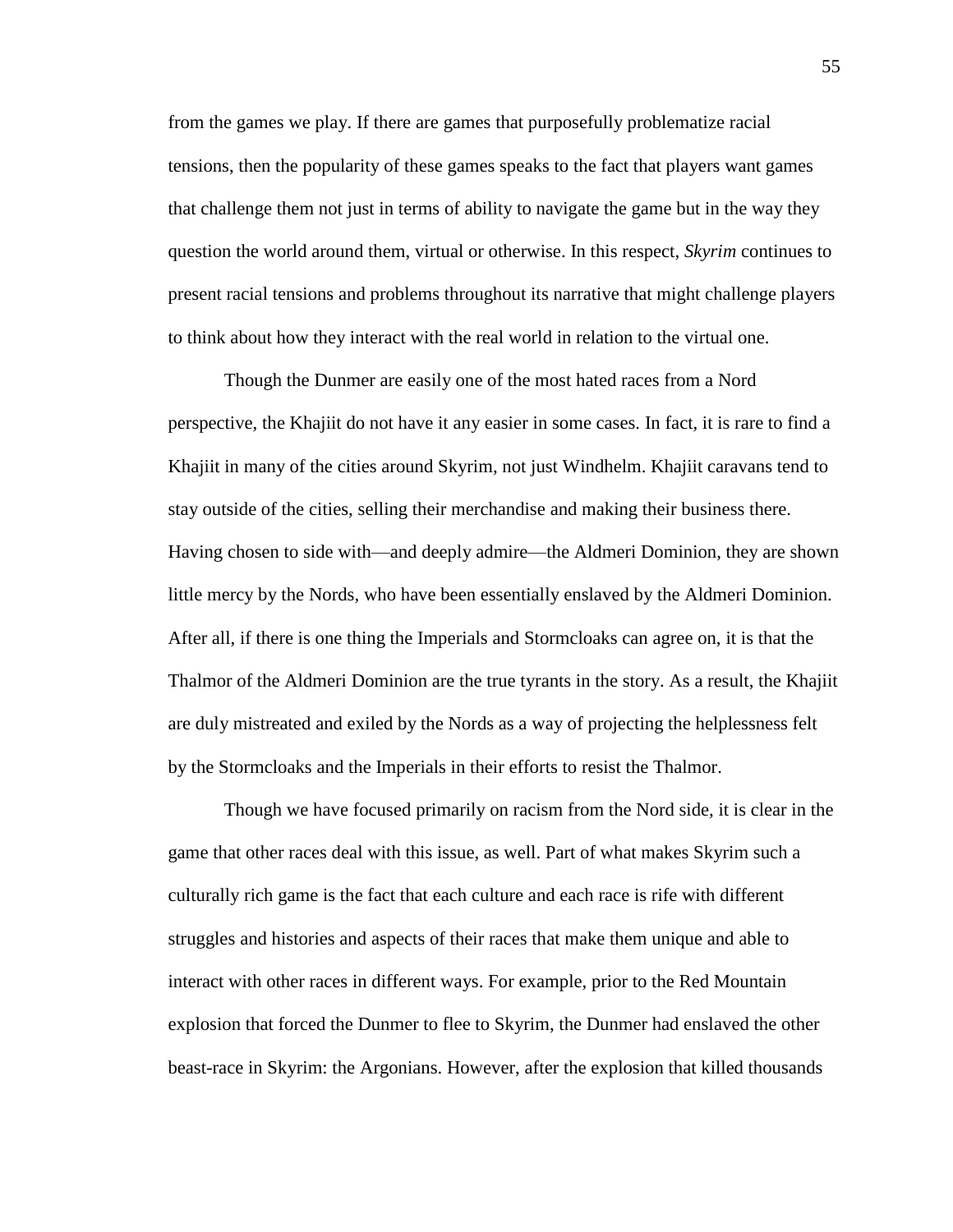of the Dunmer population, the Argonians were able to rally under an organized banner and overtake the remaining Dunmer in Morrowind. Thus, Dunmer-Argonian relations have been strained for decades, despite the fact that the Dunmer abolished slavery years prior. This part of the lore is a mirror to reality in its portrayal of the unavoidable postslavery tension between races regardless of the actions taken to end slavery. At this point, there was probably still some form of segregation between the Dunmer and the Argonians that made the Argonians resentful enough to want to conquer the Dunmer in their moment of weakness.

In addressing a handful of race and class disparities in Skyrim, we arrive at several important questions regarding our identity as players and how we take responsibility for how we play the game. Most importantly perhaps, how do we process and act on these issues of racism within this fantasy role-playing game? For some, there are external prejudices that come into play when experiencing a game. As an example, since the beginning of the  $21<sup>st</sup>$  century, the United States has been home to an unnerving amount of xenophobia particularly toward Middle Eastern cultures. In addition, tensions between law enforcement and minorities began to increase in severity in the last two or three years alone. Racism and xenophobia are all-too-real issues that are nigh impossible to ignore in the United States. In this sense, there may be cases where gamers enter these fantastic environments with a certain sense of prejudice beforehand. Optimistically speaking, we could assert that these environments that were created purely out of a desire for fantasy and escapism fulfill their purpose entirely, and that we "leave our prejudices at the door" when engaging video games. Realistically, though, these prejudices could have an effect on how gamers perceive what is happening to their avatar. We rarely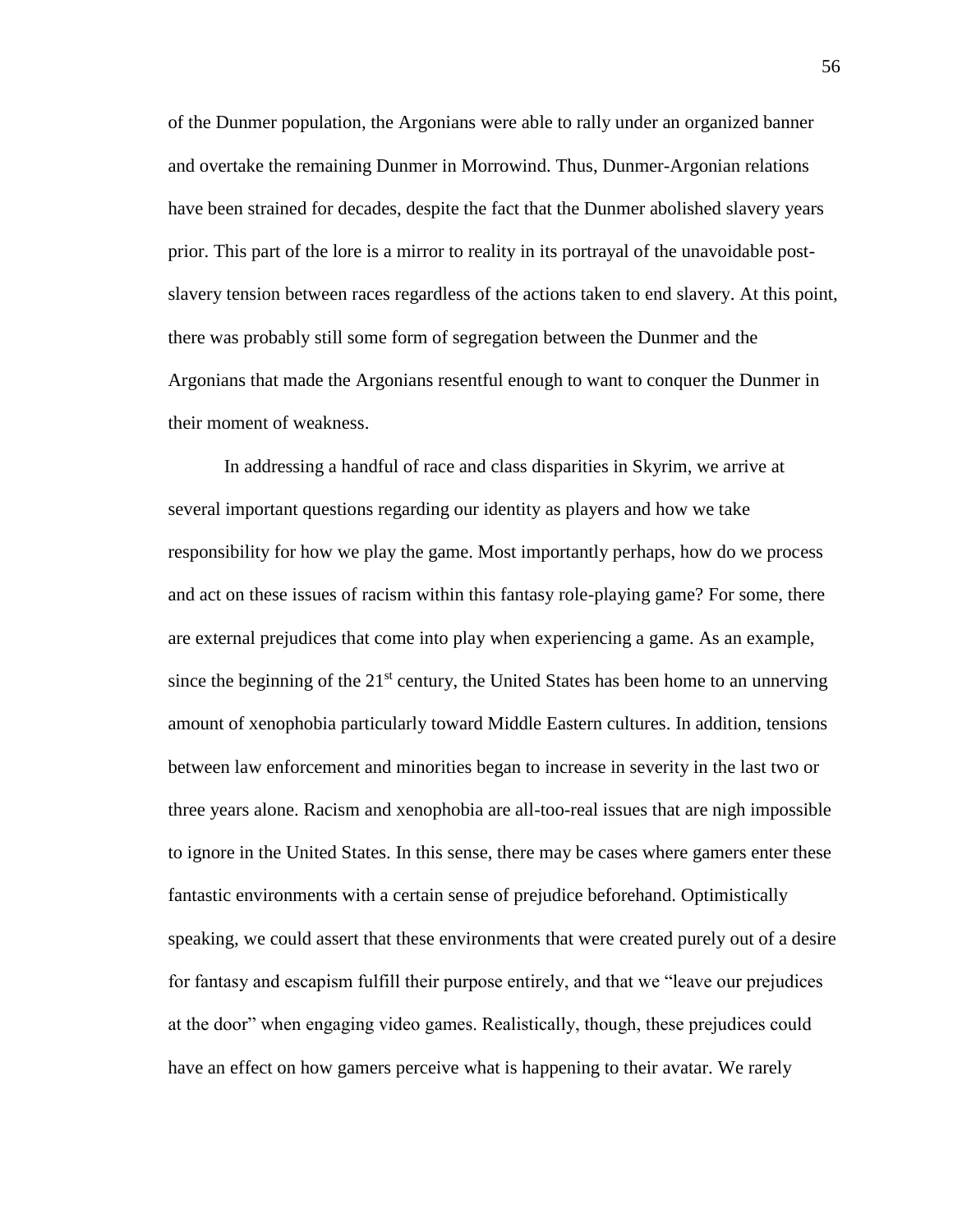hesitate to "other"—as a verb in this case—creatures we consider inhuman to the point of perversion; in this case, the best example is that of the Orcs. Most fantasy-based games or stories will portray these creatures as vile and full of bloodlust, and thus we do not hesitate to other them without finding out potentially problematic bases for these creatures.

Though there are discrepancies between *World of Warcraft* and *Skyrim* in terms of how the games are played, there is still a certain amount of responsibility placed on the players in terms of how they handle their efforts to traverse the storylines of the games in front of them. Players can choose to bring their own sense of morality into the game environment, or they can choose to adopt a new one that will stay within the confines of the virtual world. Regardless, players make conscious decisions regarding how they handle parts of the stories that are thrown at them. For a game like *World of Warcraft* there are not many choices to be made in terms of how the storyline unravels beyond choosing which faction to pledge their allegiance to at the beginning of the game in the avatar creation process. In *Skyrim*, on the other hand, the player is asked to make several decisions concerning which side of the conflict they would rather be on. Granted, these choices in *Skyrim* tend to be made outside of the game's "main" storyline, but there are still a number of choices to be made that test the players' morality and prioritization of values. The degree to which players are forced to participate in the racial dynamics of a gaming environment may be telling of how much the players actually take notice of their surroundings. In *World of Warcraft*, for example, the lore can be somewhat negligible in terms of the gaming experience. Though most in-game quests will incorporate a sense of animosity between the Horde and the Alliance, this does not particularly play into a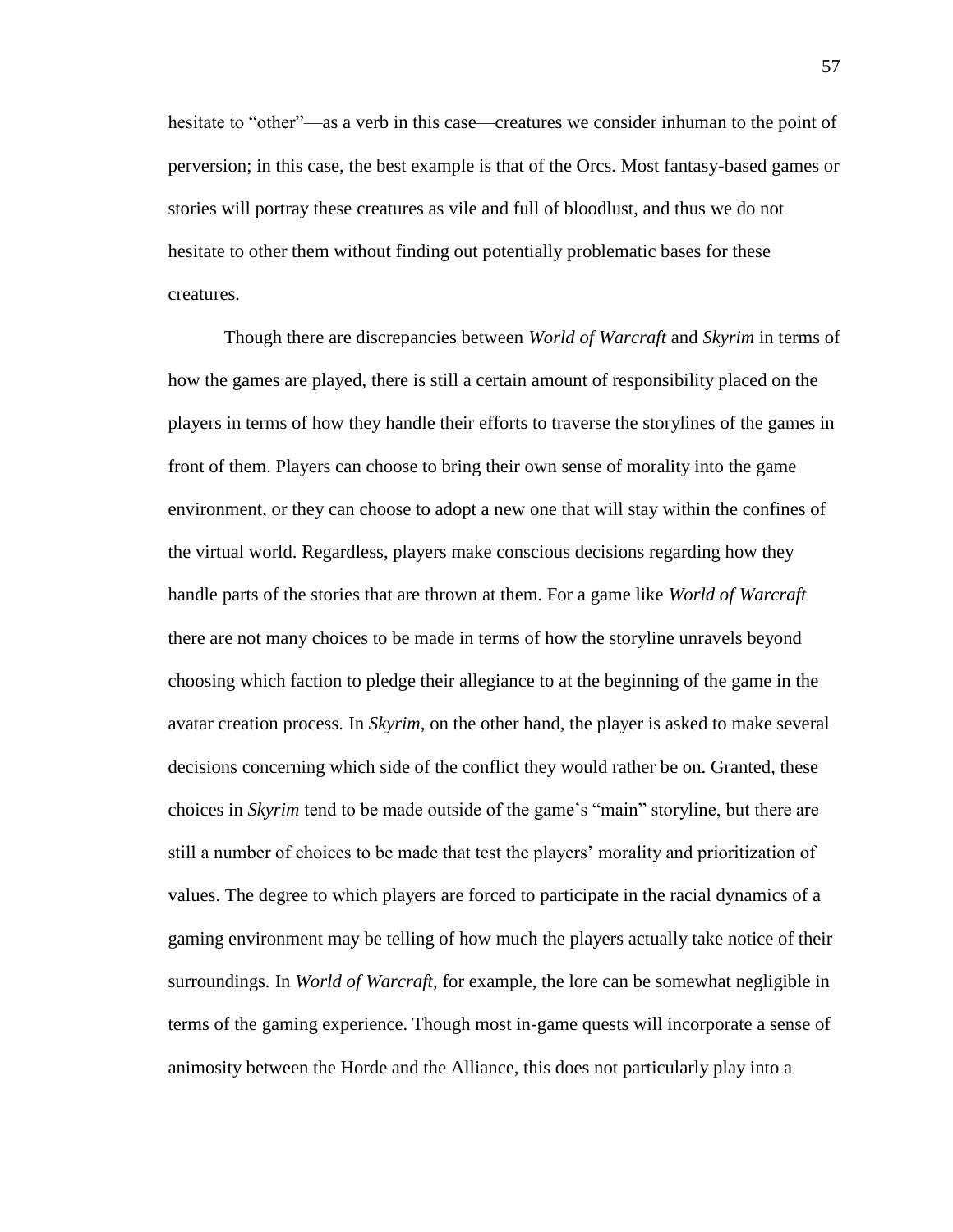player's decision-making process. The player will complete a quest for a reward or will move on. In this regard, the game is fairly clear-cut. In *Skyrim*, on the other hand, the player's involvement in choosing sides of the various conflicts throughout the realm of Skyrim allows for a more sophisticated thought process in terms of choosing a side to which their avatar should pledge their loyalty. In this case, then, games that allow for more freedom in choosing sides of a conflict are likely to allow players to think more consciously about the values they are ascribing to when choosing a side, particularly when some of these values involve race relations.

# *Grand Theft Auto*

One of the main things to consider when speaking of race in video games is that there are video games that choose to portray races as fairly equal—with perhaps some inequality present throughout the story or inherent in their appearances—but there are also games that perpetuate racist stereotypes in order to profit from the endeavor. One such franchise is the *Grand Theft Auto* series, which presents players with unapologetically racist depictions of minorities in real-life American settings. The game has received critical backlash in several countries; the latest installment was banned from Target and Kmart retail chains in Australia and Rockstar Games, the company that released the game series, issued an apology to the Haitian community in Florida after the *Vice City* installment in 2002, a game that allegedly contained content offensive to the Haitians ("'Sexually Violent'"; "GTA: Vice City"). One of the most interesting parts of the apology to the Haitian community was at the point that the company said, "Contrary to what some may believe, it must be recognized that video games have evolved as an adult medium, not unlike literature, movies and music" ("GTA: Vice City"). Even as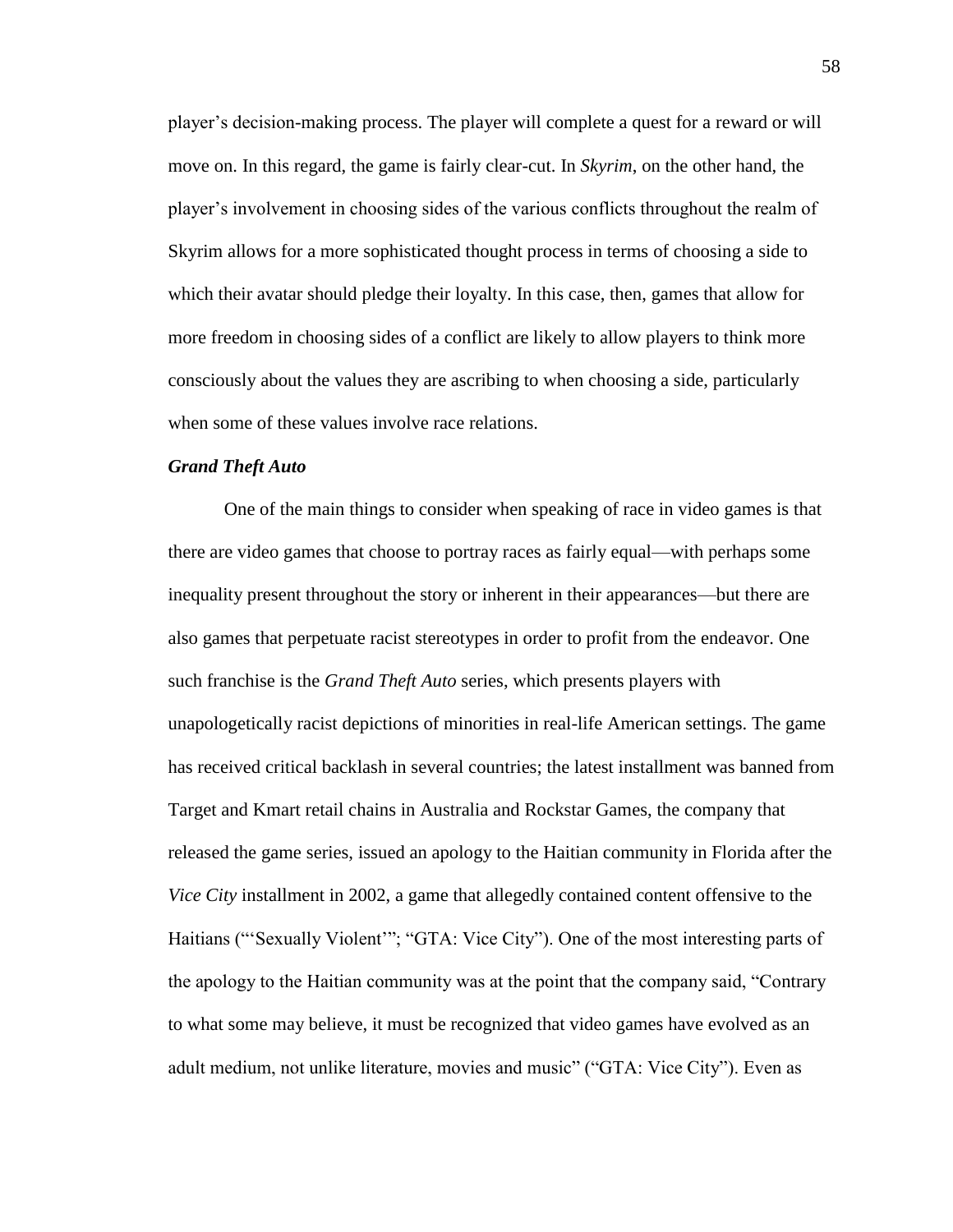early as 2002, video game companies were beginning to assert the legitimacy and maturity of the content they produced, even if the content may not have matched their assertions. In this case, the *Grand Theft Auto* series makes no attempt to conceal the racism and stereotyping in the game; in fact, it is this storytelling technique based in a world of crime that makes the game as popular as it is.

In *Grand Theft Auto V*, the player controls a series of criminals performing a number of heists and robberies as part of the progression of the game's storyline. In addition, the player is also able to explore the open-world environment of the game, where they can execute crimes of their choosing provided they are able to escape from or defeat any law enforcement that arrives to counteract them. Of the three protagonists the player controls throughout the progression of the storyline two are white (Michael De Santa and Trevor Phillips) and one is black (Franklin Clinton). Though the protagonists of the game do not necessarily present racist portrayals, the game is still filled with controversial content from stereotypically racist portrayals of characters, objectification of women, and even graphic torture scenes. Overall, the reputation of *Grand Theft Auto V* is preceded by previous games in the series. This is not a game that players engage in without knowing that there is a disturbing amount of troublesome content. Though normally a reassuring thought, we realize that not only do players realize that this content exists, but the company also uses this to their advantage in order to market the game. The game's popularity stems from its graphic content, which perhaps is indicative of how much responsibility we place on the shoulders of game developers to create games that are of good quality while also not relying on racist content for their success.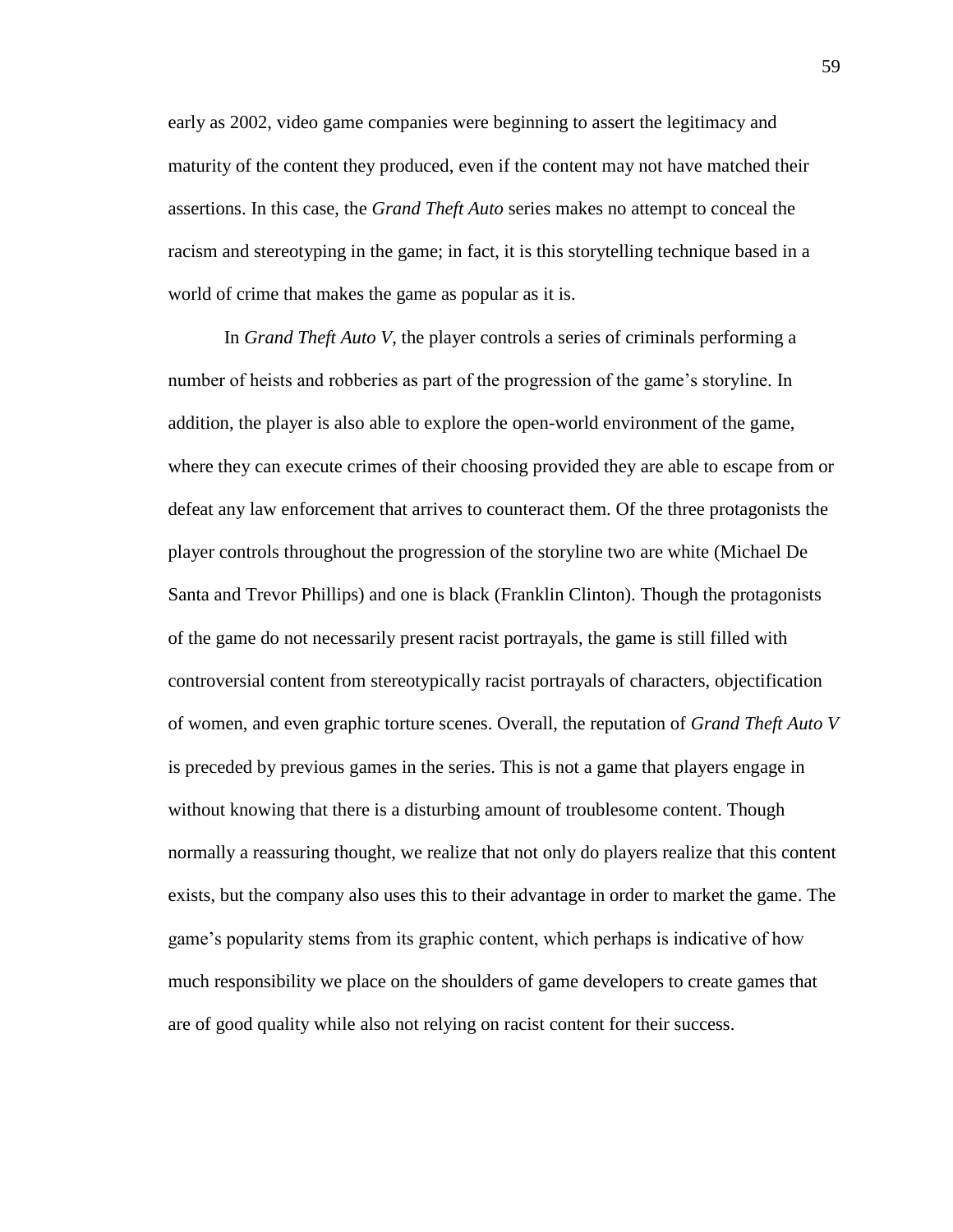In this respect, game developers are not being held up to any sort of standard regarding the content they create beyond just audience reception. Though there is backlash to the content in *Grand Theft Auto*, the series still continues to thrive. This kind of success can even be seen in offensive films like *The Interview* or *Exodus: Gods and Kings* that either appropriated a culture for the sake of humor or perpetuated the cycle of whitewashing present in filmmaking. According to bell hooks, there is a discrepancy in the way black and white filmmakers are received when creating material. In *Race, Sex, and Class at the Movies*, hooks asserts that "most filmmakers do not have to deal with the issue of race" (69). She says:

> When white males make films with all white subjects or with people of color, their "right" to do so is not questioned. No one asks a white filmmaker in the United States or Britain who makes a film with only white characters if he or she is a white supremacist. The assumption is that the art they create reflects the world as they know it, or certainly as it interests them. However, when a black filmmaker, or for that matter any filmmaker of color, makes a work that focuses solely on subjects exclusively black, or white, they are asked by critics and their audiences to justify their choices and to assume political accountability for the quality of their representations. (69)

It is certainly interesting to make note of this observation on the part of hooks regarding the current state of film, particularly considering video game storylines may not have reached that point yet. In addition, because game development teams are so enormous, there is normally no single individual upon which the game's decisions can be attributed.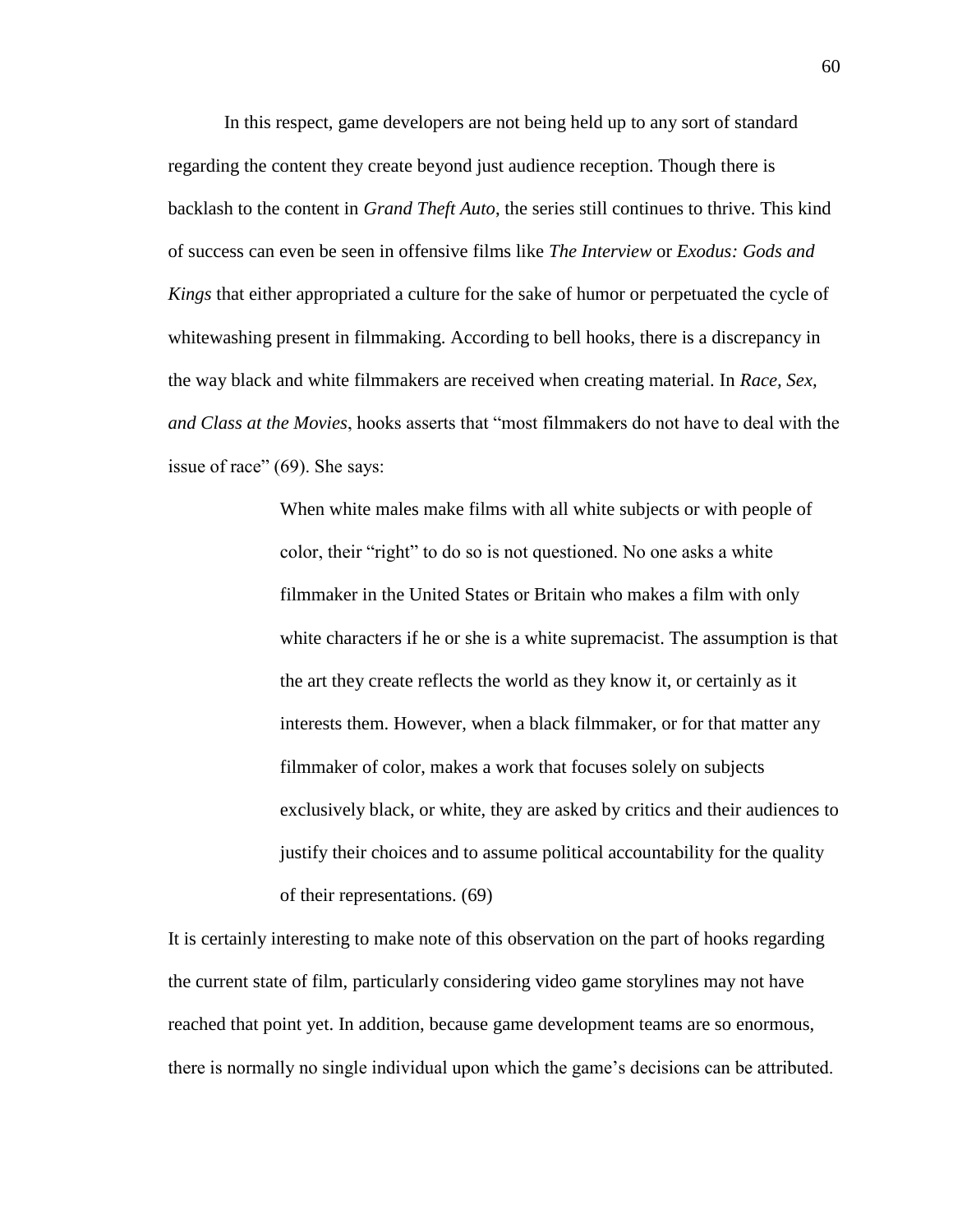There are lead designers of games, but even they are not always widely known by audiences as much as film directors might be, which can lead to a lack of accountability.

Because there may be no sense of accountability, among white developers or otherwise, there is also no sense of having to make excuses or justifications about decisions made in game development. There is, to some degree, a level of accountability to which game developers are held in terms of what kind of content they release. Some companies are stricter in this regard than others, but the standards tend to still be there. That being said, the predominant criticism game developers may receive comes from the higher-ups in game companies that dictate how a game should look or be played. This backlash sometimes comes out from the public but is generally far too unnoticeable or unfounded in its criticism. A lack of accountability in this sense can also encourage the creation of products that do not necessarily push the envelope in terms of how deeply these stories are told instead opting merely to push the boundaries of aesthetic presentation and gameplay mechanics that are innovative to the players. While this is certainly not all bad, these advancements being made in the way of graphics and gameplay are seemingly being made without much of a sort of similar advancement in terms of how people are portrayed. In fact, the more games continue to evolve in this way, the more attractive they will be to more people, thus expanding the audience for games without necessarily making adjustments to the messages they may or may not be receiving.

Thus, while it is challenging to extrapolate what a player gleans from a game in terms of how they understand the real world, it is of some benefit to be able to point out problematic parts of the games being played on such a massive scale. Though the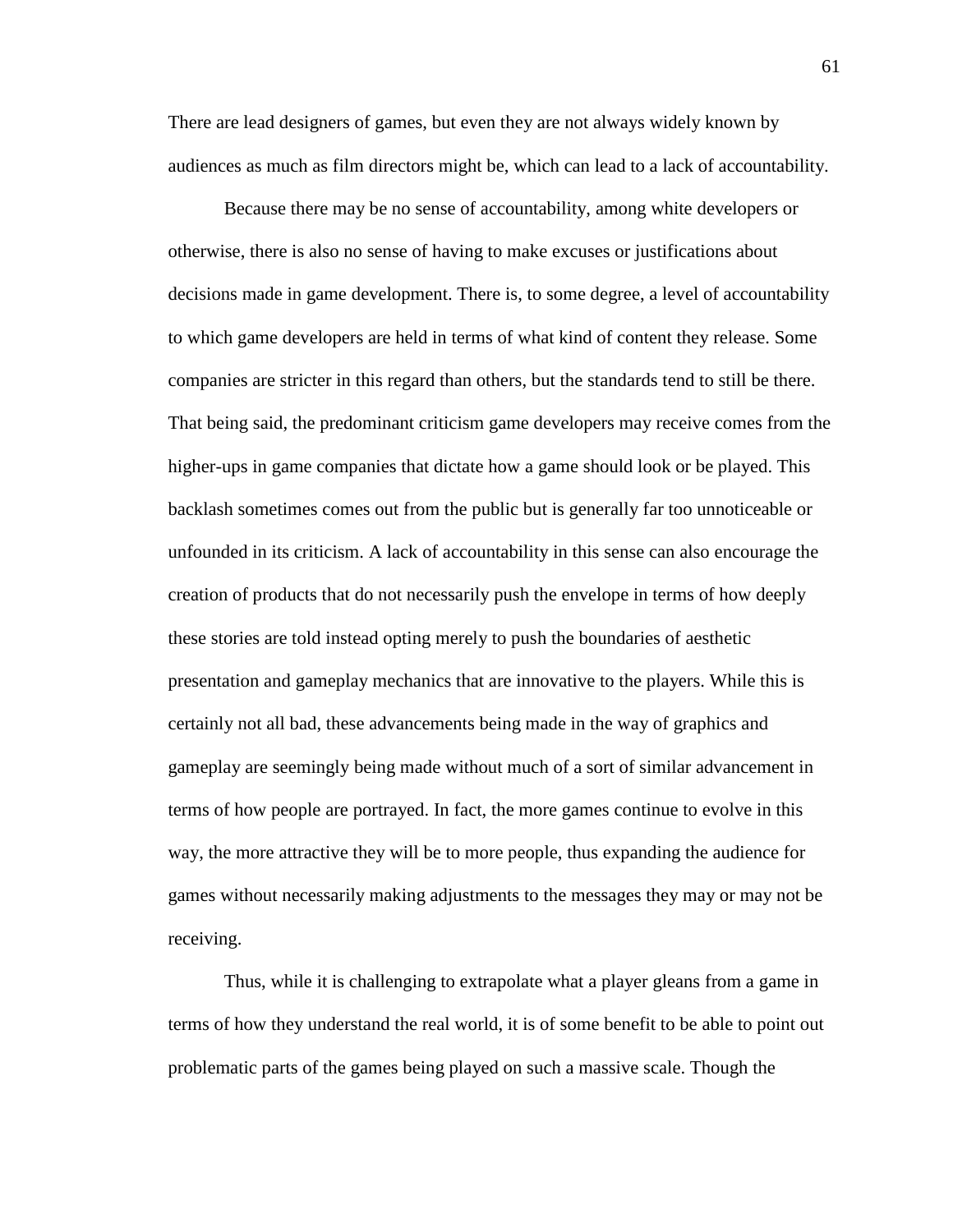questionable aspects of these games tend to differ between games like *Grand Theft Auto* and *Skyrim*, there are still elements present in both games that submit images to the players that reflect how they view the real world in comparison to a fantastic one. As stated before, even fantasy has some basis in reality, as the stories we tend to tell come from some idea we have about the world around us. There are theories rooted in this belief—literary and otherwise—that all of the things we fabricate as stories have to have some basis in a real-life experience, which is a view also communicated to the readers of the stories being told. In this respect, artists cannot necessarily avoid presenting a view of how they believe the world works that in turn resonates with their audiences, creating a sort of bond between audience and artist out of a shared experience or worldview. This is certainly a frustrating thought since it encourages a dissemination of ideas between likeminded people that is not likely to progress. However, even with this consideration, there are still works of literature, film, and even video games that challenge commonly held notions concerning the way the world works, which implies the artist has some sort of insight to offer that is wholly their own. Perhaps all we need with the games we play is an understanding that we are not passive audiences in receiving information. Instead, we must understand that with this sort of play comes a reflection of the values we hold as a society, and that if we are to attempt to change this then we must become more critical readers of not only the higher arts, but of the forms of popular culture that more adequately reflect widespread ideas of our time.

Thus, we return to the original claim of this project: analyzing games as stories and as interactive constructs in order to understand the power of games over players and the popularity of video games as an indicator of societal values. As mentioned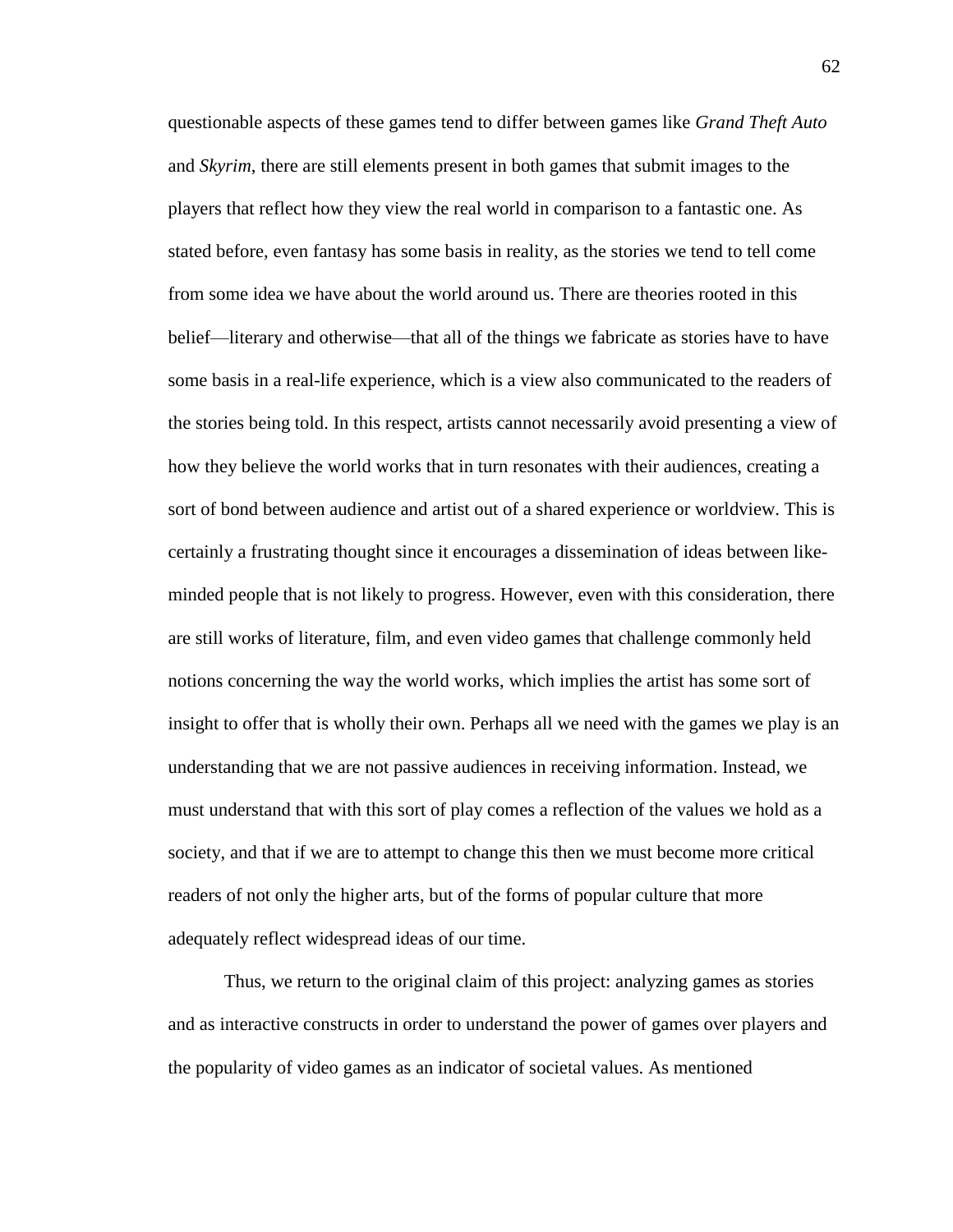previously, the extent to which games allow freedom of movement and choice within the gaming environment more than likely affects the amount of investment a player might have in the game's underlying storylines and conflicts. The most popular role-playing video games are those that either have a compelling storyline or have ample freedom of choice for players in what they can do in the virtual world, with some games combining both of these characteristics relatively seamlessly for an even greater gaming experience. However, because game developers are not being held to the same standards that filmmakers have recently been subjected to, many of the popular games we play are problematic at their core. Through this we learn that, as a society, we prioritize the power of play over the content of the games themselves. Even if all we get are games that are relatively shallow in content, we will still play them because of this need for play. If the need for play continues to outweigh the dangers of not questioning the stories we are exposed to, then social changes are not likely to be a concern of the general public any time soon. Because of this, video games are still not necessarily taken seriously as a medium. If all they accomplish is a fulfillment of a need for play, then they certainly do not belong in academia. However, because these games' stories have such an impact on the gaming generation, we cannot help but examine these games in light of these very narratives. If we begin to take the games we play seriously, then we can also begin to take seriously the impact of these games on our society. Once that happens, and once game developers begin to shoulder the responsibility of creating games that allow for social growth, we will begin to experience the beneficial influence of such a widespread form of entertainment.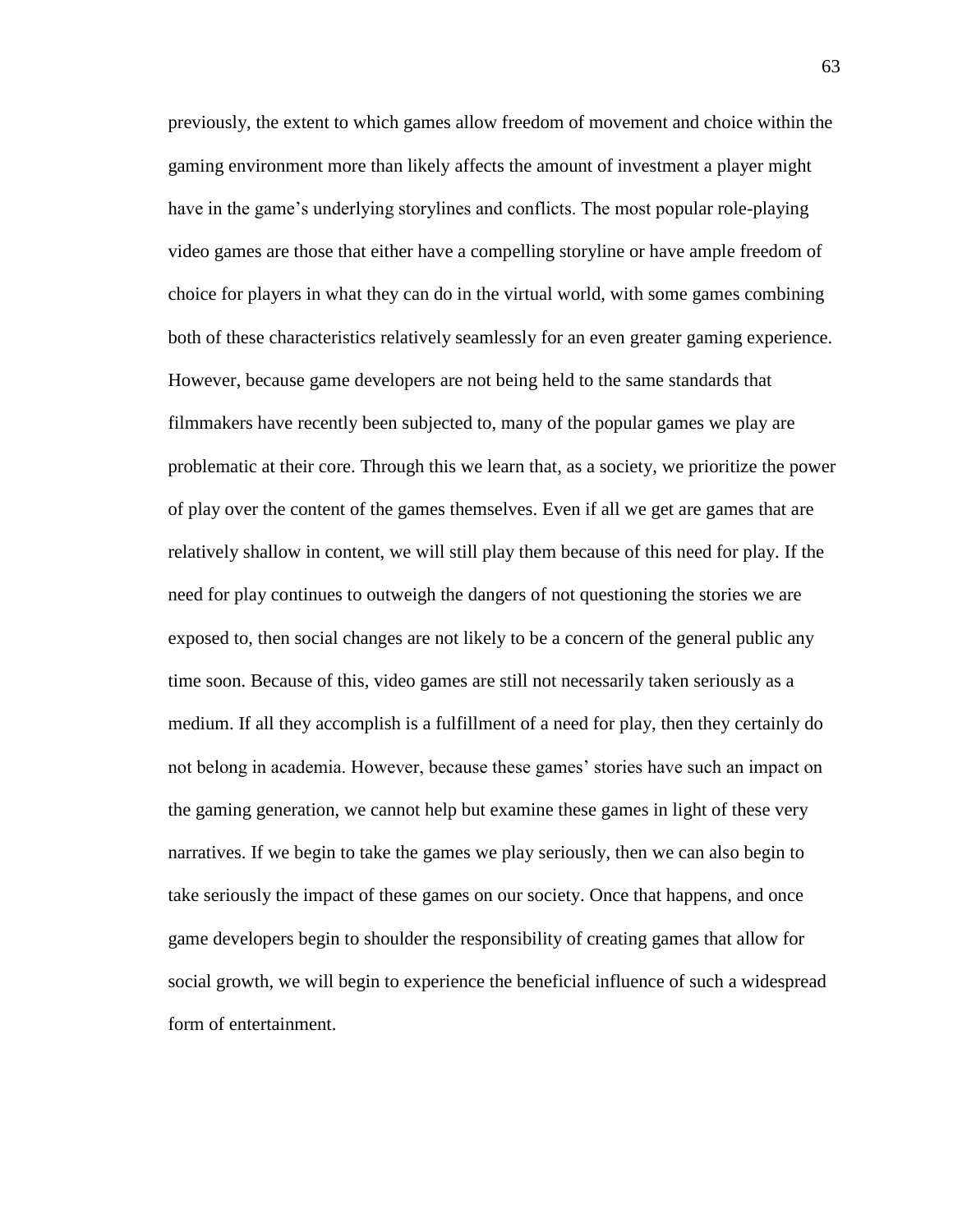# CHAPTER III

# METHODOLOGY OF ROLE-PLAYING AVATARS AND GAMING CASE STUDY **Introduction**

With the prevalence of video games as a pastime for young adults and teenagers, many academics have turned to examining the possible effects of these games on an age demographic that represents a stage of life during which the assimilation of ideas and morals is most active. The studies dealing with this area have so far been used to either attempt to correlate teenage violence with violent content in video games or to find some relationship between games and problem-solving abilities or other positive traits. Less common at this point are studies that set out to analyze a player's potential attachment to their virtual avatar and their level of awareness regarding potentially harmful stereotypes in these games.

The purpose of this study was to determine, first of all, the popularity of video games among the population surveyed and to make a connection between varying levels of commitment to this activity and the players' relationship with their avatar and understanding of game environments. In *My Avatar My Self*, Waggoner defends his use of the term "phenomenological research approach" to describe the research he undertakes to investigate players' connections to their avatars (49). According to Waggoner, "If phenomenological approaches suspend judgment on 'reality' and refuse traditional dichotomies, then my study (exploring the tensions and connections between virtual and real identities via videogame play) is certainly phenomenological in nature" (49). By

64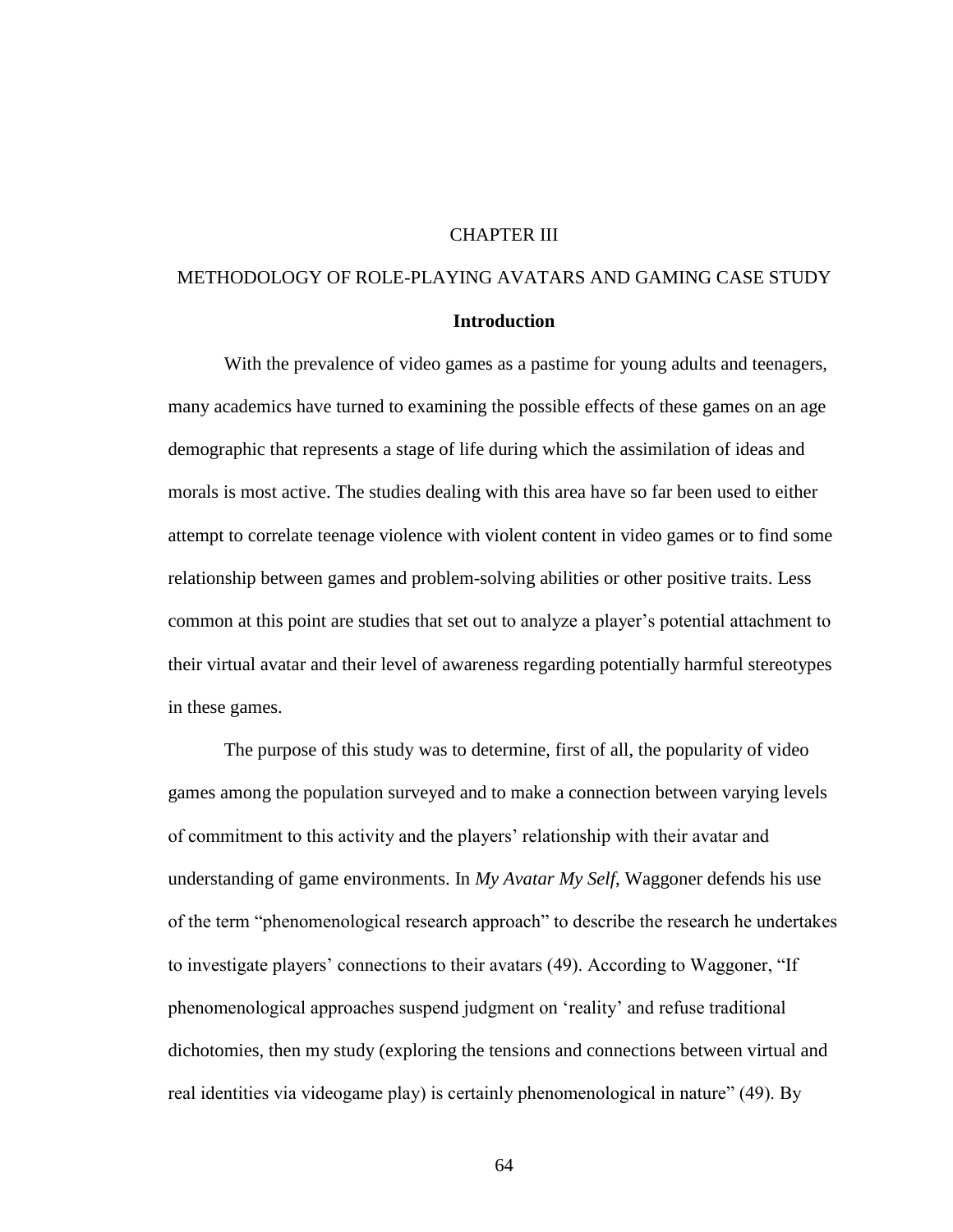employing a quantitative study that will determine these tensions between connectedness of players to the games they play and their awareness of the gaming environments they are in, this project will also take on characteristics of a phenomenological approach as outlined by Waggoner and supported by other theorists in his work such as Norman Denzin, Yvonna Lincoln, and John Creswell.

# **Problem and Purpose Overview**

Virtual worlds and avatars are a fundamental part of many members of contemporary society. These environments can foster a belief system that may or may not carry into our non-virtual realm. Could these games have a conscious impact on the players that decide to invest time into their completion, or is there a sense that these effects are relatively subtle? Since this medium has become so widespread, as addressed in the literature review, the researcher utilizes a qualitative study in order to better understand players' ideas through specific questions regarding their gaming experiences. By identifying potential connections between the frequency of gameplay, avatar connectedness, and awareness of the gaming environment around them, the research will allow for conclusions to be drawn based on these links.

Even though Waggoner's extensive case study on three subjects has broken some ground regarding player attachment to virtual avatars, there is still a largely untouched area of research that connects this very attachment to more problematic issues. If it is noticeable that players have a sort of attachment to their avatars, then it is increasingly feasible that they would have noticed problematic material in the games they play.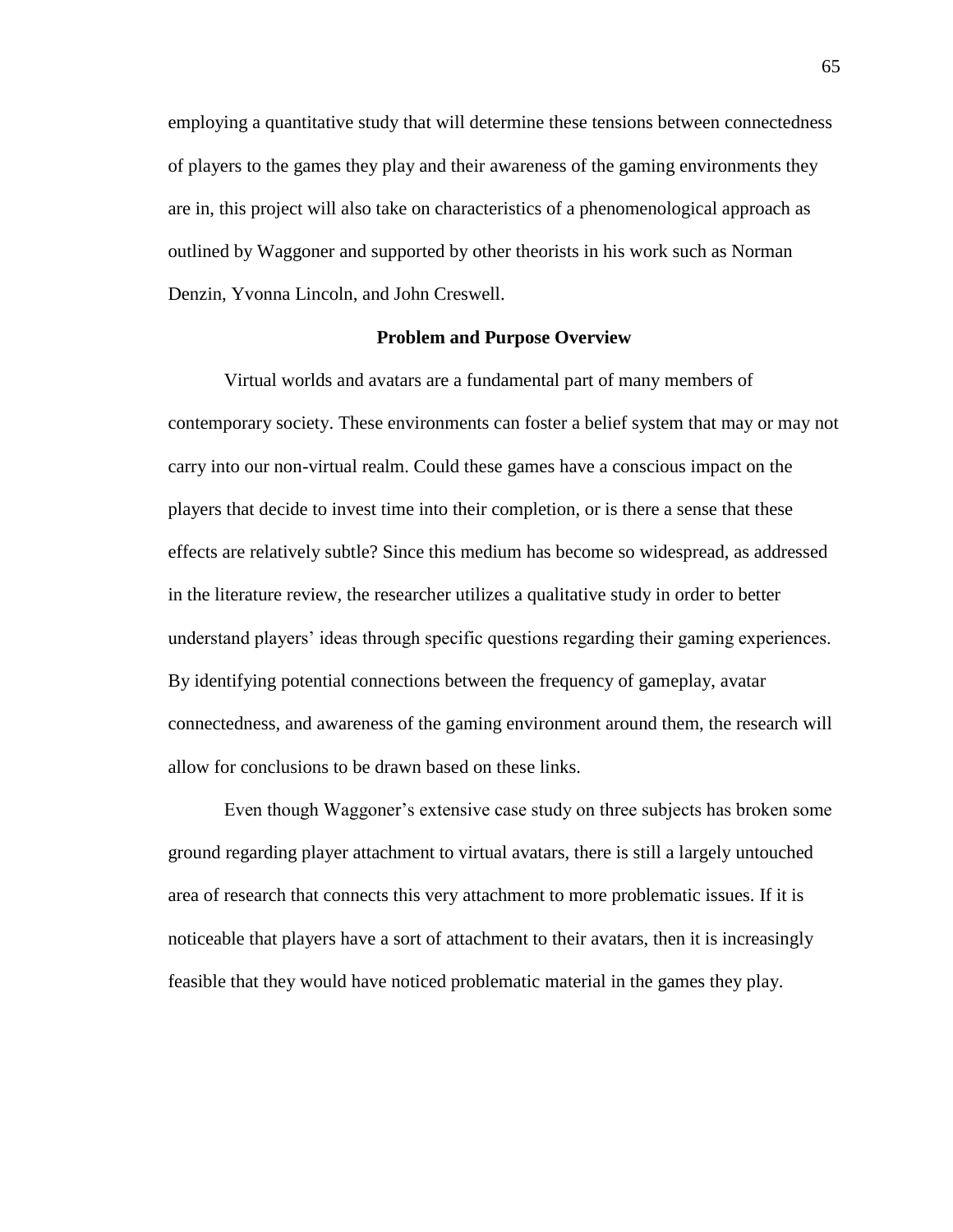# **Research Questions**

The primary research questions that guided this investigation are

- 1) How much time do gamers generally spend on creating their avatar?
- 2) How much attachment do players feel to their avatar?
- 3) When creating their avatar, how much do players work to make the avatar physically resemble them?
- 4) Are gamers consciously aware of problematic parts of their gaming environments?
- 5) To what extent do gamers consciously bring their own morals and value judgments into the games they play?

# **Population and Sample**

The sample for this quantitative study was drawn from a population of 76 attending a private, four-year, Christian university. Within this sample, 44.7% were male and 55.3% were female. Out of the 76 participants, 68.4% were white, 19.7% were African American, 13.2% were Hispanic/Latino, 6.6% were Asian or Pacific Islanders, 2.6% were Native American or American Indian, and the remainder identified as "Other." As of Fall 2011, ACU's student body was 57% female and 43% male with 24% of the students being minorities, which the sample size aptly represents ("University Profile"). During the middle of the semester, students completed a survey from which sufficient results could be gathered to project some discussion and potential conclusions.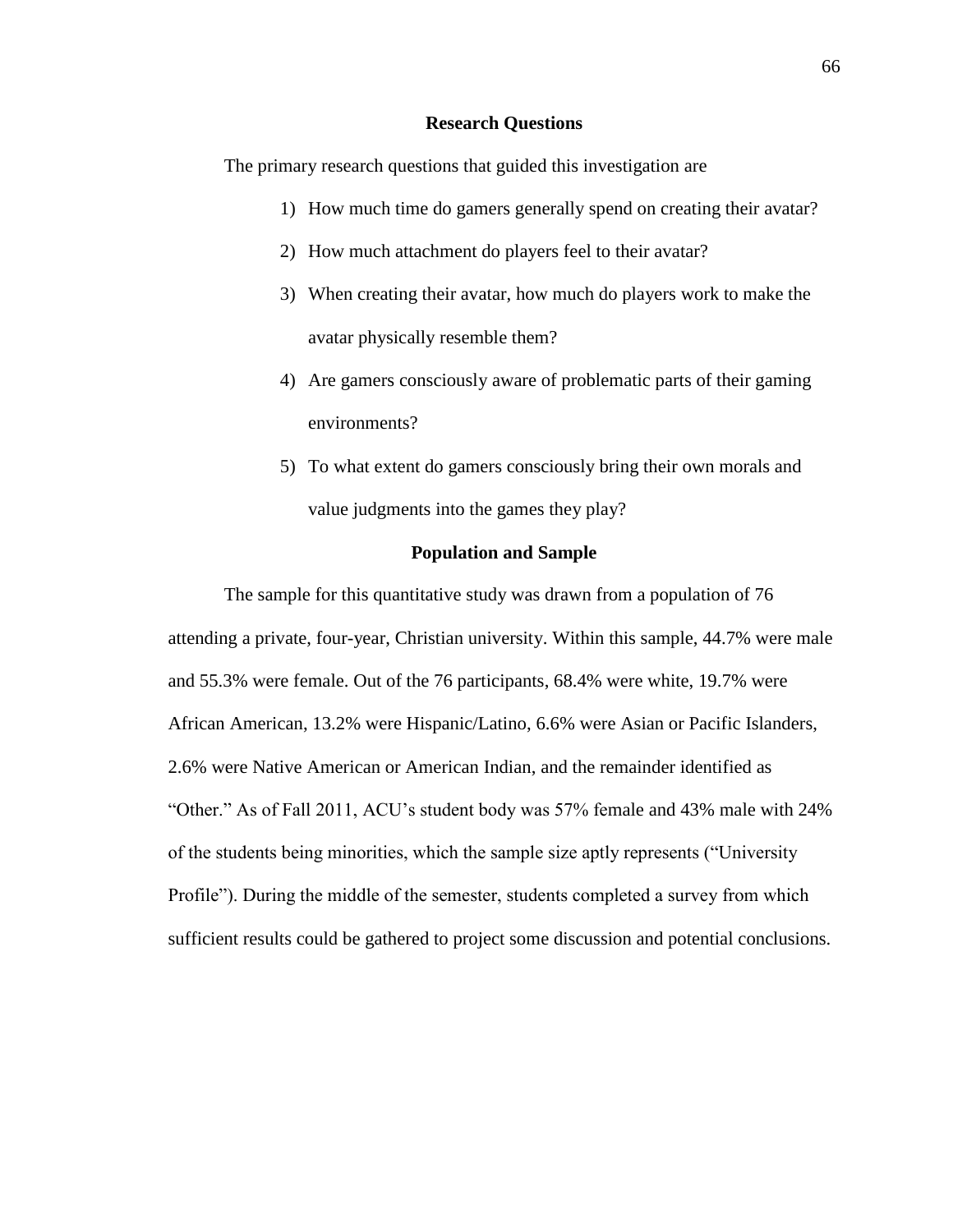

**Figure 1. Representation of the Ethnicities Among Respondents in the Preliminary Survey**

### **Rationale for Case Study**

According to R.C. Bogdan and S.K. Biklen in *Qualitative Research for Education: An Introduction to Theory and Methods*, direction in qualitative research is determined by open-ended questions (*Qualitative Research*). In *Utilization-Focused Evaluation*, M.Q. Patton notes that quantitative research provides us with the opportunity to measure "things that can be counted," while qualitative data seeks to capture an experience and what it meant to the participants (273). As Patton states, "Numbers are parsimonious and precise; words provide detail and nuance" (273). While the research begins with a quantitative study in order to gather some information regarding general sentiments of a population toward the subject matter as well as the extent of their involvement, a qualitative study allows for the questions in the research to evolve, providing greater insight into the topic of research. Due to the nature of the qualitative study, questions and assumptions may change during the iterative process of data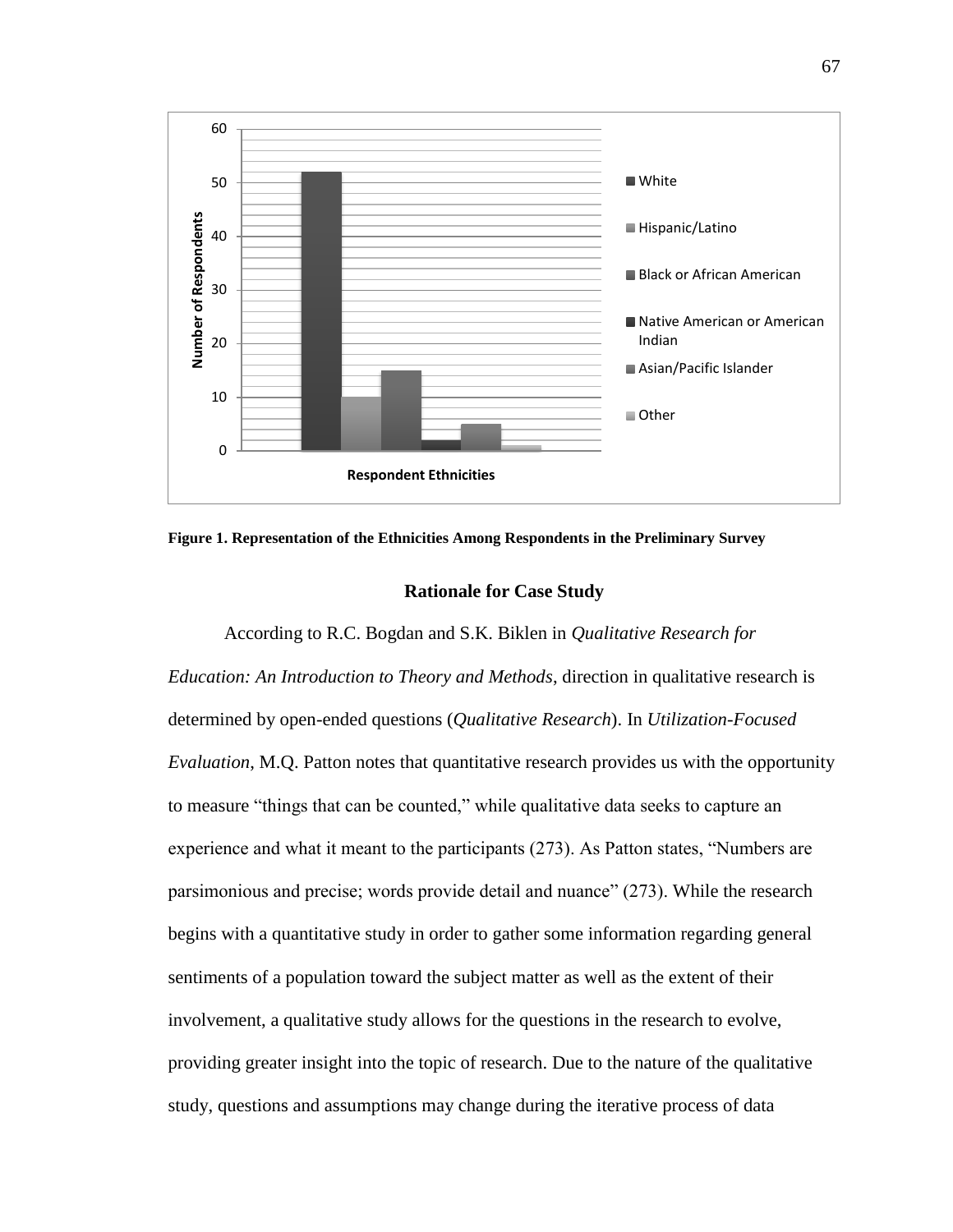collection and review. In this case, following up on the survey distributed to this population can result in more nuanced data that can more adequately serve the purposes of the research as a whole.

# **Data Collection**

During the course of this research, a survey was employed to gather results from the selected college students. This survey was created by the researcher and was distributed to participants in the middle of the spring semester. The survey provided multiple-choice questions, generally on a scale of least to most applicable to the question at hand. In this manner, the researcher is able to glean information regarding students' ethnicities and majors in regard to their experience with video games and their awareness of the gaming environment.

Following the distribution of the survey, the researcher selected seven of the participants from the previous population to contact regarding a follow-up interview via email. This interview provides open-ended questions to the participants that allow them to more adequately express their answers and opinions in a way that contributes to the research project. The seven participants selected were chosen based on their background in gaming as a whole and have also taken notice of ethnic imbalance in the games they play. In addition, these seven participants are chosen from different ethnic backgrounds in order to diversify the answers as much as possible for unique insights.

### **Data Analysis**

Quantitative data in this study was analyzed using reports put together by the survey platform (SurveyGizmo). Mean, frequencies, and standard deviation for the age groups were provided. The data were used to gain an understanding of how much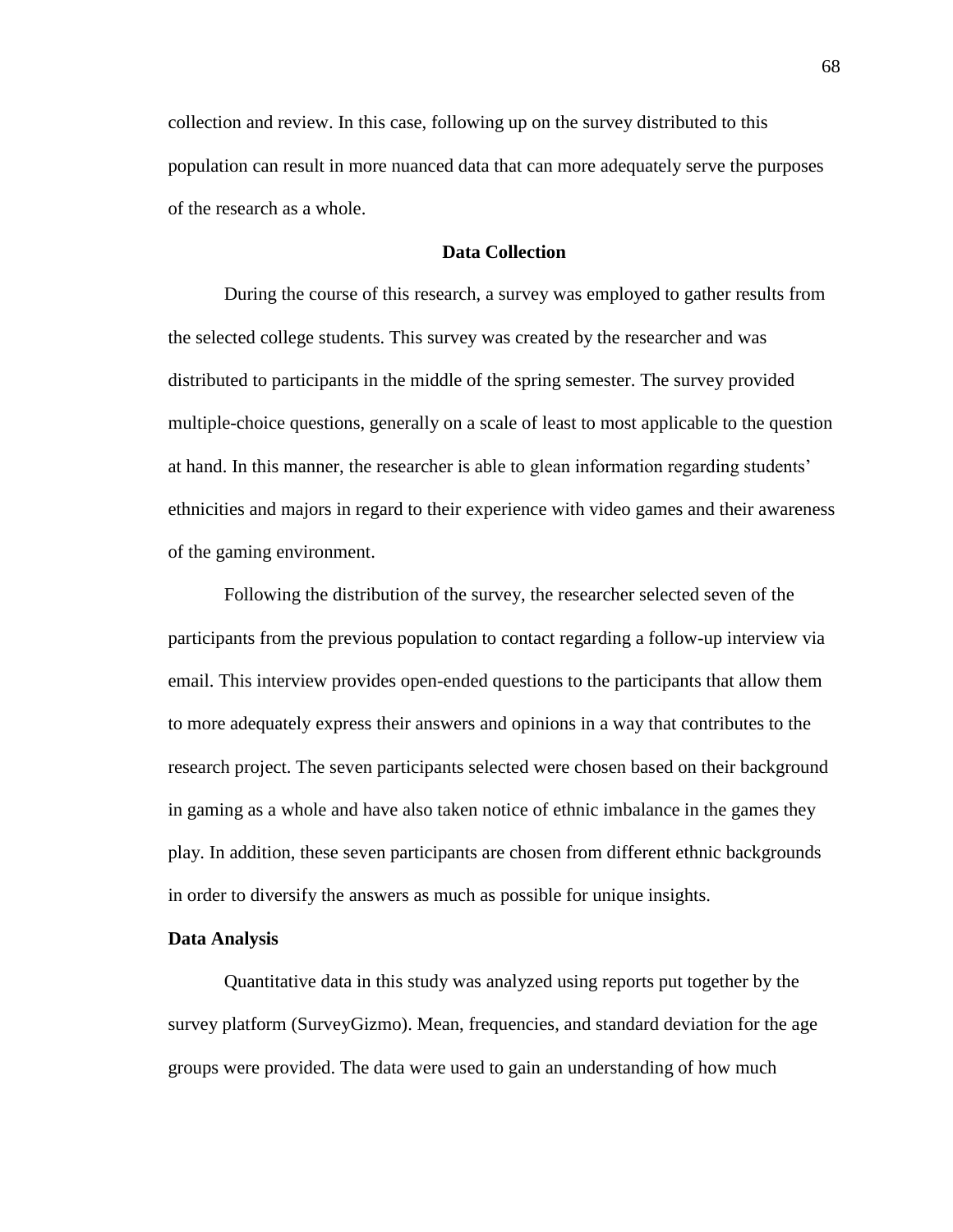familiarity participants had with both video games in general and, more specifically, roleplaying video games. In addition, the data were analyzed for connections to how much time participants spent creating their avatars as a way of connecting how attached they may or may not have felt toward these avatars. Lastly, the data concluded with an examination of players' observations regarding ethnic imbalances in video games.

The data compiled was used to select participants for a follow-up interview process that would produce more qualitative data that would grant more in-depth answers to questions the researcher may have had coming into the project. These subjects were then interviewed in a process that allowed for the gathering of data that might not have been captured in the previous qualitative data.

### **Summary**

The research design and methodology were presented in chapter three. An overview of the research problem and purpose were articulated, followed by the research questions. The sample selection and interview protocols were reviewed. A rationale for the use of a case study mixed-design study was presented along with the study design.

The process and utilization of quantitative data and qualitative data was identified. This included the methodology of gathering the data and how it would be analyzed. Included in chapter four are the presentation of data findings and an analysis of the findings. In chapter five, the results of the study are summarized and implications for further research presented.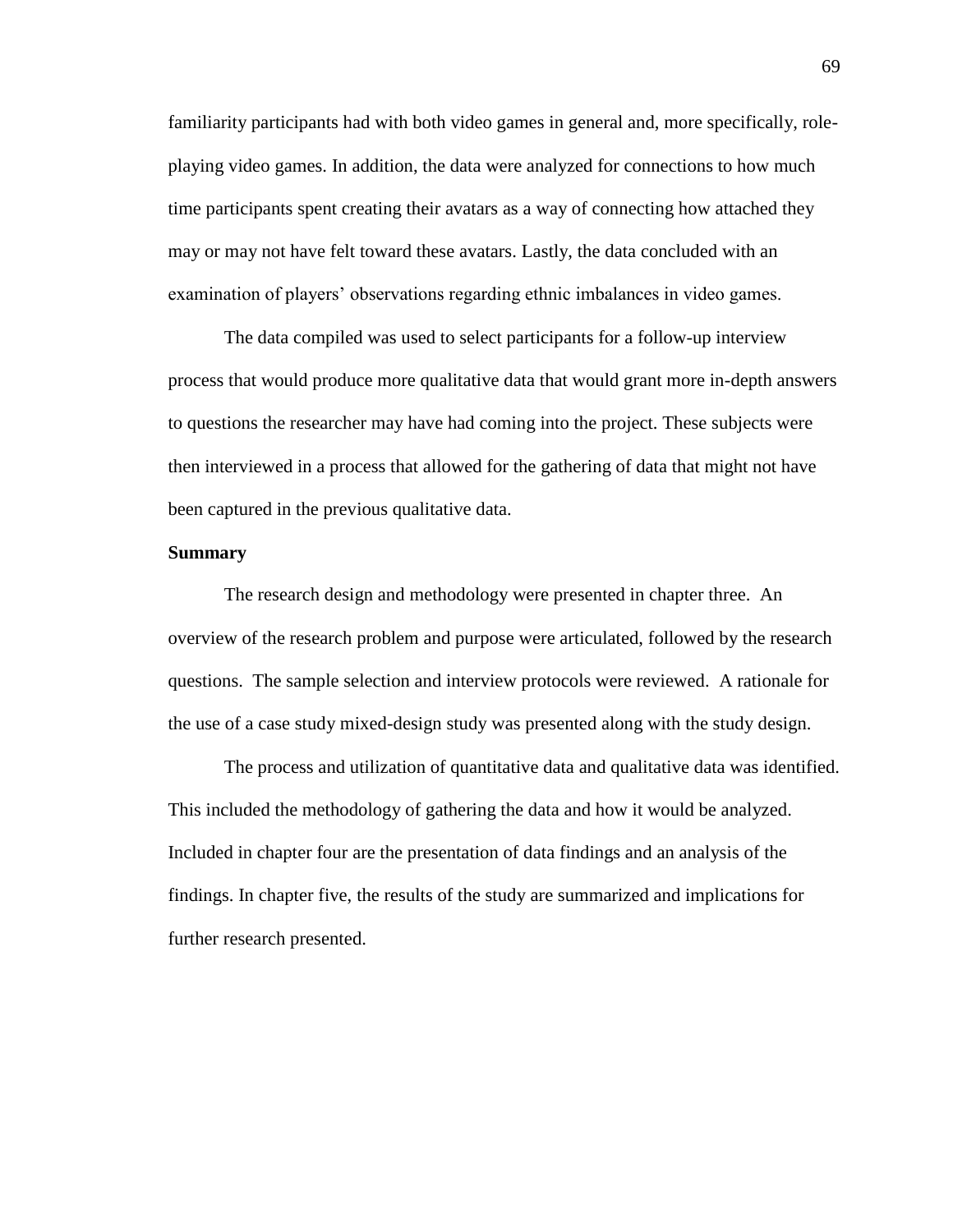# CHAPTER IV

# PRESENTATION AND ANALYSIS OF DATA OF ROLE-PLAYING AVATARS AND GAMING CASE STUDY

# **Introduction**

The purpose of this study was to examine connections between players' familiarity with video games and their connections to their in-game avatars as well as their perceptions of any ethnic imbalances in the games they play. A mixed-design case study was employed to better qualify the quantitative data provided by the participants in the study. This approach helped the research by allowing for extensive responses concerning perceived imbalances in game environments. The following research questions guided this study:

- 1) How much time do gamers generally spend on creating their avatar?
- 2) How much attachment do players feel to their avatar?
- 3) When creating their avatar, how much do players work to make the avatar physically resemble them?
- 4) Are gamers consciously aware of problematic parts of their gaming environments?
- 5) To what extent do gamers consciously bring their own morals and value judgments into the games they play? Quantitative data collected in this study was analyzed using tools within the survey platform, SurveyGizmo. Data gathered in this way came directly from students' responses to the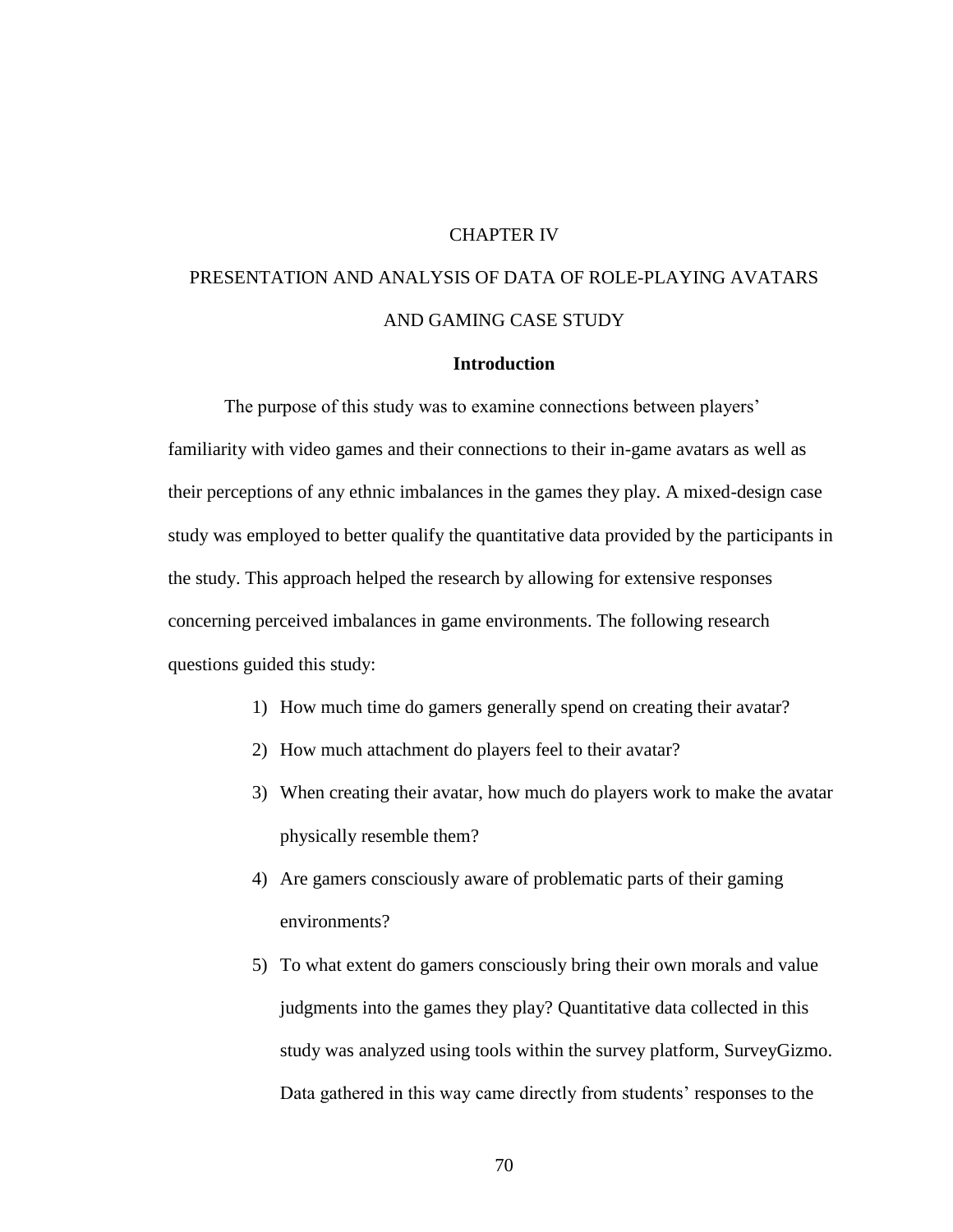surveys distributed to this population and was used to determine potential ties between player backgrounds and their familiarity with video games, their investment in avatar creation, and their observation of the game environment around them. Finally, interviews were conducted with roughly 10% of the sample population size, or 7 of the participants.

# **Data Analysis**

# **Population and Sample**

The population and sample for this study consisted of 76 college students. The sample was drawn from a private, Christian university campus in the south-central region of the United States of America.

### **Data Collection Instruments**

**Survey.** The beginning of the study consisted of a survey that contained five (5) Likert-style questions and two (2) multiple-choice questions. Each of the Likert-type questions consisted of a five-point scale denoting answers ranging from (1) Never or None to (5) Daily or Extensive. The multiple-choice questions were designed to have players give answers regarding their preferred gaming platform as well as offer three options regarding avatar creation: (1) Look like myself, (2) Customization, (3) Both. The survey was designed to measure how often participants play video games, how much time is spent on creating their in-game avatars, and their personal observations of racial imbalances in gaming environments.

**Interview Protocol.** To further answer the research questions and to elaborate on the data gathered from the survey, interviews were conducted as a strategy to gather further descriptive data. According to Bodgan and Biklen, this allowed the researcher to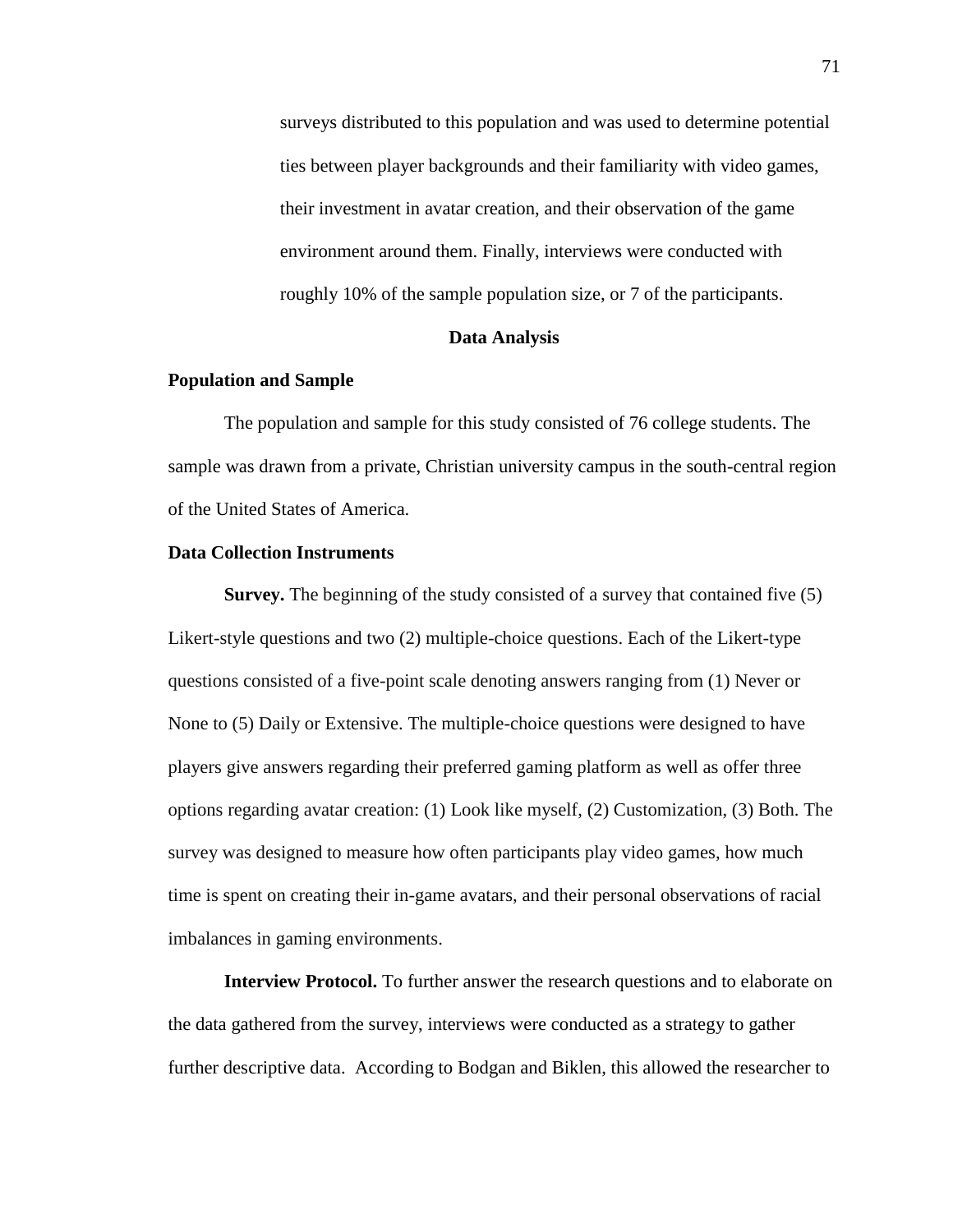gather additional insights and interpretations from the participant's perspective. Since the purpose of this study was to examine participant familiarity with games, the questions centered on the participants' experience and background with the games they play sought to answer those research questions. Interviews were conducted via email, giving the participants the opportunity to verify or qualify the answers given in the surveys.

# **Research Questions**

Five research questions guided this study. While the data that responds to each of these questions may be presented independently in order to facilitate distinctions, the responses are connected and concur with one another. Four of the research questions could be answered to some extent using quantitative data provided in the initial survey, but the follow-up interview created more concrete data in response to these questions. The last question was answered using participants' responses to the follow-up interviews. *Research Question 1: How much time do gamers generally spend on creating their avatar?*

Of the 76 participants asked how much time they spend creating their avatar, twenty-four (24) reported that they spent "None" or went with a default character, fifteen (15) reported they spent "Very Little" time on their avatars, nineteen (19) stated they spent an "Average" amount of time on the process with twelve (12) reporting an "Above Average" amount of time and six (6) reporting an "Extensive" amount of time spent.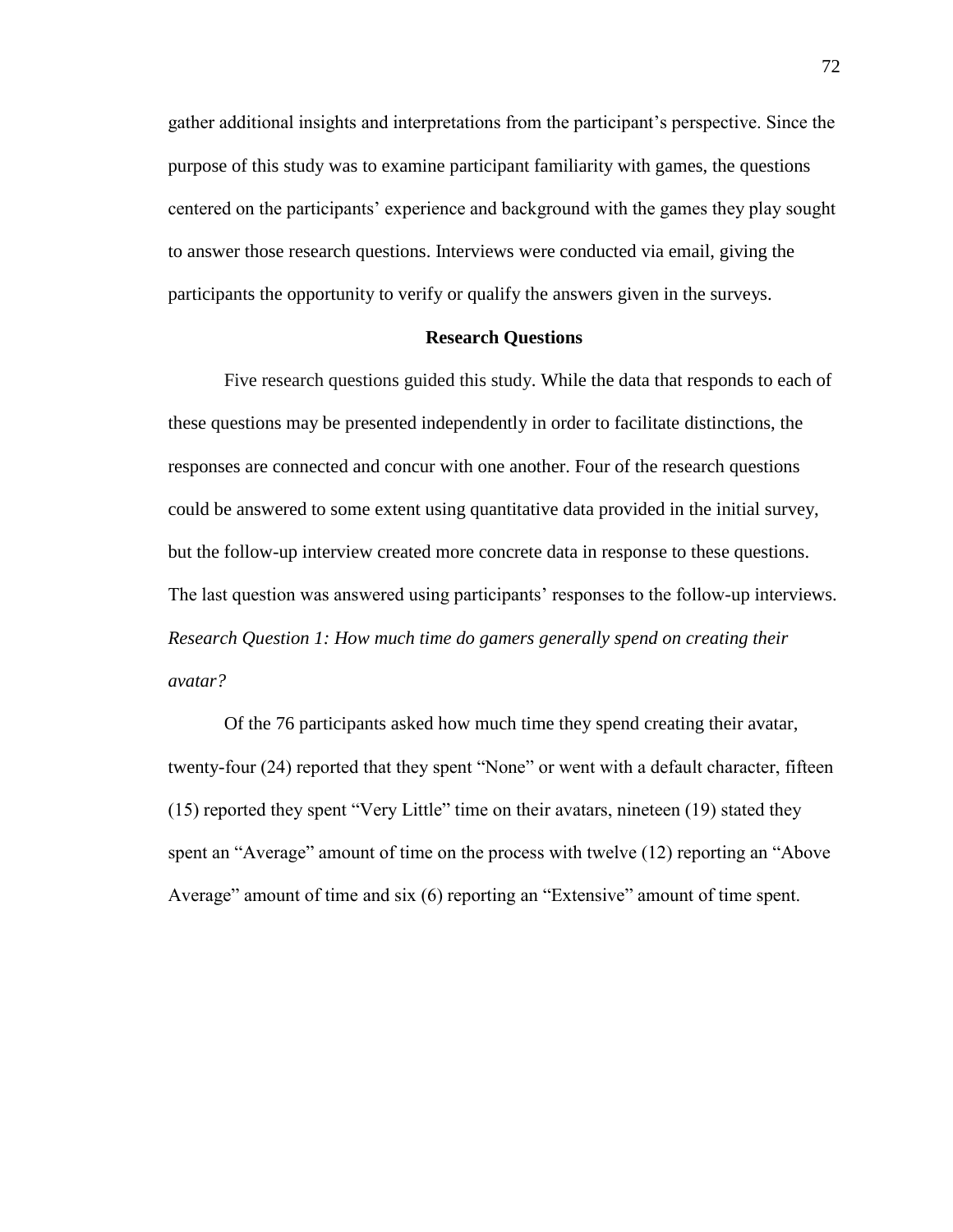

**Figure 2. Measure of How Much Time Respondents Invest in Avatar Creation Process**

*Research Question 2: How much attachment do players feel to their avatar?*

From the survey results, 32 respondents out of the 76 reported they felt they were "Not at all" attached to their in-game avatar, thirteen (13) of the respondents were "Neutral," seventeen (17) of the respondents were "Somewhat" attached to their creation, five (5) felt "Quite a bit" attached, and nine (9) were "Very attached."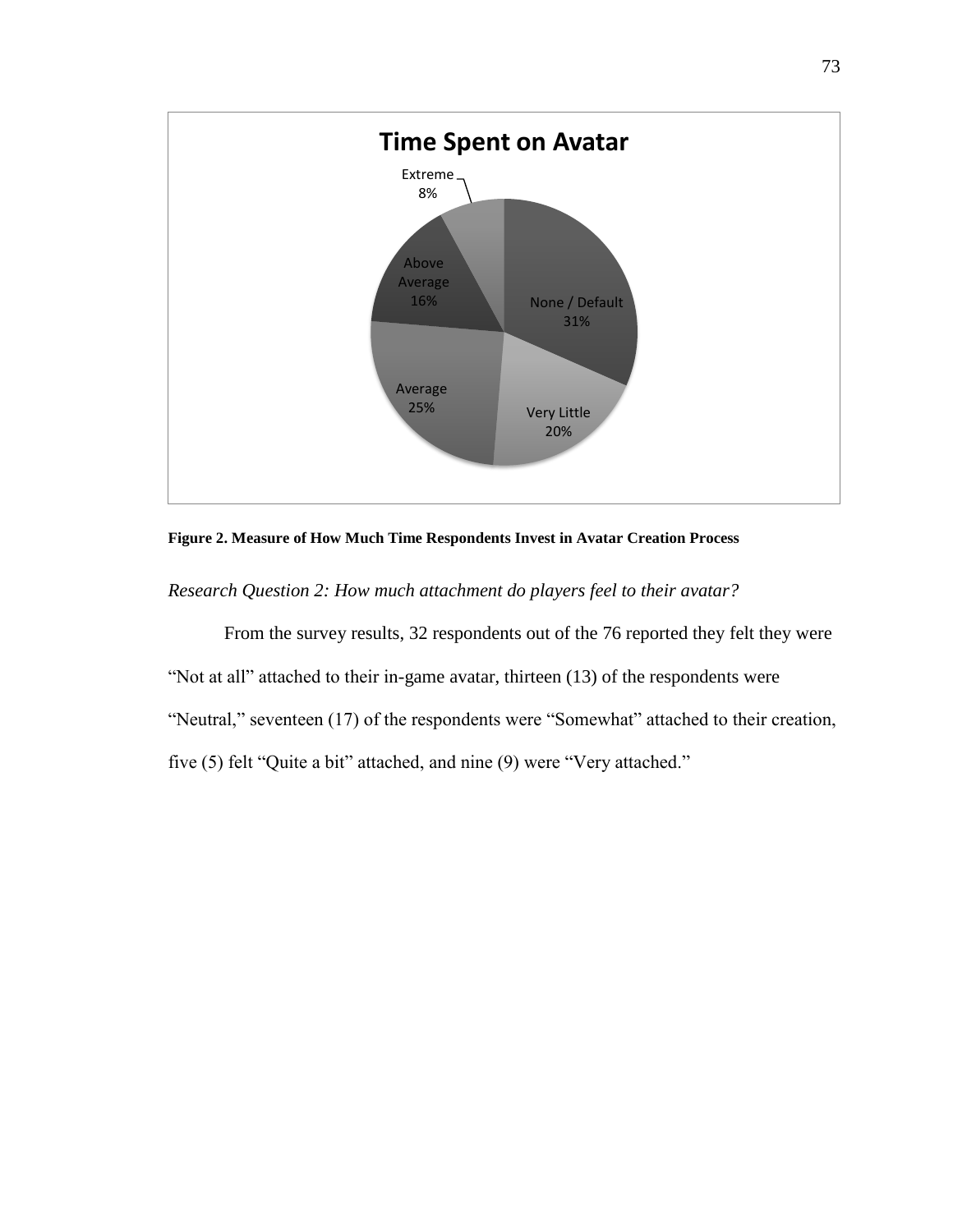

**Figure 3. Respondents' Conscious Attachment to In-Game Avatars**

*Research Question 3: When creating their avatar, how much do players work to make sure their avatar resembles them?*

Out of 72 responses to this question on the survey, 33 students chose to make their avatar physically resemble them, twelve (12) tended to lean toward customization, and the remaining 27 stated they preferred a combination of the two, presumably across different games or playthroughs of the same game. From the follow-up interview, one of the respondents in particular mentioned, "I do usually tend to make my characters look like me in games where I have the option of customization. I don't look through all of my options, because once I find the ones that look like me, I move on." Thus, there are cases where the gamer is satisfied with a certain appearance before moving on to explore all of the other options in the avatar creation process.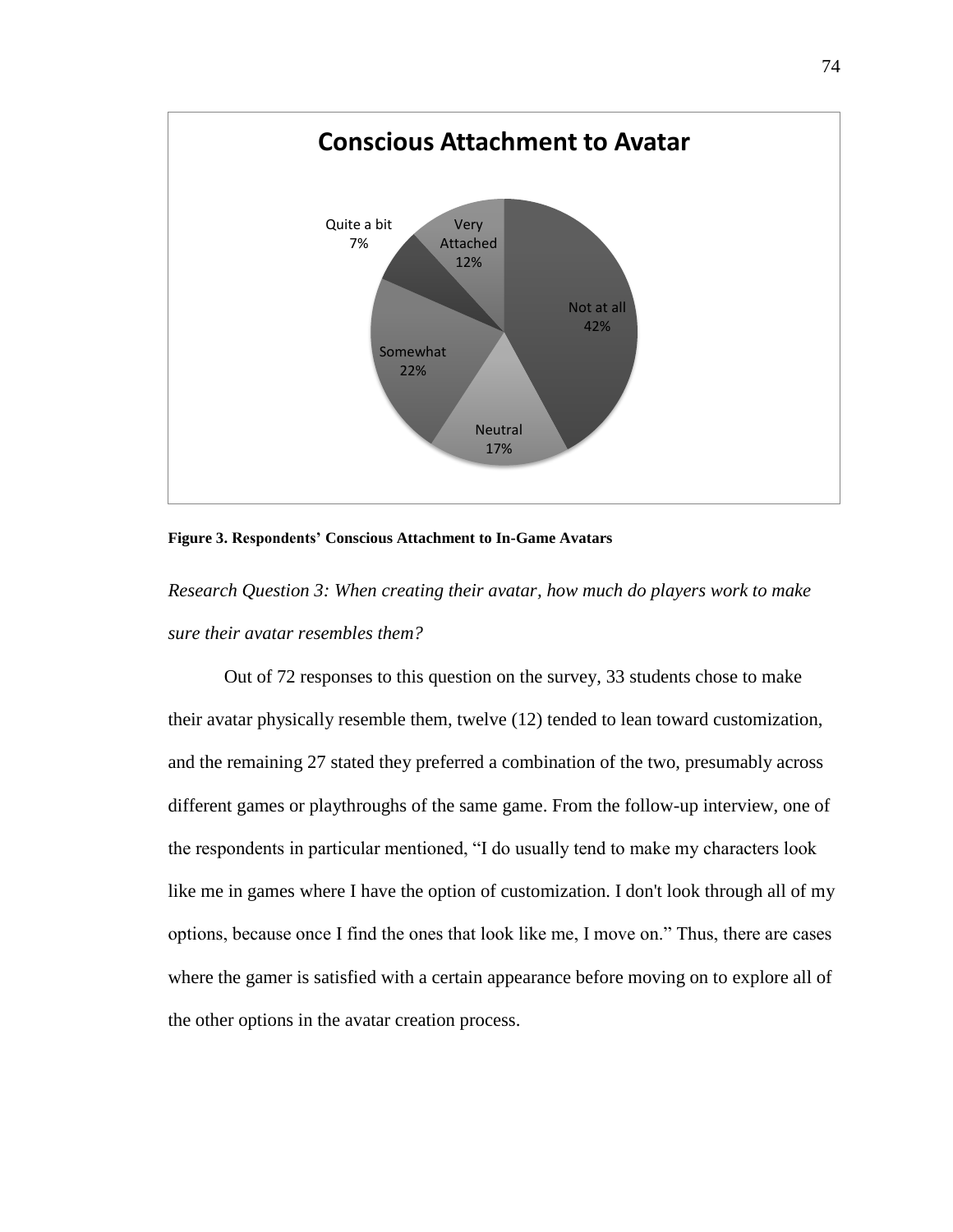

**Figure 4. Players' Preference in Avatar Appearance in Role-Playing Video Games**

*Research Question 4: Are gamers consciously aware of problematic parts of their gaming environments?*

From 74 responses regarding imbalances in character ethnicities in the games they play, 18 students asserted that they saw "No imbalance" in the games they played, 36 had either "Not noticed" or "Had not thought about it," six (6) stated it was "Not noticeable" and fourteen (14) reported as "Noticeable." One of the participants in the follow-up interview also stated that the racial imbalances they noticed in the games they played were "Mostly white characters and if there is [sic] other races their [sic] is [sic] usually just black people and sometimes Asian people."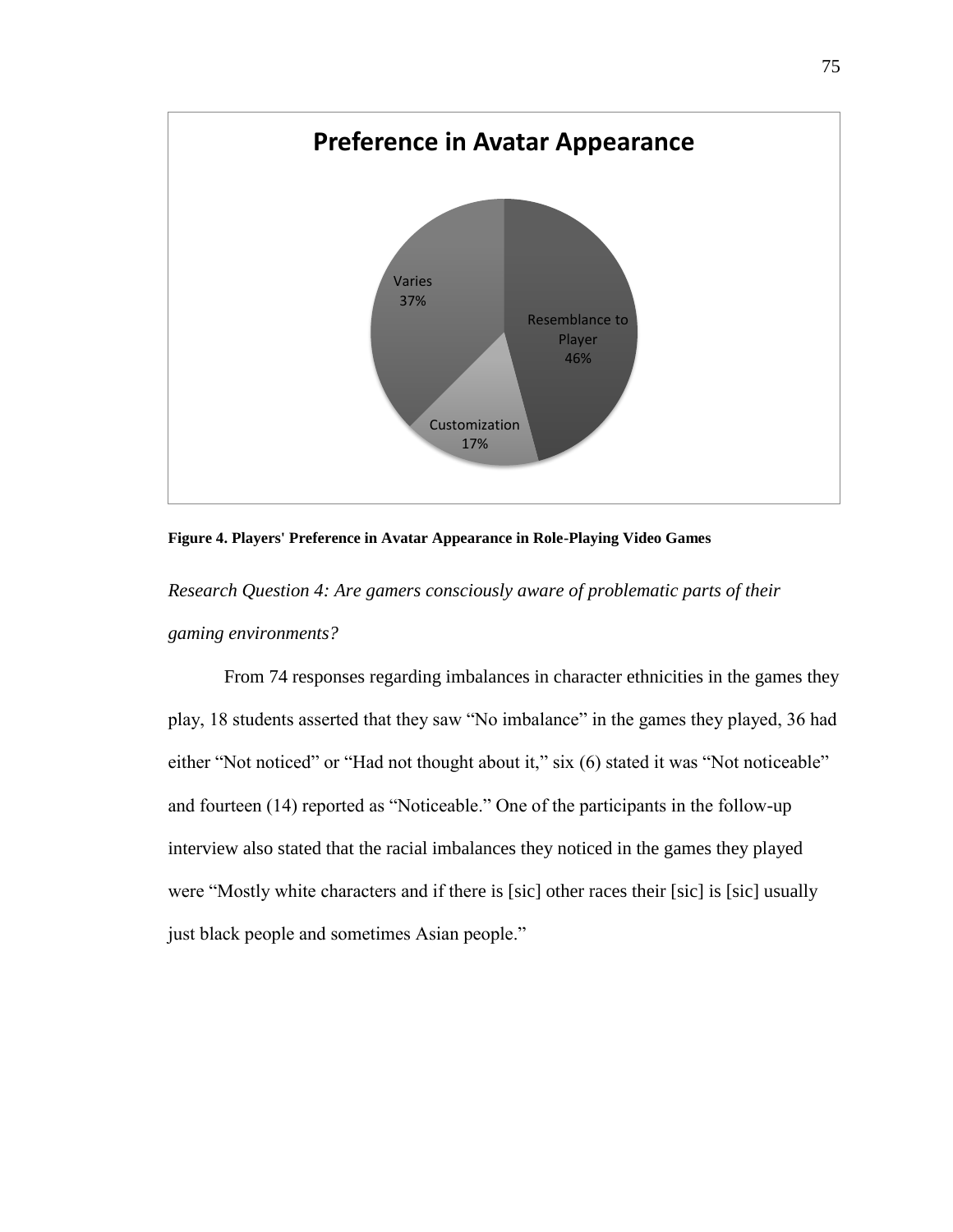

**Figure 5. Players' Conscious Perceptions of Racial Imbalances in Role-Playing Video Games**

*Research Question 5: To what extent do gamers consciously bring their own morals and value judgments into the games they play?*

Both of the responses received from two out of the seven participants interviewed showed that these particular gamers were, in fact, conscious of their morals they brought into gaming environments. The respondents answered that their own morals played heavily into their gaming experiences. One of the respondents stated, "My morals and values do carry into my gaming. If I play the game again, I do try to make decisions contrary to my first so I can see both sides of the story, but when I generally play RPGs, I do what I would do in my real life." The other respondent answered, "I find myself using my morals heavily in gaming and sometimes have to convince myself to do anything different than my morals allow."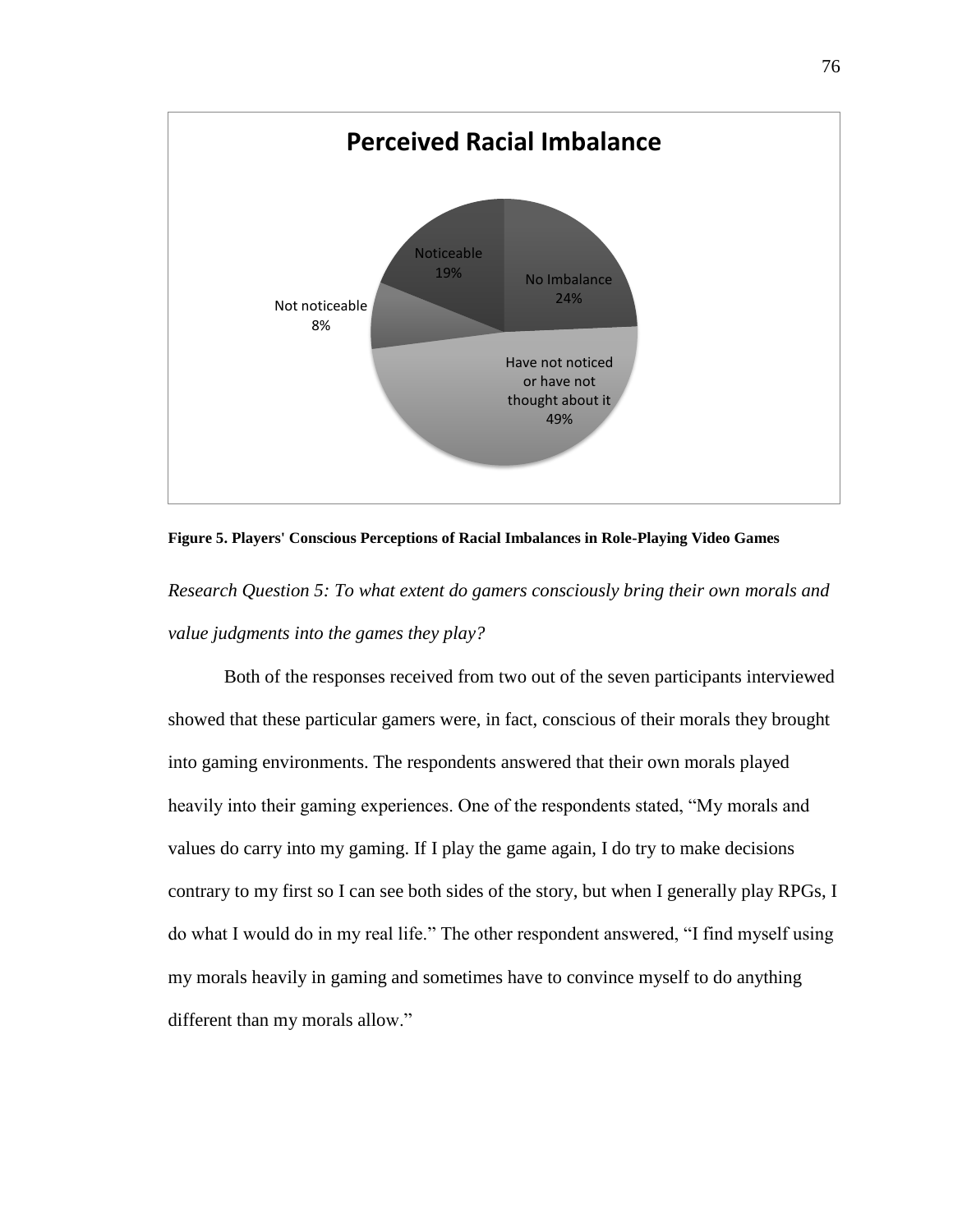### **Summary**

Provided in Chapter Four is a description and analysis of quantitative data derived from the seventy-six (76) participants in the survey distributed as well as qualitative data gathered from a follow-up interview given to seven (7) participants selected following the survey. An analysis of the data showed the amount of player involvement in the avatar creation process, attachment to their in-game avatars, and perceptions of the gaming environment around them. In this respect, the participants tended to not spend much time creating avatars, leaned toward making their avatars resemble them, and for the most part did not perceive any imbalances in character ethnicities.

In the next chapter, the researcher will present an overview of the study including the purpose of the study, the design and procedures chosen, the research questions, and a review of the research findings. Additionally the chapter will include a discussion of the findings, the recommendations for future research, and a conclusion.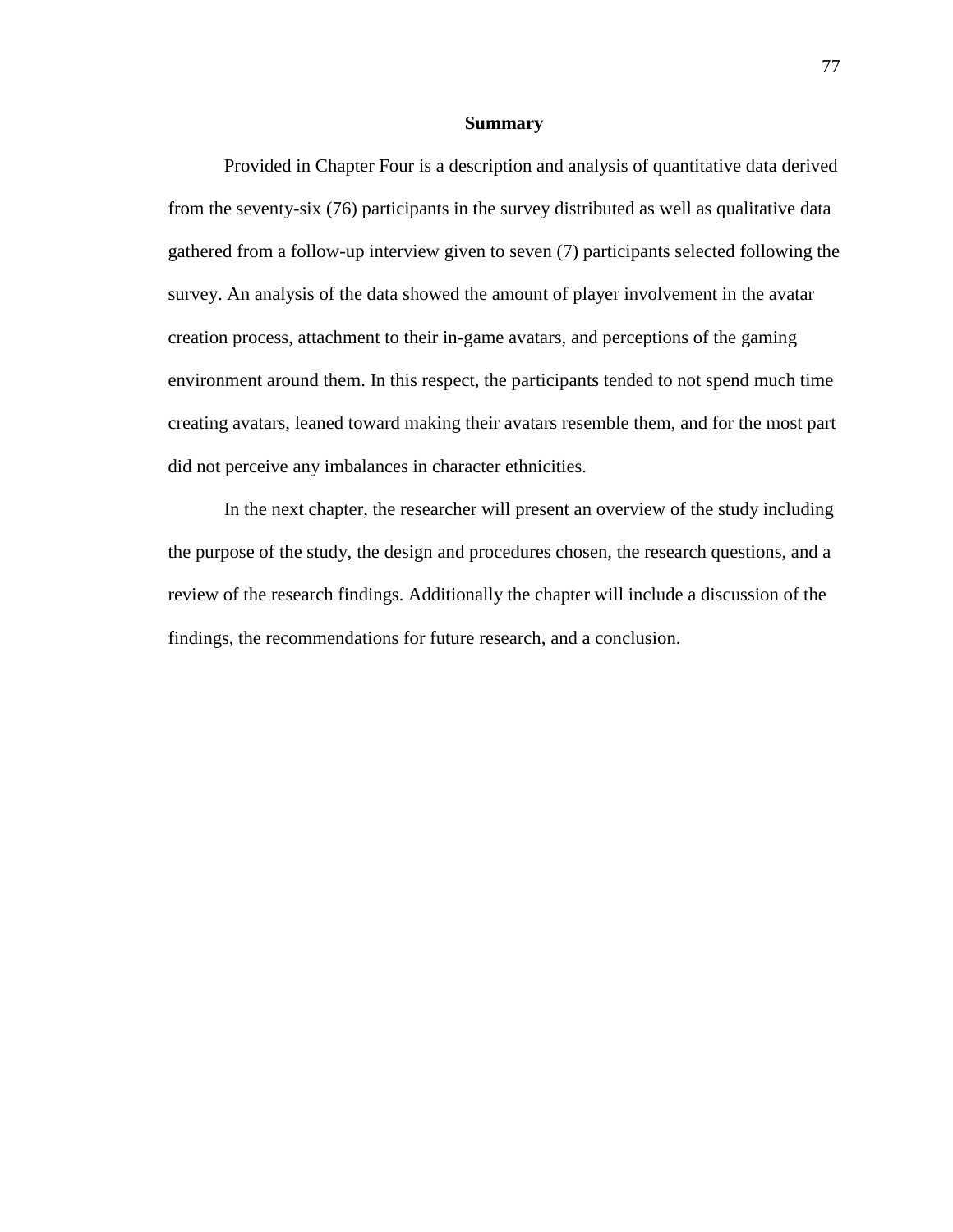# CHAPTER V

# ROLE-PLAYING AVATARS AND GAMING: SUMMARY AND RECOMMENDATIONS

# **Introduction**

In its infancy, the field of video games studies has met with several challenges regarding how this particular medium should be approached. Mentioned earlier in this project was the fact that most adults consider video games to be a waste of time despite the amount of people that actually play these games. A medium of entertainment this popular, whether it is truly a waste of time or not, certainly has things to say about the people that engage in its products. Does the existence of in-game avatars as a vehicle with which gamers can move through storylines mean that players have a conscious sense of identity in the avatars they create? This study sets out to try to understand the extent of the conscious effects of video game avatars on players, as well as to determine if this degree of relatedness between the player and his or her in-game avatar means there is more of a sensitivity to the problems in gaming environments.

For this project, a review of related literature was shared in the first chapter to show the foundations and reasoning behind this study. In doing so, the researcher presented an argument regarding the necessity of both ludological and narratological approaches to video game studies. The second chapter of this project addressed the latter of these two approaches through an analysis of avatar creation options in games as well as existing power imbalances in these games in order to examine them through a literary

78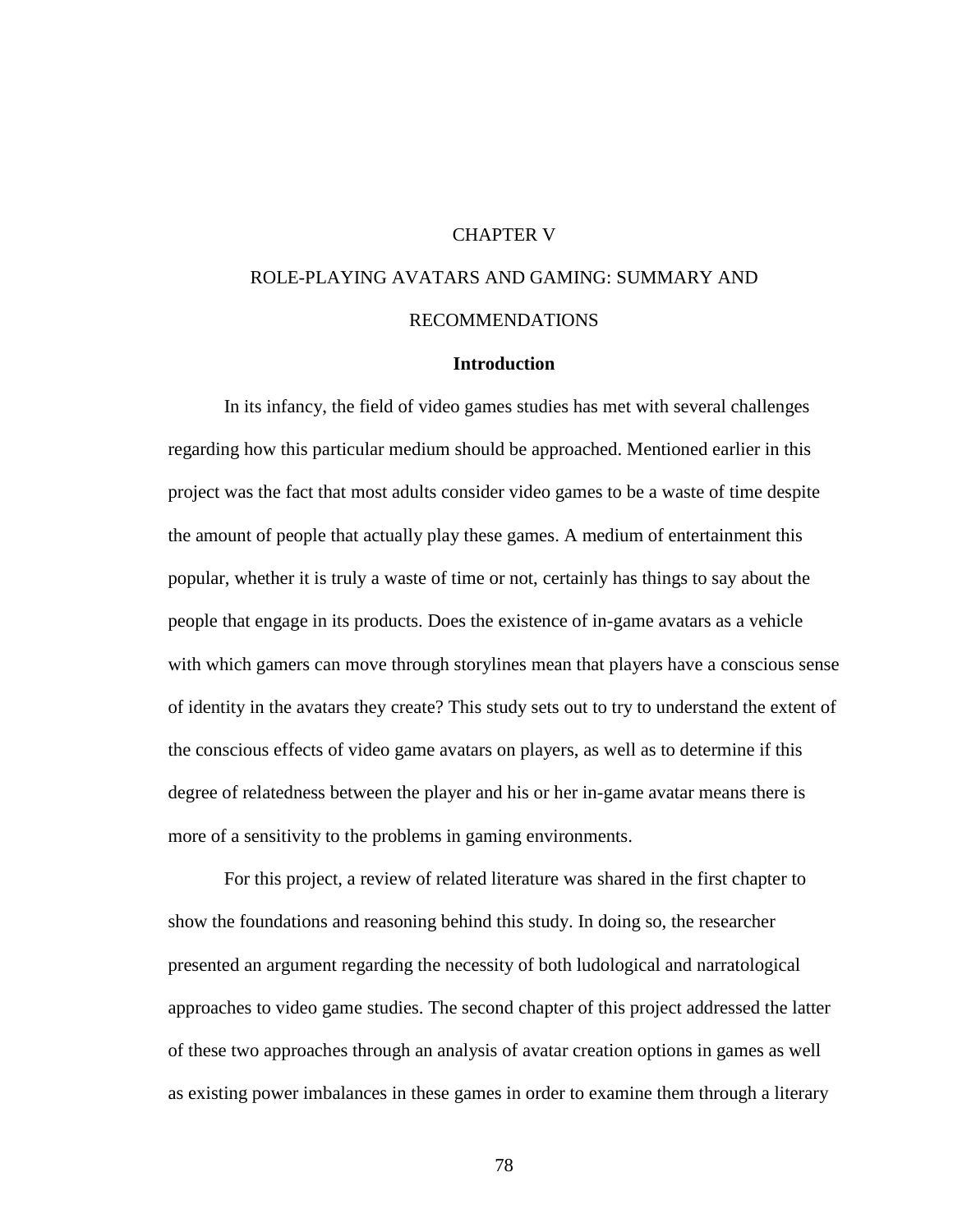lens. An introduction to this study was provided in the third chapter of the project followed by a review of the methodology of the study. The analysis and presentation of the data was included in the fourth chapter. Lastly, this chapter will establish an overview of the purpose of the study, the research questions, the design and procedures used, a discussion of the findings, as well as conclusions drawn from those data sets. Additionally the chapter included a review of the limitations, recommendations for future research, and a conclusion.

# **Purpose of Study**

Video games that require players to create their own avatars in order to begin their gameplay experience have grown in popularity over the last two decades. For this reason, we begin to question the impact this relationship between player and avatar has on a player's ability to perceive the world around them, both real and virtual.

This study examined participants enrolled in a four-year private, Christian university using a survey designed to help the participants think of their own gaming experiences and avatar creation processes. Also examined in the survey was a player's ability to recognize potential ethnic imbalances in gaming environments. In determining a player's conscious realization of their attachment to their avatars as well as this relation to how they perceive their game environments, we can begin to project how this might relate to the players' perceptions of real-life situations.

### **Design and Procedures**

The population for this mixed design study consisted of students enrolled in a four-year, private, Christian university in Texas. Seventy-six college students participated in this investigation.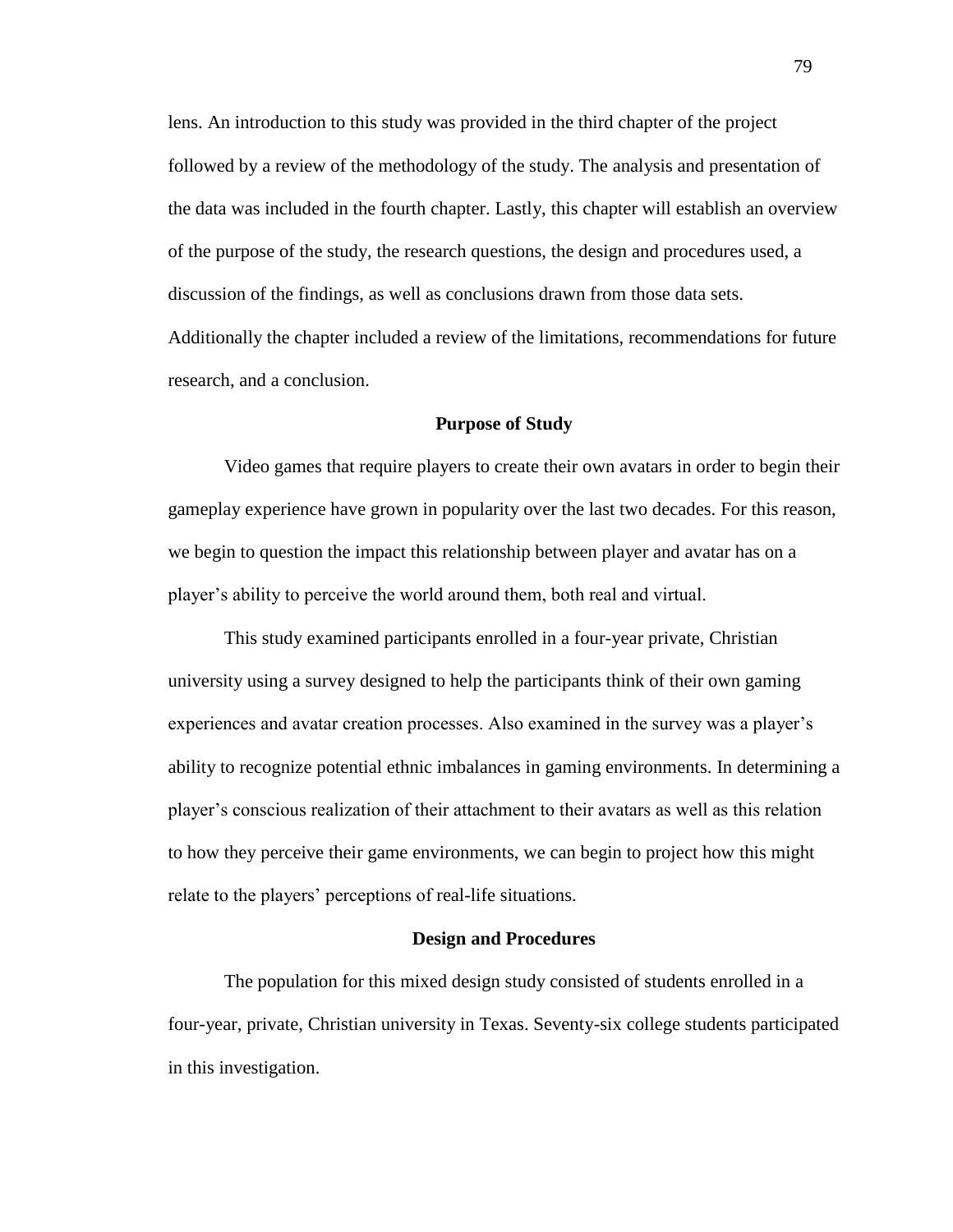Quantitative data were gathered using an online survey platform, SurveyGizmo, that presented the participants with the survey questions needed to move forward with the research. The data were then compiled into a report created by the survey platform in order to properly interpret the data collected. Four of the five research questions were evaluated based upon the quantitative data with further information being provided from the qualitative data.

Qualitative data were derived from a follow-up email interview sent to 10% of the study participants, seven in total. The research questions were further strengthened based upon the combination of quantitative and qualitative data of this study. The fifth research question was exclusively answered by responses to this part of the study.

### **Findings of the Study**

The results of this study carried some interesting implications regarding how players regard the avatars they play in conjunction with how much time they spend playing games. The results of this study demonstrated a relative lack of interest in avatar creation and game environments among the sample population. Each of the findings is addressed in turn below.

Research question 1 measured the amount of time most players put into creating their in-game avatars. Based on the quantitative data, half of the participants spend little to no time in creating their avatar. Another quarter of participants reported spending an average amount of time on this process, with the remaining participants spending above average or extensive amounts of time making these characters. Since the avatar creation process can sometimes be fairly overwhelming, it comes as little surprise that most gamers would choose to skip this part of the process for the sake of starting the game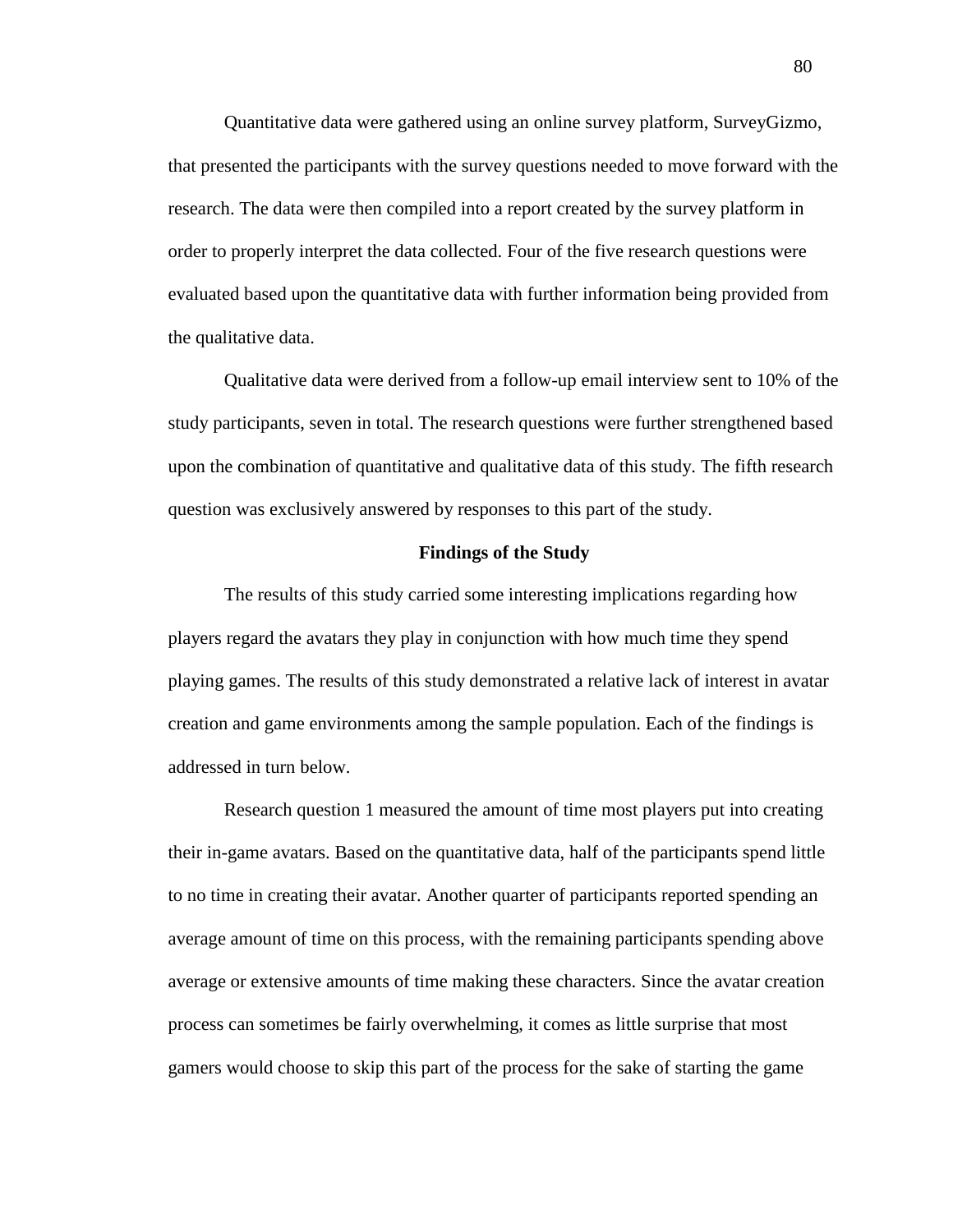itself. Particularly considering 66% of participants only play video games on occasion or not at all, this reflection of how much time these participants spend on creating a character with which to navigate a medium of entertainment that holds little interest for them seems adequate. Establishing one's own virtual identity in this context was rather unimportant to most of the participants in this study, which means that some of these players are not invested enough in the games they play to make a character with which to navigate it, or they feel this is an irrelevant part of the gaming experience overall.

Research question 2 attempted to measure each participant's own conscious attachment to their avatars using both quantitative and qualitative data from the study at hand. Almost half of the participants in this particular section stated that they felt no attachment to their avatar while only fourteen of the participants showed a significant relationship with their virtual creation. Though the numbers still lined up with the previous question, there were still players that mentioned they spent more-than-average amounts of time making their avatars only to confess that they did not feel all that attached. This could mean that the players simply found the process of playing with physical attributes part of the fun of the gameplay experience and proceeded to detach themselves from this projected identity in a way that allowed them to continue playing through the game without conscious attachment to the very thing they were controlling.

Research question 3 set out to make a connection between how much players feel attachment to the avatars they create and how often they make these avatars physically resemble themselves. Respondents in this section predominantly either made their avatars look like themselves or chose to "mix it up," presumably across games and playthroughs. The connection between how players feel that they are not attached to their avatars and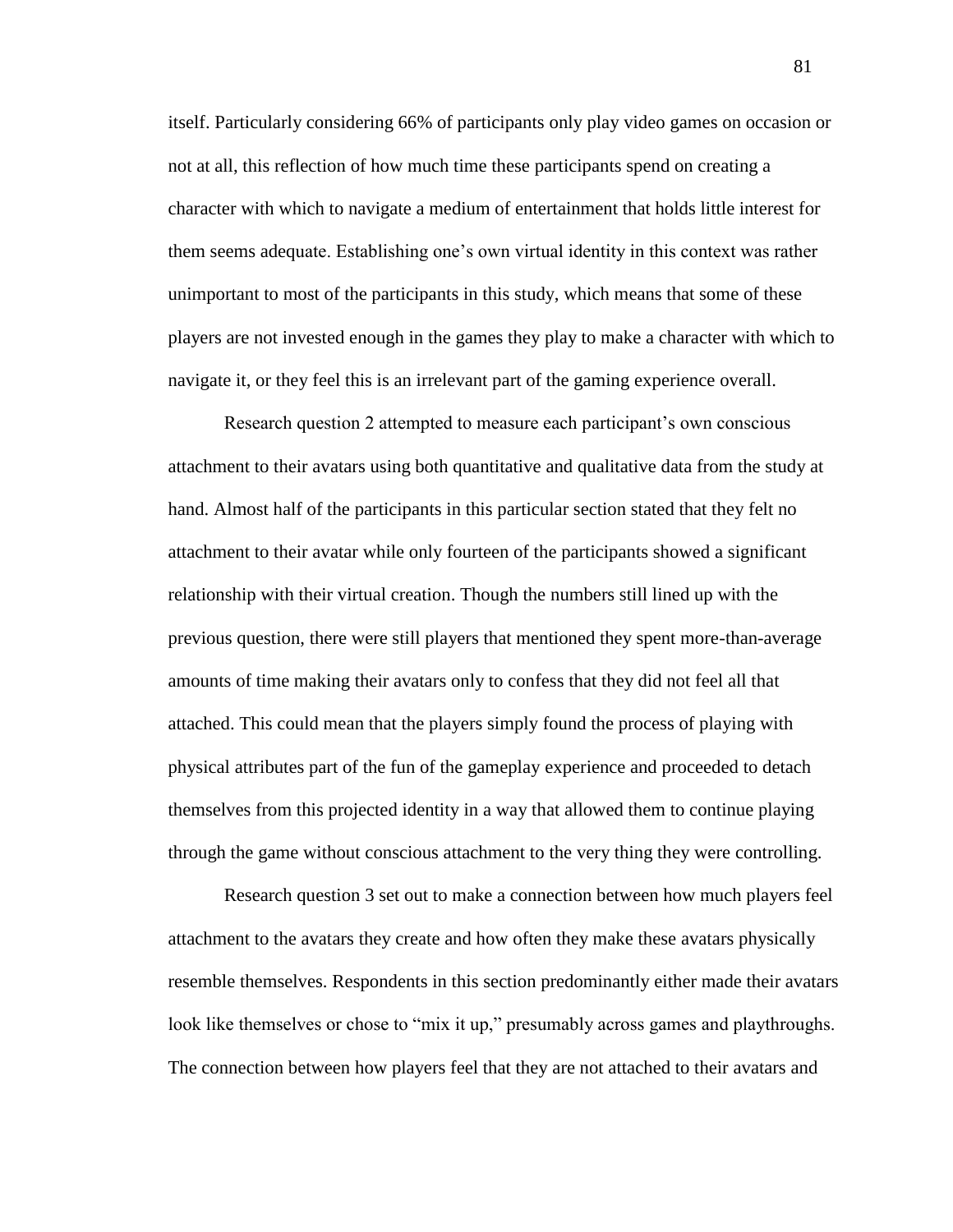the fact that most of the players choose to make their avatars look like themselves was an interesting, albeit somewhat counterintuitive, one. In general, one might believe that players would feel more of a sense of attachment to an avatar that physically resembled them, though in the case of this study this did not hold true. Perhaps this sense of detachment is a strategy on the part of players that want to keep their virtual experience separate from their real ones. After all, if their lookalike were to come upon unfortunate circumstances in the game, then the player would likely feel some sort of emotion outside of the game as well. In this way, even though players tend to create avatars that look like themselves, there still comes this sense of needing to remain detached from the experience as a whole in order to keep pleasure in reality in their distinct spheres.

Research question 4 was a direct examination of how players consciously perceive (or do not perceive) social issues in the gaming environments they are placed in. Though the question was undeniably forward, players were thus forced to think about whether or not they believe there are problems in the environments they "play" in. Only fourteen of the 74 responses in this section revealed any sort of realization on the behalf of players that there might be problematic structures in the games they play. The remaining sixty respondents stated that there was no imbalance, said it was not noticeable, or had not thought about it. This was perhaps the most troubling of the five research questions because it presented a reality that, at least within this population, only one out of every five people are able to experience games critically enough to wonder about power imbalances or social issues present in the environments they frequent. These answers may not be as surprising when taking into consideration that players do not play games to actively seek these problems, and thus are not necessarily drawn toward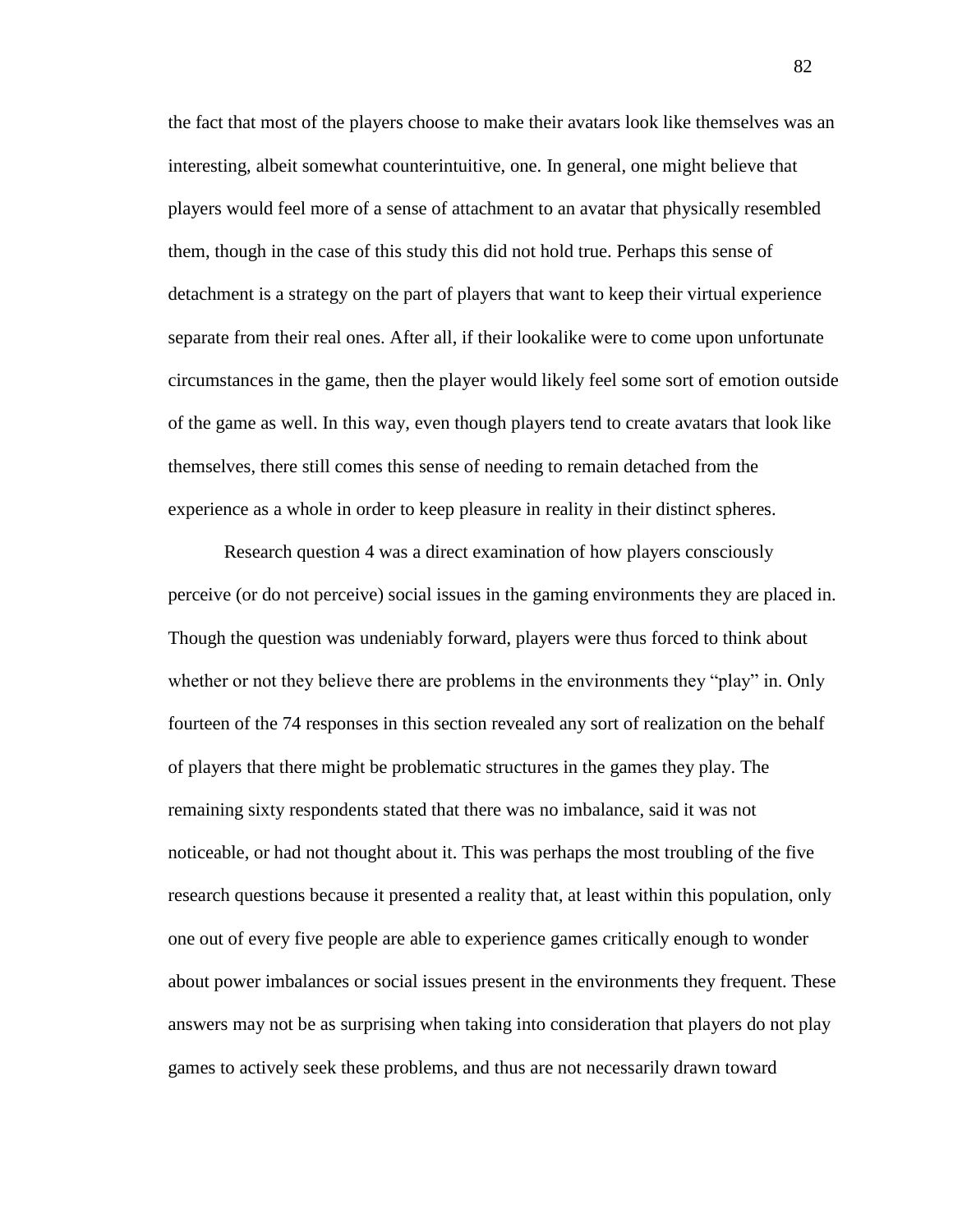observing them. After all, most people will go to a film simply to enjoy what is in front of them instead of analyzing the commentary the film may or may not be making.

According to bell hooks, this process is not entirely plausible. As hooks mentions, "While audiences are clearly not passive and are able to pick and choose, it is simultaneously true that there are certain 'received messages' that are rarely mediated by the will of the audience" (*Movies* 3). Games work in much the same way: there are certain received messages that are seldom received consciously by these audiences, which might explain the results seen above.

Research question 5 set out to examine the extent to which players bring their own values and morals into the games they play and the decisions they make in these virtual environments. At present, two out of seven participants responded to the email interview distributed by the researcher, which contributes to the answers to this research question. Both respondents admitted that they consciously adhere to their real-life morals when making virtual decisions, though one of the respondents mentioned that they sometimes play through these games a second time using morals completely opposite their own in order to fully experience the different outcomes and paths in the games. Though the responses are limited at this point in time, the answers still point to what we can assume is a general sentiment among gamers regarding personal morality in video games. Because of this personal set of moral values being carried consciously into the virtual world, we can assume that there is a subconscious link between player and avatar. Were this not true, the player would have no qualms making their avatar perform actions contrary to their own morals, which one of the respondents admitted they have trouble with when traversing game storylines. Thus, we can infer that there is some sort of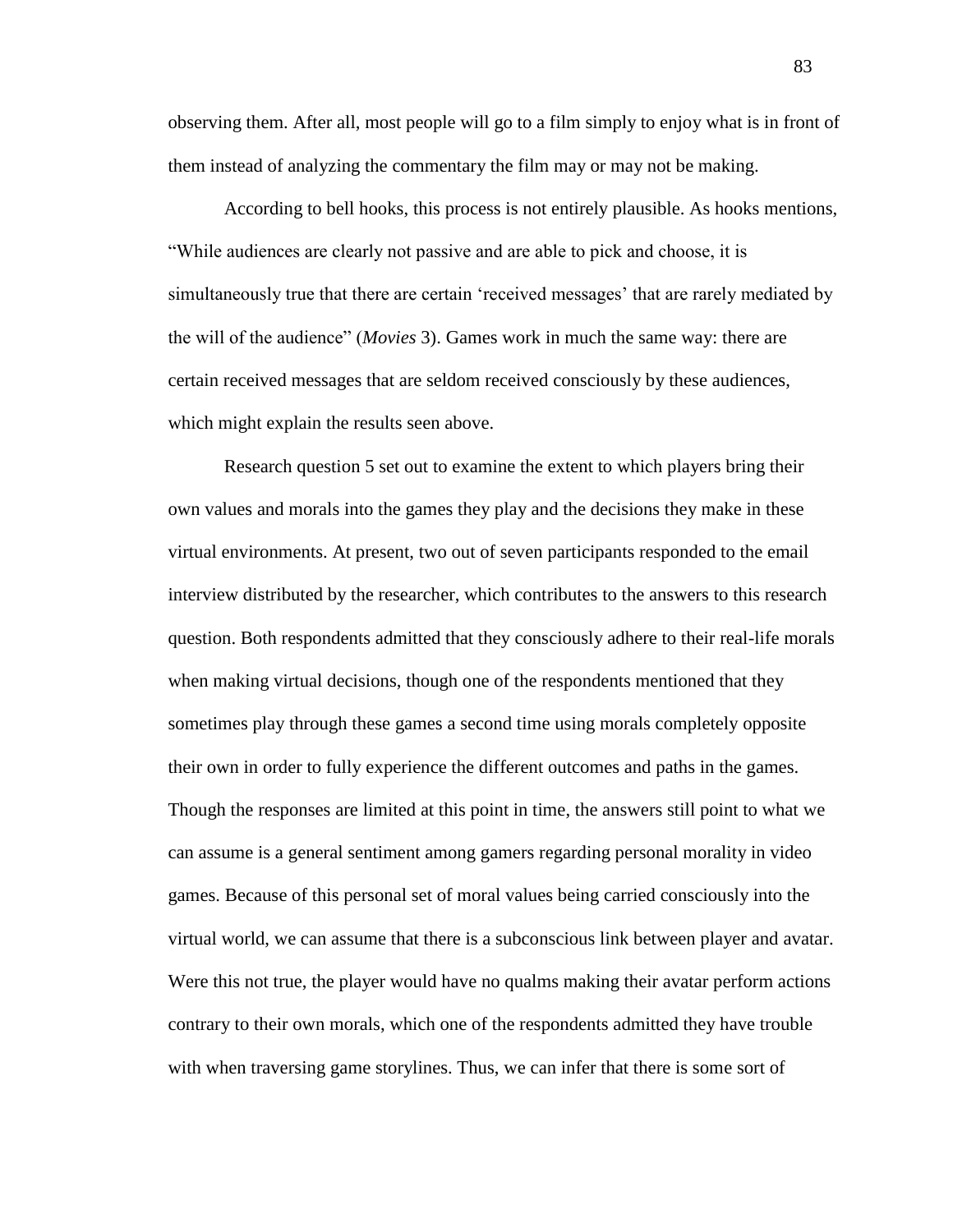relationship between player and avatar in these games. One of the respondents mentioned they spend an extensive amount of time on avatar creation while the other respondent said they only spend enough time finding an avatar that physically resembles them before moving on to the actual gameplay. This difference in conscious connection to avatars reinforces the notion that this connection might lean more toward the subconscious.

# **Limitations**

As with any research, this study was subject to limitations. Every effort has been made to limit the effects of these limitations on the findings.

- 1) The study was limited geographically to college students in one Southern state during one academic term.
- 2) The case study was limited in size, with 76 individuals participating in the study.
- 3) It is assumed that participants were honest in communications and participation.
- 4) Validity and reliability of qualitative data was limited by the researcher's own bias.
- 5) The time constraints of the study did not allow for adequate in-person interviews following the distribution of the survey

#### **Implications for Practice**

With the recent and continued rise of video games as a medium of entertainment, it is imperative that we begin to try to understand what these video games are saying about our cultural values as well as what the players of these games are experiencing and consciously taking away from these games. By showing that there is some link between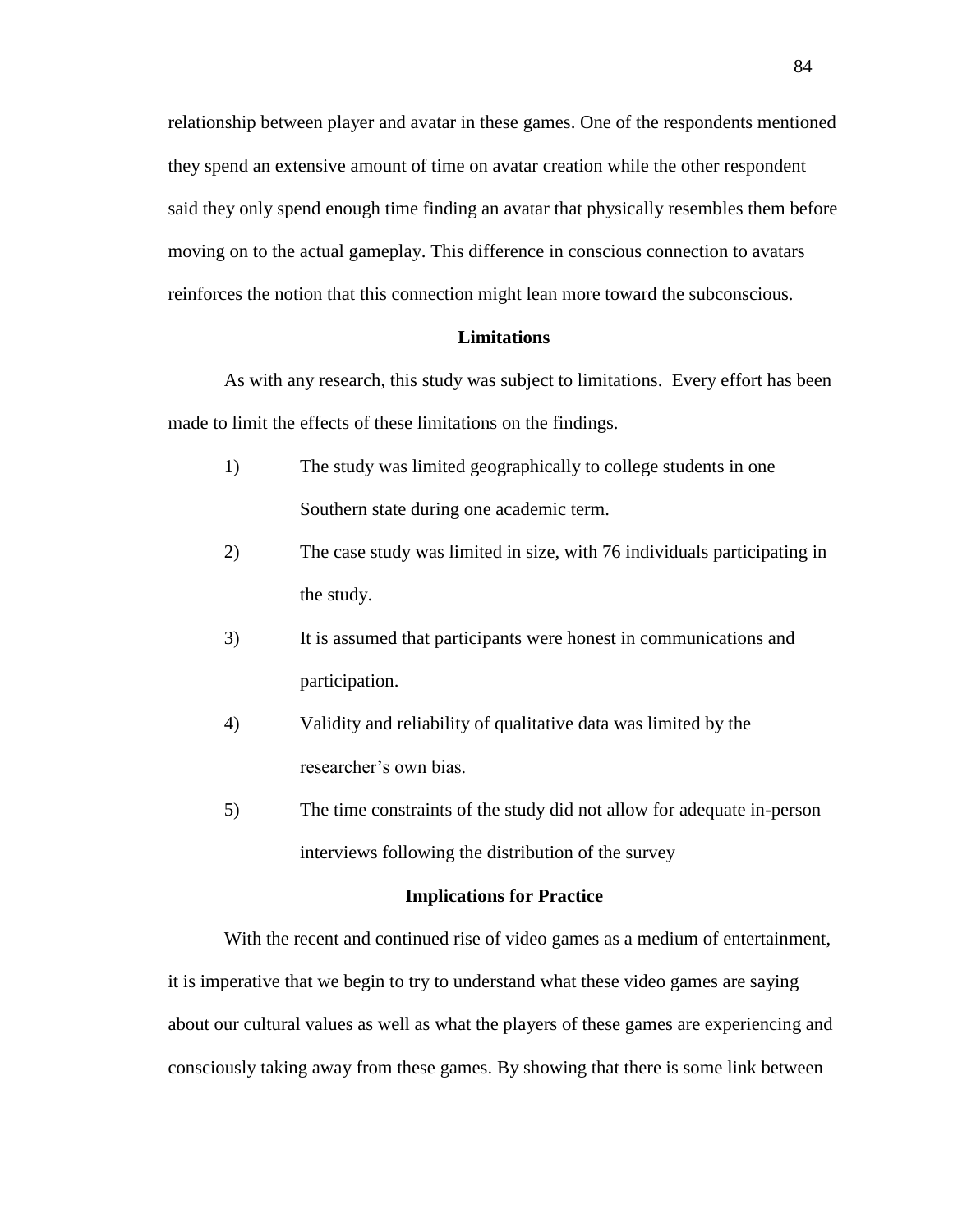players and how connected they feel to their avatars, opportunities arise that allow for research into this relationship between player and avatar. Additionally, the demonstration that there is generally a certain detachment from player to avatar among less experienced players is telling of the fact that video game audiences that are less invested in the games they play prefer to keep a certain distance between their created and real identities.

This research has proven that there is potential in analyzing players' understanding of how attached they may or may not be to their avatars and how this relates to the way they experience the games in front of them. Further, the findings of this research directly impact previous studies that present exclusively narratological or ludological approaches to video game criticism without combining the two approaches to generate new conclusions and information. Through the use of existing literary theory and player involvement in the games being played on such a large scale, we begin to understand the multiple layers through which video games can be studied. This kind of study can be used to influence how games are interpreted both by audiences and by academics.

### **Recommendations for Future Research**

Though this study had several constraints, it opens a number of doors to future research that could prove beneficial to the field as a whole. For example, extensive time devoted to a study similar to this one could gauge gamers' real time reactions to the games they are playing through use of approved observation techniques. Do gamers see more problems in games if they know that there is the possibility beforehand? Is a player's attachment to their avatar fully a conscious one, or are there subconscious elements that a player may not be aware of?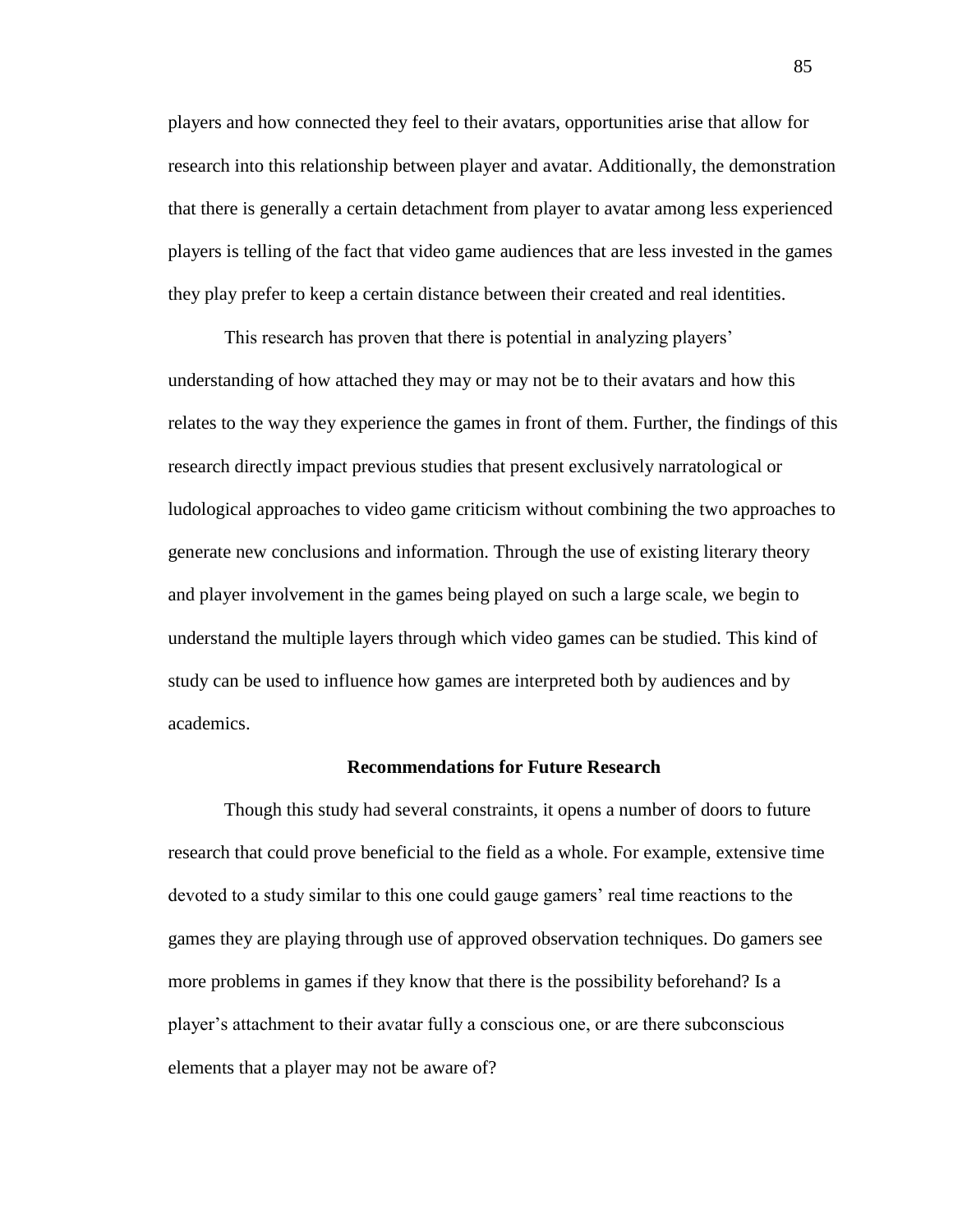Furthermore, avatar creation seems to be dominated by a desire to have avatars that physically resemble a player. What about games that do not offer these options? Are players still likely to try to make avatars that closely resemble themselves even in the absence of these options? Are these processes influenced by whether or not a player's avatar is visible to other players?

More research in this area would require studies that take more time than the one presented here, but the preliminary nature of this study establishes groundwork from which future studies can build. Since this study in particular was fairly limited in its population size, the application of this research is limited in trying to make generalizations that apply to the general population as a whole. Undertaking research on a larger scale and with more time than this one will help reinforce the legitimacy of the current study and its overall impact on this field of research.

Lastly, research regarding only the significance of avatar importance to the participant could prove useful in trying to extrapolate other details about a participant's gaming experience. Since most of the participants of this study reported little to no attachment to their avatars, this could be indicative of a more subconscious attachment to avatars that could prove more interesting than the results found in this study.

# **Conclusion**

The purpose of this study was to gauge player attachment to their avatars and to see if there was any relation between this connection and how they perceive the games they play. By showing that, in a small population, participants generally do not feel attached to their avatars and do not perceive of any ethnic imbalances in the games they play, this study provides evidence that further studies in this area are necessary. In order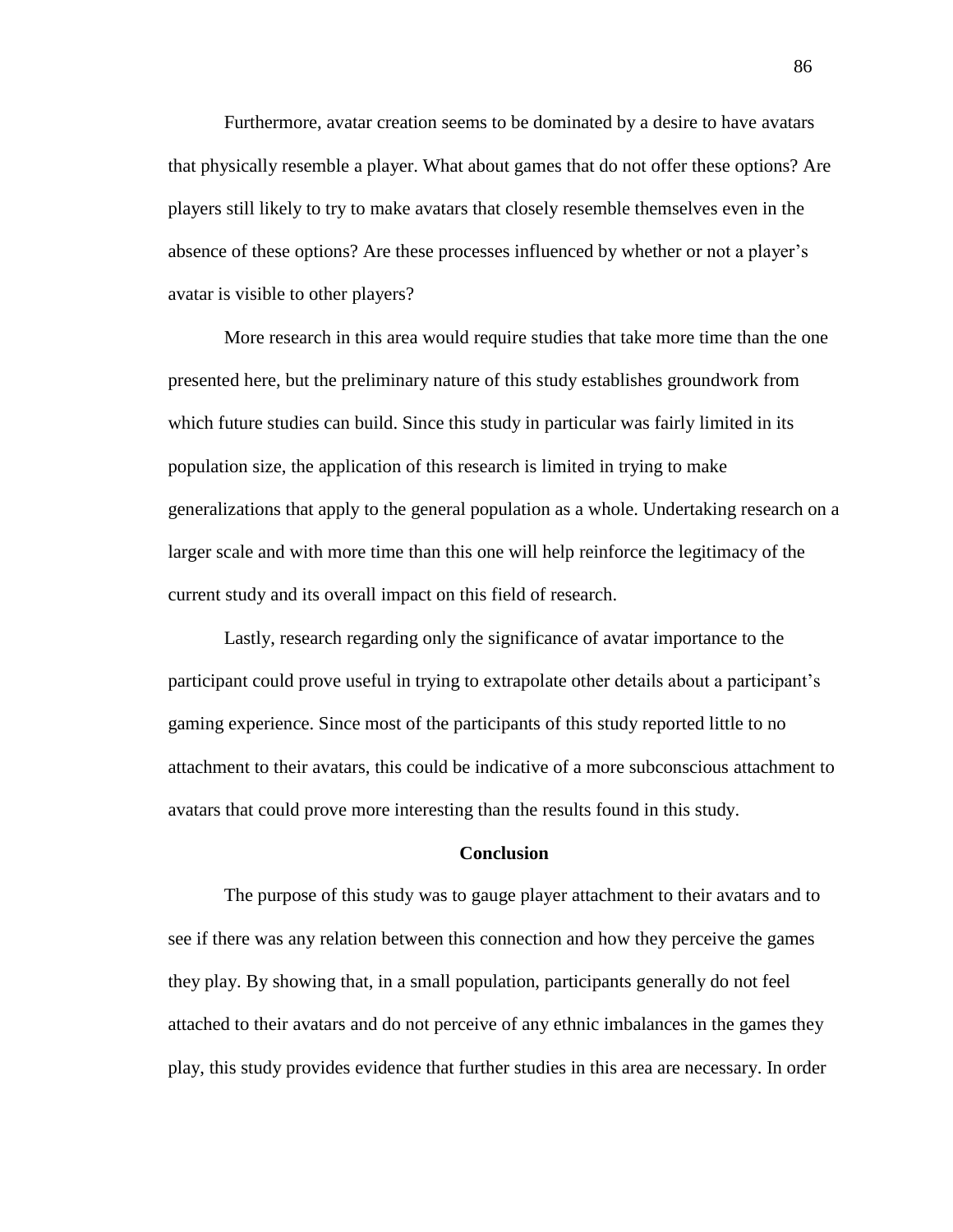to truly determine if these data apply to the general population as a whole, more data are needed. However, the last chapter will outline the connections that can be made between the data gathered here and the analysis provided in the second chapter of the project in order to make some sort of statement regarding the combination of ludological and narratological approaches to video game criticism.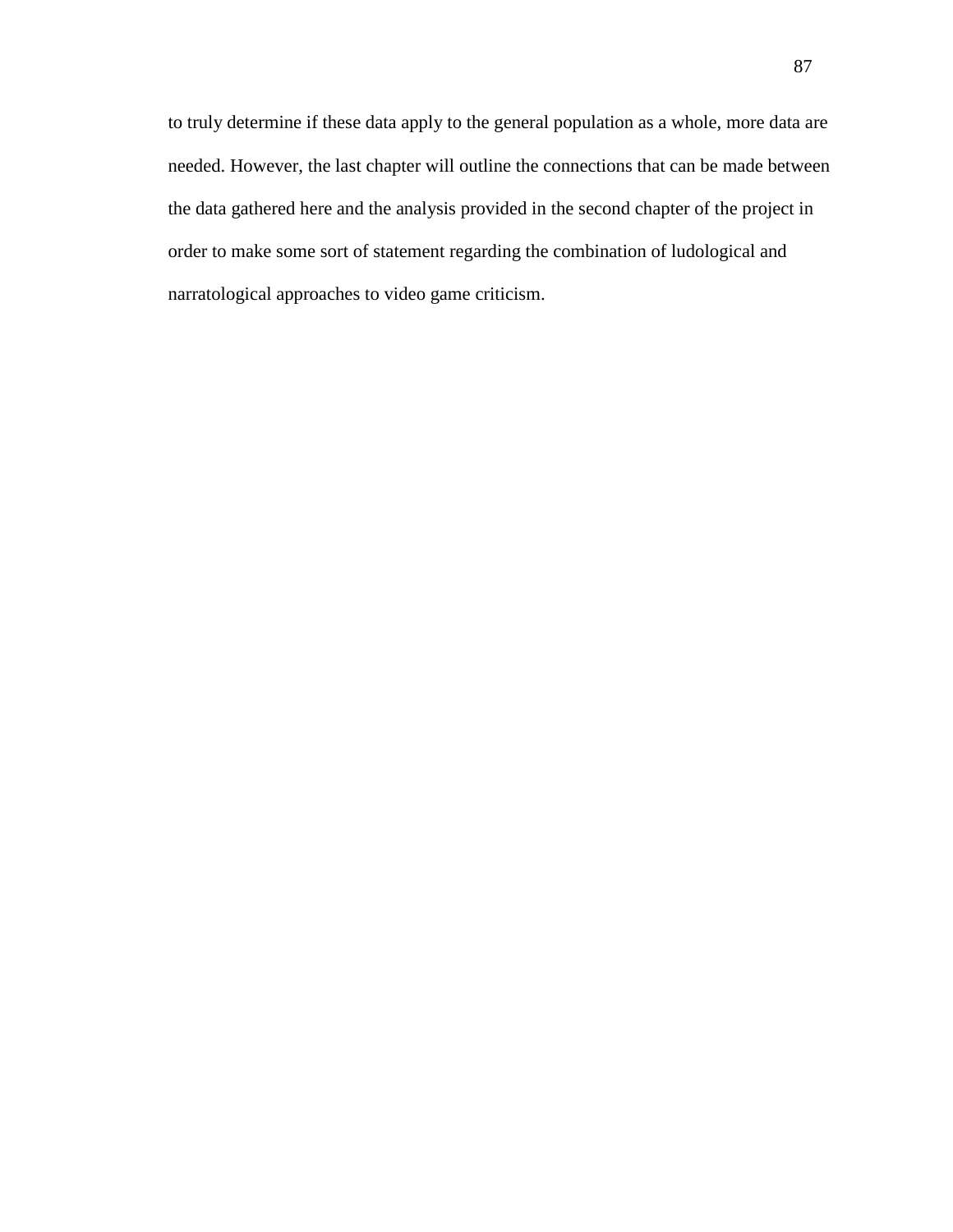# CHAPTER VI

# CONCLUSION: WEAVING NARRATOLOGY AND LUDOLOGY

### **Study Goals and Focus Restated**

One of the main goals of this study was to analyze video games that combined both ludological and narratological approaches in order to create a method of video game criticism that could perhaps offer some new insight to the process. The narratological aspect coincided more with literary studies as a whole, thus narrowing the scope of the project in this section to examining the games in question under the scope of critical race theory. The ludological portion of the project focused on player interaction with in-game elements outside of the storyline, thus analyzing how conscious these players were of the mechanics of the game rather than how the storyline would have affected them. Bringing together theoretical and practical approaches in this manner is conducive to further discussion concerning intersections and discrepancies between the two, which will be what is addressed in this chapter.

The focus of this project centered, in part, around the avatar creation process and how some games shape these processes in a way that might cause a sense of imbalance to be present in how the players perceive the characters they are able to choose for their avatars. Though this is not something most players may consciously think about, players do bring subconscious social expectations and norms into their gameplay experiences, which might explain why there was an initial imbalance *in World of Warcraft* between players that chose Alliance characters and those that chose to play on the side of the

88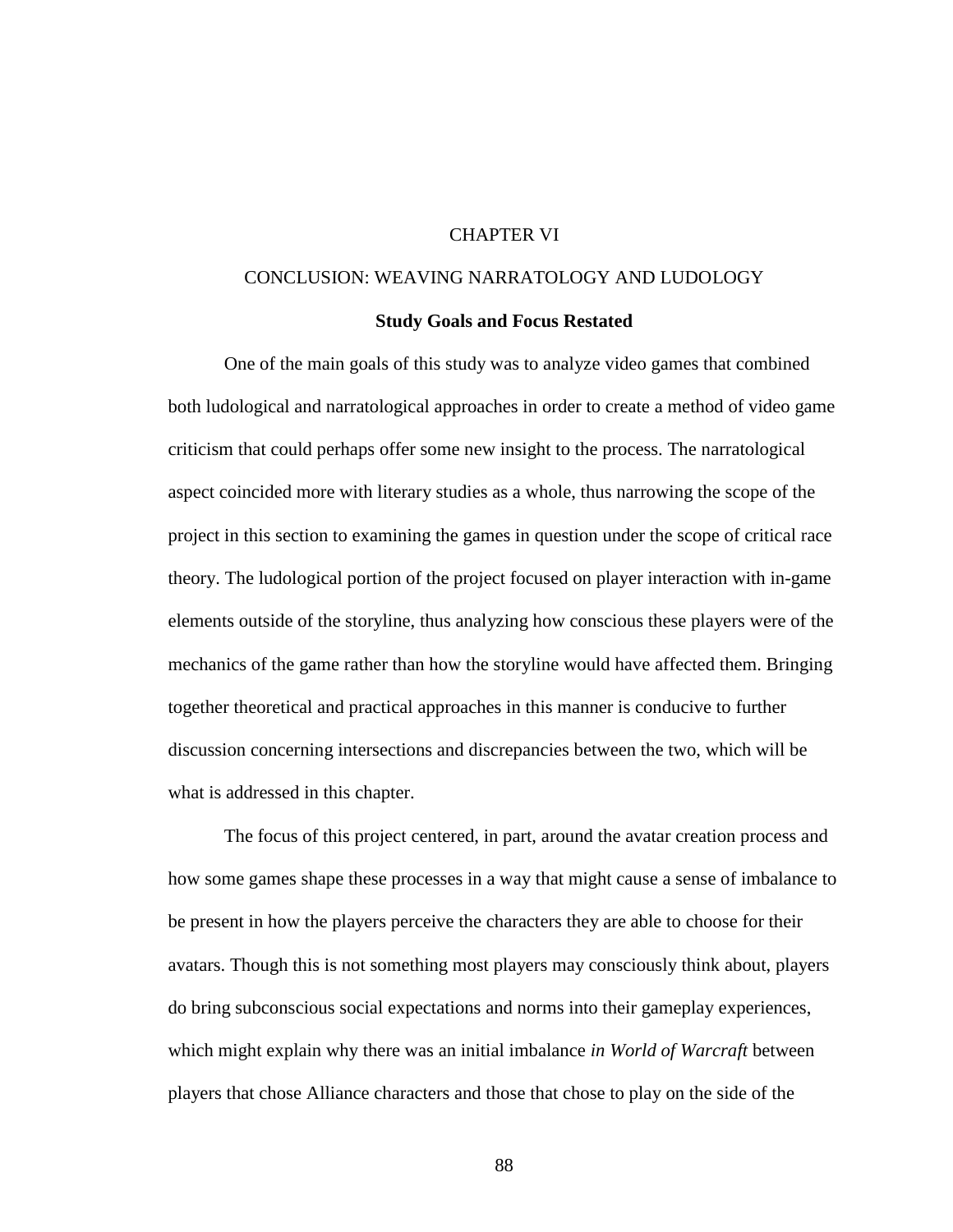Horde prior to the introduction of the more humanoid—and certainly more attractive blood elf race to the Horde. Fantasy settings in particular engender certain stereotypes regarding which races are "good" and which ones are "evil," a dichotomy that tends to be visualized in terms of "white" and "non-white." If it is not made that simple, then the representation of "evil" is certainly non-human, which also creates a product of marginalization due to the fact that most fantasy-based games do not include darkerskinned human figures. Therefore, the absence of dark skin on the "good" side of the spectrum carries over into real life expectations. We come to see that *Grand Theft Auto* and *World of Warcraft* may not be all that different in terms of exploiting stereotypes for their games, one of them for the sake of dark humor and one for the creation of a good/evil binary.

#### **Avatars and Waggoner's Work**

In *My Avatar, My Self*, Zach Waggoner talks through his own findings in his project that sets out to try to understand the identity connection between player and avatar. Waggoner asserts, "Our real-world identities are molded by social pressures and limitations: we live in a world not entirely of our own creation, bending to laws and ethical conventions that were discursively established long before we ever entered the conversation. So too are our virtual identities bound by discursive conventions" (161). In this context, Waggoner argues that as our identities in the real world are formed by the social conventions set in front of us, our in-game avatars act as a vehicle for the same kind of process when we, as players, start to learn the rules of the gaming environment in front of us. Traversing the game requires knowledge of how the game works in terms of what actions bring success (measured concretely by the defeat of enemies or "leveling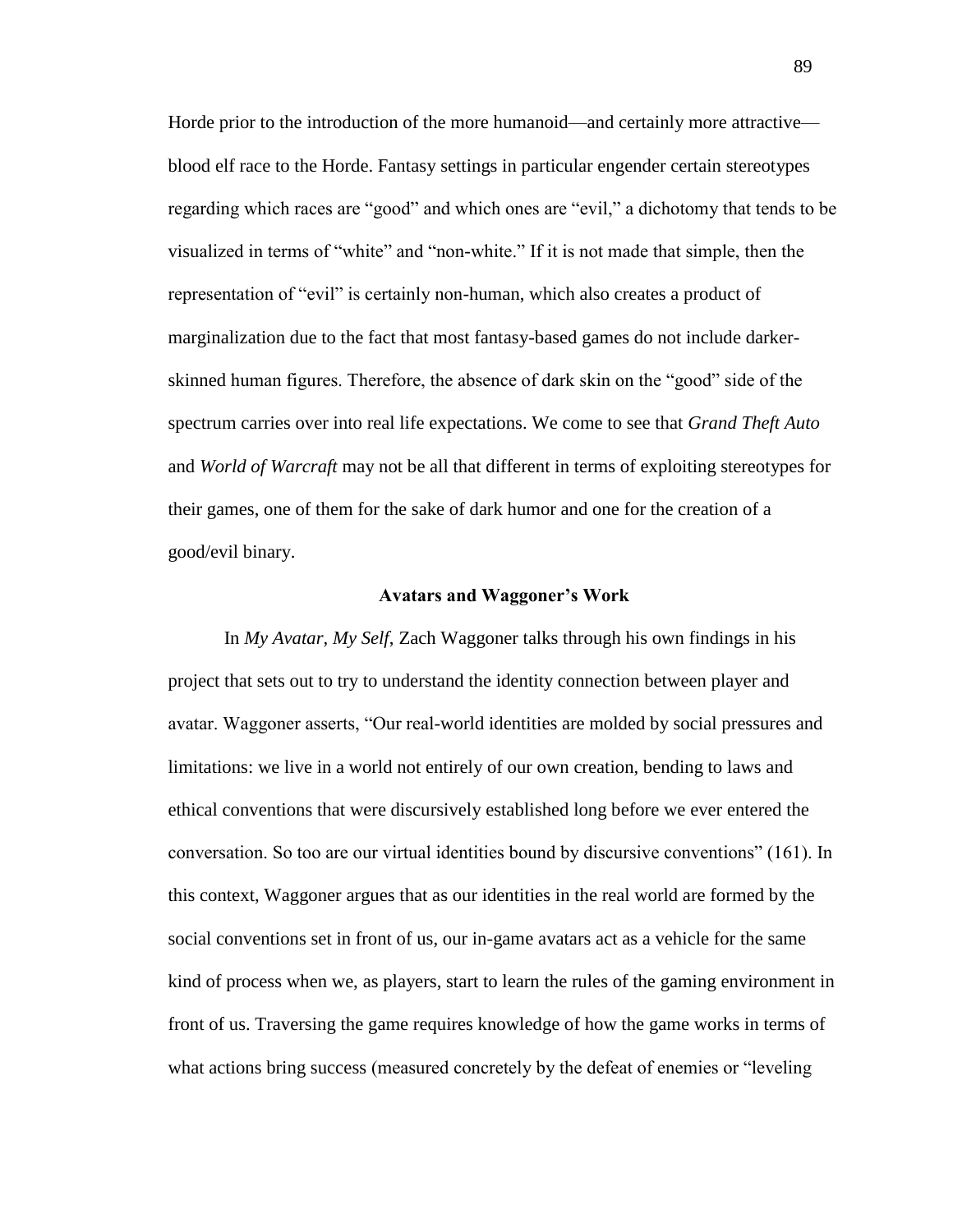up" and gaining skills) and which ones bring failure, or death. Waggoner argues that as the player learns these mechanics and conventions of the game, their identity begins to meld more with that of their avatar due to a joint learning process that guides them through the remainder of the game; this process is fairly continuous for the duration of the game, as games tend to progressively increase in how challenging their obstacles and trials are.

The fact that most of the respondents of the survey had little to no experience playing video games, let alone role-playing video games, caused the other statistics to make more sense. In order to understand the complexity of the avatar creation process as well as to feel a sense of attachment to one's own avatar, these games must actually be experienced to some extent. There is an interesting crossover between this particular revelation and the fact that Waggoner also uses participants in his project that were not necessarily "videogame-savvy." Waggoner finds in his study that even though one of these participants claimed no attachment to her avatar, there was, to some degree, a connection between the player and the avatar. Though the participant was immensely turned off by the game's mechanics and thus could not get invested, she still chose to pick a female character over a male one, answered all the questions at the beginning of *Fallout 3* (the video game in question) in the same way she would have answered them in real life, and then felt the experience of watching her avatar be physically attacked was "traumatic" (156). Even though the last word choice from the participant may have been a bit of an overstatement, there is still evidence that there is some connection to the avatar. When asked to explain why she felt the experience was horrible, the participant answered, "Well, I mean, it is your character, and so you don't want to be destroyed"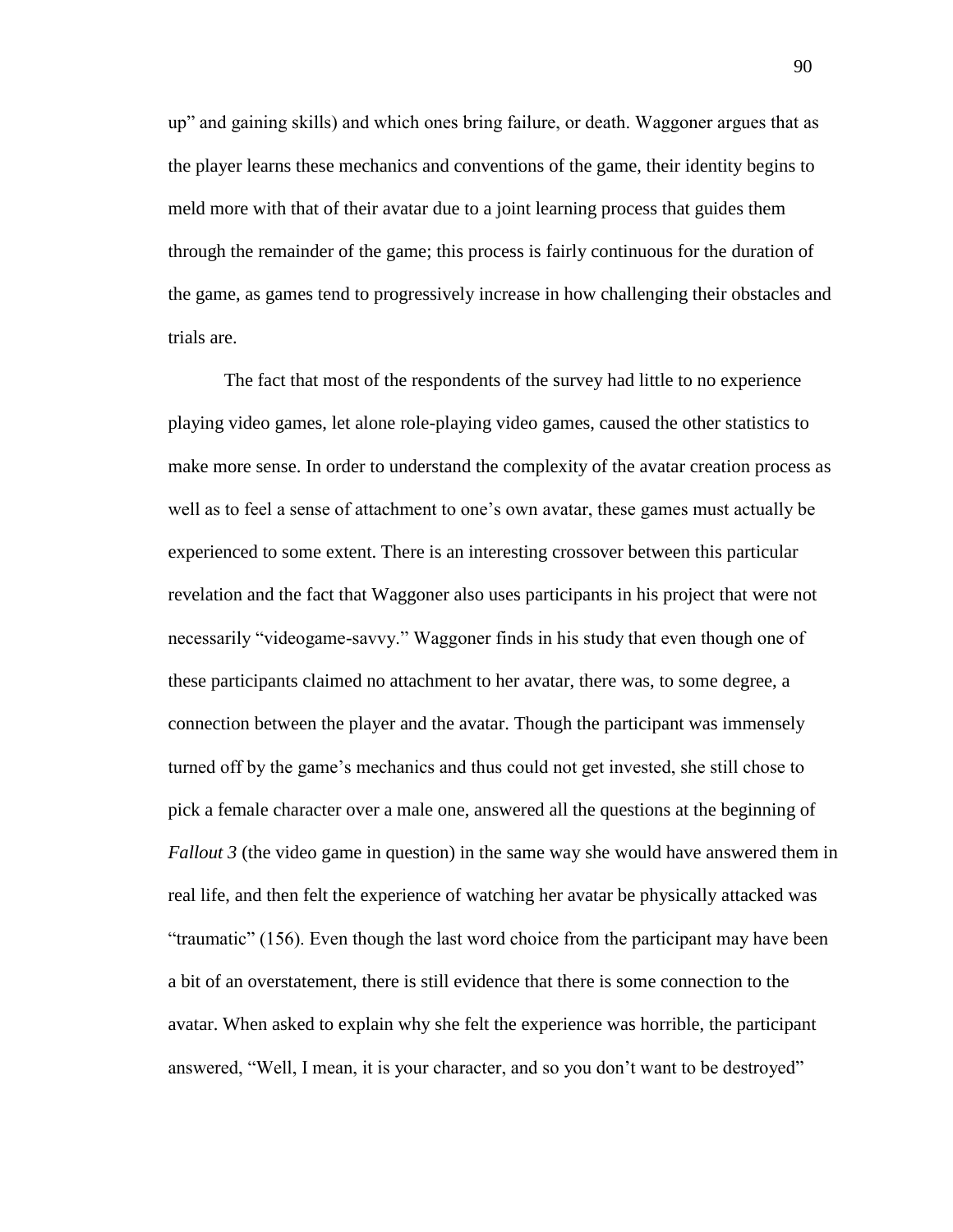(157). By the end of the sentence the player had equated the character with "you," which is indicative of a projected identity onto the avatar that was on the screen in front of her.

Waggoner's study had a fairly small sample size, but he did make an effort to try and make it varied in terms of player experience, much like my project attempted to do. I believe that if Waggoner had distributed the survey from this project to his participants, similar results would have appeared. In terms of identity, players may not consciously feel like they are connected to their avatars in every case, but there is almost always some part of the game that causes a player to want to project their own feelings and morals onto the character on the screen in front of them. This could be due to a combination of being able to visually experience everything the character is experiencing and the character's actions on the screen matching the buttons a player presses on a controller or keyboard. This application of hand-eye coordination could easily translate into a sense of identification with the player's avatar on its own, whether the player realizes it or not. However, consciously it seems most players—at least the inexperienced ones—do not feel much of a shared identity with the avatars they create.

### **Implications for Players**

The results of this project communicate that players less experienced in playing video games as a form of recreation are, of course, not going to be as invested in completing the storylines of the games in front of them. Therefore, there will not be much thought put into a player creating their own avatar, and if there is more time put into this process it may stem more from enjoying the process of creation more than actually wanting the avatar to mean something to the player. According to the data, then, most of the players that play these games are not critical readers of the texts in front of them; nor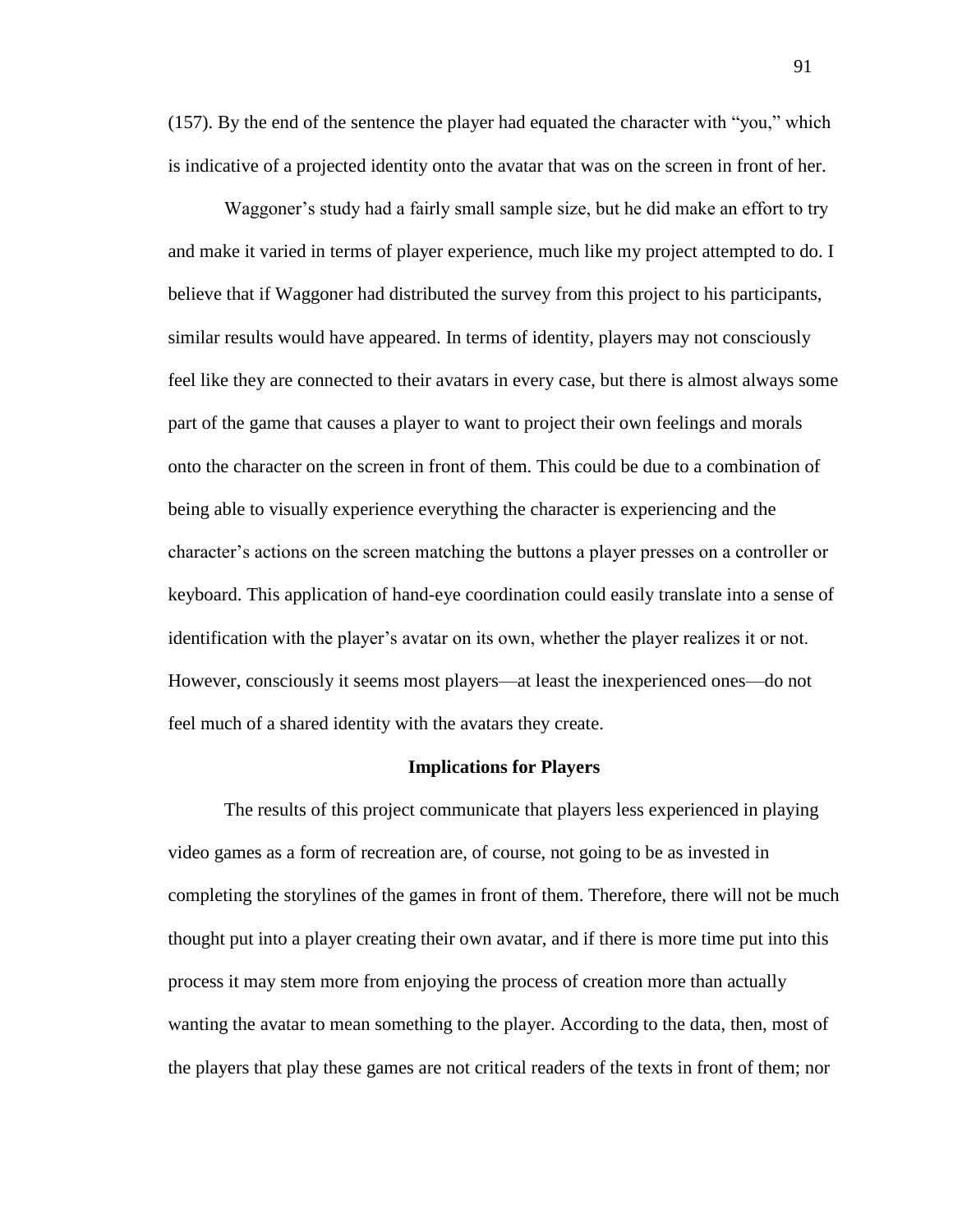should they be, since these games are meant to be recreational and not necessarily as an object to be studied. Though these players are not wholly passive in how they receive content from the games they play, they are also not critically analyzing the data that is put in front of them. Again, while this is a natural reaction to these games, it does not mean that it is without its problematic aspects. After all, if we are to passively accept a medium of entertainment that presents ethnic imbalances and power structures that reflect realworld structures in a way that perpetuates existing conventions, then we are creating a generation of gamers that will not be able to actually enact any change in the real world's structures and organizations.

It is unfair, however, to accuse players of being completely passive in terms of how they deal with the imbalances in front of them. After all, games like Bethesda's *Skyrim* and *Fallout* franchise present moral dilemmas in terms of what factions can be joined by the players and what each faction stands for. In these games, the conflicts at hand are hardly ever clear-cut and thus force the player to evaluate what kind of values they are willing to sacrifice in order to prioritize others. Furthermore, another dimension to this particular observation is the fact that because the worlds created in this manner are completely virtual, players can choose whether or not to bring in their values and identity from the real world with no real repercussion one way or another. This choice may or may not change the game experience the player receives, and so some players choose to go completely against what their own morals and values are in order to fully experience every option the game has to offer. It is fair to assume, then, that these players that want to experience both sides of the issues presented to them would also be willing to exercise the same sort of open-mindedness to real world quandaries.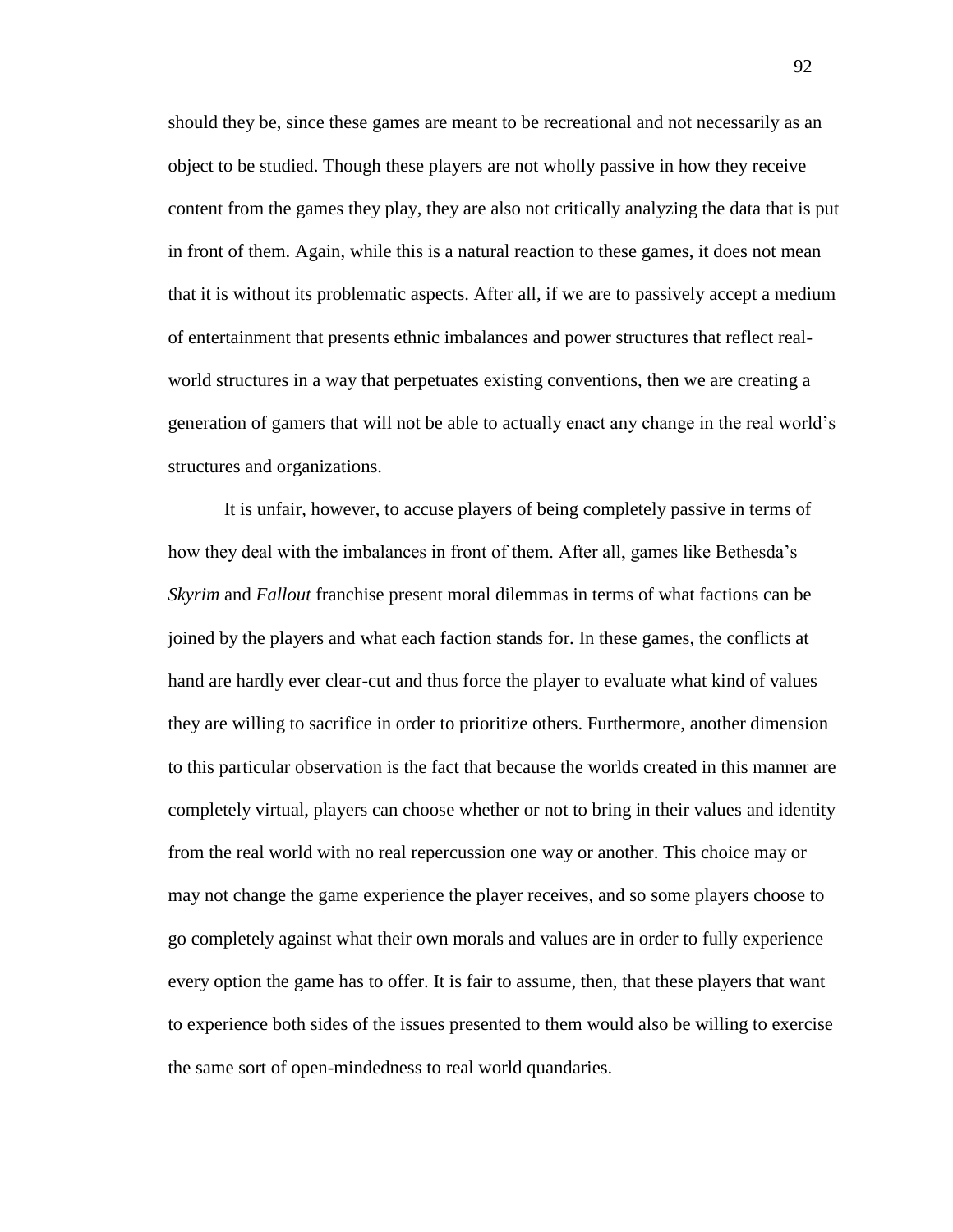Thus, we can be optimistic about how the more "hardcore" gamers are choosing to handle in-game environments simply because of the amount of effort they invest into the games they play recreationally. Whether or not this translates into their real world interactions is another matter entirely, but knowing that the capability exists is more reassuring than thinking of all gamers as passive audiences that do not have any sort of investment in moral complications or existing injustices. It is more difficult to extend this optimism to the less invested gamers, though we cannot say that people that do not play games extensively are incapable of questioning problematic social structures. The way people handle the imbalances they perceive tends to differ from person to person, but it is the problem-solving dimension that games present that tends to offer more of an outlet for the gamer demographic to be able to develop these skills in order to apply them to real-life situations.

One of the concerns that some scholars (such as Jane McGonigal) tend to have regarding this particular element of gaming is that while gamers tend to work fairly hard to solve problems in virtual worlds, the same effort is not extended to real world situations. Though it is outside the scope of this project to try and determine how exactly these gamers are supposed to make these skills transition from the virtual environment to the real world, this is a valid problem to address.

### **Problematic Games**

While we understand that some games are not intentionally racist in how they choose to deliver their products, we must call to question what effects these games may or may not have on the people being exposed to them. One of the concepts brought into the conversation earlier was that no matter how hard artists may try to disguise it, there

93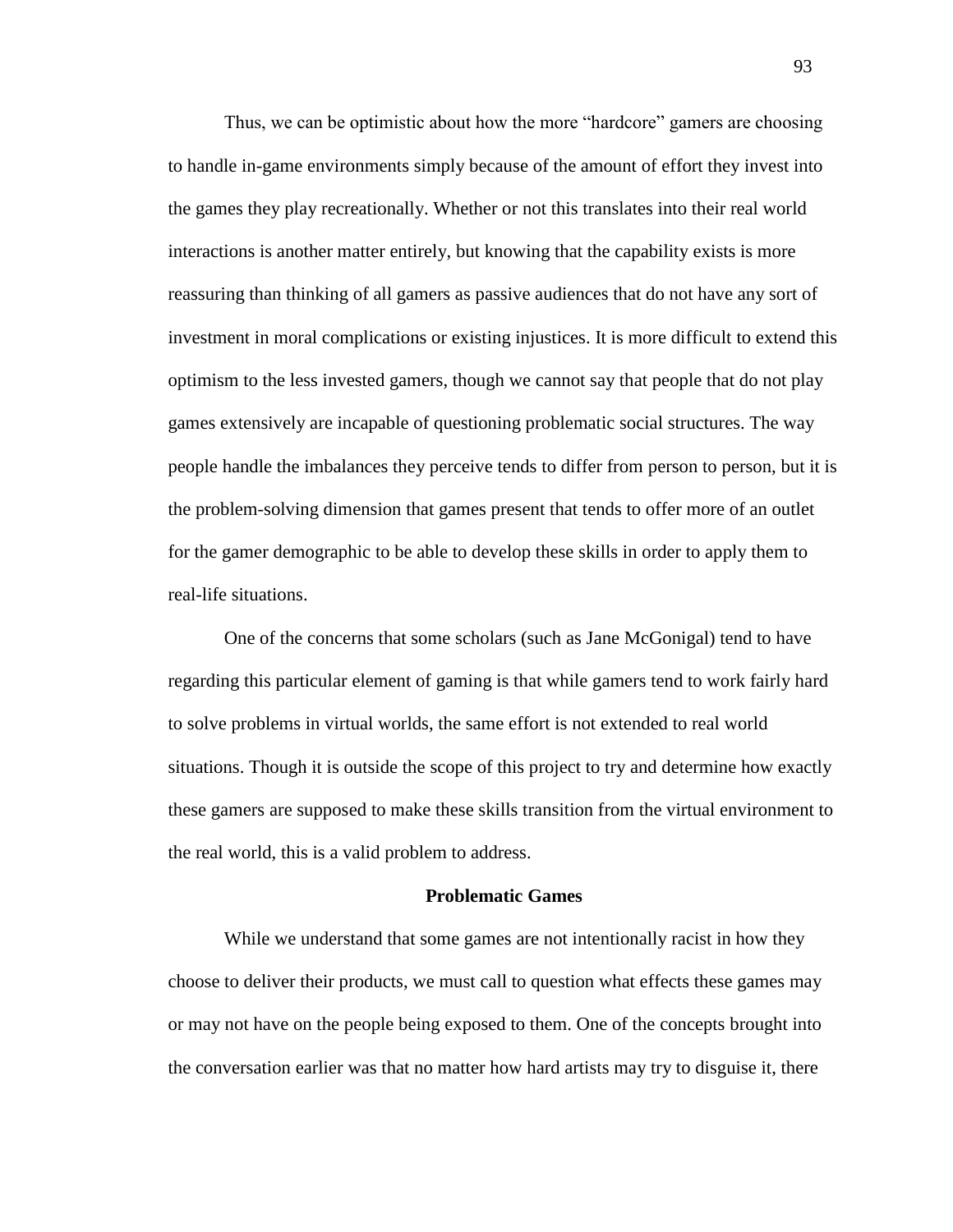are always real-world influences on their work and their product thus ends up becoming a reflection of what they believe the real world is like. What this means from artist to artist differs, but if game developers are not critically thinking about the world around them then there is a chance that the game environments reflect this very way of thinking. If game developers are creating games that appeal to the public on such a massive scale, what this says is that they are choosing to create games that mirror the way the world currently is in order to cater to players in a way that helps them subconsciously identify with the games they play. In other words, if a game is based on racist structures that are familiar to the player—whether or not they realize these are racist or imbalanced—the player will likely identify with this product in a way that creates a feeling of comfort to the player due to the familiarity of the setting. Comfort in this context then breeds complacency. Complacency leads to no changes being made. The stereotype of games being a waste of time, then, comes to full fruition upon the realization that these popular games may be generating complacency among gamers in a way that will not cause any meaningful impact on the world around them. Instead, the perpetuation of these familiar but unfair cycles can continue to exist without any sort of interruption.

In *Playing in the Dark*, Toni Morrison argues for a more inclusive canon of literature that is more welcoming to literature created by cultures outside of the current European or White American canon. While this certainly applies more to higher forms of art like literature, there should still be a similar call to inclusiveness from game developers. One of the most glaring problems in current role-playing video games is that there is an almost exclusive dominance of white male protagonists, regardless of game setting. There has already been a call for a change of whitewashing in film, and this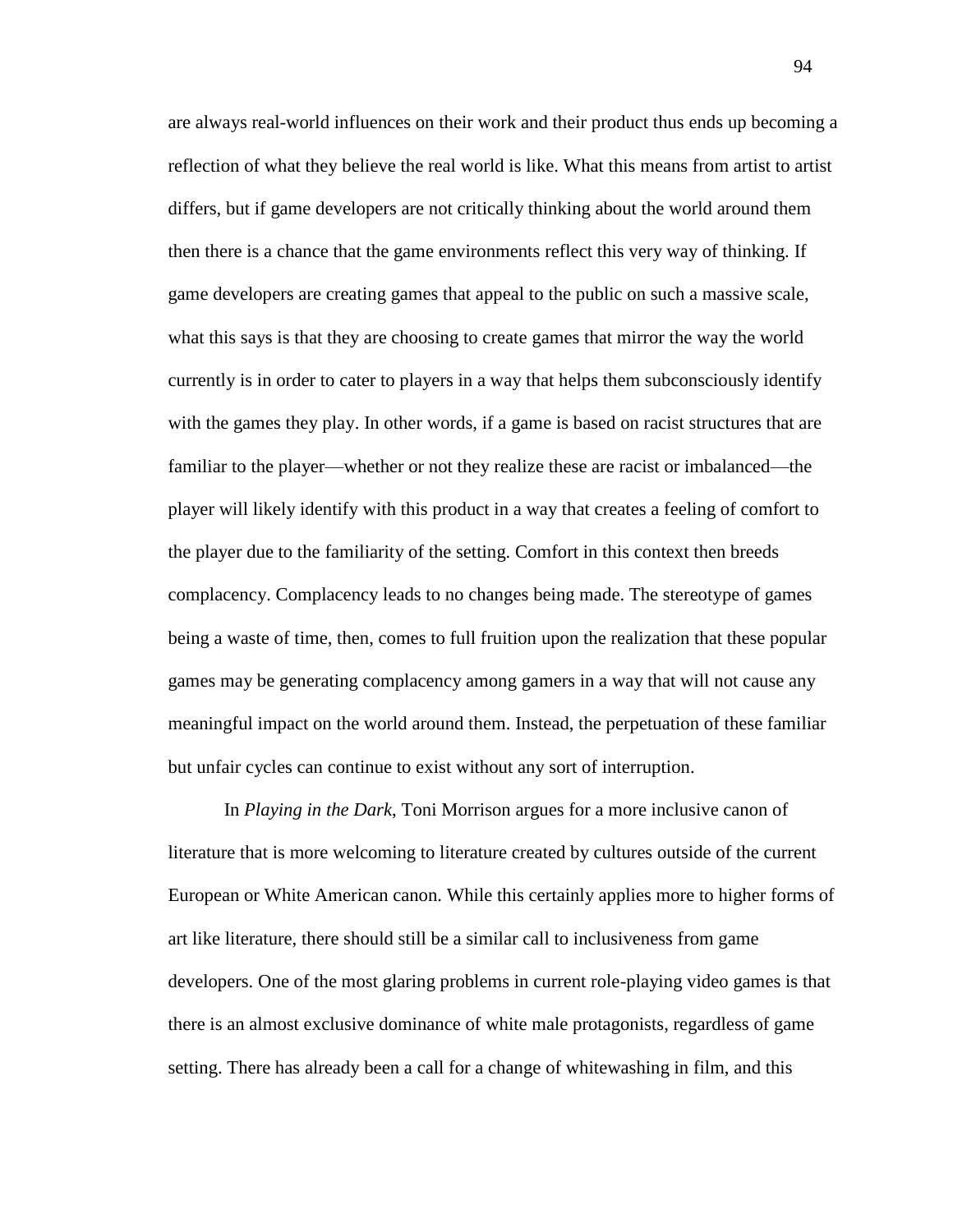problem is starting to be fixed by filmmakers who are incorporating more minority roles into their films. However, this does not hold true for video games where there is little to no call for more diversity in the protagonists. As of right now, game companies do not have much of a reason to diversify the casts of the games they create, thus propagating the idea that being white is normal and anything else is out of the ordinary, and therefore possessing characteristics classified "abnormal." If other perspectives are not introduced in this genre and the medium continues to be as widespread as it currently is, there will be no change in how society perceives the races in these cultures. The progress being made by film and literature can only carry these ideas so far, particularly considering the audiences of these media may not be as inclusive as those that play video games.

The data provided from the survey earlier could be a counterargument to this sort of thinking, considering most of the participants stated they spend little to no time playing video games. If this is true, then there should not be as much of a concern for how widely these ideas are propagated. However, this particular way of thinking breaks down when realizing that one need not necessarily play the video games in question to realize that they all are dominated by white male protagonists. This is not an element that must be unlocked via progression of the game; this is an element that is not hidden from the public eye. In advertising their games, these companies put their protagonists at the forefront of their advertising endeavors, wanting to propagate the "action hero" image that is so attractive to such a massive audience. Video game companies, however, perceive the "action hero" as exclusively white, and thus the games being created reflect that. This alone causes problems when it comes to people experiencing the games,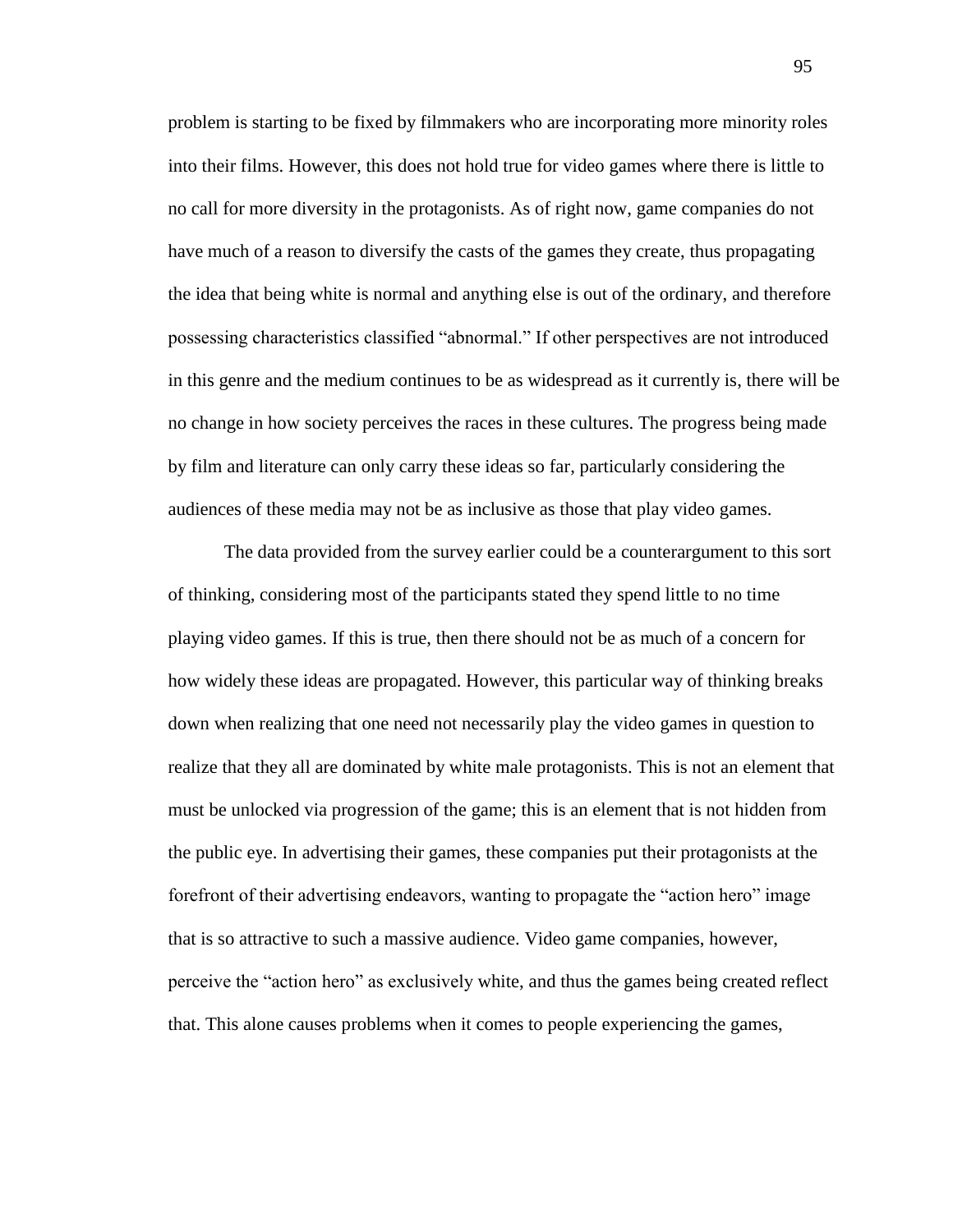whether it be by playing them or merely by being exposed to the advertisements surrounding them.

If minorities are to play as white avatars, this creates some disconnect between the identity they feel in the real world and the identity they create for themselves in these role-playing games featuring white protagonists. If they are not allowed to play as a character that accurately represents their identity, then there may stem from this some introspective questioning regarding how their own identity plays a part in the real world when the heroes of all of these stories look differently than they do. The same occurs in film, which is what critical race theorists like bell hooks and Toni Morrison decry in their theory writing. Cornel West, however, suggests that affirmative action is not the solution in most cases, and that it essentially does more harm than good. We cannot force these kinds of "reparations" on game developers. If the people putting out this content believe that the costs of creating minorities as protagonists outweigh the benefits, then it simply will not happen. If affirmative action were to be applied to game development, more bitterness would be created toward minorities in a way that would more than likely reflect in the games created. Game developers must come to realize that equal treatment of these races needs to happen organically, but that it is a change they must make without any sort of intervention from higher authorities. In this case, "organically" does not presume that we should adopt a sense of complacency with the way things are. On the contrary, developers and their games, out of both financial and ethical necessities, must evolve with the tastes of their audiences. If society reaches the point where it is no longer content to stand for racial discrepancies in popular culture, then the financial and ethical interests of game developers begin to align and game content starts to evolve accordingly.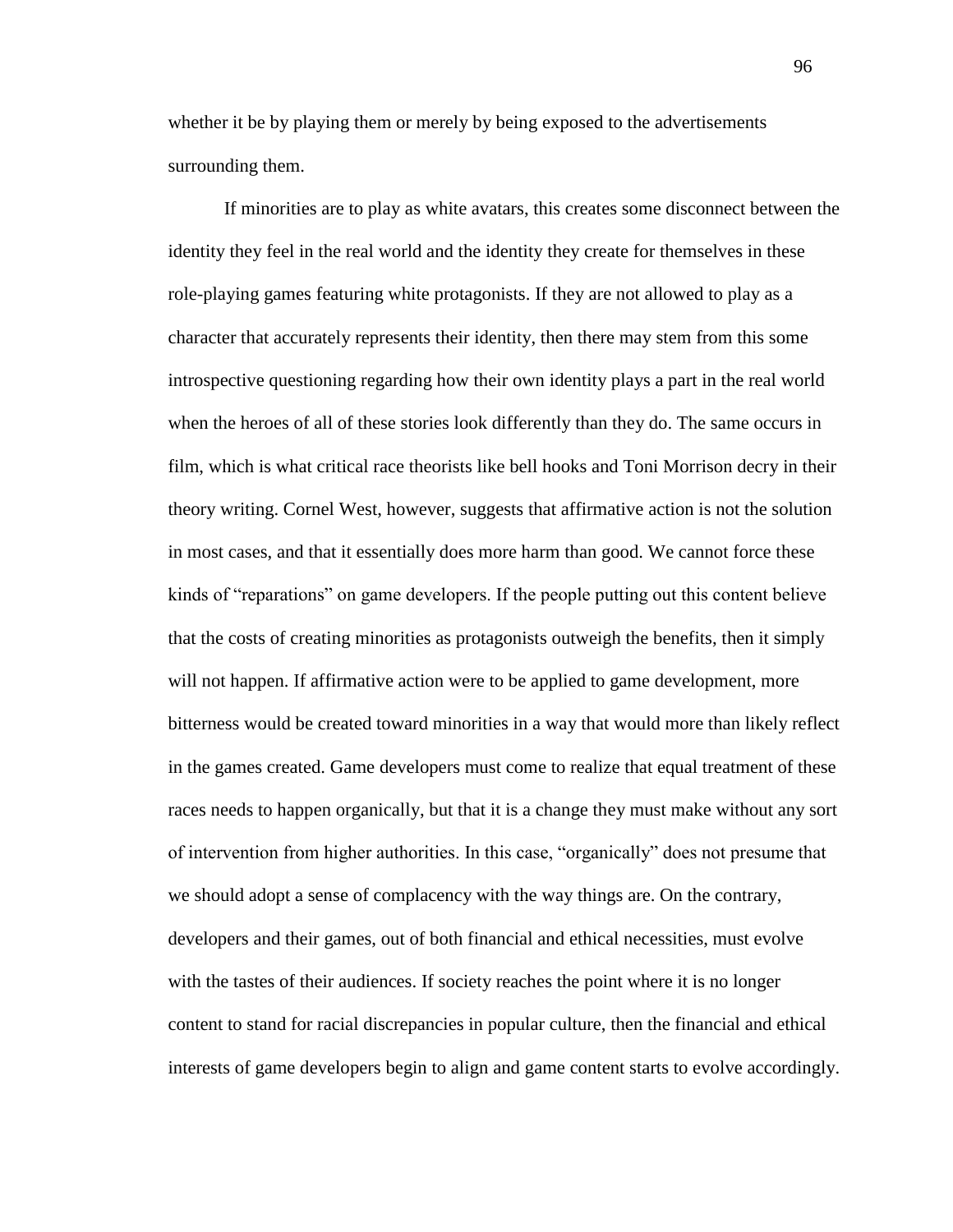Overall, role-playing video games have failed to adequately capture diversity in the cultures they reflect, thus perpetuating systems of racism inherent in these same cultures instead of attempting to break them. Future research might address even more effects this may have on gamers, particularly minority gamers, but based on the results of this particular study, there is no conscious effect on the participants. More than likely, just because there are no conscious effects does not mean that there are no adverse effects whatsoever. On the contrary, this perpetuation of the familiar only serves to reinforce any notions players may already have regarding how races should be treated. Unfortunately, this treatment is wholly in the hands of game developers who have the power to produce games in ways they see fit. Though a player's identification with their avatar will only continue to grow stronger through progress made in how games look and how they are played, this may be an unwelcome factor of gaming if the perpetuation of racial injustices continues in these games. Avatar identification is a powerful tool, and we can only hope that game developers realize that this can be a vehicle toward social change if they let it be one.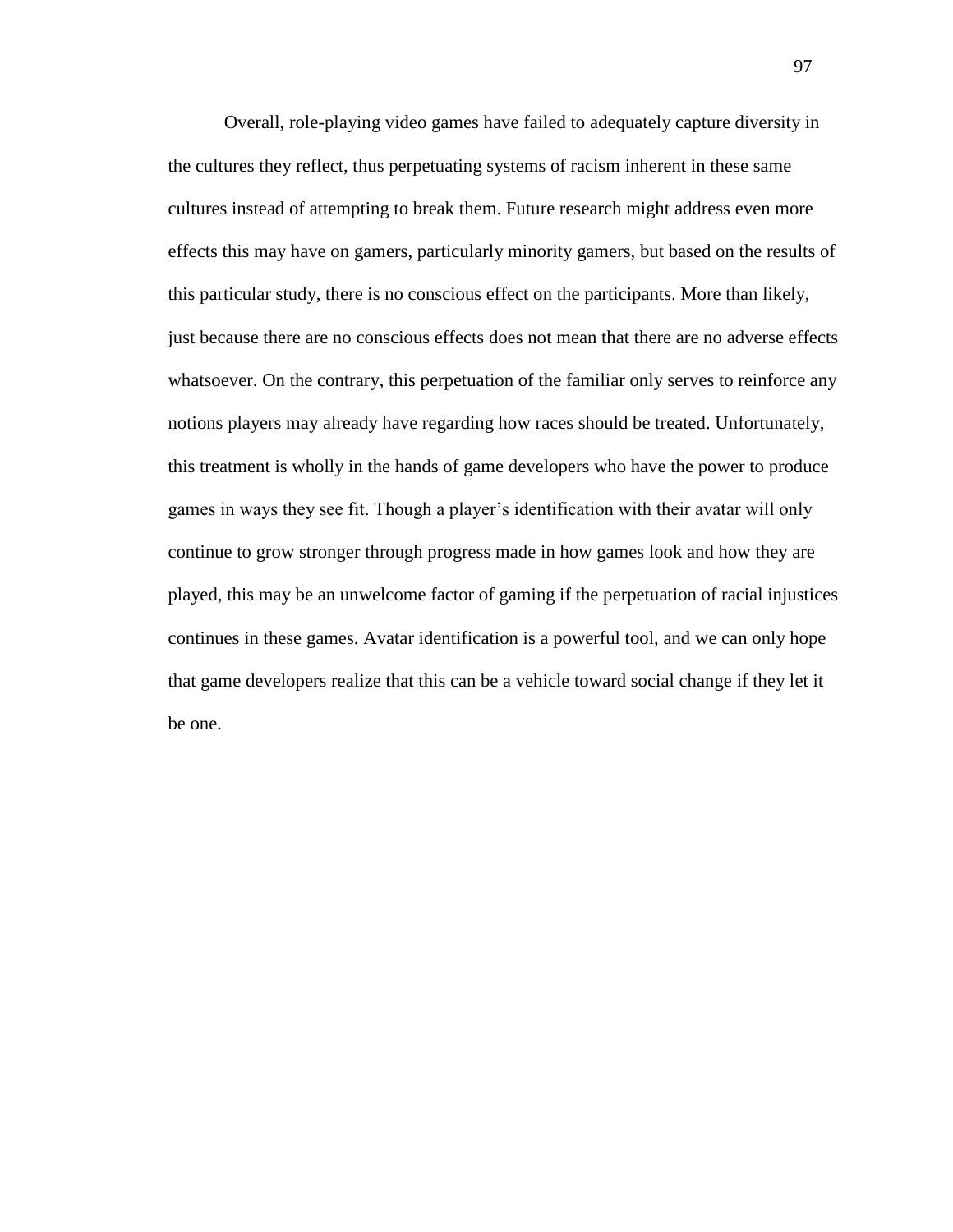### WORKS CITED

- Aarseth, Espen. *Cybertext: Perspectives on Ergodic Literature*. Baltimore, MD: Johns Hopkins University Press, 1997. Print.
- "Bell Hooks Biography." *Encyclopedia of World Biography*. Encyclopedia of World Biography, n.d. Web. 18 April 2016.
- Bogdan, R.C., and S.K. Biklen, eds. *Qualitative Research for Education: An Introduction to Theory and Methods*. 3rd ed. Needham Heights, MA: Allyn & Bacon, 1998. Print.
- Bogost, Ian. *Persuasive Games: The Expressive Power of Videogames*. Cambridge, MA: MIT Press, 2007. Print.
- ---. *Unit Operations: An Approach to Videogame Criticism*. Cambridge, MA: MIT Press, 2008. Print.
- Campbell, Joseph. *The Hero with a Thousand Faces*. New York: Pantheon Books, 1953. Print.
- Chatfield, Tom. *Fun Inc.: Why Gaming Will Dominate the Twenty-First Century*. New York: Pegasus Books, 2010. Print.
- Daniels, Jessie, and Nick LaLone. "Racism in Video Gaming: Connecting Extremist and Mainstream Expressions of White Supremacy." Embrick, Wright, and Lukacs 85- 100.
- Dietrich, David. "Avatars of Whiteness: Racial Expression in Video Game Characters." *Sociological Inquiry* 83.1 (2013): 82-105. *EBSCOhost.* Web. 18 September 2015.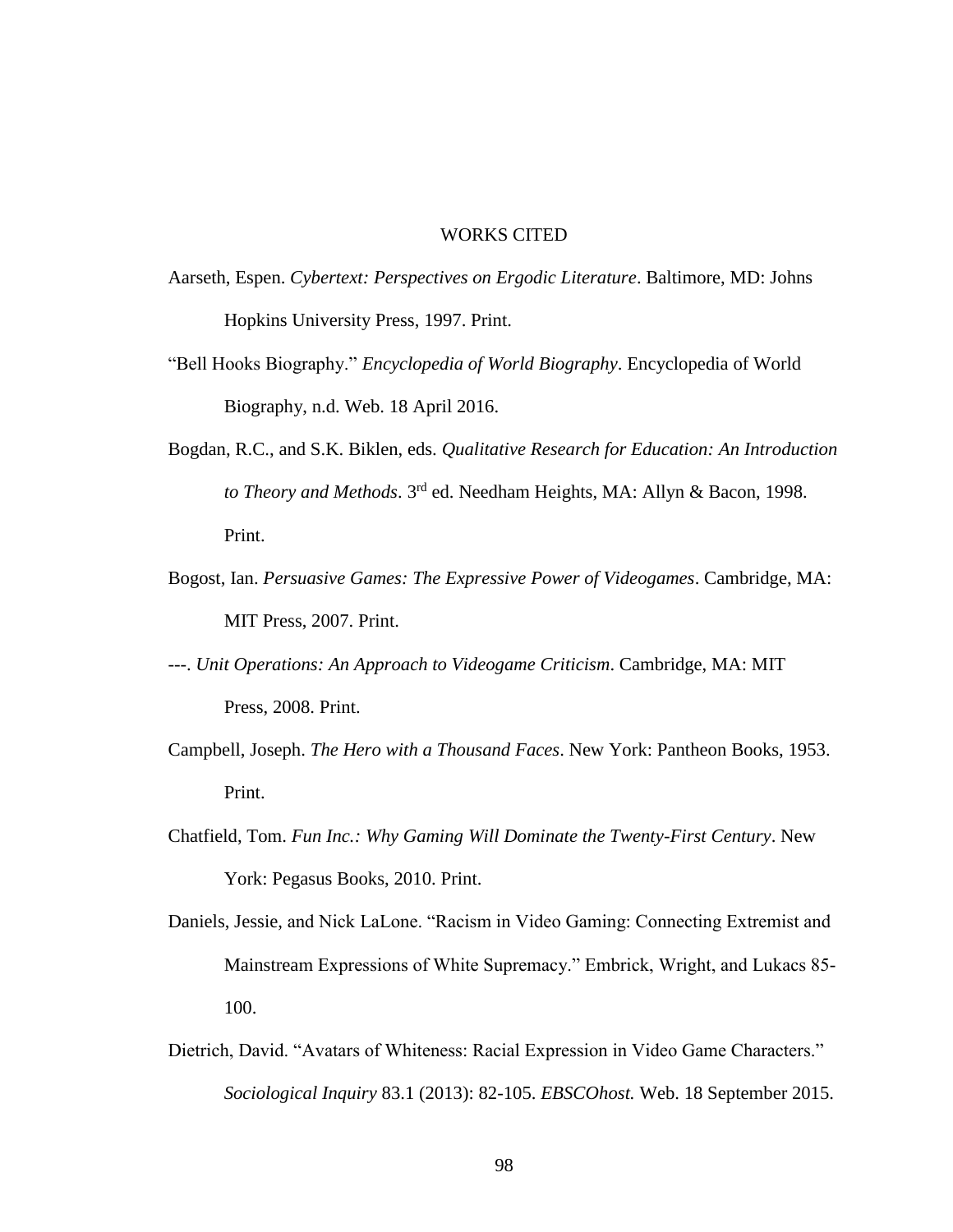- ---. "Worlds of Whiteness: Race and Character Creation in Online Games." Embrick, Wright, and Lukacs 101-116.
- Du Bois, W. E. B. *The Souls of Black Folk*. Oxford: Oxford University Press, 2007. PDF file.
- Duggan, Maeve. "Gaming and Gamers." *PewInternet*. Pew Research Center, 15 December 2015. Web. 2 March 2016.
- Embrick, David G., J. Talmadge Wright, and Andras Lukacs, eds. *Social Exclusion, Power, and Video Game Play: New Research in Digital Media and Technology*. Lanham, MD: Lexington Books, 2012. Print.
- Entman, Robert M. *The Black Image in the White Mind: Media and Race in America*. Chicago: University of Chicago Press, 2000. Print.
- Filiciak, Miroslaw. "Hyperidentities: Postmodern Identity Patterns in Massively Multiplayer Online Role-Playing Games." *The Video Game Theory Reader*. Eds. Bernard Perron and Mark J.P. Wolf. New York: Routledge, 2003. 87-102. Print.
- "GTA: Vice City Apology." *IGN*. IGN Entertainment, 9 December 2003. Web. 20 February 2016.
- hooks, bell. *Black Looks: Race and Representation*. New York: Routledge, 1992. Print.
- ---. *Reel to Real: Race, Sex, and Class at the Movies*. New York: Routledge, 1996. Print.
- ---. *Yearning: Race, Gender, and Cultural Politics*. Boston: South End Press, 1990. Print.
- Huizinga, Johan. *Homo Ludens: A Study of the Play-Element in Culture*. Boston: Beacon Press, 1971. Print.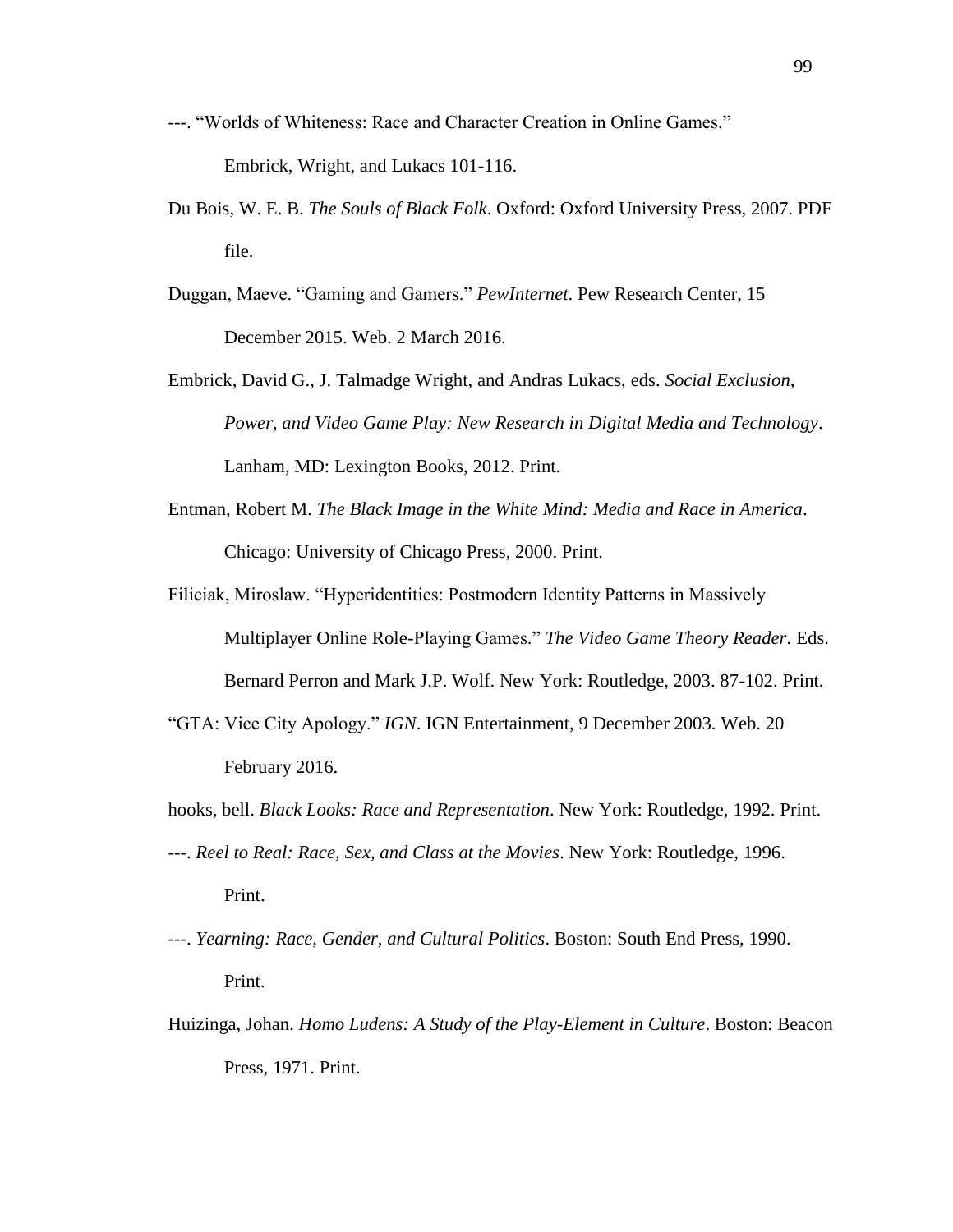- Järvinen, Aki. "Understanding Video Games as Emotional Experiences." Perron and Wolf 85-108.
- Juul, Jesper. *Half-Real: Video Games Between Real Rules and Fictional Worlds.*  Cambridge, MA: MIT Press, 2005. Print.
- Lubiano, Wanheema, ed. *The House that Race Built*. New York: Pantheon Books, 1997. Print.
- Mäyrä, Frans. "Getting into the Game: Doing Multidisciplinary Game Studies." Perron and Wolf 313-330.
- McAllister, Ken. *Game Work: Language, Power, and Computer Game Culture*. Tuscaloosa, AL: University of Alabama Press, 2006. Print.
- Morrison, Toni. *Playing in the Dark: Whiteness and the Literary Imagination*. Cambridge, MA: Harvard University Press, 1992. Print.
- Murray, Janet H. *Hamlet on the Holodeck: The Future of Narrative in Cyberspace*. New York: The Free Press, 1997. Print.
- Patton, M.Q. *Utilization-Focused Evaluation.* Thousand Oaks, CA: Sage Publications, Inc.1997. Print.
- Perron, Bernard and Mark J.P. Wolf. *The Video Game Theory Reader 2*. New York: Routledge, 2009. Print.
- "Popular Culture." *The Sage Glossary of the Social and Behavioral Sciences*. Ed. Larry E. Sullivan. Thousand Oaks: Sage Publications, 2009. *Credo Reference.* Web. 28 Mar. 2016.
- "Press Releases: More Than 150 Million Americans Play Video Games." *Entertainment*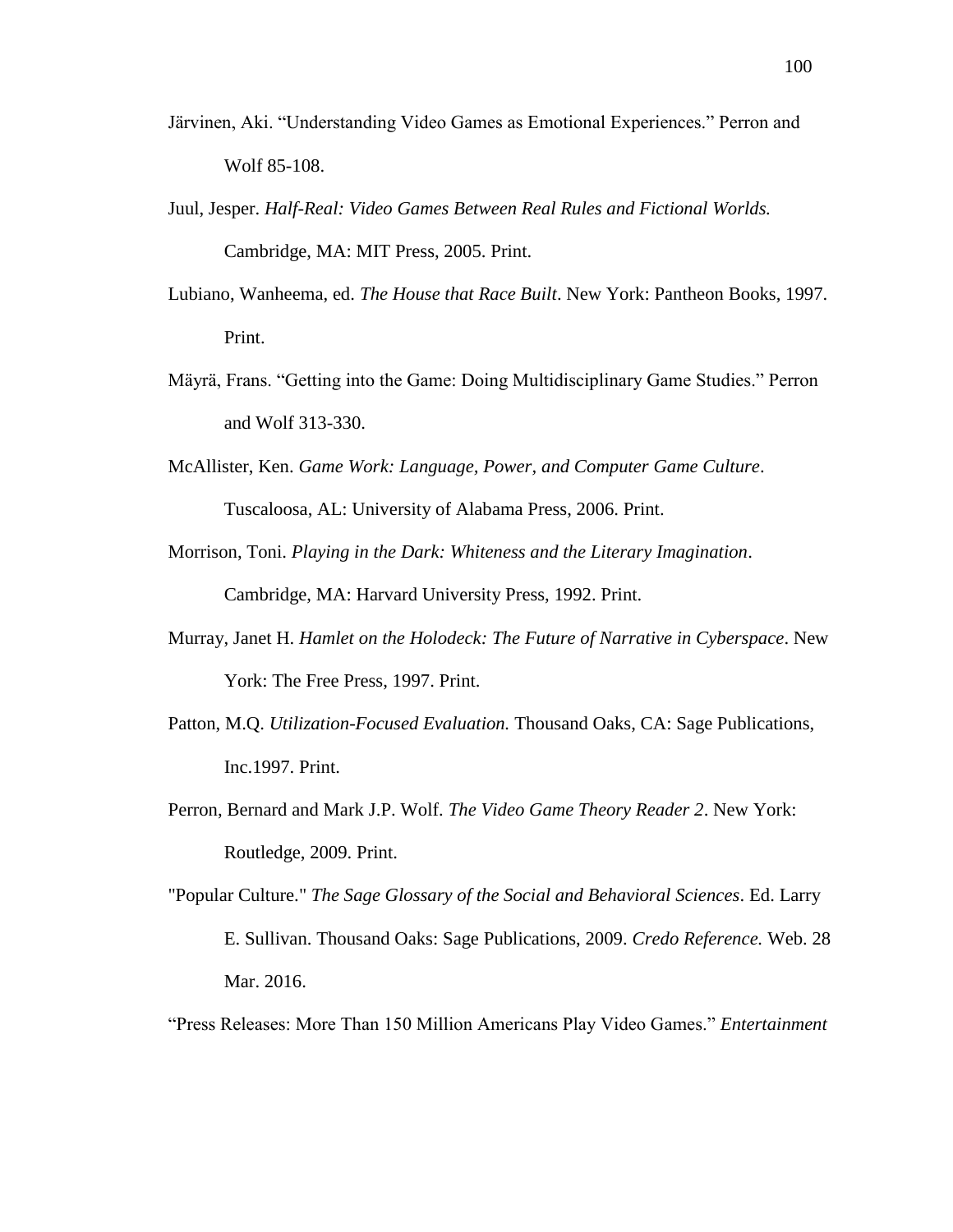*Software Association*. Entertainment Software Association, 14 April 2015. Web. 2 March 2016.

- Propp, Vladimir. *Morphology of the Folktale*. Austin: University of Texas Press, 1968. Print.
- Ritsema, Joel and Bhoomi K. Thakore. "Sincere Fictions of Whiteness in Virtual Worlds: How Fantasy Massively Multiplayer Online Games Perpetuate Color-blind, White Supremacist Ideology." Embrick, Wright, and Lukacs 141-154.
- Ritter, Christopher Jonas. *Why the Humans are White: Fantasy, Modernity, and the Rhetorics of Racism in* World of Warcraft. Diss. Washington State University, 2002. ProQuest Dissertations Publishing. Web. 10 March 2016.
- "'Sexually Violent' GTA 5 Banned from Australian Stores." *BBC News.* British Broadcasting Corporation, 4 December 2014. Web. 20 February 2016.
- Shiu, Anthony Sze-Fai. "What Yellowface Hides: Video Games, Whiteness, and the American Racial Order." *Journal of Popular Culture* 39.1 (2006): 109-125. *EBSCOhost*. Web. 18 September 2015.
- Waggoner, Zach. *My Avatar, My Self: Identity in Video Role-Playing Games*. Jefferson, NC: McFarland and Company, 2012. Print.
- Waters, Susan. "Brutalism." *Architecture.com.* British Architectural Library, 2015. Web. 12 March 2016.
- West, Cornel. "American Progressivism Reoriented." *The Cornel West Reader*. New York: Basic *Civitas* Books, 1999. 316-332. Print.
- ---. "The Role of Law in Progressive Politics." *The Cornel West Reader*. New York: Basic *Civitas* Books, 1999. 269-277. Print.